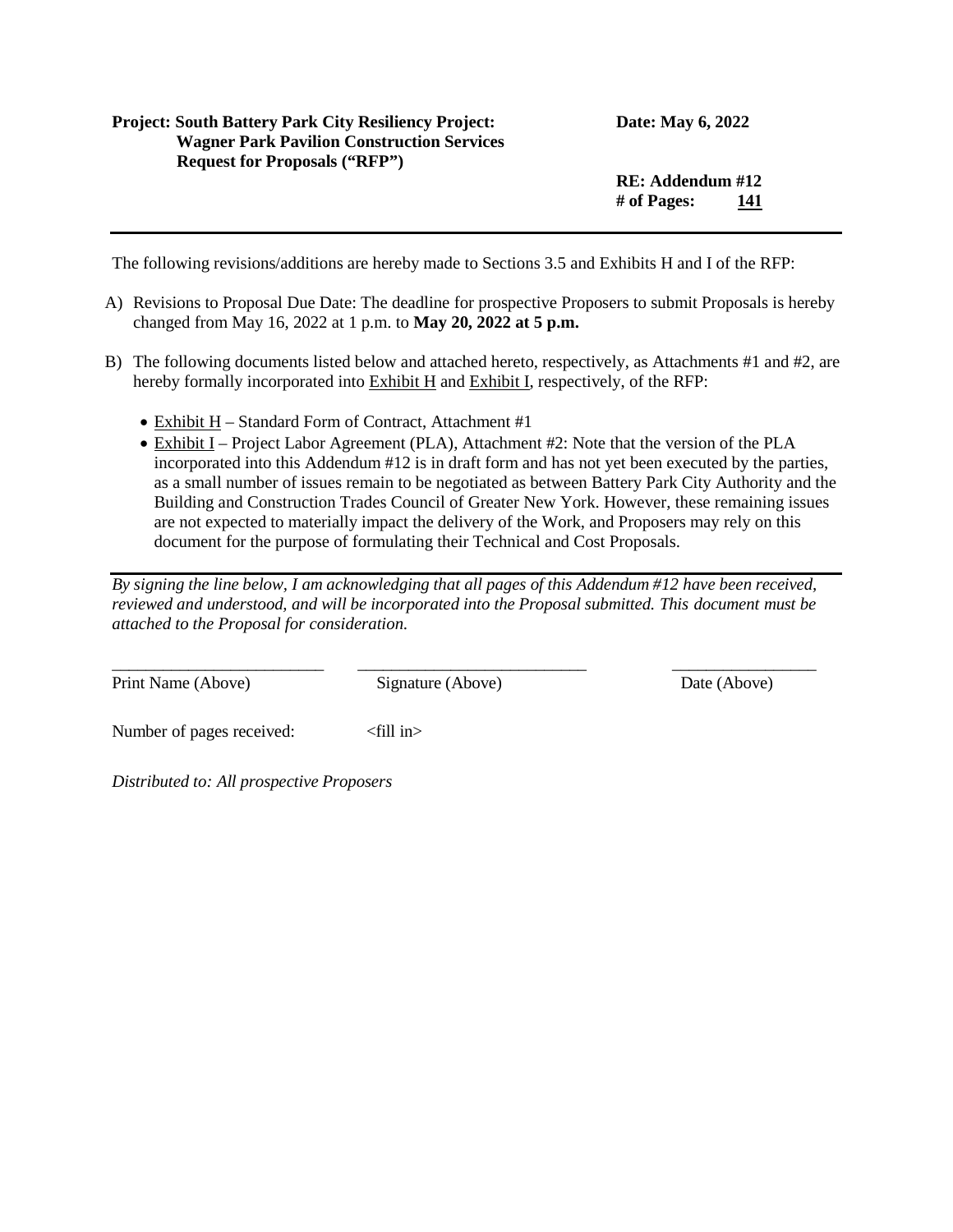#### **ATTACHMENT #1 EXHIBIT H – STANDARD FORM OF CONTRACT**

*(ATTACHED)*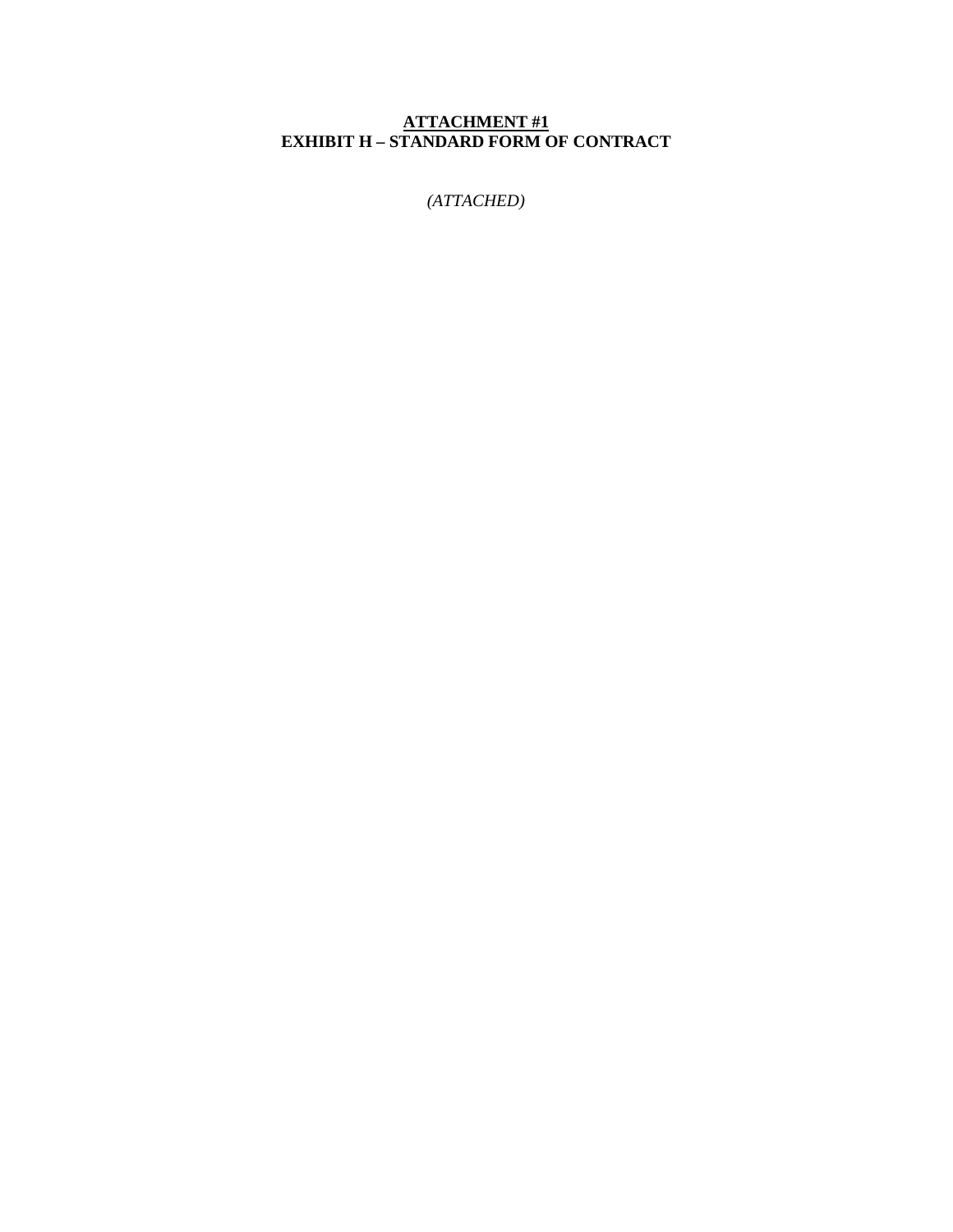#### CONSTRUCTION AGREEMENT

between

#### HUGH L. CAREY BATTERY PARK CITY AUTHORITY

and

*[INSERT FIRM NAME]*

Dated as of \_\_\_\_\_\_\_\_\_\_\_\_\_\_\_\_\_\_\_\_\_

Contract No. *22-XXXX*

#### **SOUTH BATTERY PARK CITY RESILIENCY PROJECT: WAGNER PARK PAVILION CONSTRUCTION SERVICES**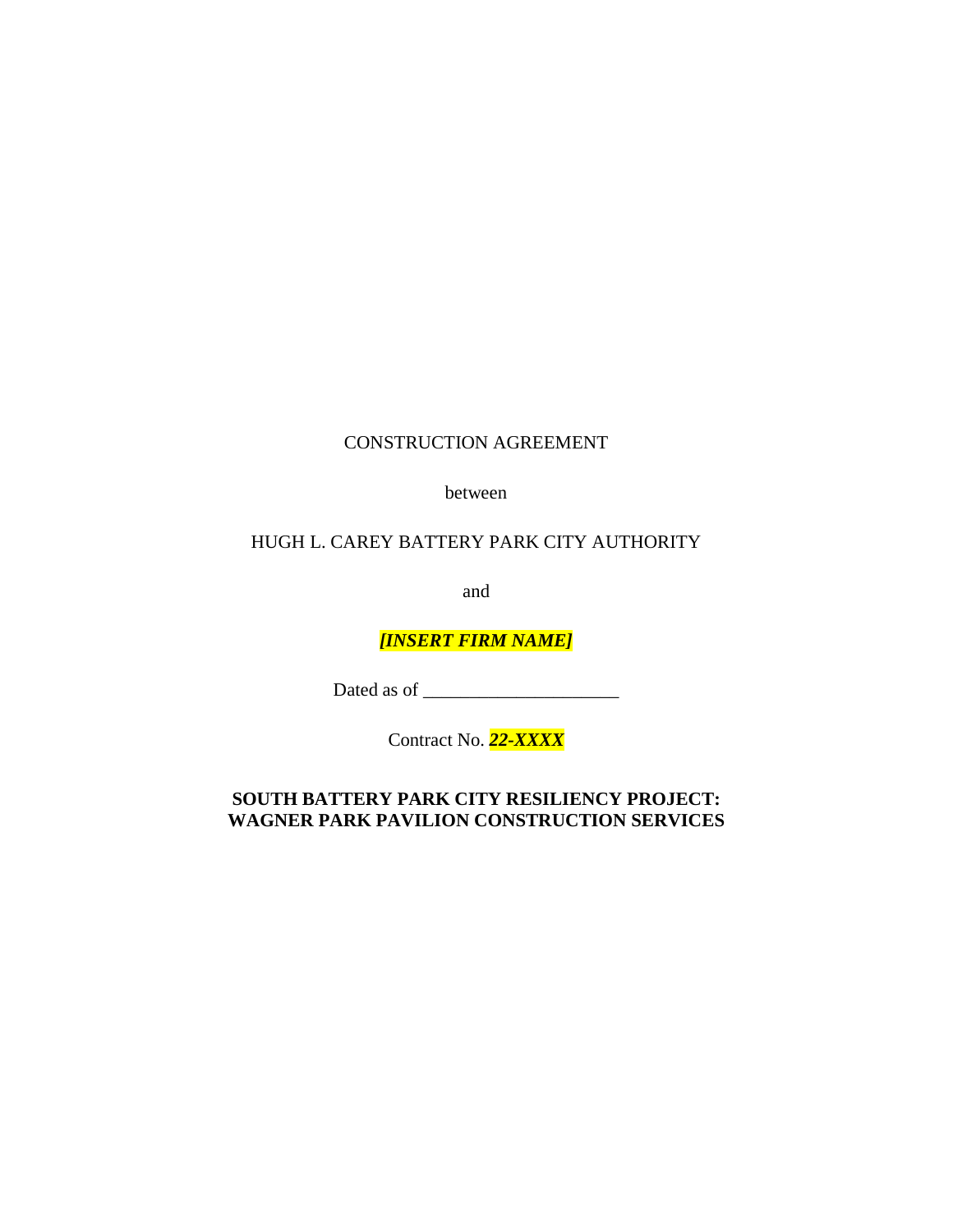# **TABLE OF CONTENTS**

| 2.1  |                                                                   |  |
|------|-------------------------------------------------------------------|--|
| 2.2  |                                                                   |  |
| 2.3  |                                                                   |  |
| 2.4  |                                                                   |  |
| 2.5  |                                                                   |  |
| 2.6  |                                                                   |  |
| 2.7  |                                                                   |  |
| 2.8  |                                                                   |  |
|      | ARTICLE 3 - COMMENCEMENT AND COMPLETION OF THE WORK  9            |  |
| 3.1  |                                                                   |  |
| 3.2  |                                                                   |  |
| 3.3  |                                                                   |  |
| 3.4  |                                                                   |  |
|      |                                                                   |  |
|      | ARTICLE 5 - METHOD, SCHEDULE AND TERMS OF PAYMENTS 15             |  |
| 5.1  |                                                                   |  |
| 5.2  |                                                                   |  |
| 5.3  |                                                                   |  |
| 5.4  |                                                                   |  |
| 5.5  |                                                                   |  |
| 5.6  |                                                                   |  |
| 5.7  |                                                                   |  |
| 5.8  |                                                                   |  |
| 5.9  |                                                                   |  |
| 5.10 |                                                                   |  |
| 5.11 |                                                                   |  |
|      |                                                                   |  |
| 6.1  | SUPERINTENDENCE BY CONTRACTOR, DISCIPLINE AND EMPLOYEE SKILLS  19 |  |
| 6.2  |                                                                   |  |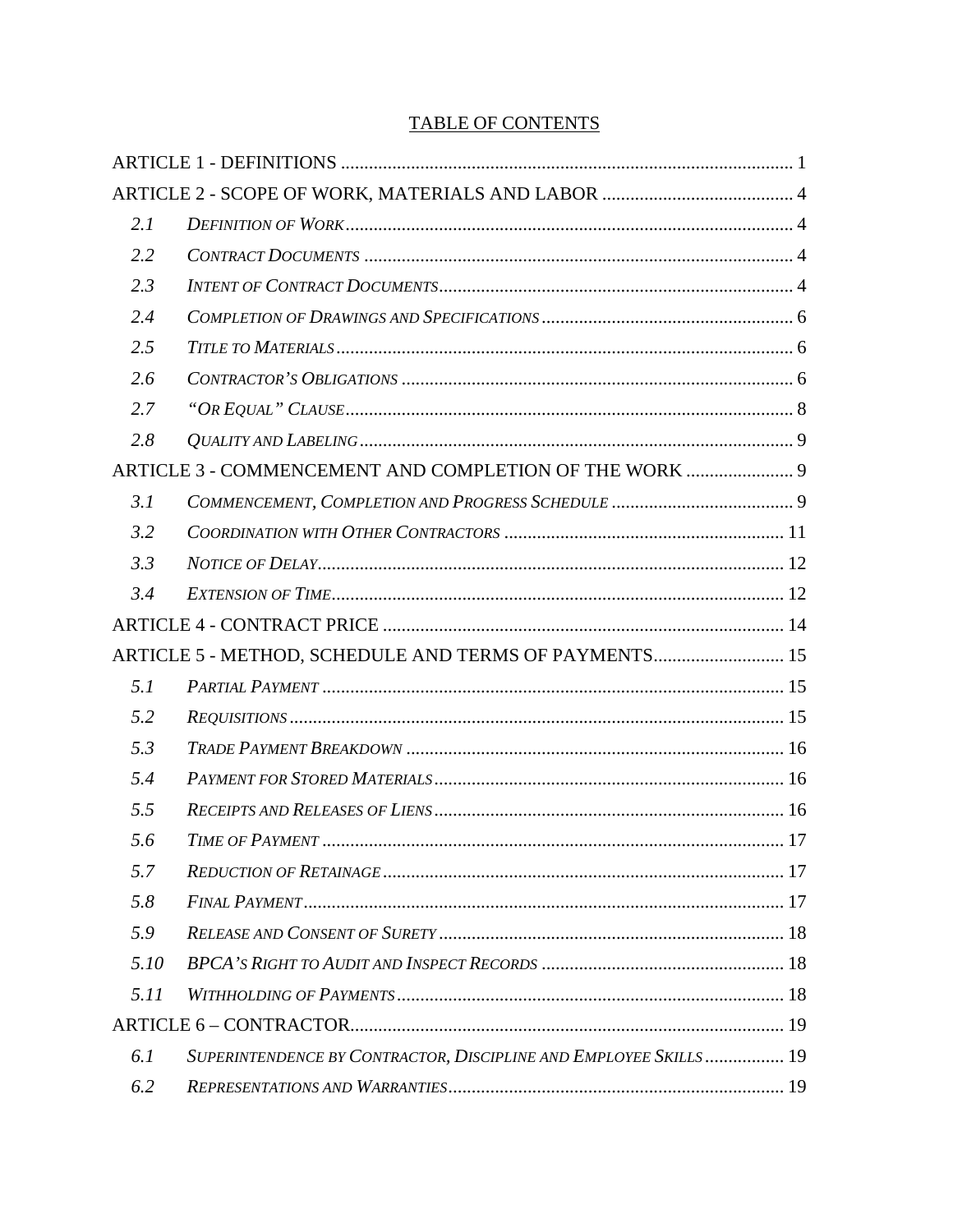| 6.3  |                                                                  |    |
|------|------------------------------------------------------------------|----|
| 6.4  |                                                                  |    |
| 6.5  |                                                                  |    |
| 6.6  |                                                                  |    |
| 6.7  |                                                                  |    |
| 6.8  |                                                                  |    |
| 6.9  |                                                                  |    |
|      |                                                                  |    |
| 7.1  |                                                                  |    |
| 7.2  |                                                                  |    |
| 7.3  | SCOPE OF RESPONSIBILITY OF ENGINEER AND CONSTRUCTION MANAGER  21 |    |
|      |                                                                  |    |
| 8.1  |                                                                  |    |
| 8.2  |                                                                  |    |
| 8.3  |                                                                  |    |
| 8.4  |                                                                  |    |
| 8.5  |                                                                  |    |
| 8.6  |                                                                  |    |
| 8.7  |                                                                  |    |
|      |                                                                  |    |
| 9.1  |                                                                  |    |
| 9.2  |                                                                  |    |
| 9.3  |                                                                  |    |
| 9.4  |                                                                  |    |
|      |                                                                  |    |
| 10.1 | SELECTION OF SUBCONTRACTORS AND MATERIALMEN AND APPROVAL         | OF |
| 10.2 |                                                                  |    |
| 10.3 |                                                                  |    |
| 10.4 |                                                                  |    |
|      |                                                                  |    |
| 11.1 |                                                                  |    |
| 11.2 |                                                                  |    |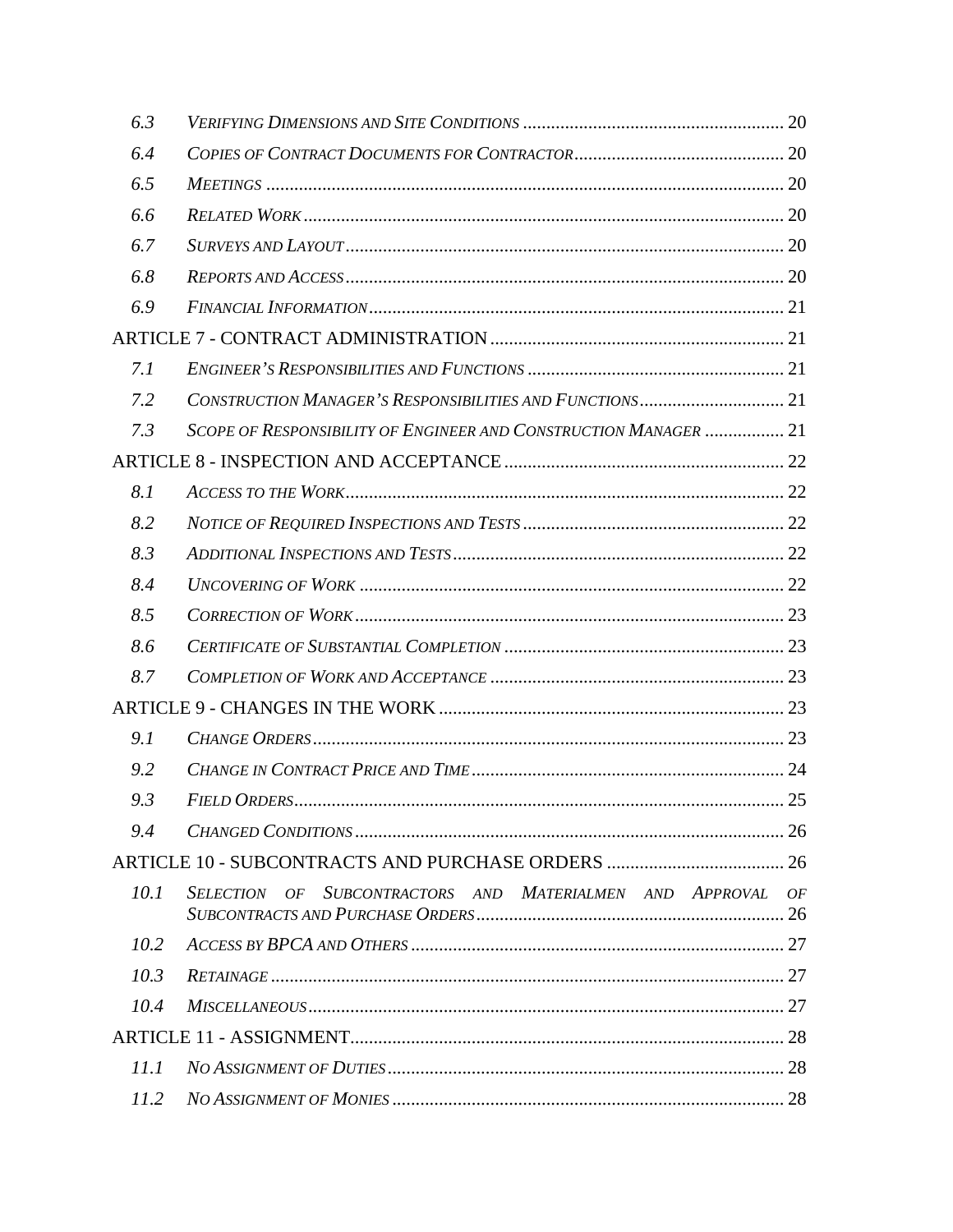| 11.3        |                                                                  |  |
|-------------|------------------------------------------------------------------|--|
|             |                                                                  |  |
|             |                                                                  |  |
| 13.1        |                                                                  |  |
| 13.2        |                                                                  |  |
| 13.3        |                                                                  |  |
| 13.4        |                                                                  |  |
|             |                                                                  |  |
|             |                                                                  |  |
| 15.1        |                                                                  |  |
| 15.2        |                                                                  |  |
| 15.3        |                                                                  |  |
|             |                                                                  |  |
|             | ARTICLE 17 - PROTECTION OF RIGHTS, PERSONS AND PROPERTY  36      |  |
| 17.1        |                                                                  |  |
| 17.2        |                                                                  |  |
| 17.3        |                                                                  |  |
| 17.4        |                                                                  |  |
| 17.5        |                                                                  |  |
|             |                                                                  |  |
|             | ARTICLE 19 - EXEMPTION FROM SALES AND COMPENSATING USE TAXES  39 |  |
| 19.1        |                                                                  |  |
|             |                                                                  |  |
|             |                                                                  |  |
| <i>20.1</i> |                                                                  |  |
| 20.2        |                                                                  |  |
| 20.3        |                                                                  |  |
|             |                                                                  |  |
| 21.1        |                                                                  |  |
| 21.2        |                                                                  |  |
| 21.3        |                                                                  |  |
|             |                                                                  |  |
|             |                                                                  |  |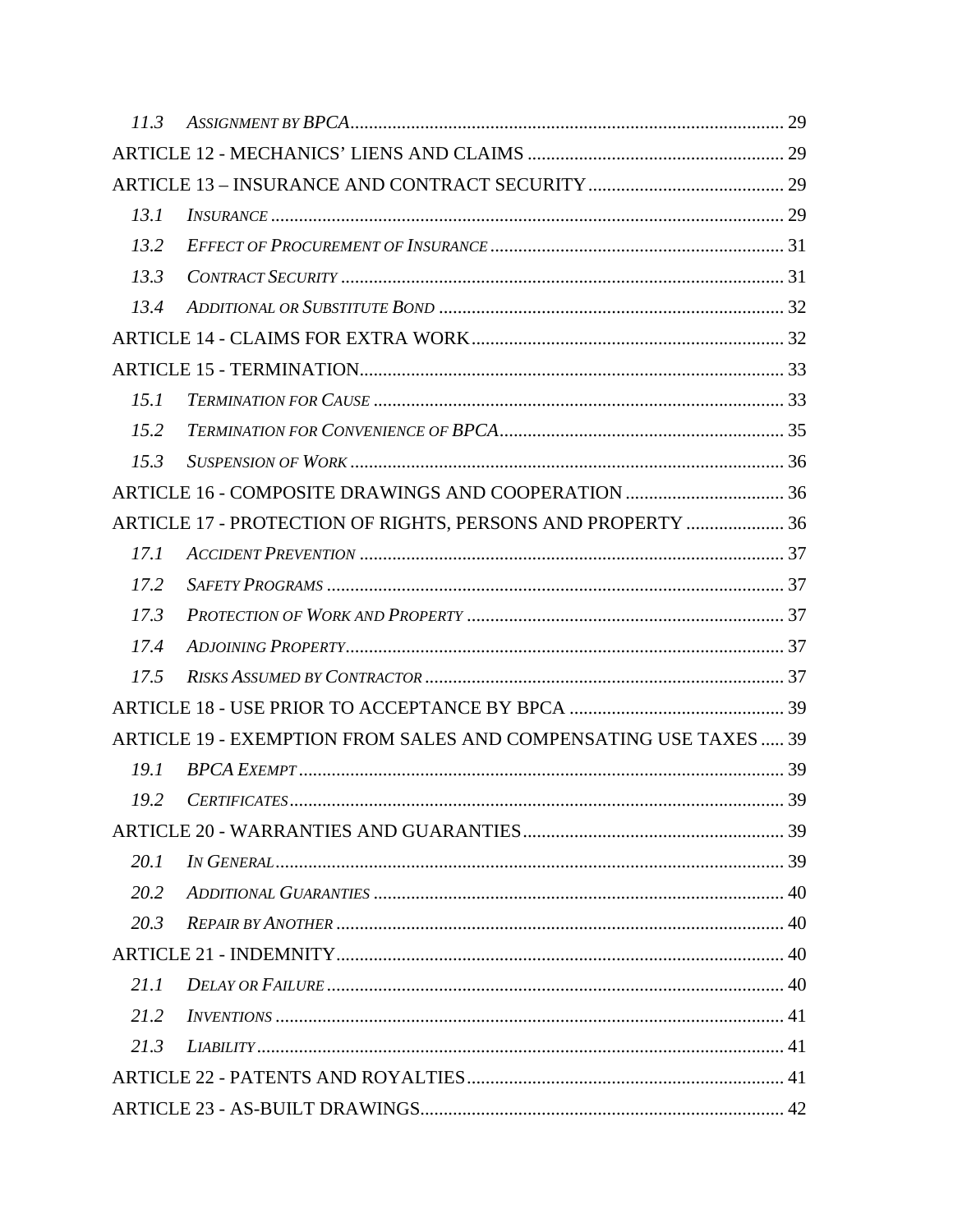| 24.1  |                                                                       |  |
|-------|-----------------------------------------------------------------------|--|
| 24.2  |                                                                       |  |
|       |                                                                       |  |
|       |                                                                       |  |
| 26.1  | PARTICIPATION BY MINORITY AND WOMEN-OWNED BUSINESS ENTERPRISES 44     |  |
| 26.2  | PARTICIPATION BY SERVICE-DISABLED VETERAN-OWNED BUSINESSES  49        |  |
|       |                                                                       |  |
| 27.1  |                                                                       |  |
| 27.2  |                                                                       |  |
| 27.3  |                                                                       |  |
| 27.4  |                                                                       |  |
| 27.5  |                                                                       |  |
| 27.6  |                                                                       |  |
| 27.7  |                                                                       |  |
| 27.8  |                                                                       |  |
| 27.9  |                                                                       |  |
| 27.10 |                                                                       |  |
| 27.11 | ADDITIONAL PROVISIONS RELATING TO THE PROSECUTION OF CLAIMS FOR MONEY |  |
| 27.12 |                                                                       |  |
| 27.13 |                                                                       |  |
|       |                                                                       |  |
| 27.15 |                                                                       |  |
| 27.16 |                                                                       |  |
| 27.17 |                                                                       |  |
| 27.18 |                                                                       |  |
| 27.19 |                                                                       |  |
| 27.20 |                                                                       |  |
| 27.21 |                                                                       |  |
| 27.22 |                                                                       |  |
| 27.23 | TERMINATION FOR FAILURE TO DISCLOSE UNDER STATE FINANCE LAW §139K  60 |  |
|       |                                                                       |  |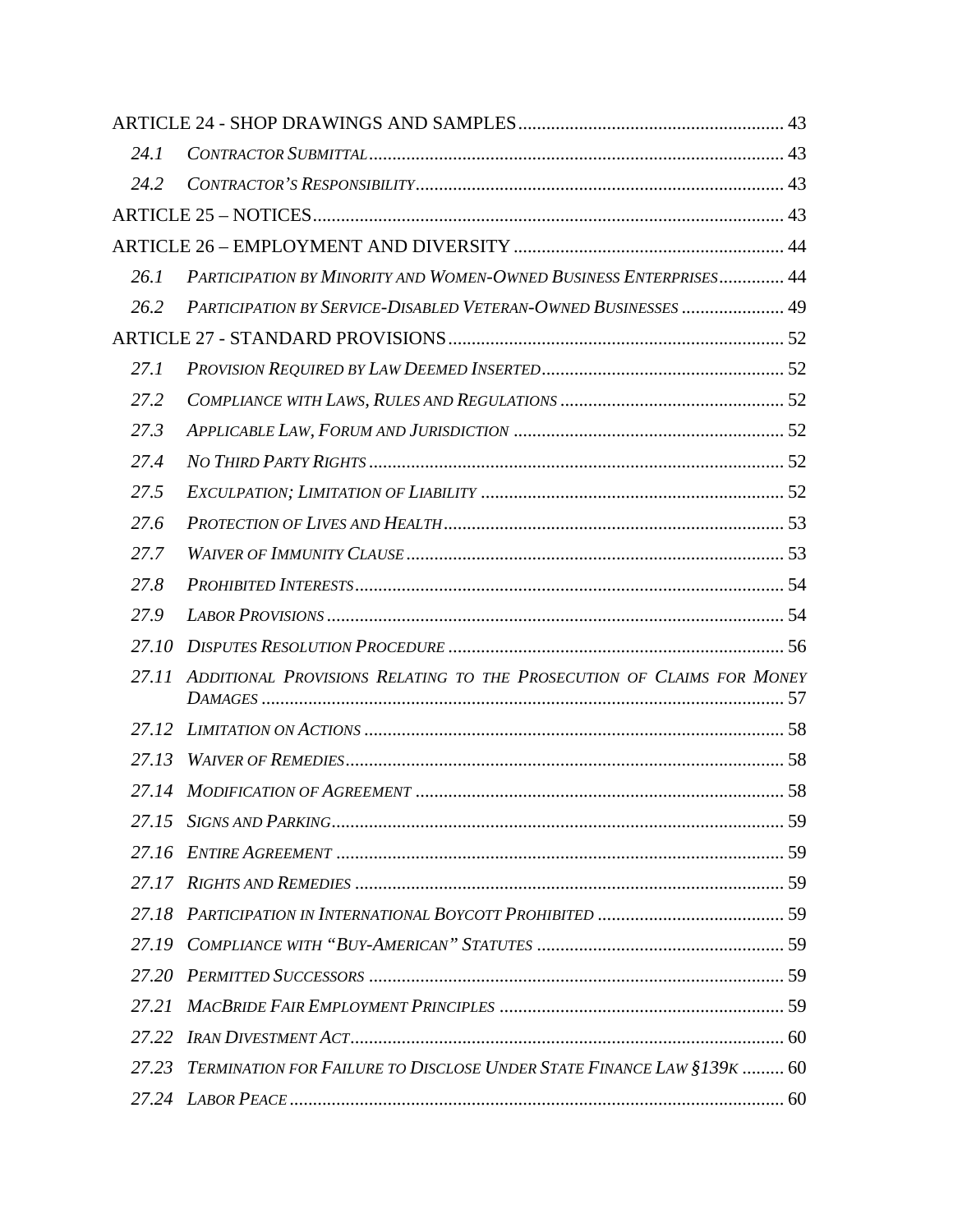# **EXHIBITS**

| EXHIBIT A: SCOPE OF WORK                                 |
|----------------------------------------------------------|
| EXHIBIT B-1: SCHEDULE OF VALUES                          |
| <b>EXHIBIT B-2: LABOR RATES</b>                          |
| EXHIBIT C: DRAWINGS & SPECIFICATIONS                     |
| EXHIBIT D: EQUAL EMPLOYMENT OPPORTUNITY POLICY STATEMENT |
| EXHIBIT E: INCIDENT REPORT FORM                          |
| EXHIBIT F PROJECT LABOR AGREEMENT                        |
|                                                          |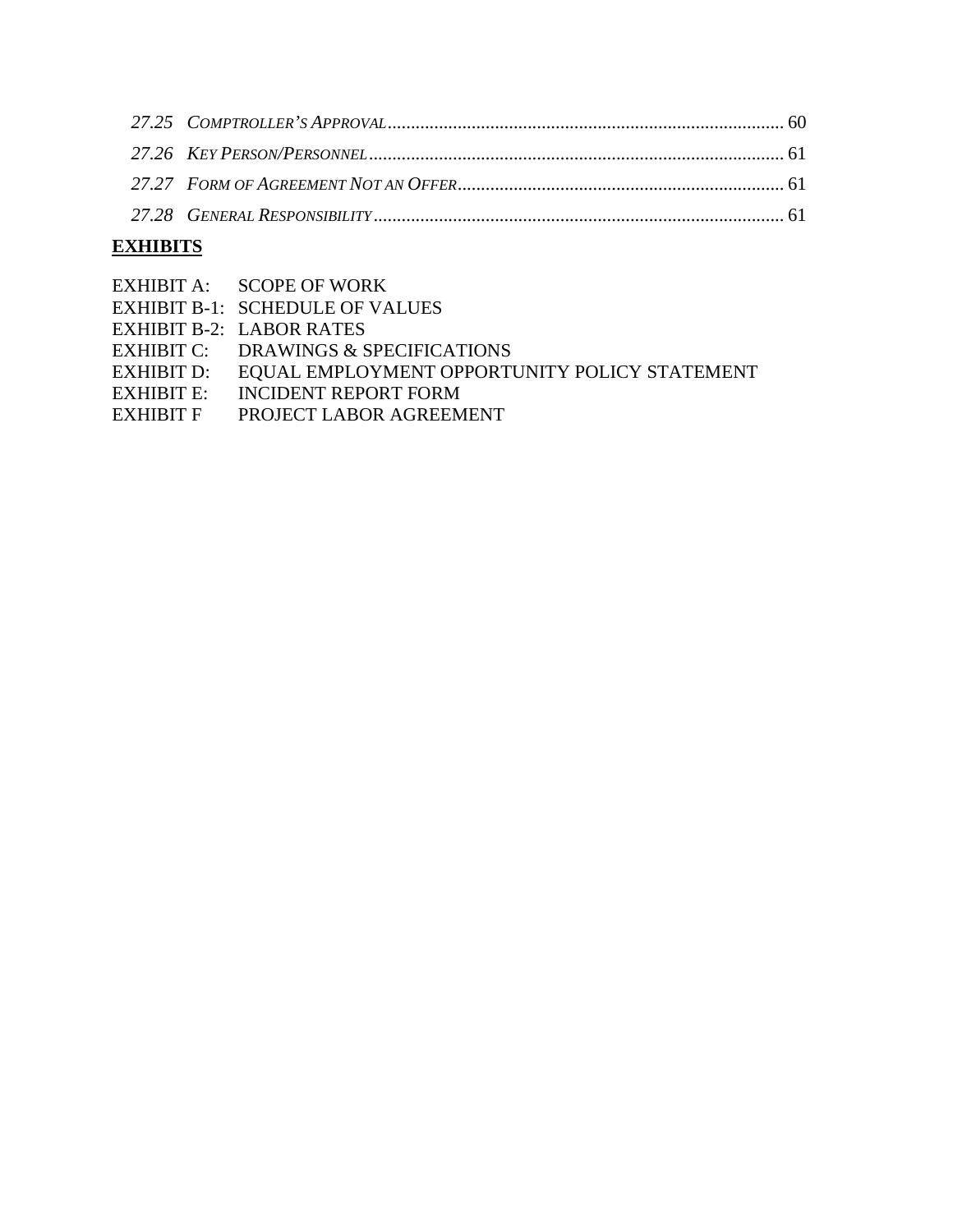#### **CONSTRUCTION AGREEMENT**

This AGREEMENT is made as of by and between BATTERY PARK CITY AUTHORITY, d/b/a HUGH L. CAREY BATTERY PARK CITY AUTHORITY, ("**BPCA"** ), a body corporate and politic, constituting a public benefit corporation and having a place of business at 200 Liberty Street, 24th Floor, New York, New York 10281, and *[INSERT FIRM NAME]* formed under the laws of the State of *[INSERT STATE]*, having an office at [*INSERT ADDRESS]* ("**Contractor**").

### $\underline{W}$  <u>I</u> T N E S S E T H:

WHEREAS, BPCA has fee title to certain real property located in the City, County and State of New York, generally consisting of approximately 92 acres of land located on the west side of lower Manhattan, bounded by Pier A to the South, the westerly extension of Reade Street to the North, the United States Bulkhead Line to the East and the United States Pierhead Line to the West (collectively, "**Battery Park City**"); and

WHEREAS, BPCA has caused the staged development of Battery Park City, in individual parcels, creating a richly diversified mixed use community providing residential and commercial space, with related amenities such as parks, plazas, recreational areas and a waterfront esplanade; and

WHEREAS, BPCA intends to hire a contractor to perform construction services, consisting of the Work, as hereinafter defined, as part of BPCA's South Battery Park City Resiliency Project (the "**Project**"), located in and adjacent to the locations identified in the drawings (see Exhibit C), in Battery Park City, the Borough of Manhattan, County, City and State of New York (the "**Site**"); and

WHEREAS, Contractor has been selected to perform the Work, upon the terms and conditions hereinafter provided; and

NOW, THEREFORE, in consideration of the mutual covenants hereinafter set forth, Contractor and BPCA hereby agree as follows:

#### <span id="page-8-0"></span>**ARTICLE 1 - DEFINITIONS**

The following terms, wherever used in the Contract Documents, as defined herein, shall have the meanings set forth below or in the Section enumerated below next to each term:

- (a) Agreement as defined in Section 2.2(a).
- (b) Agreement Termination Date as defined in Section 3.1(a).
- (b-1) Allowance- as defined in Article 4.
- $(c)$  Architect N/A.
- (d)  $Artist N/A$ .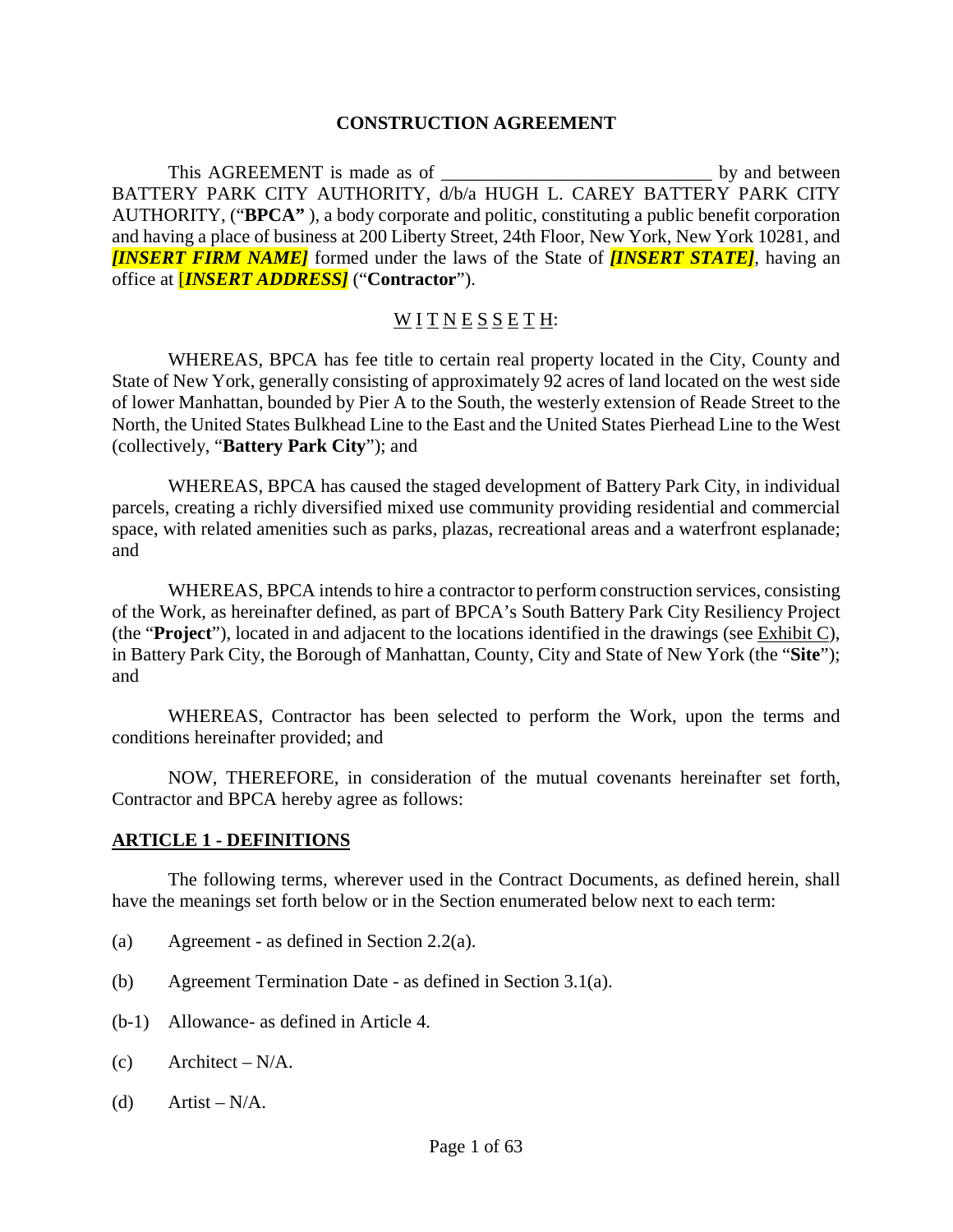- (e) Beneficial Use Certification- as defined in Section X.X.
- (e-1) BPCA as defined in the introductory clause of this Agreement. BPCA hereby designates *[INSERT REPRESENTATIVE]*, as the representative of BPCA for the purpose of acting on behalf of BPCA whenever action is required to be taken hereunder by BPCA. Such designation may be revoked in writing at any time after notice given by BPCA to Contractor. In addition, such representative of BPCA shall have full power and authority to delegate in writing any or all of her responsibilities hereunder to any one or more persons after notice to Contractor.
- (f) Certificate of Substantial Completion as defined in Section 8.6.
- (g) Change Order as defined in Section 9.1(b).
- (h) Construction Manager LiRo Program and Construction Management, PE P.C.; 3 Aerial Way Syosset, New York 11791.
- (i) Contract Documents as defined in Section 2.2. The term "Contract" is also used to refer to the unified set of documents comprising the Contract Documents.
- (j) Contract Price as defined in Article 4.
- (k) Contract Time the duration of time during which Construction Manager schedules and coordinates the Work of Contractor pursuant to Section 7.2 hereof.
- (l) Contractor as defined in the first Recital of this Agreement.
- (m) Drawings Project drawings comprising part of Exhibit C.
- (n) Engineer AECOM USA, Inc.; 605 Third Avenue New York, New York 10158.
- (o) Extra Work any work in addition to the Work to be performed by Contractor pursuant to the Contract Documents.
- (p) Field Order as defined in Section 9.3.
- (q) Final Acceptance as defined in Section 8.7.
- (r) Final Requisition as defined in Section 5.2.
- (r-1) Force Majeure- as defined in Section 3.4.
- (s) Guarantor as defined in Section 27.3.
- (t) Joint Venture an entity created pursuant to a written agreement among two or more contractors pursuant to which each shares in the direction and performance of the Work and shares in a stated percentage of profits or losses.
- (u) Key Person/Personnel as defined in Section 27.25.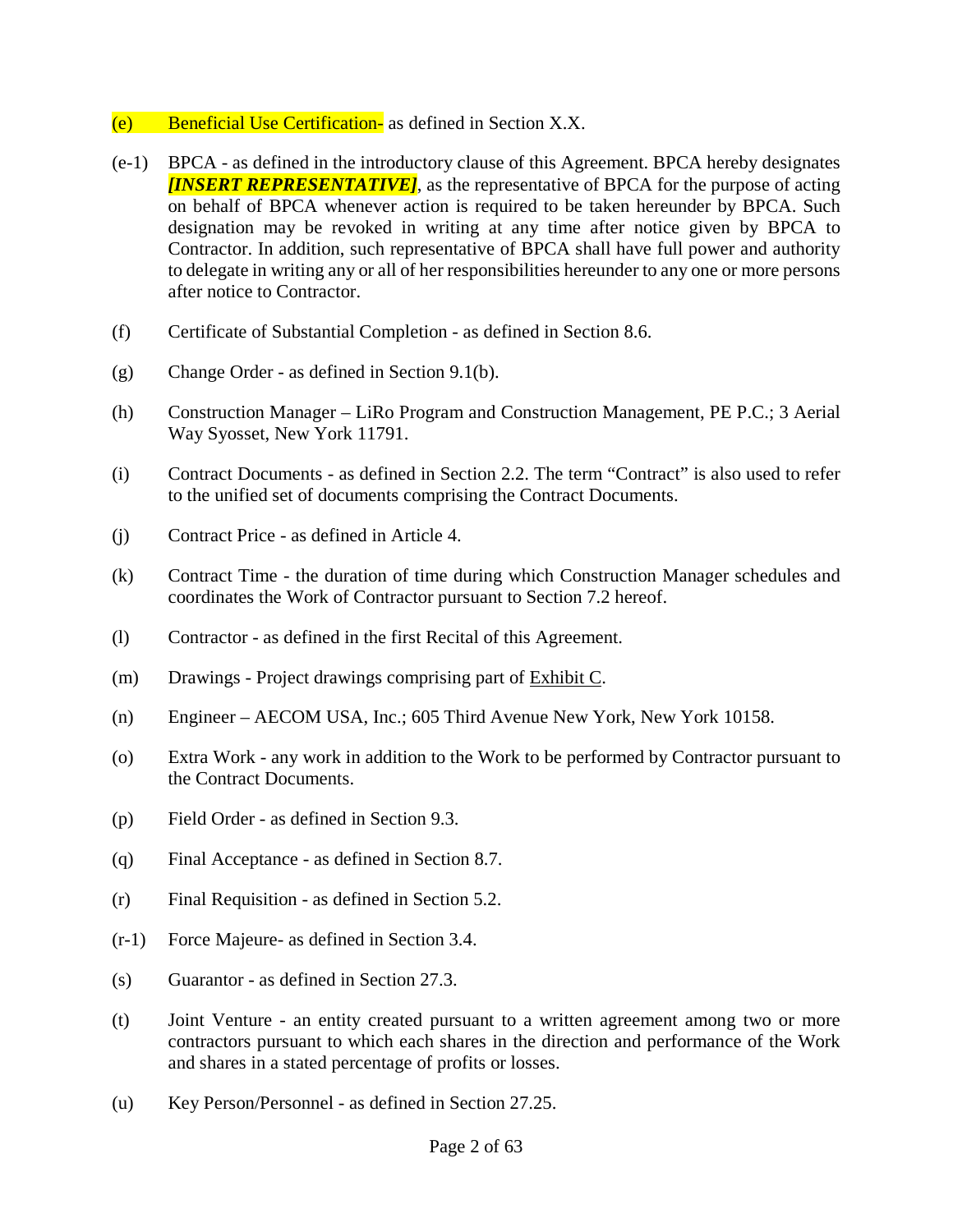- (v) Materialman supplier of Materials.
- (w) Materials all products, materials, fixtures, tools, equipment, apparatus, and furnishings intended to form a part of the Work.
- (x) Minority Business Enterprise or Minority Owned Business Enterprise or MBE as defined in Article 26.
- (y) Minority or Minority Group Member as defined in Article 26.
- (z) Notice to Proceed a written directive from BPCA to Contractor signed by a duly authorized BPCA representative directing Contractor to begin performance of the Work set forth in this Agreement on a particular date.
- (aa) Payment Bond as defined in Section 13.3.
- (bb) Performance Bond as defined in Section 13.3.
- (cc) Preceding Covered Date as defined in Section 5.5.
- (dd) Product Data illustrations, standard schedules, performance charts, instructions, brochures, diagrams and other information furnished by Contractor to illustrate a Material, product or system for some portion of the Work.
- (ee) Progress Schedule for the Work as defined in Section 3.1(a).
- (ff) Project as defined in the third Recital of this Agreement.
- (gg) Purchase Order as defined in Section 10.1(e).
- (hh) Requisitions as defined in Section 5.2.
- (ii) Samples physical examples which illustrate Materials or workmanship and establish standards by which the Work will be judged.
- (jj) Site as defined in the third Recital of this Agreement.
- (kk) Specifications the specifications comprising part of Exhibit C.
- (ll) Subcontract an agreement between the Contractor and a Subcontractor (as defined in subsection (mm) below) for work on the Site.
- (mm) Subcontractor a person, firm, partnership or corporation under contract with Contractor.
- (nn) Term as defined in Section 3.1(a).
- (oo) Trade Payment Breakdown as defined in Section 5.3.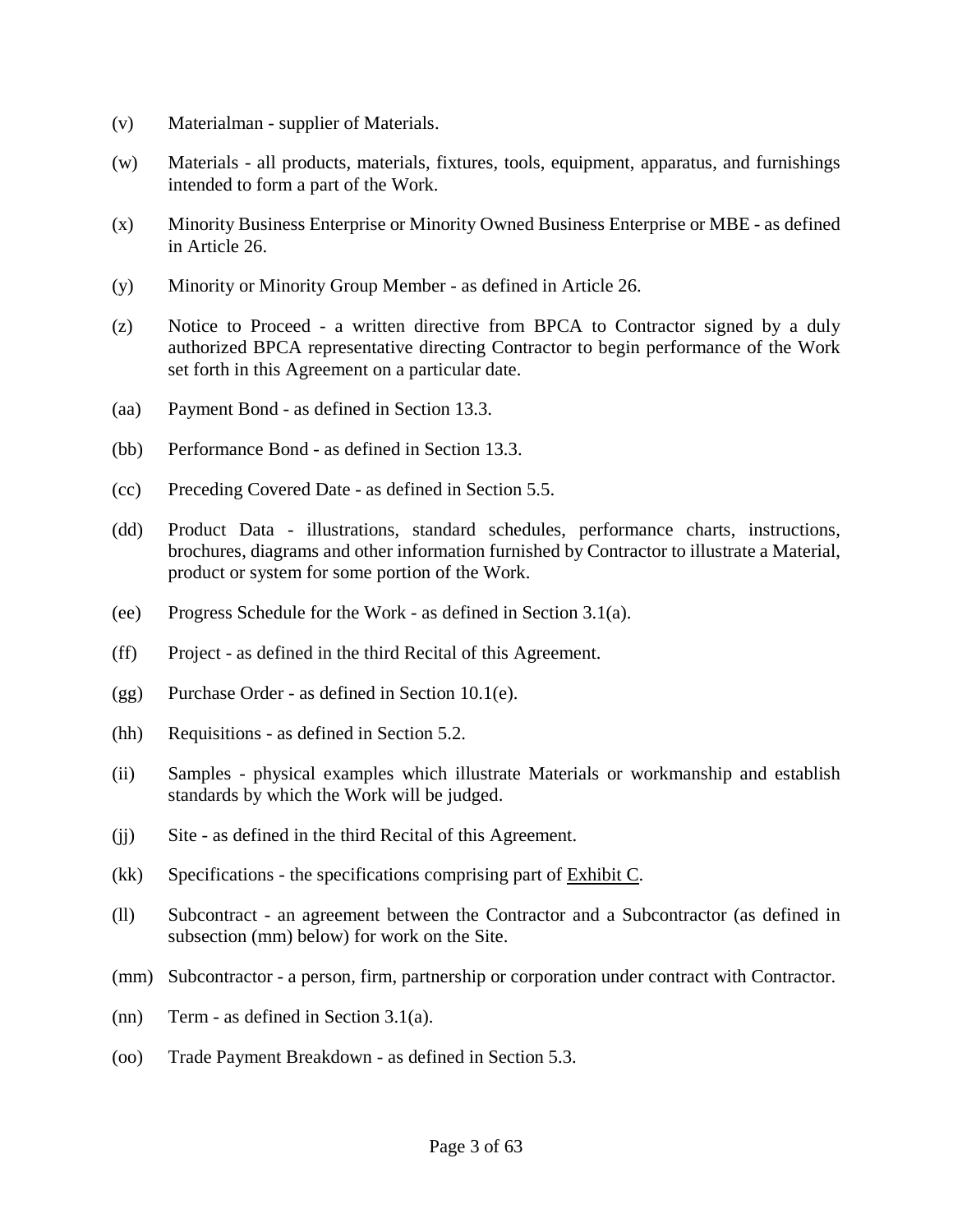- (pp) Women's Business Enterprise or Women Owned Business Enterprise or WBE as defined in Article 26.
- (qq) Work as defined in Section 2.1.
- (rr) Work Completion Date as defined in Section 3.1(a).
- (ss) Work Order as defined in Article 4.

### <span id="page-11-1"></span><span id="page-11-0"></span>**ARTICLE 2 - SCOPE OF WORK, MATERIALS AND LABOR**

### *2.1 Definition of Work*

Contractor shall perform and complete (and shall cause all Subcontractors to perform and complete) for BPCA the work more particularly described in Exhibit A (the "**Work**") annexed hereto and made a part hereof, required by and in conformity with the Contract Documents in connection with the construction of the Project on the Site. All materials to be furnished and labor and work to be performed and completed by Contractor and/or Subcontractors as required in the Contract Documents and in conformity with all requirements applicable with respect thereto are herein collectively referred to as the "Work."

#### <span id="page-11-2"></span>*2.2 Contract Documents*

The "**Contract Documents**" shall consist of the following:

(a) This instrument (the "**Agreement**"), which includes, in addition to the text comprising Articles 1 through 27, the following:

- (1) EXHIBIT A: SCOPE OF WORK
- (2) EXHIBIT B-1: SCHEDULE OF VALUES
- (3) EXHIBIT B-2: LABOR RATES
- (3) EXHIBIT C: DRAWINGS & SPECIFICATIONS
- (4) EXHIBIT E: EEO POLICY STATEMENT
- (5) EXHIBIT F: INCIDENT REPORT FORM
- (6) EXHIBIT G: PROJECT LABOR AGREEMENT
- (b) The Payment and Performance Bonds (as defined in Section 13.3).
- (c) Change Orders adopted pursuant to Article 9 and Work Orders adopted pursuant to Article 4.

The Contract Documents form the contract between BPCA and Contractor. References in the Contract Documents to "the Contract", "this Contract" or "the Construction Contract" shall be deemed to include all of the Contract Documents. References to "this Agreement" or "the Agreement" shall refer to this instrument (including the Exhibits attached hereto), which is one of the Contract Documents.

<span id="page-11-3"></span>*2.3 Intent of Contract Documents*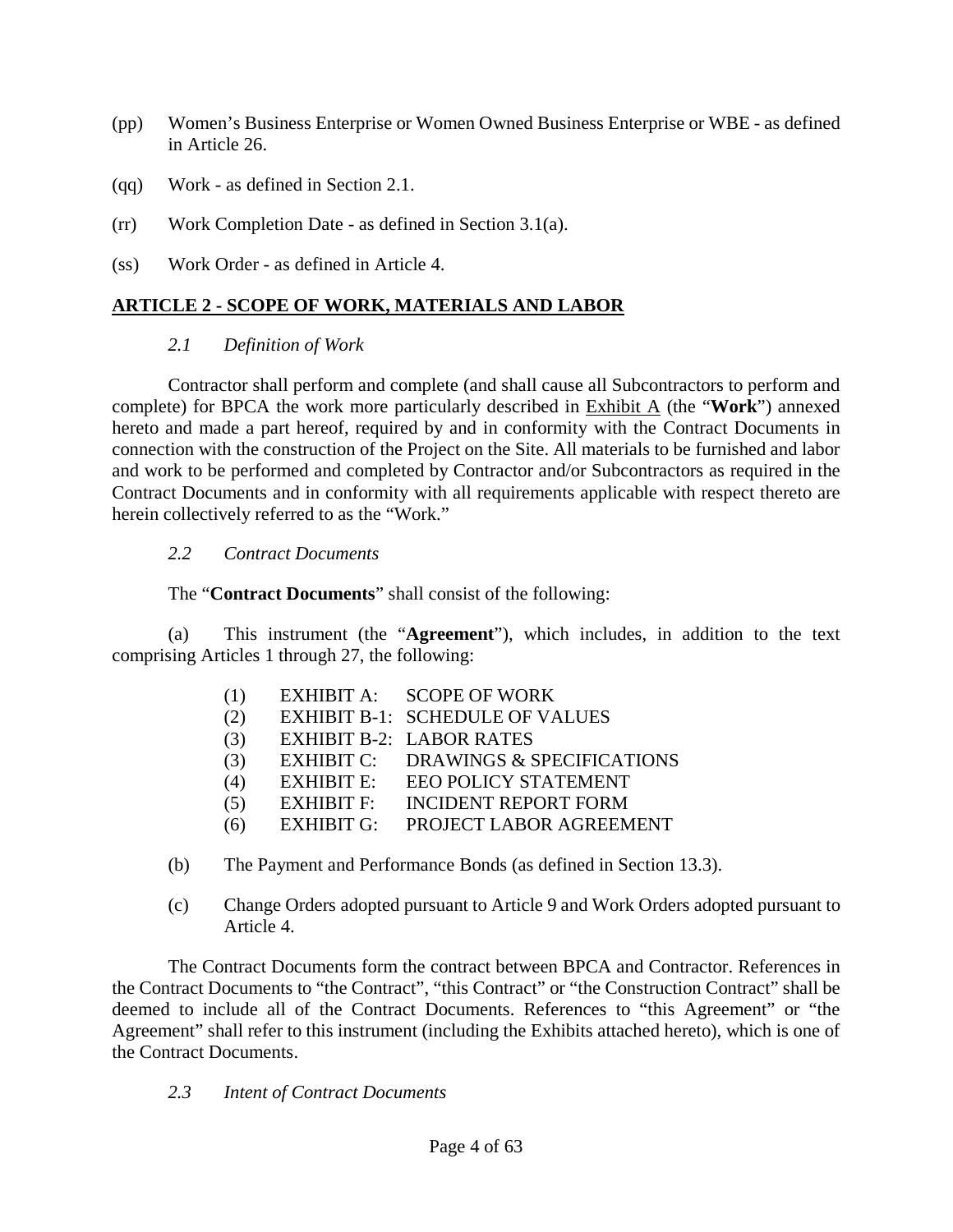(a) The intent of the Contract Documents is to include in the Work all labor and materials, insurance, tools, equipment, permits, licenses, taxes, approvals, transportation, surveys, testing, field engineering and other professional services (other than the services of BPCA's Architect, Construction Manager, Engineers, and attorneys, and the inspection, survey and testing services of BPCA) and any other items required to execute and complete the Work satisfactorily and in accordance with the Contract Documents. Contractor shall perform and complete the Work in accordance with the true intent and meaning of the Contract Documents and shall perform all Work incident thereto or as is usually performed in connection therewith or as is reasonably inferable therefrom, it being the intention that all work usually performed by the trade covered by this Agreement and necessary to produce the intended result be performed by Contractor whether or not specifically covered by the Contract Documents.

(b) The Contract Documents are complementary and what is called for by one shall be as binding as if called for by all.

(c) If any conflicts or ambiguities are found in or between the Drawings and Specifications, or among any of the Contract Documents, they shall be brought to the attention of Construction Manager immediately for resolution. Engineer and Construction Manager will interpret the Contract Documents so as to secure in all cases the most substantial and complete performance of the Work as is most consistent with the needs and requirements of the Work. In the event that Engineer and Construction Manager disagree as to the interpretation of the Contract Documents, such dispute shall be presented to BPCA, which shall have sole authority to resolve the dispute.

(d) Addenda to parts of the Contract Documents are for the purpose of varying, modifying, rescinding or adding to the affected portion of the Contract Documents. All addenda should be read together with the portions of the Contract Documents to which they pertain. Where an addendum modifies a portion of a paragraph or a Section, the remainder of the paragraph or Section shall remain in force unless otherwise stated in the addendum.

(e) Captions, headings, cover pages, tables of contents and footnote instructions contained in the Contract Documents are inserted only to facilitate reference and for convenience and in no way define, limit or describe the scope, intent or meaning of any provision of the Agreement.

(f) Words and abbreviations which have well-known technical or trade meanings are used in the Contract Documents in accordance with such recognized meanings.

(g) Drawings and Specifications are complementary. Anything shown in the Drawings and not mentioned in the Specifications, or mentioned in the Specifications and not shown in the Drawings, shall have the same effect as if shown or mentioned in both.

(h) A typical or representative detail indicated on the Drawings shall constitute the standard for workmanship and Materials throughout corresponding parts of the Work. Where necessary, and where reasonably inferable from the Drawings or Specifications, Contractor shall adapt such representative detail for application to such corresponding parts of the Work. The details of such adaptation shall be subject to prior approval by Engineer. Repetitive features shown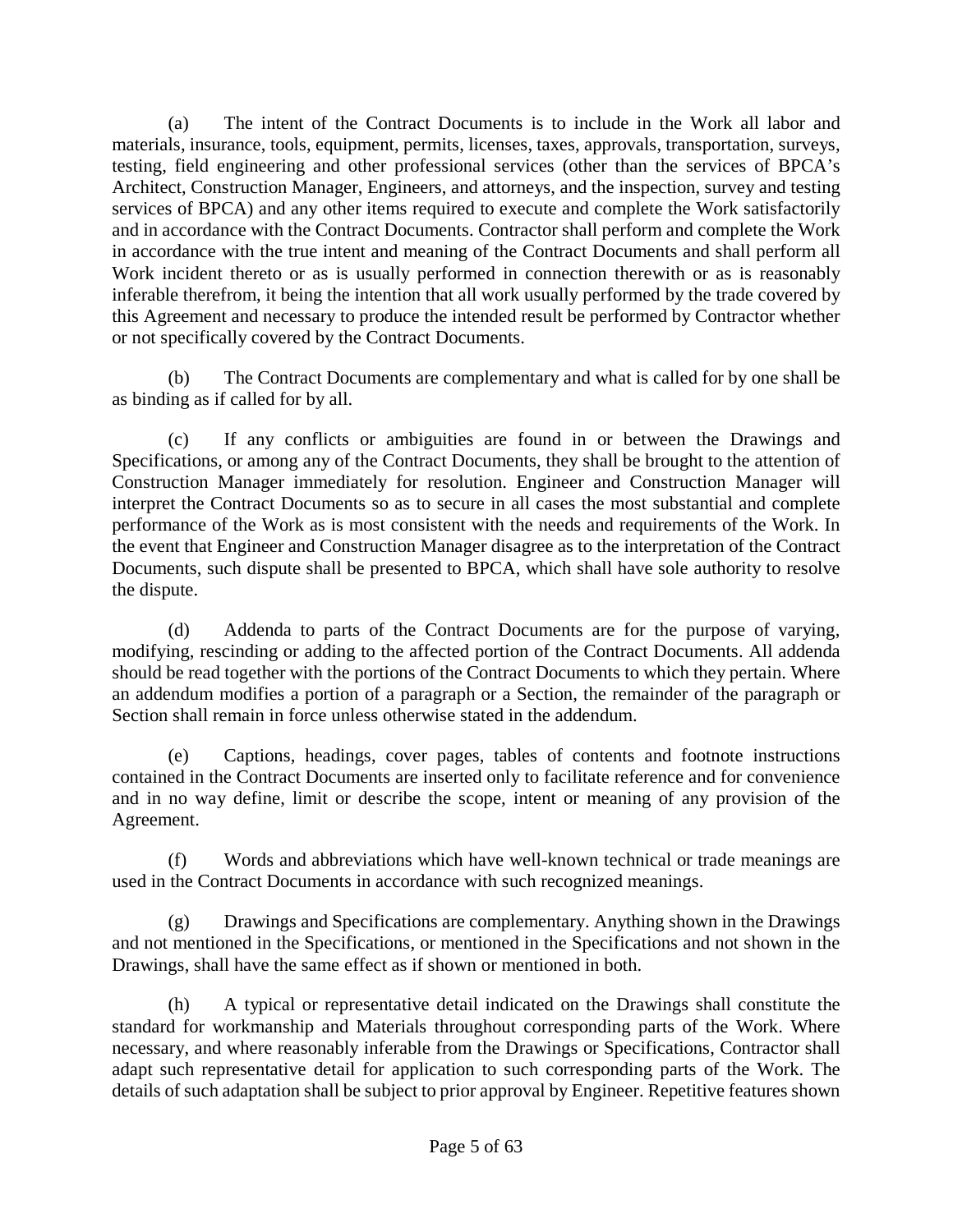in outline on the Drawings shall be in exact accordance with corresponding features completely shown.

(i) The layout of mechanical and electrical systems, equipment, fixtures, piping, ductwork, conduit, specialty items, and accessories indicated on the Drawings is diagrammatic, and all variations in alignment, elevation, and detail required to avoid interferences and satisfy architectural and structural limitations are not necessarily shown. Actual layout of the Work shall be carried out without affecting the architectural and structural integrity and limitations of the Work and shall be performed in such sequence and manner as to avoid conflicts, provide clear access to all control points, including valves, strainers, control devices, and specialty items of every nature related to such systems and equipment, obtain maximum headroom, and provide adequate clearances as required for operation and maintenance.

# *2.4 Completion of Drawings and Specifications*

<span id="page-13-0"></span>Contractor acknowledges that there are items of work which are not drawn or specified with complete detail in the Drawings and Specifications but which are required for the completion of the Work. Any such item, when identified as part of the reasonable development of the Work, shall be drawn or specified by Engineer in consultation with Contractor, in a manner consistent with contemplated kind and quality and customary standards. When such drawing or specification is approved by BPCA, the drawing or specification so approved shall thereupon be part of the Contract Documents and the item of work shall be performed by Contractor as part of the Work without further action or order of Construction Manager or BPCA and without any increase in the Contract Price (as hereinafter defined) as if such drawing and/or specification were originally included in the Contract Documents.

# *2.5 Title to Materials*

<span id="page-13-1"></span>Title to all Materials shall immediately vest in BPCA upon payment in respect of such Materials, whether or not then incorporated or installed into the Project. The Materials shall then become the sole property of BPCA subject to the right of BPCA, Construction Manager or Engineer to reject same for failure to conform to the standards of any or all of the Contract Documents. Title to all Work and Materials shall be in BPCA, free and clear of all liens, claims, security interests or encumbrances. Contractor warrants that no Work or Materials shall be fabricated or delivered to the Site by Contractor or any Subcontractor or Materialman subject to any security interest, lien or similar encumbrance.

### *2.6 Contractor's Obligations*

<span id="page-13-2"></span>(a) Contractor shall in a good and workmanlike manner perform all the Work required by this Agreement in accordance with the best practice of Contractor's trade within the time specified herein. Contractor shall supervise and direct the Work using its best skill and attention. Contractor shall be solely responsible for all construction means, methods, techniques, sequences and procedures within the scope of Contractor's Work.

(b) Contractor shall furnish, erect, maintain, and remove such construction plant and such temporary Work as may be required for the performance of the Work. Contractor shall be responsible for the safety, efficiency and adequacy of Contractor's plant, appliances and methods,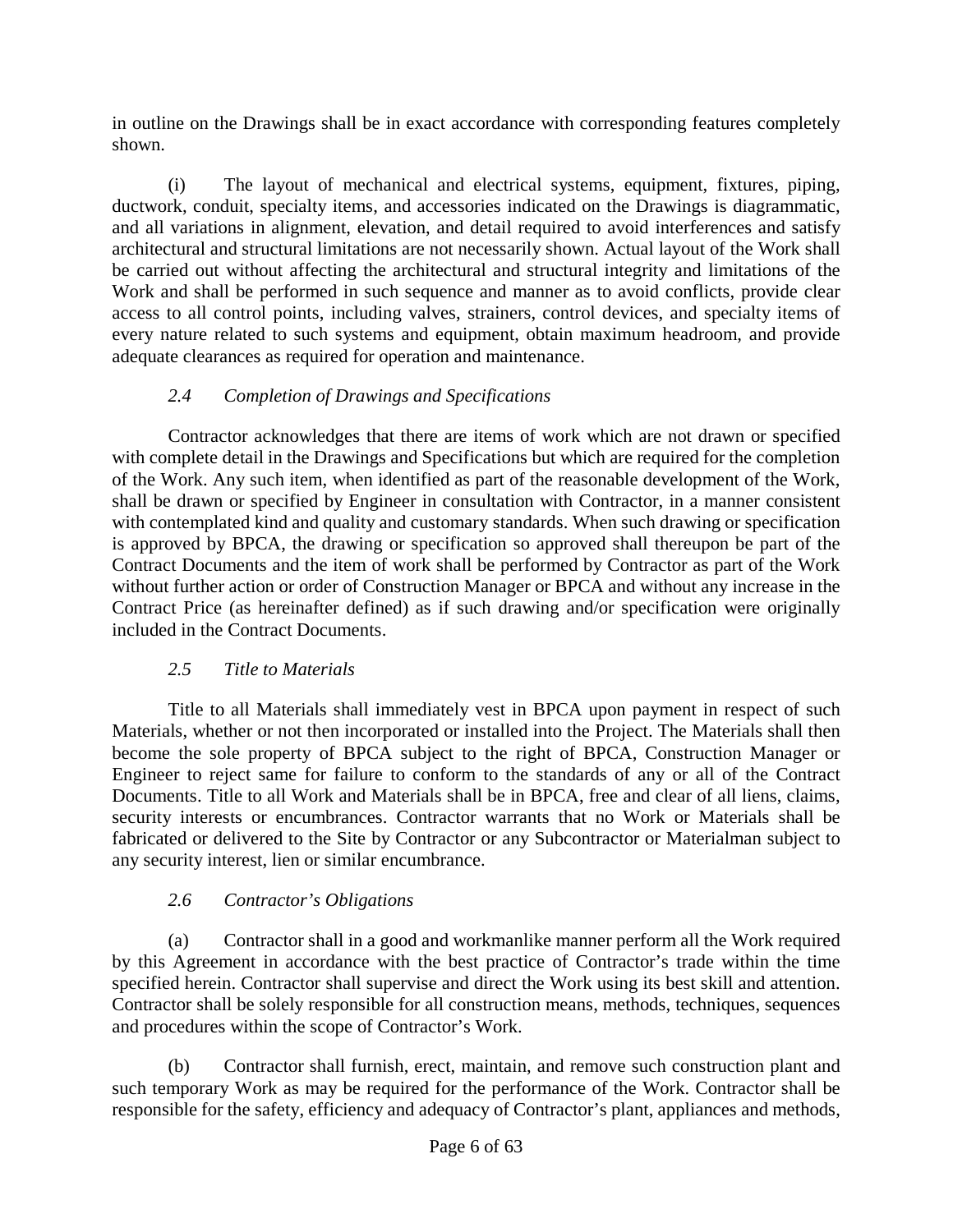and for damage that may result from failure or improper construction, maintenance or operation of such plant, appliances and methods. Contractor shall comply with all terms of the Contract Documents, and shall do, carry on and complete the entire Work under the direction of and to the satisfaction of BPCA.

(c) Contractor shall provide all equipment, tools and materials and whatever else may be required for proper performance of the Work unless stated otherwise in the Contract Documents.

(d) Contractor shall deliver all Materials at such times and in such quantities as will insure the speedy and uninterrupted progress of the Work. All Materials shall be delivered to the Site in proper order and quantity and shall be stored at the Site, if storage space is available in Construction Manager's opinion, in such places as Construction Manager shall direct; provided, that no delivery of Materials shall be made to the Site without prior approval by Construction Manager. Contractor has been advised and is aware that the Project is located in a congested urban area, and there may not be sufficient space to store Materials on Site. If storage space is unavailable on Site, Contractor shall make arrangements to store Materials off Site at Contractor's own cost. Contractor shall not be entitled to additional compensation for moving Materials from one storage area to another, whether such storage areas are on or off Site. No Materials shall be removed from the Site without the consent of Construction Manager. Contractor shall handle and take care of all Materials used in performance of the Work whether furnished by Contractor or BPCA, as the same are delivered to the Site or to any applicable offsite storage location and shall be solely responsible for the security and condition of the same. After final completion and acceptance of the Work, or sooner if requested by Construction Manager, Contractor shall remove all surplus Materials and scaffolding furnished by it which have not been incorporated in the Work.

(e) Contractor shall follow and perform the Work in accordance with the Contract Documents as interpreted by Engineer, Construction Manager, and BPCA.

(f) Unless otherwise provided in the Contract Documents, Contractor shall secure and pay for all permits and governmental fees, licenses and inspections necessary for the proper execution and completion of the Work. Contractor shall give all notices and comply with all laws, ordinances, rules, regulations and lawful orders of any public authority bearing on the performance of the Work. If Contractor observes that any of the Contract Documents are at variance with any applicable laws in any respect, Contractor shall promptly notify Engineer and Construction Manager in writing, and any necessary changes shall be accomplished by appropriate modification. If Contractor performs any Work knowing it to be contrary to such laws, ordinances, rules and regulations, and without such notice to Engineer and Construction Manager, Contractor shall assume full responsibility therefor and shall bear all costs attributable thereto.

(g) Contractor shall be responsible for collecting all paper, cartons and other debris caused by its Work or personnel on a daily basis, placing the same in a location designated by Construction Manager and keeping the portion of the Site upon which Contractor is performing the Work free from all debris.

(h) Contractor shall attend meetings as directed by BPCA or Construction Manager.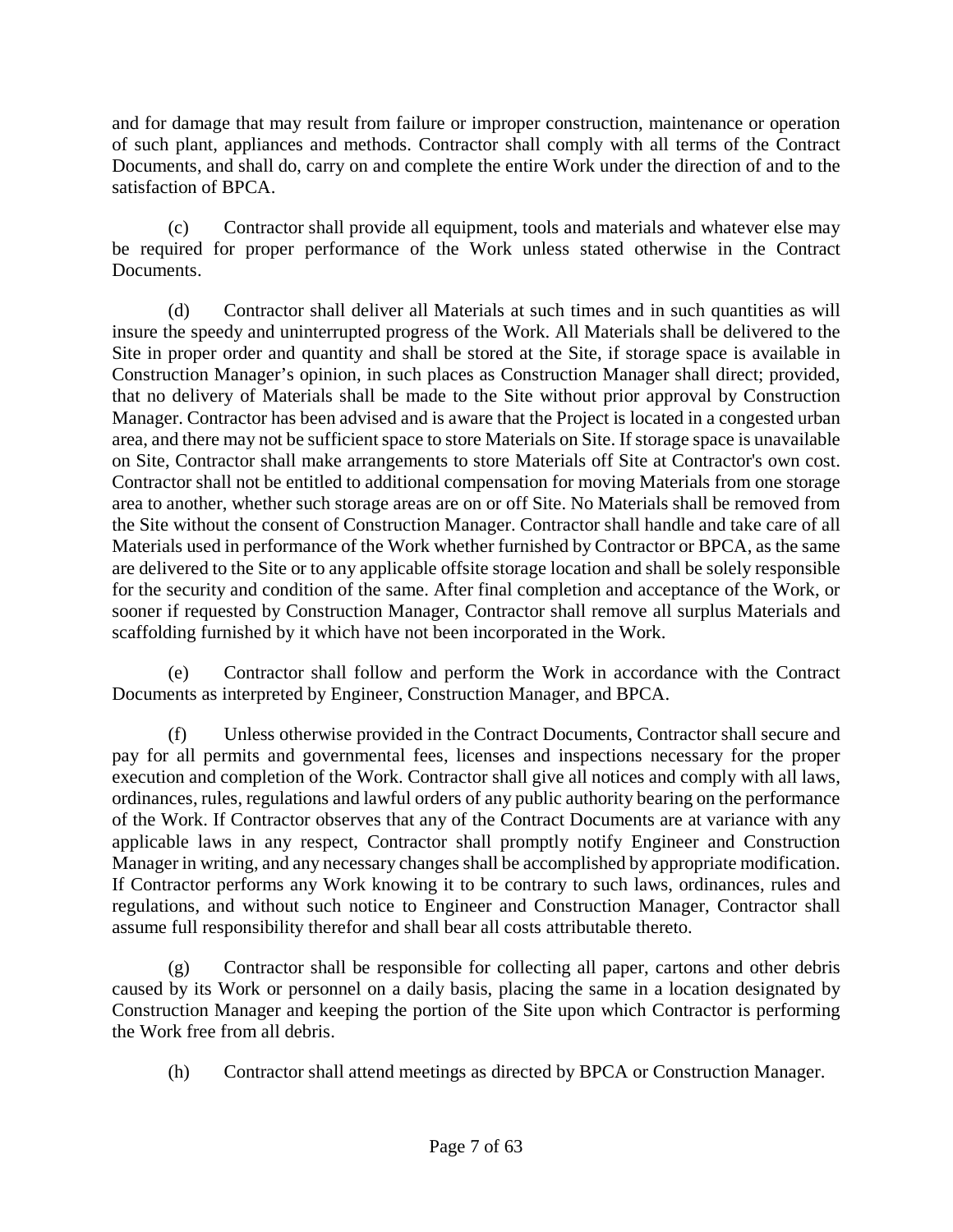(i) In work of this character it is impossible either to show all details in advance or to forecast all exigencies precisely. The Contract Documents are to be taken, therefore, as indicating the amount of work, its nature and the method of construction. In the event of any doubt as to the meaning of any portion of the Specifications or Drawings, or in the event a standard of workmanship or material is not specified, this Agreement shall be interpreted as requiring the Contractor to perform the work in the best and most workmanlike manner and to supply materials of the best class. The Contractor shall also perform the work with the highest regard to the safety of life and property and according to the lines, levels and directions given by the Construction Manager, and to the satisfaction of BPCA, as well as any provision set forth in the Specifications.

## *2.7 "Or Equal" Clause*

<span id="page-15-0"></span>(a) The Materials of manufacturers referred to in the Specifications and on the Drawings are intended to establish the standard of quality and design required by Engineer; however, Materials of manufacturers, other than those specified, may be used if equivalent and approved by Engineer, Construction Manager and BPCA.

(b) It is deemed that the term "or approved equal" is included after all Materials referred to in the Specifications or on the Drawings.

(c) Engineer will initially judge the equivalency of proposed substitute Materials. Engineer will make written recommendation of acceptance or rejection to Construction Manager and/or BPCA. Construction Manager and/or BPCA will then authorize Engineer to issue to Contractor written approval or rejection of the substitution.

(d) If Contractor desires to use a substitute item, Contractor shall make application to Engineer in writing in sufficient time (with regard to the progress of the Work, the period of delivery of the goods concerned and adequate time for Engineer's review) stating and fully identifying the proposed substitute, cost changes (if any), and submitting substantiating data, samples, brochures of the item proposed. It is Contractor's responsibility to provide at its sole expense sufficient evidence by tests or other means to support any request for approval of substitutions.

(e) Prior to proposing any substitute item, Contractor shall satisfy itself that the item Contractor proposes is, in fact, equal to that specified and had been used satisfactorily in similar applications to the application proposed for the Work, for at least three years, that it will fit into the space allocated and within the load allocated for the same, that it affords comparable ease of operations, maintenance and service, that its appearance, longevity and suitability for the climate and use are comparable to that specified, and that the substitution requires no change in dimension or design of any other Work of Contractor, of any other contractor or in the time required for the performance thereof.

(f) The burden of proof that a proposed substitution is equal to a specified item shall be upon Contractor, who shall support its request with sufficient test data and other means to permit Engineer to make a fair and equitable decision on the merits of the proposal. Any item by the manufacturer other than those cited in the Contract Documents, or of brand name or model number or of generic species other than those cited in the Contract Documents, will be considered a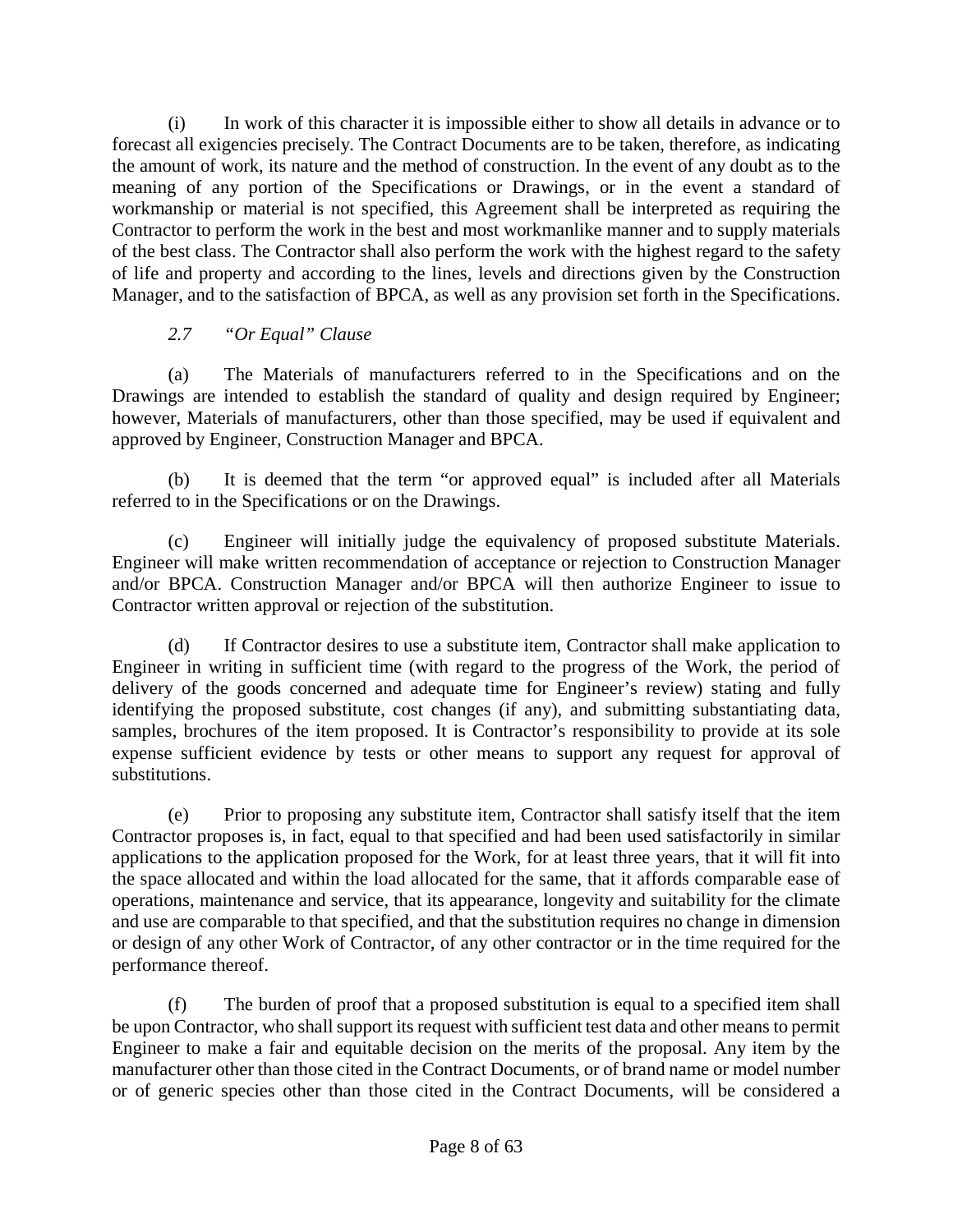substitution.

(g) Acceptance of substitutions shall not relieve Contractor from responsibility for compliance with all the requirements of the Contract Documents. If, notwithstanding the provisions of subsection (e) above, changes in other parts of the Work or the work of other contractors are required by its substitutions, Contractor shall be responsible for the costs of any such changes including the cost of all design and redesign services related thereto incurred by the Engineer and its Contractors.

(h) The Contract Time shall not be extended by any circumstances resulting from a proposed substitution, nor shall Contractor be entitled to any compensation for any delay caused thereby or related thereto.

## *2.8 Quality and Labeling*

<span id="page-16-0"></span>All Materials furnished shall be new and the quality thereof shall be in accordance with the Contract Documents. When Materials are specified to conform to a given standard, the Materials delivered to the Site shall bear manufacturer's labels stating that the Materials meet such standard. The above requirements shall not restrict or affect BPCA's right to test Materials as provided in this Agreement.

# <span id="page-16-2"></span><span id="page-16-1"></span>**ARTICLE 3 - COMMENCEMENT AND COMPLETION OF THE WORK**

# *3.1 Commencement, Completion and Progress Schedule*

(a) Contractor shall prepare and submit a progress schedule for the Work ("**Progress Schedule for the Work**") and agrees to be bound by and comply with the Work Completion Date and the Progress Schedule for the Project (as the Progress Schedule for the Project shall be updated pursuant to subsection (b)) and , except as set forth in Section 3.5, waives any right to charge or claim damages or any increased cost, charges or expenses against BPCA, Construction Manager, or Engineer, for delays or disruptions from any cause whatsoever. Contractor's sole remedy as against BPCA, Construction Manager, or Engineer for any delays or disruptions shall be as provided in Section 3.4 hereof. Notwithstanding the foregoing, the Work shall be substantially completed by no later than **[DATE]** (the "**Work Completion Date**") with time being of the essence in respect of said Work Completion Date, as more fully set forth in subsection (h) below; this Agreement shall terminate by **[DATE]** (the "**Agreement Termination Date**") (the period between the date of commencement of the Work and the Agreement Termination Date, the "**Term**").

(b) The Progress Schedule for the Work shall be formatted in a detailed precedencestyle critical path method, or such other format satisfactory to BPCA and Construction Manager and shall also (a) provide a graphic representation of all activities and events including float values that will affect the critical path of the Work, (b) incorporate and coordinate all pertinent information involving each phase of Work, and (c) identify dates that are critical to ensuring the timely and orderly completion of the work in accordance with the requirements of the Contract Documents, including the dates for Substantial Completion of each respective phase of the Work. A report on Contractor's execution of the Work to meet the Progress Schedule shall be submitted weekly, or at any other time at the request of Construction Manager or BPCA. Failure to submit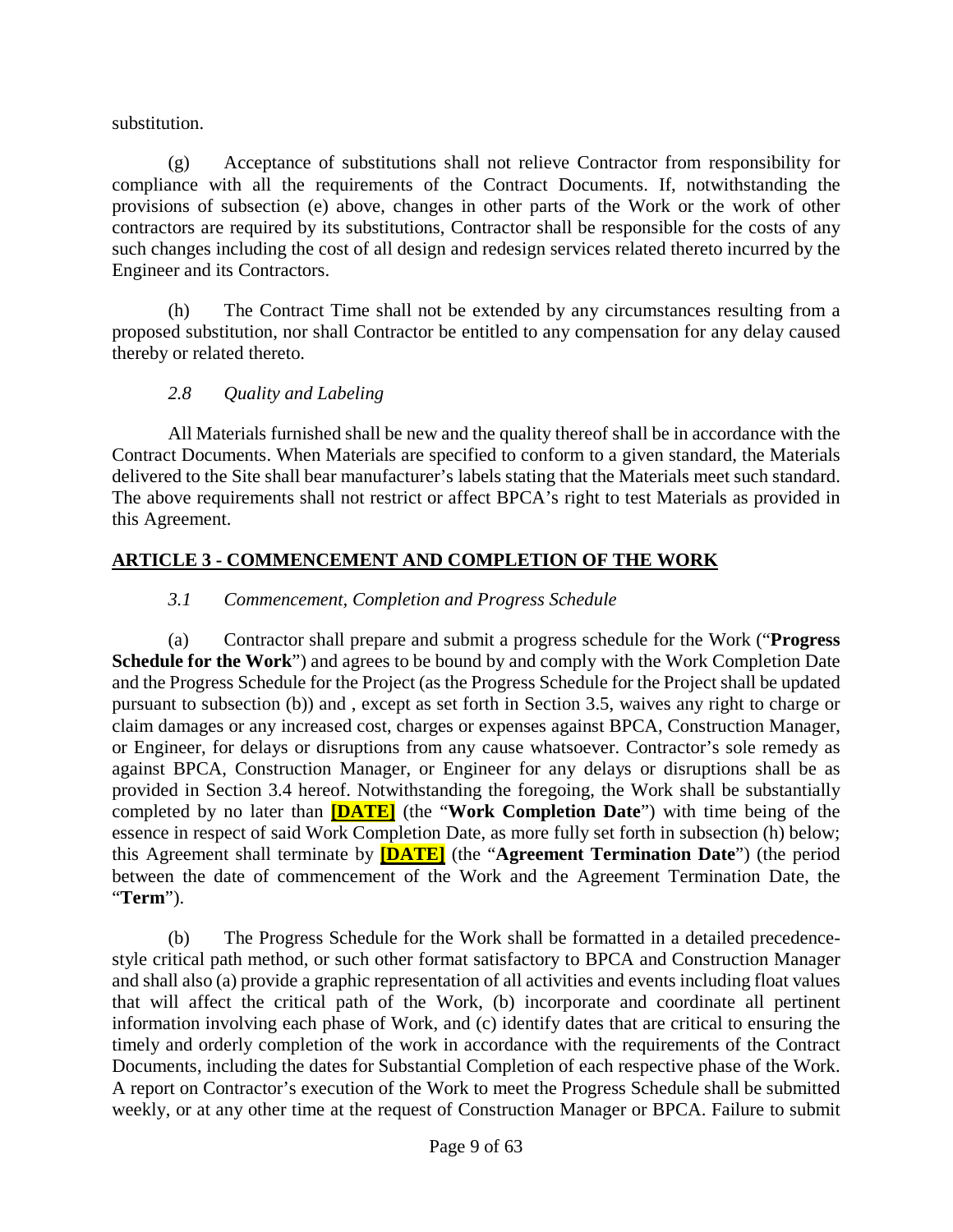any requested update shall constitute a material breach of this Agreement. The Contractor shall promptly give written notice of any actual or potential delays to BPCA and Construction Manager in accordance with the provisions of Section 3.3. After submission of the Progress Schedule for the Work, Construction Manager shall coordinate the Progress Schedule for the Work with the Progress Schedule for the Project. The Progress Schedule for the Work may be revised by Construction Manager from time to time.

(c) Contractor shall commence the Work upon receipt of a written notice to proceed signed by BPCA (the "**Notice to Proceed**"), and shall prosecute the Work diligently and in accordance with the time and place requirements of the Project as determined and directed by Construction Manager, by using such means and methods of construction as will assure that the Work will be performed hereunder in accordance with the Contract Documents and Progress Schedule for the Work, and to the satisfaction of BPCA, Engineer, and Construction Manager.

(d) If, in the opinion of Construction Manager, Contractor falls behind the Progress Schedule for the Project then in effect, Contractor shall take whatever steps may be necessary to improve its progress and shall, if requested by Construction Manager, submit operational plans to demonstrate the manner in which the lost time may be regained ("Recovery Plan"). It is the responsibility of Contractor to maintain its schedule so as not to delay the progress of the Project or the schedules of other contractors. If Contractor's Work is delayed or the work of other contractors is delayed as a result of a delay in Contractor's Work, it shall be the responsibility of Contractor to increase the number of workers, the number of shifts, the days of Work and/or, to the extent permitted by law, to institute or increase overtime operations, all without additional cost to BPCA, in order to regain any time lost and maintain the Progress Schedule for the Project then in effect as established by Construction Manager.

(e) If Contractor shall fail to complete the Work by the Work Completion Date, or within the time to which such completion may have been extended, BPCA may, at its option, withhold from any sums otherwise due and owing to Contractor hereunder, so much of the balance thereof as BPCA shall deem necessary to secure it against any costs, expenses, or damages which may be incurred by BPCA as a result of said failure, but any such withholding shall not be deemed to be a waiver of any rights hereunder, and Contractor shall be liable to and shall indemnify and hold BPCA harmless from any and all cost, expense or damage incurred by BPCA by reason of such failure.

(f) *Liquidated Damages.* If Contractor shall neglect, fail or refuse to complete the Work on or before the Work Completion Date or any changes thereto in accordance with, or upon the expiration of, any proper extension granted by BPCA, Contractor agrees to pay to BPCA the sum of **five thousand dollars (\$5,000.00)**, not as a penalty, but as liquidated damages for loss of beneficial use of the Project, for each and every calendar day that the Contractor is in default. Default shall include abandonment of the Work by Contractor. BPCA shall have the right to deduct such liquidated damage assessments from any monies due or which may thereafter become due BPCA under this Agreement; and in case the amount which may become due hereunder shall be less than the amount of liquidated damages due to the Authority, the Contractor shall pay the difference upon demand by BPCA.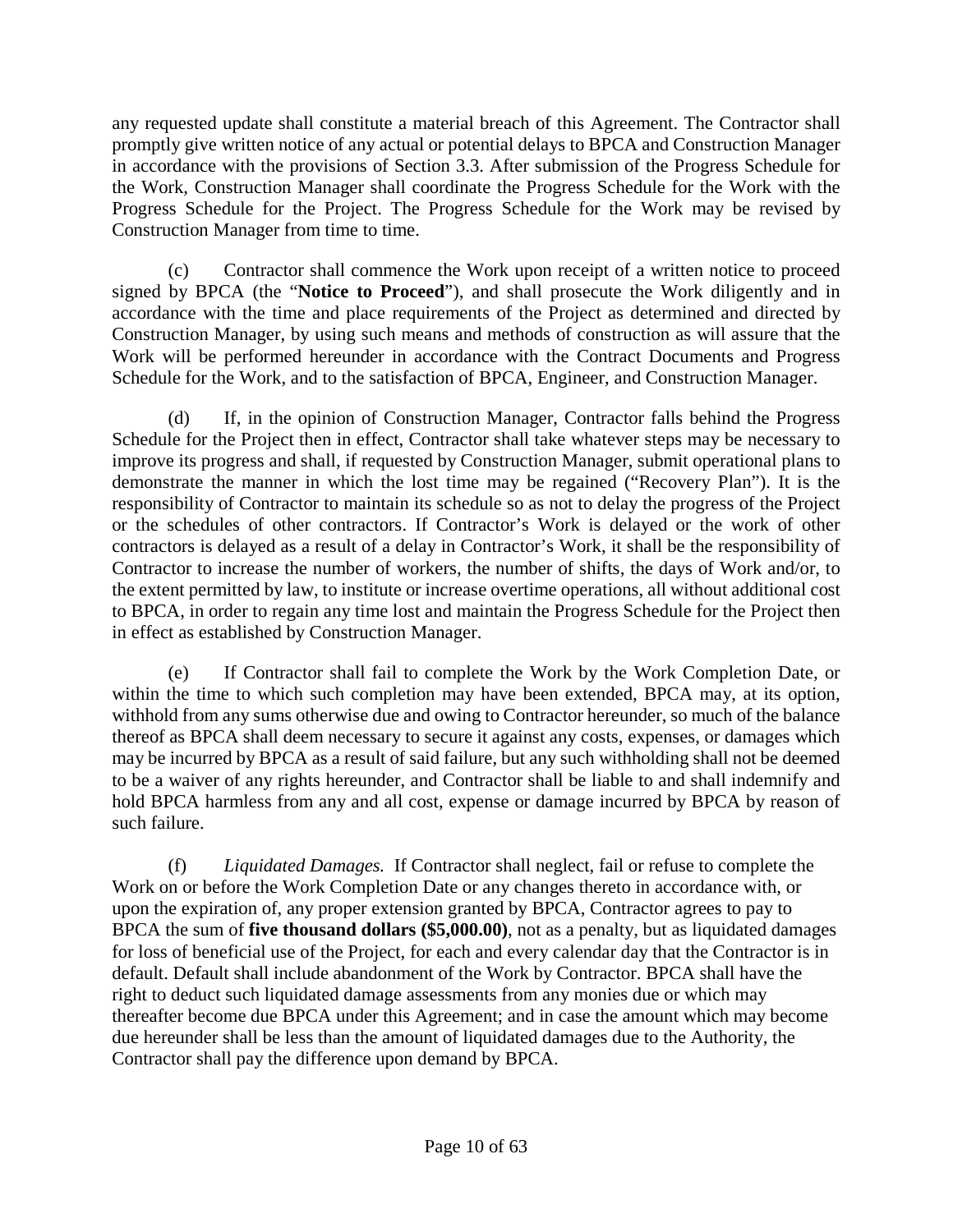(g) Said amount of liquidated damages is agreed upon by and between Contractor and BPCA because of the impracticability and extreme difficulty of fixing and ascertaining the actual damages which BPCA would sustain for loss of beneficial use of the Project in the event of delay in completion, and said amount is agreed to be the amount of damages sustained by BPCA and said amount may be retained from time to time by BPCA. The foregoing liquidated damages are intended to compensate BPCA only for the loss of beneficial use of the Project.

Contractor shall be liable to BPCA, to the fullest extent permitted by law, for whatever actual damages (other than actual loss of beneficial use) BPCA may incur as a result of any actions or inactions of Contractor or its Subcontractors including, without limitation, interest expense and carrying costs, liabilities to other Contractors working on the Project or other third parties, job extension costs, and other losses incurred by BPCA. The provisions of this paragraph are exclusive to BPCA, and shall not accrue to other contractors or third parties.

(h) It is further agreed that time is of the essence for each and every portion of the Work. In any instance in which additional time is allowed for the completion of any Work, the new time of completion established by said extension shall be of the essence. Contractor shall not be charged with liquidated damages or any excess cost if BPCA determines that Contractor is without fault and that the delay in completion of the Work is due to:

(1) any preference, priority or allocation order duly issued by the Government of the United States or the State of New York;

(2) an uncontemplated cause beyond the control and without the fault of, or negligence of Contractor, and approved by BPCA, including, but not limited to, acts of God or of public enemy, fires, epidemics, quarantine, strikes, freight embargoes and unusually severe weather; and

(3) any delays of Subcontractors or Materialmen occasioned by any of the causes specified in subsections 1 and 2 of this paragraph.

(i) Notwithstanding the foregoing, and whether or not, at any given time, a Progress Schedule, or update thereto (as appropriate) has been submitted, the Work shall be completed by the Work Completion Date, including as such date may be amended in accordance with the terms of the Agreement.

(j) Notwithstanding anything to the contrary, a schedule submitted by Contractor showing a time of completion earlier than that specified in the Contract shall not entitle Contractor to any additional compensation in the event the earlier time of completion is not realized.

# *3.2 Coordination with Other Contractors*

<span id="page-18-0"></span>Contractor shall coordinate the Work to be performed hereunder with the work of other contractors performing work for the Project in such manner as Construction Manager shall direct. Contractor shall indemnify and hold BPCA, Construction Manager, and Engineer harmless from any and all claims or judgments for damages, costs and expenses to which BPCA, Construction Manager or Engineer may be subjected or which they may suffer or incur by reason of Contractor's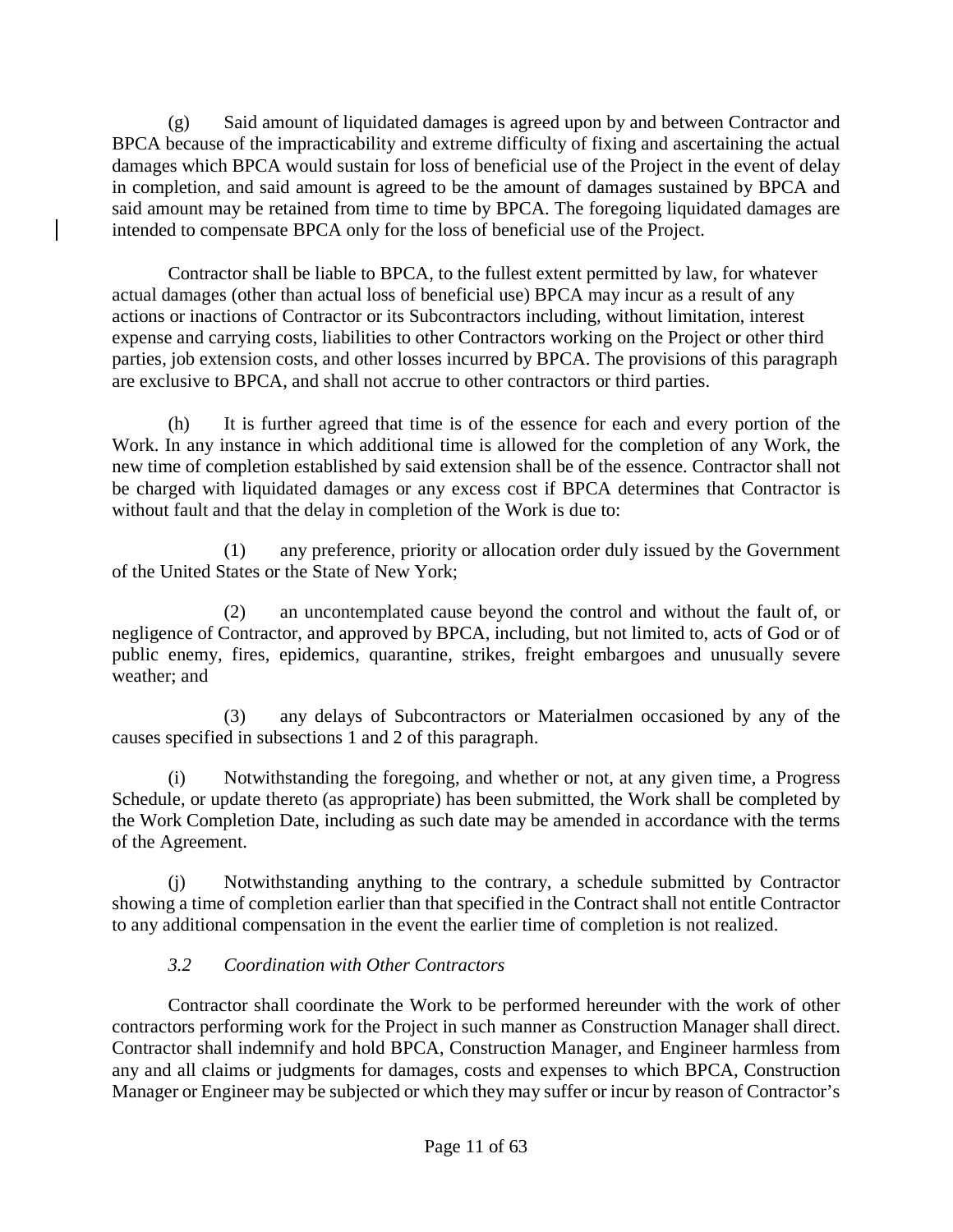failure to promptly comply with Construction Manager's directions. If Contractor notifies Construction Manager in writing that another contractor is failing to coordinate its work with the Work to be performed hereunder, Construction Manager shall promptly investigate the charge. If Construction Manager finds the charge to be true, it shall promptly issue such direction to the other contractor with respect thereto as the situation may require. BPCA, Construction Manager and Engineer shall not, however, be liable for any damages suffered by Contractor by reason of the other contractor's failure to promptly comply with the directions so issued by Construction Manager or by reason of another contractor's default in performance. Should Contractor sustain any damage through any act or omission of any other contractor, Contractor shall have no claim against BPCA, Construction Manager or Engineer for such damage but shall have a right to recover such damage from the other contractor, under a provision similar to a provision contained in the following sentence which is part of this Agreement and which has been or will be inserted in the contracts with the other contractors engaged in the Project.

Should any other contractor having or who shall hereafter have a contract with BPCA for the performance of work upon the Project sustain any damage through any act or omission of Contractor hereunder, Contractor shall reimburse such other contractor for all such damages and to indemnify and hold BPCA, Construction Manager and Engineer harmless from all such claims. Any claim against a performance bond surety made by any contractor shall be subordinated to any claim of BPCA then existing or that may arise in the future against such other contractor or its performance bond surety.

### *3.3 Notice of Delay*

<span id="page-19-0"></span>Should Contractor be or anticipate being delayed or disrupted in performing the Work hereunder for any reason, including, without limitation, its financial condition or Contractor's general nonpayment of its debts as such debts become due, it shall promptly and in no event more than three (3) days after the commencement of any condition that is causing or is threatening to cause such delay or disruption notify Construction Manager in writing of the effect of such condition upon the Progress Schedule for the Project, stating why and in what respects the condition is causing or is threatening to cause delay, provided, however, that notwithstanding the above, if such delay or disruption, or anticipated delay or disruption, should be the result of any change or anticipated change in Contractor's financial condition, Contractor shall notify Construction Manager forthwith of such cause or anticipated cause. Failure to strictly comply with this notice requirement shall be sufficient cause to deny Contractor a change in schedule and to require it to conform to the Progress Schedule for the Project then in effect established by Construction Manager.

### *3.4 Extension of Time*

<span id="page-19-1"></span>(a) An extension of time under the Progress Schedule for the Project then in effect may be granted by BPCA subject to the provisions hereof upon written application therefor by Contractor. An application for an extension of time under the Progress Schedule for the Project then in effect must set forth in detail the nature of each cause of delay in the performance of the Work, the date or dates upon which each cause of delay began and ended and the number of days delay attributable to each such cause. After the application is submitted, Contractor shall supply any other data that Construction Manager may request.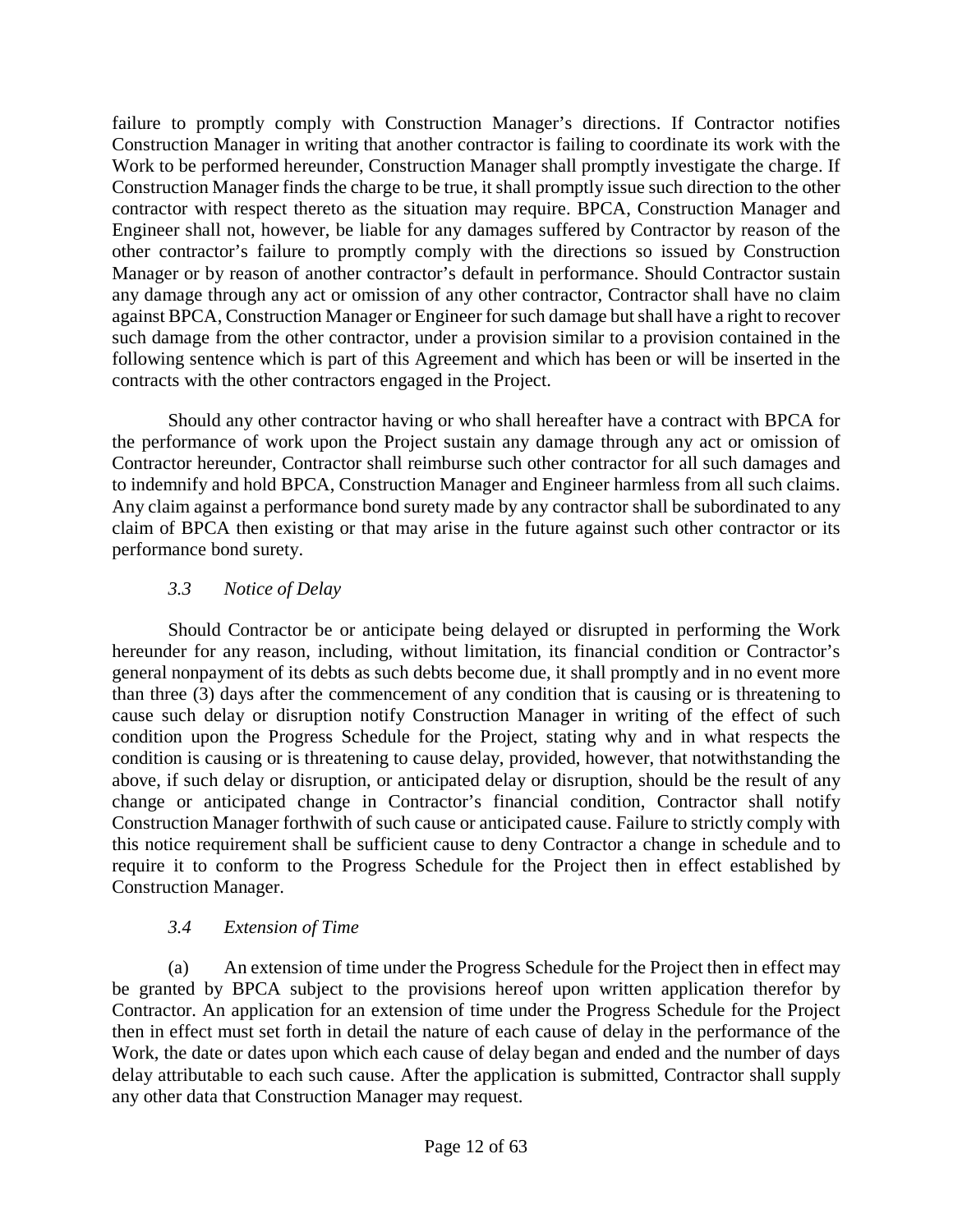(b) Contractor shall be entitled to an extension of time under the Progress Schedule for the Project then in effect for delays in the performance of the Work, if caused:

(1) solely by uncontemplated acts or omissions of BPCA, Construction Manager or Engineer; or

(2) by the uncontemplated acts or omissions of other contractors or uncontemplated causes beyond the control and without the fault or negligence of Contractor including, but not limited to, acts of God, acts of public enemy, acts of any Government body, fires, floods, epidemics, quarantine restrictions, strikes, freight embargoes, unusually severe weather, or delays of Subcontractors or Materialmen arising from unforeseeable causes beyond the control and without the fault or negligence of both Contractor and such Subcontractors or Materialmen (all such events, a "**Force Majeure**"**)**; provided, that Contractor shall have used its best efforts and diligently sought to have minimized any such period of delay, by taking whatever measures are necessary, including without limitation, if applicable, seeking alternate sources of Materials, other Subcontractors or other facilities in which to perform the required construction operations; and provided, further, that an application is made pursuant to the requirements of the immediately preceding paragraph.

### *3.5 Contractor's Damages for Delay*

(a) Except as otherwise specifically provided for in this Agreement, Contractor agrees to make no claim for damages for delay of any kind in the performance of this Contract whether occasioned by any act or omission of BPCA or any of its representatives and Contractor agrees that any such claim shall be compensated for solely by an extension of time to complete performance of the Work as provided in Section 3.4. In this regard, the Contractor alone hereby specifically assumes the risk of such delays, including without limitation: delays in design reviews, processing or approving, samples or other submittals; or the failure to render determinations, acceptance, approvals, replies, inspections or tests of the Work, in a timely manner.

(b) In the event BPCA fails to provide access to the Site such that Contractor would be eligible for an extension of time to complete the Work as provided in Section 3.4, or orders the suspension of Work pursuant to Section 15.13, or issues a Change Order in accordance with Article 9, and as a result of any of the foregoing, the Contractor is actually and necessarily delayed in performance of the Work, the Contractor shall be entitled to **"Impact Costs"**, to the extent if any, hereinafter set forth. However, the Contractor expressly acknowledges and agrees that any delay, impact, inefficiency or limitation on the Contractor's ability to progress the work or gain access to the Site arising from prevailing traffic or road conditions, patterns, construction or congestion whether or not on BPCA property or facilities, or any act or omission by BPCA with respect thereto, shall not be subject to the assessment, imposition or award of Impact Costs under this Article or any damages for delay, impact, inefficiency or additional compensation of any kind whatsoever. All of the aforementioned events shall be deemed to be a Force Majeure pursuant to the provisions of Section 3.4 and the Contractor's sole remedy shall be an extension of time. Impact Costs shall only be allowed for excused delays which are not concurrent with any other un-excused delays and which are actually, reasonably and necessarily incurred. Any measure of Impact Costs agreed to by BPCA will be incorporated into a Change Order.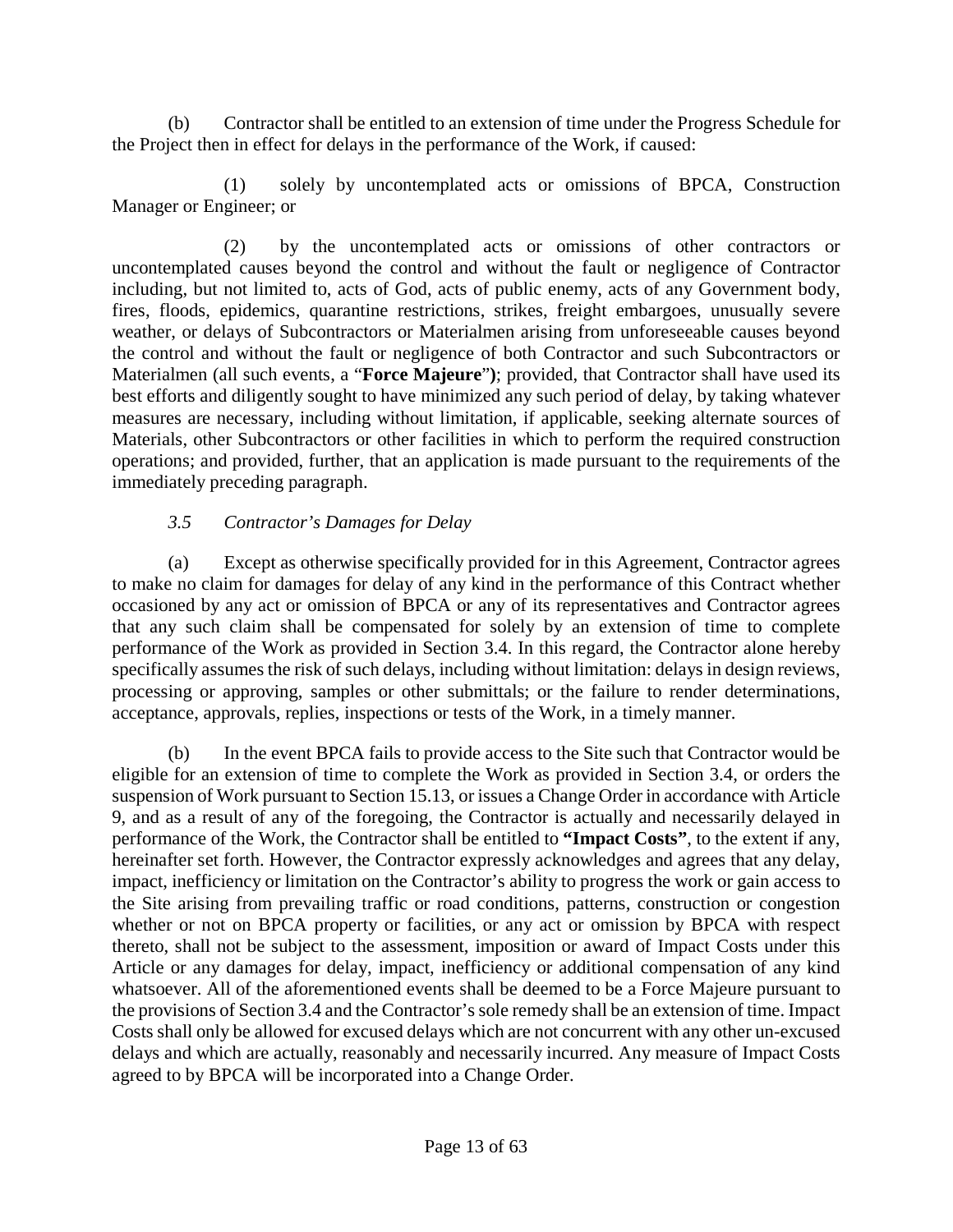Impact Costs shall include only the following:

(1) Increased wages related to work being performed in a higher wage period.

(2) Overtime payments to accelerate the work needed to mitigate the delay and to the extent that acceleration of the work was necessary for Contractor to meet the Work Completion Date.

(3) Increased field office expenses.

(4) Increased cost to purchase and/or store materials.

(5) Cost incurred to keep the Site open, such as temporary power and sanitary facilities.

(6) Extended insurance and bonding.

(7) With respect to rented equipment, the lesser of the actual rental cost or the reasonable rental value for idled equipment on the Site.

(8) Additional costs not otherwise contained in items 1 - 7 above, and which are attributable to the inability to comply with the approved schedule for completing the Work as a sole and unavoidable result of the delay.

(c) In no event will BPCA be required to pay Impact Costs for the aforementioned delays which are in the nature of consequential damages, lost profits or indirect costs (generally, indirect costs are those costs which are not exclusively identified with this Agreement, such as Contractor's home office overhead and general and administrative expenses). Acceptance by the Contractor of any payments made by BPCA in connection herewith shall serve as a release to BPCA from all claims and liability to the Contractor arising out of such delay.

(d) The Contractor shall have no right to rescind or terminate this Contract, and Contractor shall have no cause of action under any theory of quasi-contract or quantum meruit by reason of any delay, obstruction, or interference of any kind or duration whatsoever, and whether or not compensable hereunder.

### <span id="page-21-0"></span>**ARTICLE 4 - CONTRACT PRICE**

(a) For the performance and completion of the Work, BPCA shall pay Contractor a lump sum amount of **[INSERT CONTACT PRICE]** (such sum is herein sometimes referred to as the "**Contract Price**"), as detailed in the Schedule of Values attached hereto as Exhibit B-1. The Contract Price shall include any monies earned by or paid to Contractor prior to the execution of this Agreement, provided, that if the Contract Price shall be expressly revised by a Change Order in accordance with Article 9 hereof, the Contract Price shall thereafter mean the Contract Price as so revised.

(b) In addition to the Contract Price, the Schedule of Values may also contain certain allowance items ("Allowances"). If applicable, the draw-down of the Allowances shall be subject to the procedures set forth in the Specifications. The Allowances constitute funding set aside for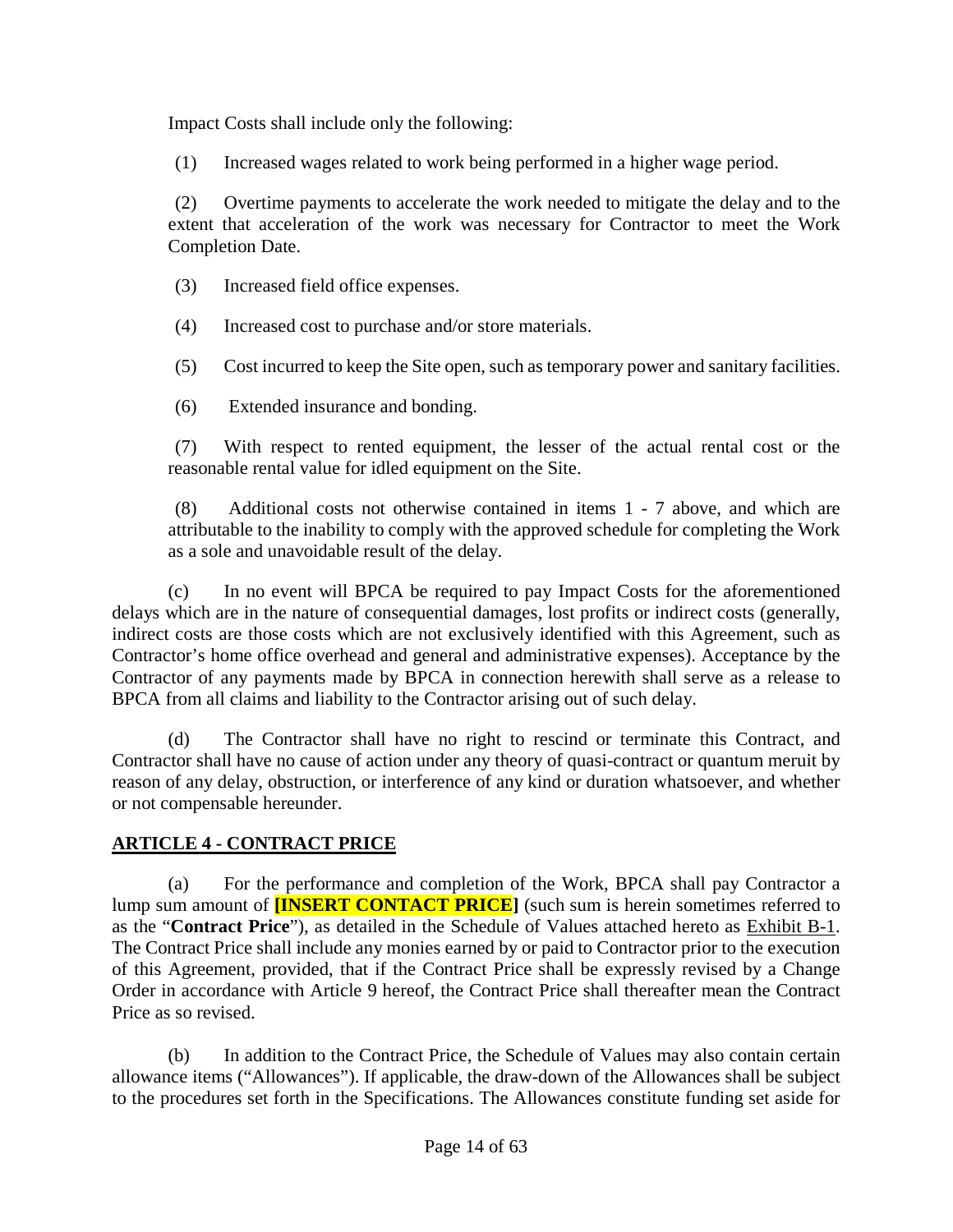their enumerated purpose, and any work or item not specifically covered by an allowance or constituting Extra Work as determined in accordance with Article 9 are deemed to be included in the Contract Price and therefore part of the Work. All Allowances are subject to the sole discretion and control of BPCA, and Contractor shall not bill or requisition for any Allowance funds without the prior written authorization of BPCA and its Construction Manager.

(c) The Schedule of Values may contain an Allowance for the performance of Extra Work necessary to complete the Project (the "**Work Order Allowance**"). The Work Order Allowance is funding set aside for these changes. Draw-downs of the Work Order Allowance will be memorialized as **"Work Orders"** and will be negotiated in accordance with terms of Article 9 utilizing the same process as that set forth for Change Orders. If the parties fail to reach agreement with respect to Extra Work to be negotiated in accordance with this paragraph, BPCA may nevertheless direct the Contractor to perform the proposed Work and Contractor shall proceed to expeditiously perform such Work in accordance with the requirements of Article 9. Upon depletion or exhaustion of the Work Order Allowance, all subsequent Changes Orders or claims for Extra Work shall be processed strictly in accordance with Article 9. Payment of any amount under this paragraph shall be subject to subsequent audit and approval, disapproval, modification or revision by representatives of the BPCA. No Work Orders will be issued without sufficient funding in the Work Order Allowance.

# <span id="page-22-1"></span><span id="page-22-0"></span>**ARTICLE 5 - METHOD, SCHEDULE AND TERMS OF PAYMENTS**

# *5.1 Partial Payment*

(a) In accordance with Requisitions (as defined in Section 5.2) submitted and approved as provided below for Work performed in accordance with this Agreement, Contractor shall be entitled to partial payment on account of the Contract Price in an amount equal to the value, as determined in accordance with the Trade Payment Breakdown (as defined in Section 5.3), of the portions of the Work completed and acceptable to BPCA and Construction Manager for purposes of such payment, less a retainage equal to ten percent (10%) of the total amount of all prior partial payments. Partial payments shall constitute advances against the Contract Price until final payment is made and accepted. No partial payment made, nor approval of a portion of the Work given for purposes of making a partial payment, shall constitute an acceptance of any Work not performed in accordance with the Contract Documents.

(b) Upon completion of fifty percent of the Work, Contractor may make written application to BPCA requesting reduction of the retainage set forth in Section 5.1(a) hereof. Approval of such reduction of retainage and the percentage to which the retainage shall be reduced is in the sole discretion of BPCA. If BPCA approves a reduction of retainage as herein described, BPCA shall so notify Contractor in writing. Any reduction of retainage pursuant to this paragraph (b) shall not be deemed to be a waiver of retainage requirements for future partial payments.

# *5.2 Requisitions*

<span id="page-22-2"></span>Applications for partial payments ("**Requisitions**") and application for final payment ("**Final Requisition**") shall be in the form previously supplied by BPCA and shall be submitted by Contractor to Construction Manager or its designee in five original copies in the manner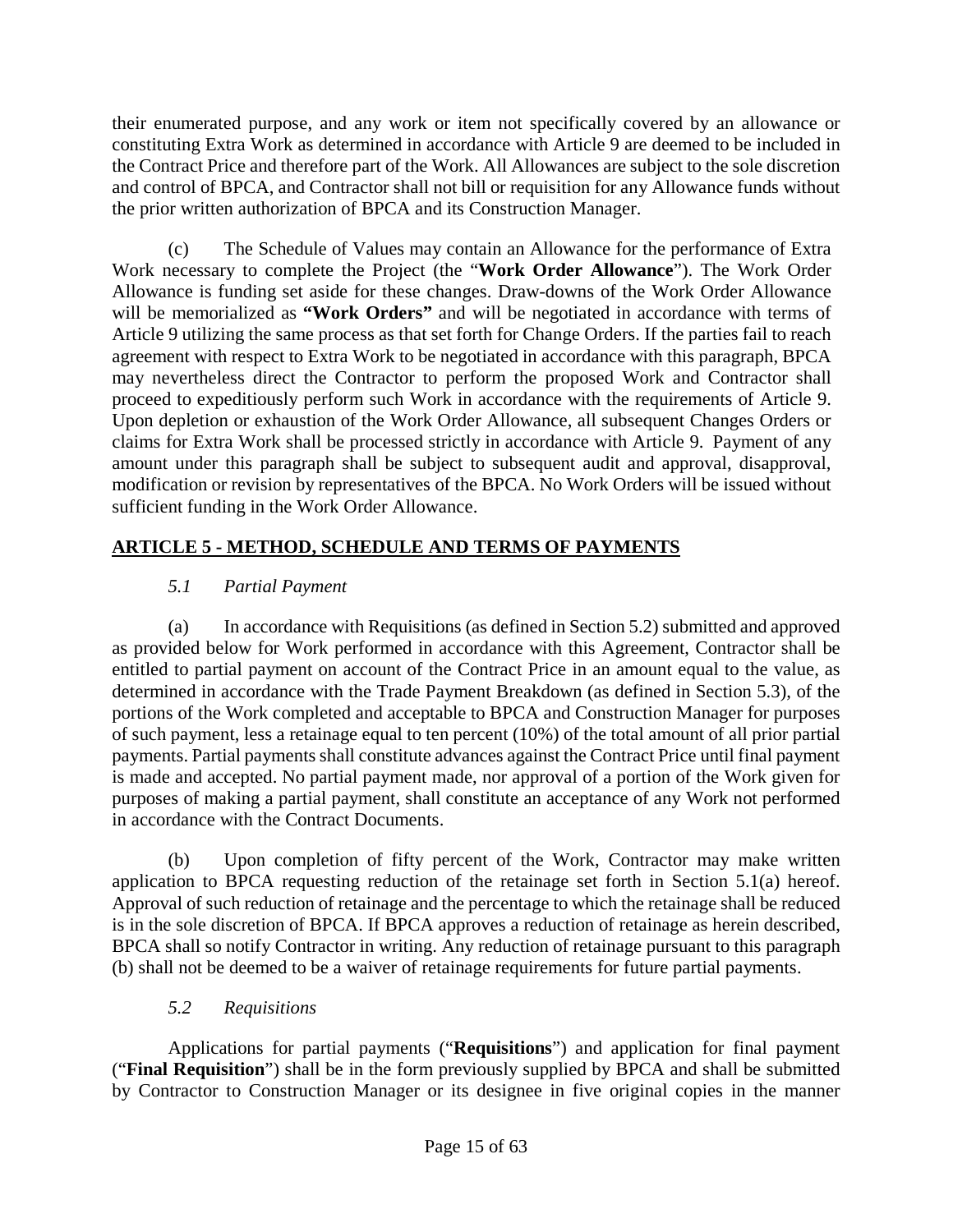hereinafter provided for the approval of BPCA and Construction Manager. Each Requisition shall be supported by such data substantiating Contractor's right to payment as BPCA and Construction Manager may require.

## *5.3 Trade Payment Breakdown*

<span id="page-23-0"></span>Prior to the submission of the first Requisition, Contractor shall present to Construction Manager for approval a trade payment breakdown (the "**Trade Payment Breakdown**") of the various portions of the Work, aggregating the Contract Price, prepared in such form as specified by BPCA and supported by such data to substantiate its correctness as Construction Manager may require. After approval by BPCA and Construction Manager, the Trade Payment Breakdown shall not be changed or revised in any way without the written consent of Construction Manager.

# *5.4 Payment for Stored Materials*

<span id="page-23-1"></span>If approved in advance of delivery by BPCA and Construction Manager, payments will be made on account of 80% of the value of Materials that have not been incorporated in the Work to date, but delivered and suitably stored at the Site or at some other offsite location agreed upon in writing by BPCA and Construction Manager. Such payments shall be conditioned upon submission by Contractor of bills of sale or other supporting documentation satisfactory to BPCA and Construction Manager to establish BPCA's title to such Materials including applicable insurance and transportation to the Site for those Materials stored offsite. In the event that Contractor, with approval of BPCA, stores any Materials offsite, the conditions for payment of Material stored off-site shall include but not be limited to the following: (a) the Material shall be properly stored in a secured location approved by the BPCA and/or Construction Manager; (b) the Material will be covered under the BPCA's builder's risk policy subject to policy limits and restrictions; and (c) the Material may be inspected by the BPCA and /or Construction Manager to assure compliance with Contract Documents.

# *5.5 Receipts and Releases of Liens*

<span id="page-23-2"></span>With each Requisition, Contractor shall furnish its affidavit of payment and waiver of lien for Work done and Materials furnished through the date covered by the last preceding partial payment (the **"Preceding Covered Date**") and shall furnish its affidavit certifying that all Subcontractors and Materialmen have been paid for Work performed and Materials furnished through the Preceding Covered Date except for any permitted retainage. BPCA may also require Contractor to attach to each Requisition (i) affidavits of payment and waivers of lien from all Subcontractors and Materialmen dealing directly or indirectly with Contractor for Work performed and Materials furnished through the Preceding Covered Date and/or (ii) the consent of the surety issuing the Payment Bond to such payment. BPCA may require Contractor to execute a waiver of lien at the time payment is made for a Requisition for all Work performed through the date of the Requisition in respect of which payment is being made.

In addition to the documents required to be furnished by the preceding paragraph, with the Final Requisition, Contractor shall furnish (y) its affidavit that there are no liens, claims or demands by, and that there is no indebtedness to, Subcontractors, Materialmen, laborers, other employees or third persons for which BPCA, Construction Manager, or Engineer might in any way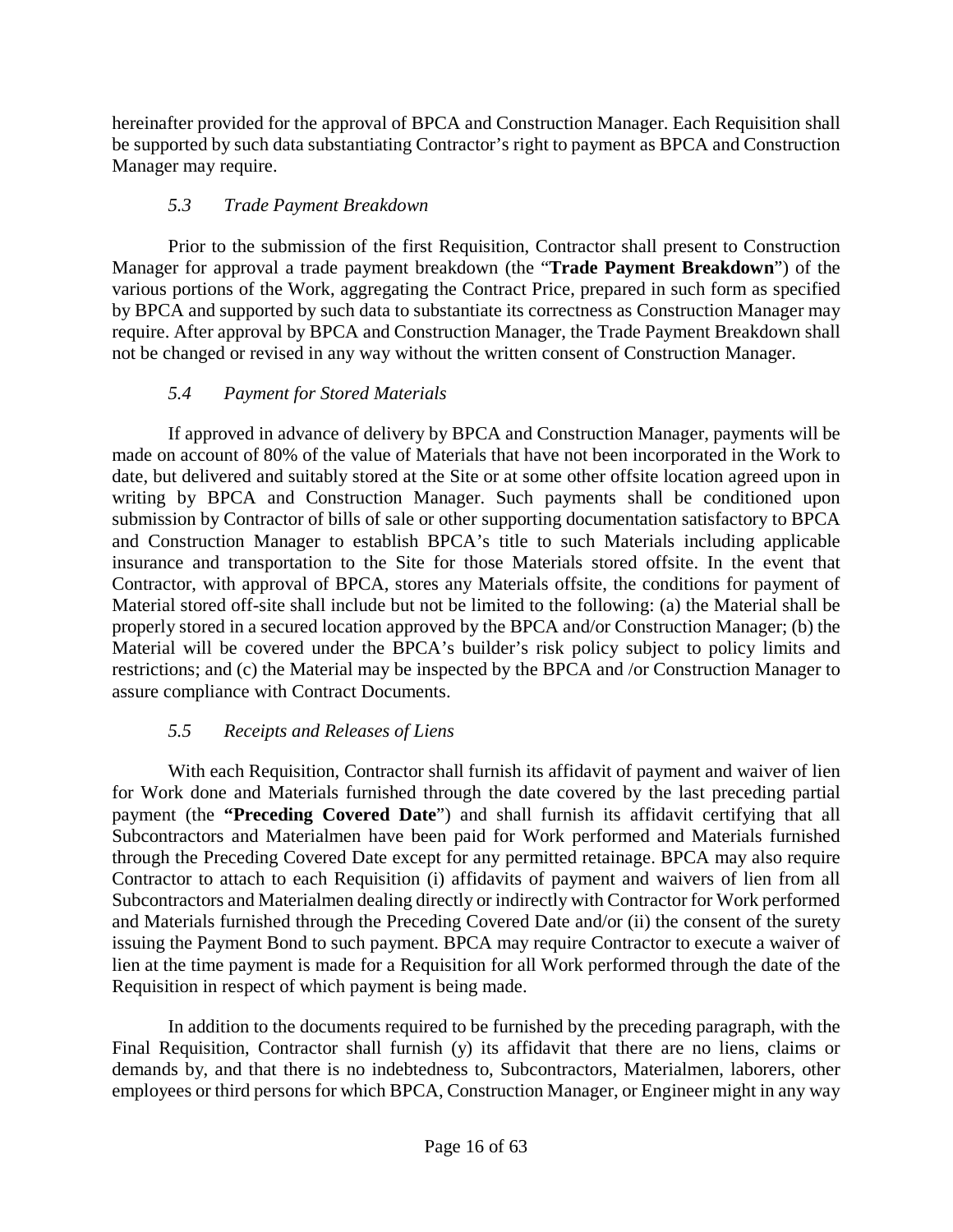be responsible and (z) releases from all Subcontractors and Materialmen dealing directly or indirectly with Contractor. Should any such Subcontractor or Materialman fail or refuse to furnish such release, Contractor may be required to furnish a bond satisfactory to BPCA to indemnify it against any such lien, claim or demand. If any such lien, claim or demand remains unsatisfied after all payments are made to Contractor, Contractor shall refund to BPCA all monies that BPCA may be compelled to pay in discharging such lien, claim or demand including all costs, expenses and attorneys' fees which BPCA may incur in connection therewith.

## *5.6 Time of Payment*

<span id="page-24-0"></span>Requisitions shall be submitted by Contractor to BPCA and Construction Manager by the seventh day of each calendar month for Work completed up to the last calendar day of the previous month or other day approved by BPCA, and payment shall be made (pursuant to BPCA's Prompt Payment Policy, a copy of which is available at [https://bpca.ny.gov/wp](https://bpca.ny.gov/wp-content/uploads/2022/01/Prompt-Payment-Policy-1-26-22.pdf)[content/uploads/2022/01/Prompt-Payment-Policy-1-26-22.pdf\)](https://bpca.ny.gov/wp-content/uploads/2022/01/Prompt-Payment-Policy-1-26-22.pdf) on or about twenty days after BPCA receives the Requisition together with the documents required pursuant to Sections 5.2 and 5.5 hereof. Contractor shall be entitled to payment only in the amount approved by BPCA and Construction Manager with respect to such Requisitions, each of which must be signed by BPCA and Construction Manager before payment is made. The value of any Work included in a Requisition for partial payment which is found unacceptable by BPCA or Construction Manager may be deducted from that or any subsequent Requisition.

## *5.7 Reduction of Retainage*

<span id="page-24-1"></span>Upon the issuance of a Certificate of Substantial Completion, as defined in Section 8.6, Contractor shall submit a Requisition in an amount equal to the Contract Price less five percent (5%) of the total contract amount (including all approved Change Orders, Work Orders and pending Change Order or Work Order proposals), and less the total amount of all prior payments. Upon approval of the same by BPCA, BPCA shall pay to Contractor the amount approved less any amount which BPCA is entitled to withhold hereunder.

*5.8 Final Payment*

<span id="page-24-2"></span>(a) The final balance due Contractor under this Agreement shall be payable to Contractor by BPCA, as final payment hereunder, within thirty days after all of the following have taken place:

- (1) Contractor's Final Requisition has been submitted by Contractor and approved by BPCA and Construction Manager;
- (2) delivery to, and approval of, the as-built drawings as specified in Article 23;
- (3) the affidavit provided for in Section 5.5 hereof has been submitted by Contractor, and any other documents or actions expressly specified in the Contract Documents as preconditions to final payment have been submitted or completed;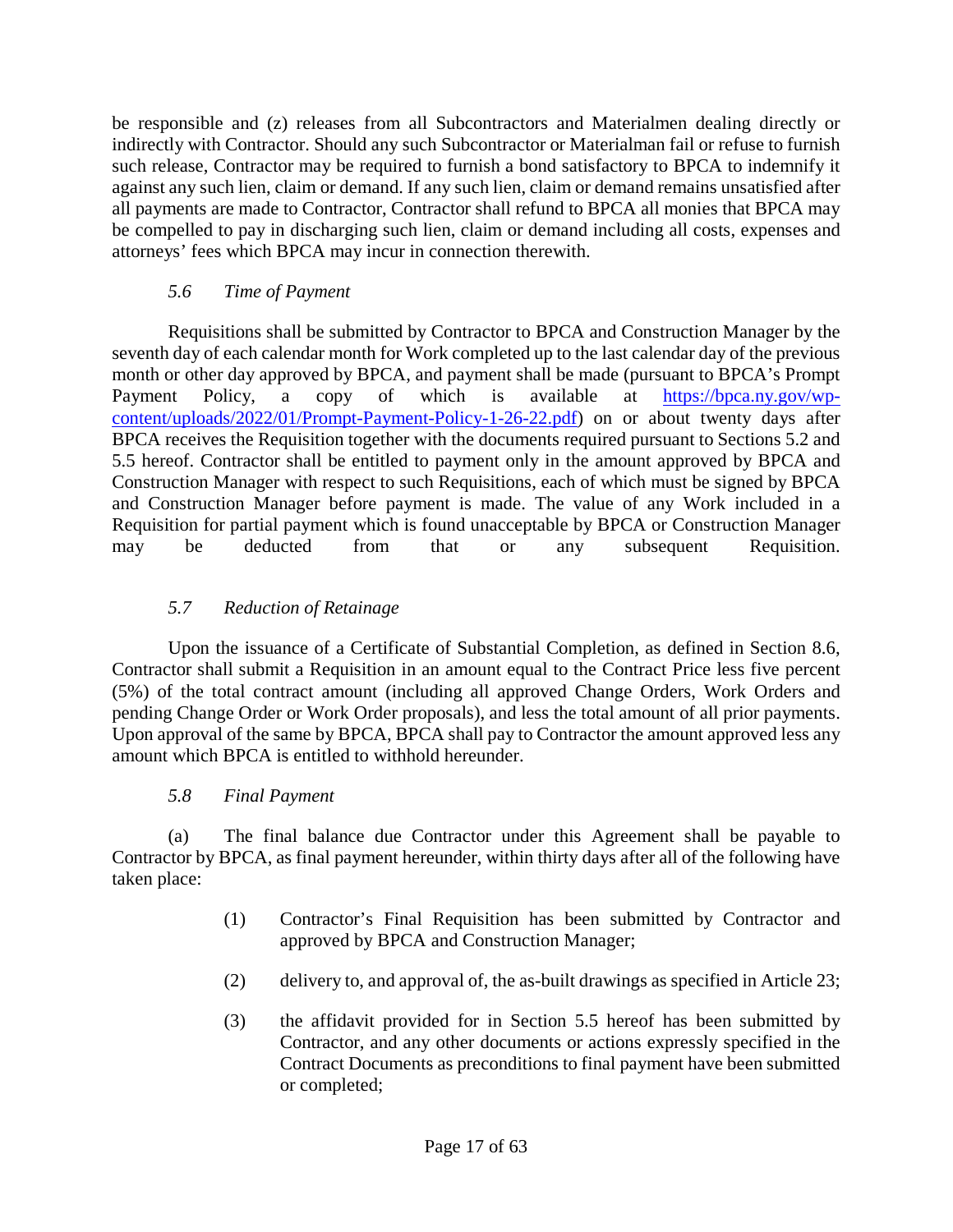- (4) any inspections or approvals with respect to any of the Work that BPCA deems legally required or appropriate by governmental authorities or by the applicable Board of Fire Underwriters have been performed or obtained;.
- (5) Final Acceptance of the Work by BPCA.

(b) The acceptance of final payment shall constitute a waiver of all claims by Contractor.

#### *5.9 Release and Consent of Surety*

<span id="page-25-0"></span>Notwithstanding any other provision of this Agreement, before final payment pursuant to Section 5.8 shall become due pursuant hereto or before reduction of retainage, Contractor shall submit to BPCA a consent of surety to final payment or reduction of retainage in form and substance acceptable to BPCA.

### *5.10 BPCA's Right to Audit and Inspect Records*

<span id="page-25-1"></span>Contractor shall maintain and shall keep for a period of at least six years after the date of Final Acceptance of the Work, pursuant to Section 8.7, all records and other data relating to the Work. BPCA or its designee shall have the right to inspect and audit all records and other data of Contractor relating to the Work at any time and from time to time until the end of such six year period. Contractor shall promptly respond to any inquiries of BPCA or any representative of BPCA arising out of any such inspection or audit.

### *5.11 Withholding of Payments*

<span id="page-25-2"></span>(a) BPCA may withhold payment or, because of subsequently discovered evidence, may nullify the whole or any part of any previously approved Requisition to such extent as may, in the judgment of BPCA, be necessary:

- (1) to assure payment of just claims or liens of any persons supplying labor or Materials for the Work;
- (2) to protect BPCA from loss due to defective Work or to reimburse BPCA, Construction Manager and Engineer for fines on account of non-compliance with applicable laws, rules and regulations, including rules promulgated by the Office of Safety & Health Administration;
- (3) to protect BPCA from loss due to death or injury to persons or damage to the Work or property of BPCA, other contractors or others caused by the act or neglect of the Contractor;
- (4) in the event that there is reasonable evidence that the Work will not be completed for the unpaid balance of the Contract Price;
- (5) in the event that there is reasonable evidence that the Work will not be completed within the time provided; or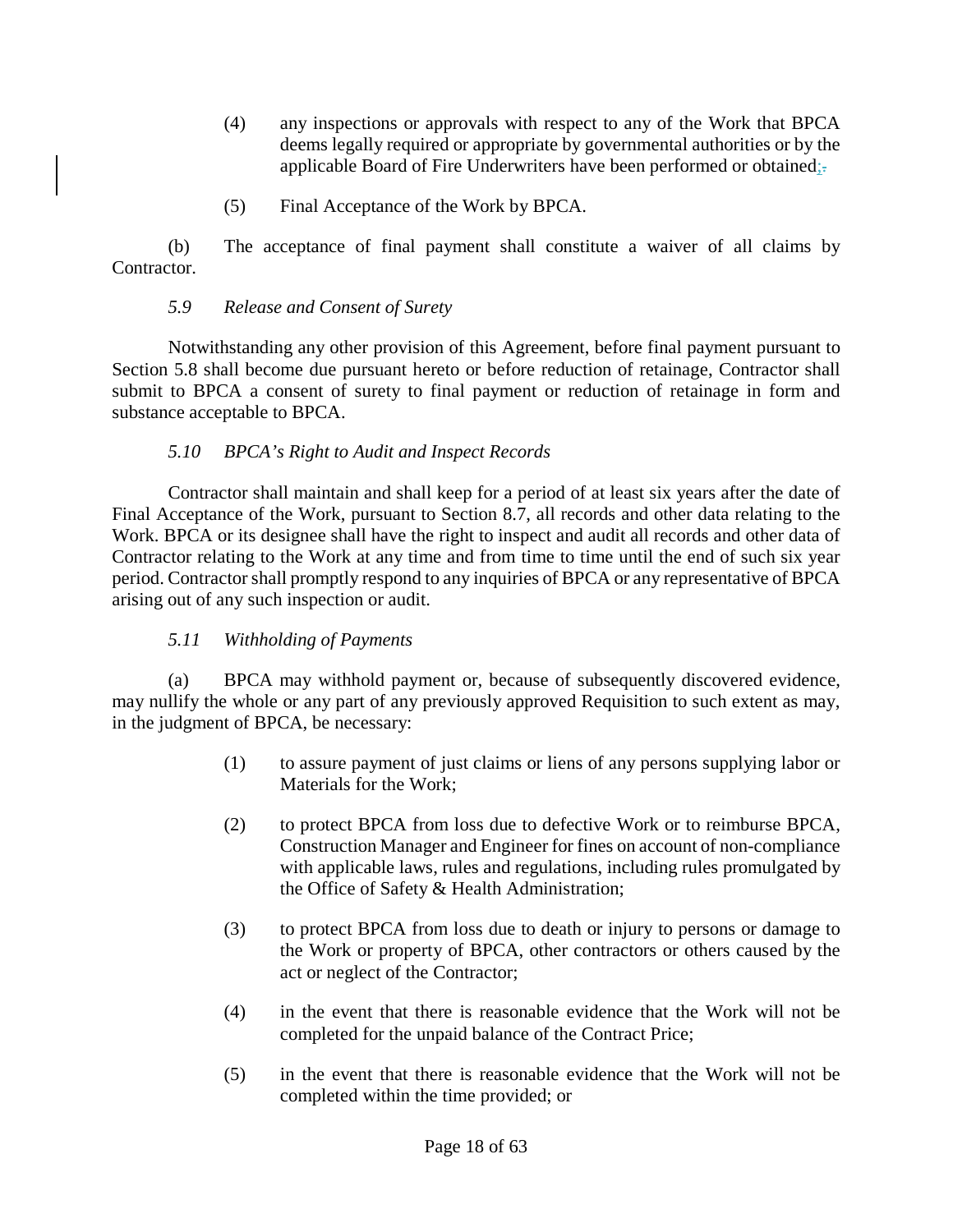(6) in the event that Contractor persistently fails to perform the Work in accordance with the Contract Documents.

In any of such events, BPCA shall have the right to apply any such amounts so withheld in such manner as BPCA may deem proper to satisfy such claims, to secure such protection, to complete the Work or to compensate BPCA for any loss suffered by reason of Contractor's delay. Such application shall be deemed payment for the account of Contractor. In the event that BPCA gives Contractor notice that it intends to make such application, Contractor shall be estopped from disputing liability or the amount of liability unless, within three days after receipt of such notice, it indicates to BPCA in writing that it is not liable or that the amount of its liability is different from that set forth in the notice.

(b) The provisions of this Section 5.11 are solely for the benefit of BPCA, and any action or non-action by BPCA shall not give rise to any liability on the part of BPCA. Failure to so act shall not be deemed a waiver of any present or future claims of BPCA.

## <span id="page-26-1"></span><span id="page-26-0"></span>**ARTICLE 6 – CONTRACTOR**

## *6.1 Superintendence by Contractor, Discipline and Employee Skills*

Contractor shall provide a competent construction superintendent to be in charge of the Work. The construction superintendent shall devote full time to the Work, shall be present at the Site during the time the Work is required to be performed and shall have full authority to accept instructions, make decisions and act for Contractor at all times. If at any time the construction superintendent is not satisfactory to BPCA or Construction Manager, Contractor shall, if requested by BPCA, replace such superintendent with another satisfactory to BPCA. Contractor shall enforce strict discipline and good order at all times among Contractor's employees and all Subcontractors. Contractor shall not engage any employee not skilled in the task assigned.

### <span id="page-26-2"></span>*6.2 Representations and Warranties*

Contractor represents and warrants that:

(a) Contractor is financially solvent and is experienced in, and competent to perform the Work and has the staff, manpower, equipment, Subcontractor, and suppliers available to complete the Work within the time specified in this Agreement for the Contract Price;

(b) Contractor is familiar with all Federal, State or other laws, ordinances, orders, rules and regulations, which may in any way affect the Work;

(c) any temporary and permanent Work required by this Agreement can be satisfactorily constructed, and such construction will not injure any person or damage any property; and

(d) Contractor has carefully examined the Contract Documents and the Site and, from Contractor's own investigations, is satisfied as to the nature and location of the Work, the character, quality and quantity of surface and subsurface materials likely to be encountered, the character of equipment and other facilities needed for the performance of the Work, the general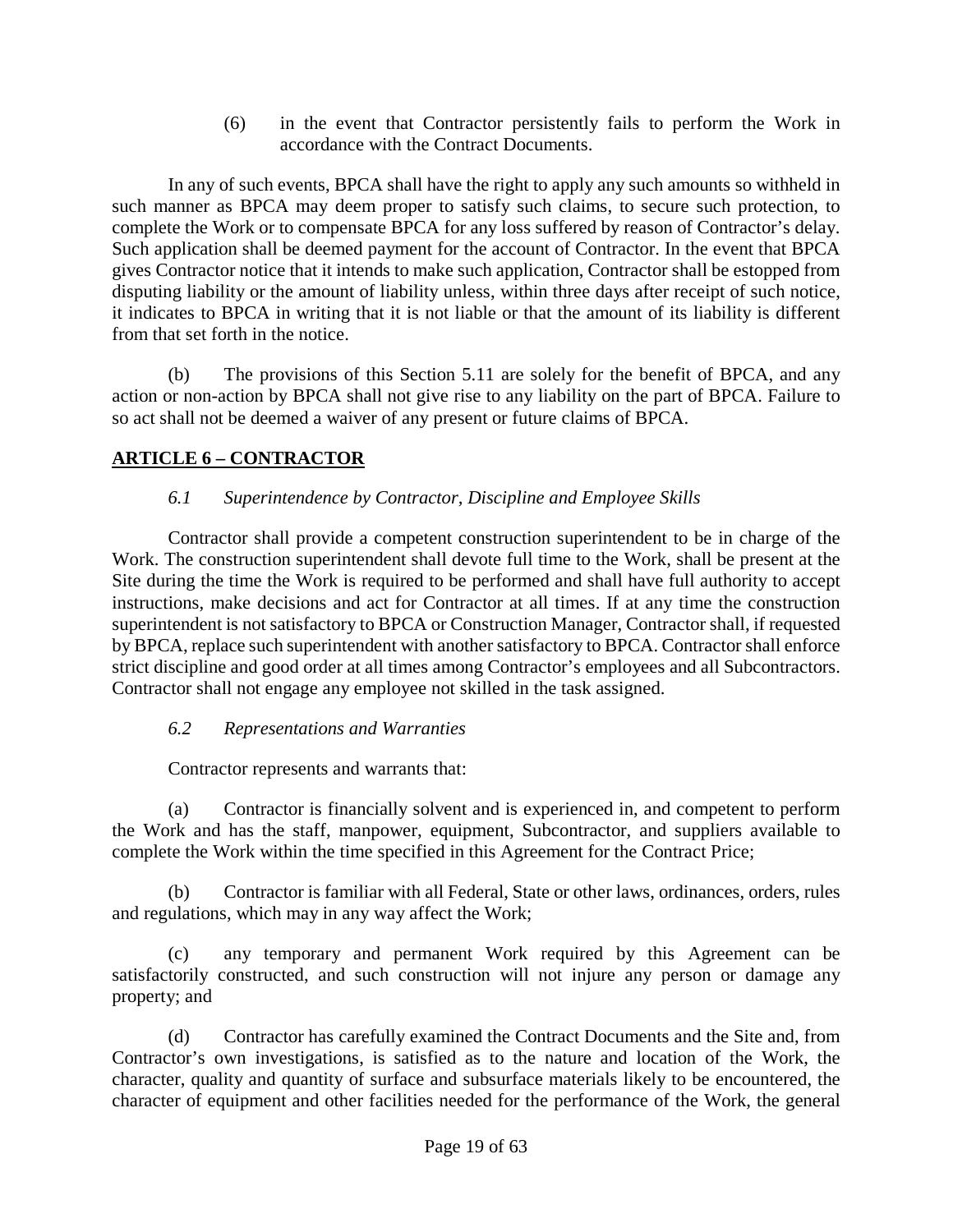and local conditions, and all other conditions or items that may affect the Work. Prior to submitting its bid for performance of the Work, Contractor notified BPCA or Construction Manager in writing of any discrepancies or errors in the Contract Documents.

### *6.3 Verifying Dimensions and Site Conditions*

<span id="page-27-0"></span>Before proceeding with the Work, Contractor will check all previous and surrounding work and determine the correctness of the same; failure on its part to detect or report discrepancies will relieve BPCA of liability from any and all claims to recover cost, expense, loss or damage resulting therefrom. Contractor shall take, determine, investigate and verify all field measurements, dimensions, field construction criteria and Site conditions for the performance of the Work and shall check and coordinate the information contained in the Contract Documents and the boring logs which shall be available for inspection with the requirements of the Work. Contractor shall be responsible for determining the exact location of and to verify the spatial relationships of all Work. If any conflicts or discrepancies are found in the Contract Documents or if Contractor has any questions concerning the foregoing, it shall immediately notify Construction Manager and shall thereafter perform the Work in accordance with the directions of Construction Manager.

### *6.4 Copies of Contract Documents for Contractor*

<span id="page-27-1"></span>BPCA shall furnish to Contractor, without charge, two sets of the Contract Documents. Any sets in excess of the number mentioned above may be furnished to Contractor at the cost of reproduction and mailing.

#### *6.5 Meetings*

<span id="page-27-2"></span>Contractor shall attend all meetings as directed by BPCA or Construction Manager, including meetings set forth in Section 26.3, and shall be represented at such meetings by a person having knowledge of the Work and authorized to act for Contractor at all times. If at any time such person is not satisfactory to BPCA or Construction Manager, Contractor shall, if requested by BPCA, be represented by another person satisfactory to BPCA, having knowledge of the Work and authorized to act for Contractor at all times.

#### *6.6 Related Work*

<span id="page-27-3"></span>Contractor shall examine the Contract Documents for related work to ascertain the relationship of such work to the Work under the Contract Documents.

#### *6.7 Surveys and Layout*

<span id="page-27-4"></span>Unless otherwise expressly provided in this Agreement, BPCA shall furnish Contractor survey points necessary for the Work, but Contractor shall lay out the Work.

#### *6.8 Reports and Access*

<span id="page-27-5"></span>Contractor shall furnish BPCA and Construction Manager with daily and monthly manpower reports on forms provided by BPCA or Construction Manager and such other reports as may be required by BPCA or Construction Manager. BPCA, Construction Manager and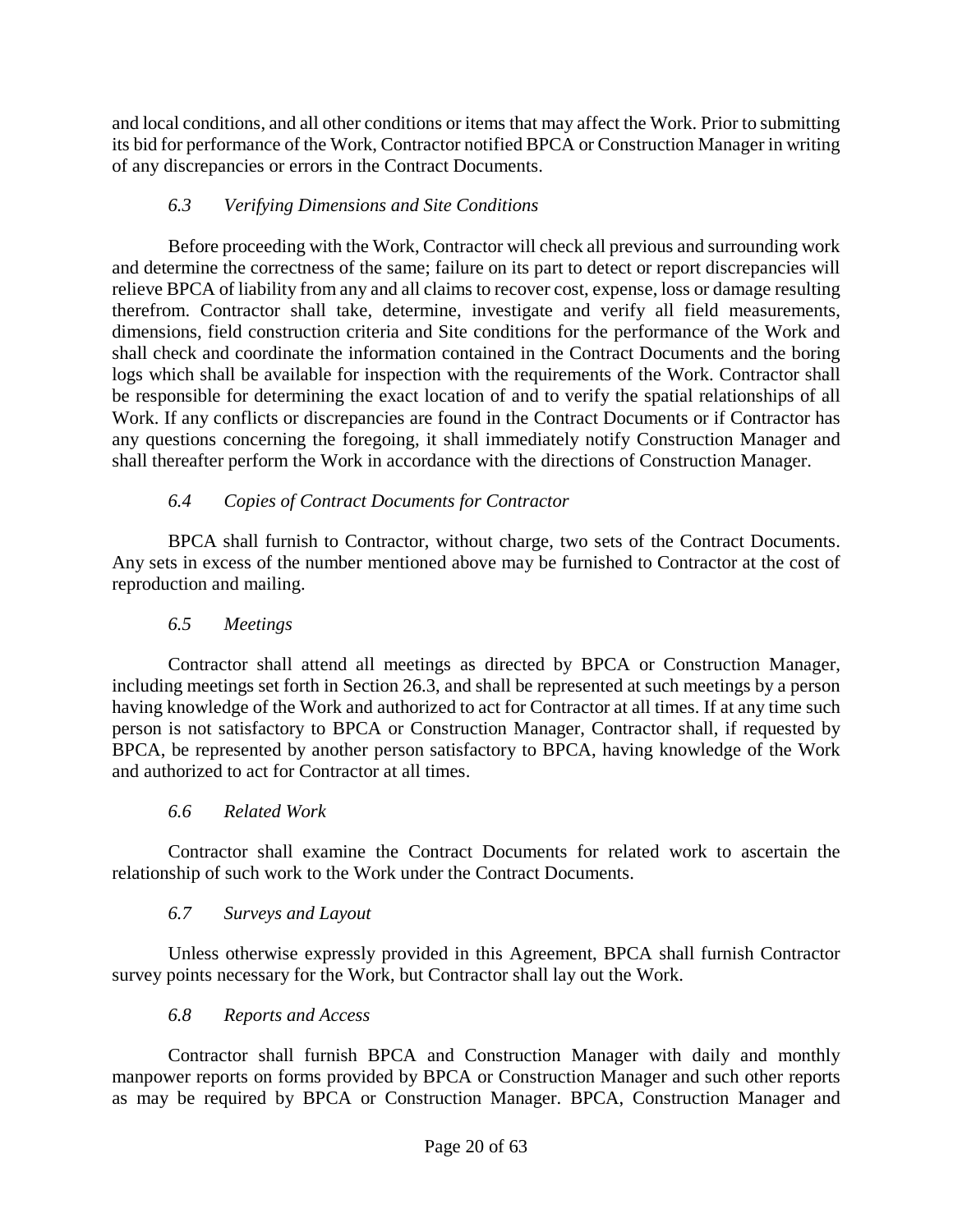Engineer shall have full and free access to the shops, plants and factories of Contractor, any Materialmen and Subcontractors to inform themselves as to the progress of the Work.

## *6.9 Financial Information*

<span id="page-28-0"></span>During the Term, Contractor agrees to notify BPCA forthwith in writing of any event which has caused or is reasonably anticipated to cause a material adverse change in Contractor's business or financial condition from that shown in the then most recent financial statements furnished by Contractor to BPCA. Contractor has furnished to BPCA financial statements regarding the period from January 1, 2017 to December 31, 2017. Contractor agrees to furnish to BPCA, at BPCA's request from time to time hereafter, quarterly, or annual financial statements (which shall be audited, if such is the practice of Contractor for financial statements covering the applicable period) and such additional information as BPCA shall deem necessary or desirable to satisfy itself of Contractor's continuing ability to complete the Work.

# <span id="page-28-2"></span><span id="page-28-1"></span>**ARTICLE 7 - CONTRACT ADMINISTRATION**

# *7.1 Engineer's Responsibilities and Functions*

Contractor acknowledges that the role of Engineer with respect to the Work shall be as specified in this Agreement. Contractor will comply with the instructions of Engineer pursuant hereto.

Engineer's duties and services shall in no way supersede or dilute Contractor's obligation to perform and complete the Work in conformity with the Contract Documents.

# *7.2 Construction Manager's Responsibilities and Functions*

<span id="page-28-3"></span>(a) Construction Manager shall coordinate and schedule construction to ensure that the completion of the Project is on schedule and that the Project is well constructed in accordance with the Contract Documents. Contractor acknowledges that the role of Construction Manager with respect to the Work shall be as specified in this Agreement. Contractor hereby agrees to comply with the directions and instructions of Construction Manager.

(b) Construction Manager shall call for meetings of Contractor, other contractors, Subcontractors and Materialmen as necessary for the proper coordination of the Work. Such meetings shall be held at the Site on regular working days, during regular working hours, unless otherwise directed by BPCA. Attendance shall be mandatory for all parties notified to attend.

# *7.3 Scope of Responsibility of Engineer and Construction Manager*

<span id="page-28-4"></span>In no event shall any act or omission on the part of the Construction Manager or Engineer relieve Contractor of its obligation to perform the Work in full compliance with the Contract Documents. Neither Engineer nor Construction Manager will be responsible for construction means, methods, techniques, sequences or procedures, or for safety precautions and programs in connection with the Work, and neither will be responsible for Contractor's failure to carry out the Work in accordance with the Contract Documents or the failure to fulfill any of the requirements of this Agreement.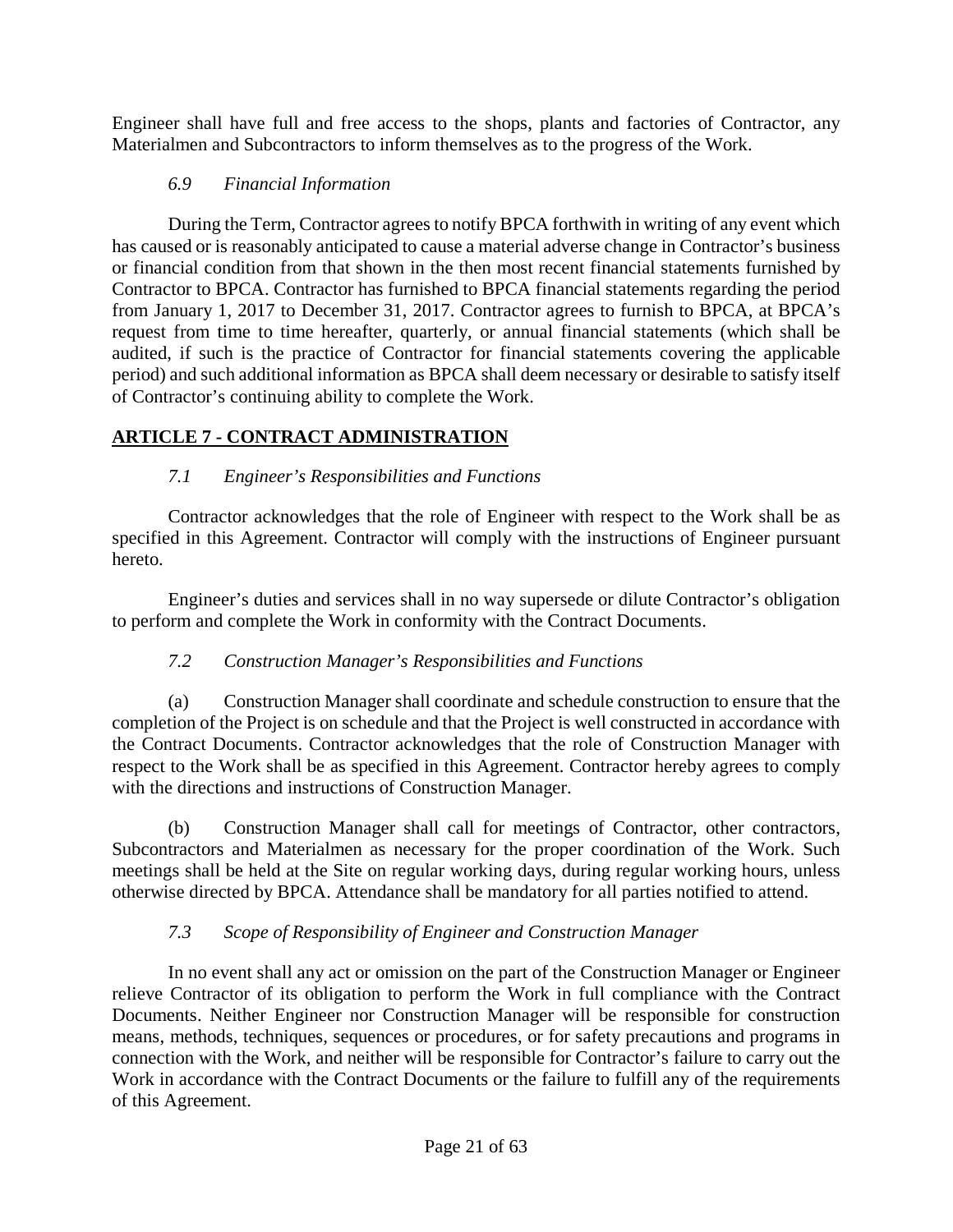### <span id="page-29-1"></span><span id="page-29-0"></span>**ARTICLE 8 - INSPECTION AND ACCEPTANCE**

#### *8.1 Access to the Work*

BPCA, Construction Manager, Engineer or their authorized representatives shall at all times have access to and the right to observe the Work and all facilities where the Work or any part thereof is being fabricated or stored, and Contractor shall provide proper facilities for such access and observation.

#### *8.2 Notice of Required Inspections and Tests*

<span id="page-29-2"></span>If the Contract Documents, or any laws, rules, ordinances or regulations, require that any Work be inspected or tested, Contractor shall give BPCA, Construction Manager and Engineer at least five days prior written notice of readiness of the Work for inspection or testing and the date fixed for such inspection or testing.

#### *8.3 Additional Inspections and Tests*

<span id="page-29-3"></span>(a) Whenever, in the opinion of BPCA, Construction Manager or Engineer, it is desirable to require inspection or testing of the Work or its individual components in addition to any such testing that may be originally included in the Work, they shall have authority to do so whether or not such Work be then fabricated, installed, covered or completed. If such inspection or testing reveals a failure of the Work to comply (1) with the requirements of the Contract Documents, or (2) with respect to the performance of the Work, with laws, ordinances, rules, regulations or orders of any public authority having jurisdiction, Contractor shall bear all costs thereof, including Engineer's and Construction Manager's additional services made necessary by such failure; otherwise BPCA shall bear such costs, and an appropriate Change Order shall be issued.

(b) In the event that any item of the Work fails inspection or testing, BPCA, Engineer or Construction Manager may require inspection or testing of any or all of the other items of the Work at Contractor's cost and expense.

#### *8.4 Uncovering of Work*

<span id="page-29-4"></span>(a) If any Work shall be covered or concealed contrary to the request of BPCA, Engineer or Construction Manager, such Work shall, if required by BPCA, Engineer or Construction Manager, be uncovered by examination, inspection or testing. Any examination, testing or inspection shall not relieve Contractor of the responsibility to maintain quality control over the Work. If any test results are below specified minimums, BPCA may order additional testing. The cost of such additional examination, inspection or testing, any additional professional services required, and any other expenses incurred by BPCA as a result of such examination, inspection or testing shall be borne by Contractor.

(b) In the event that a typical detail fails inspection or testing, BPCA, Engineer or Construction Manager may require inspection or testing of any or all of other such typical details at Contractor's cost and expense.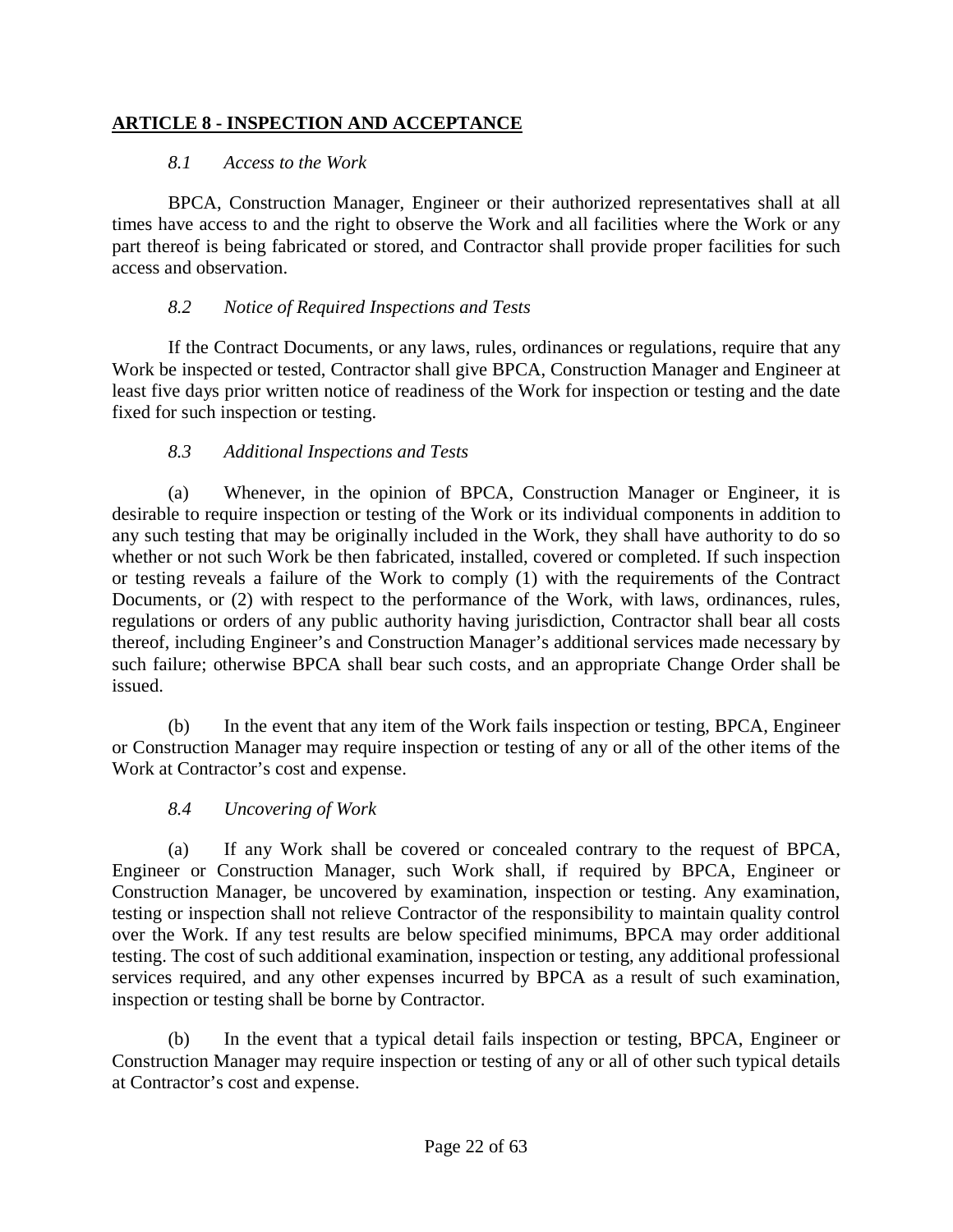#### *8.5 Correction of Work*

<span id="page-30-0"></span>Any Work not approved by BPCA, Engineer and Construction Manager shall immediately be reconstructed, made good, replaced or corrected by Contractor including all Work of other contractors destroyed or damaged by such removal or replacement. Rejected material shall be removed immediately from the Site. Acceptance of Materials and workmanship by BPCA shall not relieve Contractor from Contractor's obligation to replace all Work which is not in full compliance with the Contract Documents.

### *8.6 Certificate of Substantial Completion*

<span id="page-30-1"></span>Upon their receipt of written notice from Contractor stating that in Contractor's estimation the Work has been substantially performed in conformity with the Contract Documents, Engineer and/or Construction Manager shall perform an inspection for the purposes of determining whether the Work has been so performed, commencing such inspection within ten (10) days of receipt of such notice and completing it with all due diligence. When Engineer and/or Construction Manager find upon inspection that, to the best of their knowledge and belief, the Work is so performed, they shall prepare and deliver to BPCA for delivery to Contractor a certificate specifying the date of substantial completion of the Work for purposes of this Agreement ("**Certificate of Substantial Completion**") and a punch list of items of Work remaining to be completed.

The delivery of a Certificate of Substantial Completion shall not terminate or alter Contractor's obligation under this Agreement to complete the Work as expeditiously as practicable in conformity with the Contract Documents and to fulfill all terms and conditions of this Agreement.

### *8.7 Completion of Work and Acceptance*

<span id="page-30-2"></span>Upon their receipt of written notice from Contractor stating its belief that the Work has been fully performed in conformity with the Contract Documents, and confirming that Contractor has completed any items of Work previously noted to it by Engineer and Construction Manager as not having been acceptably completed in any punch list or otherwise, Engineer and Construction Manager shall perform an inspection for purposes of determining whether the Work has been so performed. Engineer and Construction Manager shall commence such inspection within ten (10) days of receipt of such notice and shall pursue and complete it with all due diligence. When BPCA and Construction Manager find upon inspection that, to the best of their knowledge and belief, the Work has been so performed, they shall prepare a certificate of final completion, and, upon delivery by BPCA to Contractor of said certificate, the Work shall be deemed to be finally accepted by BPCA (such delivery of the certificate of final completion to Contractor is hereinafter referred to as "**Final Acceptance**").

Final Acceptance shall not terminate or alter Contractor's obligation under this Agreement to complete the Work in conformity with the Contract Documents and to fulfill all terms and conditions of this Agreement.

### <span id="page-30-4"></span><span id="page-30-3"></span>**ARTICLE 9 - CHANGES IN THE WORK**

### *9.1 Change Orders*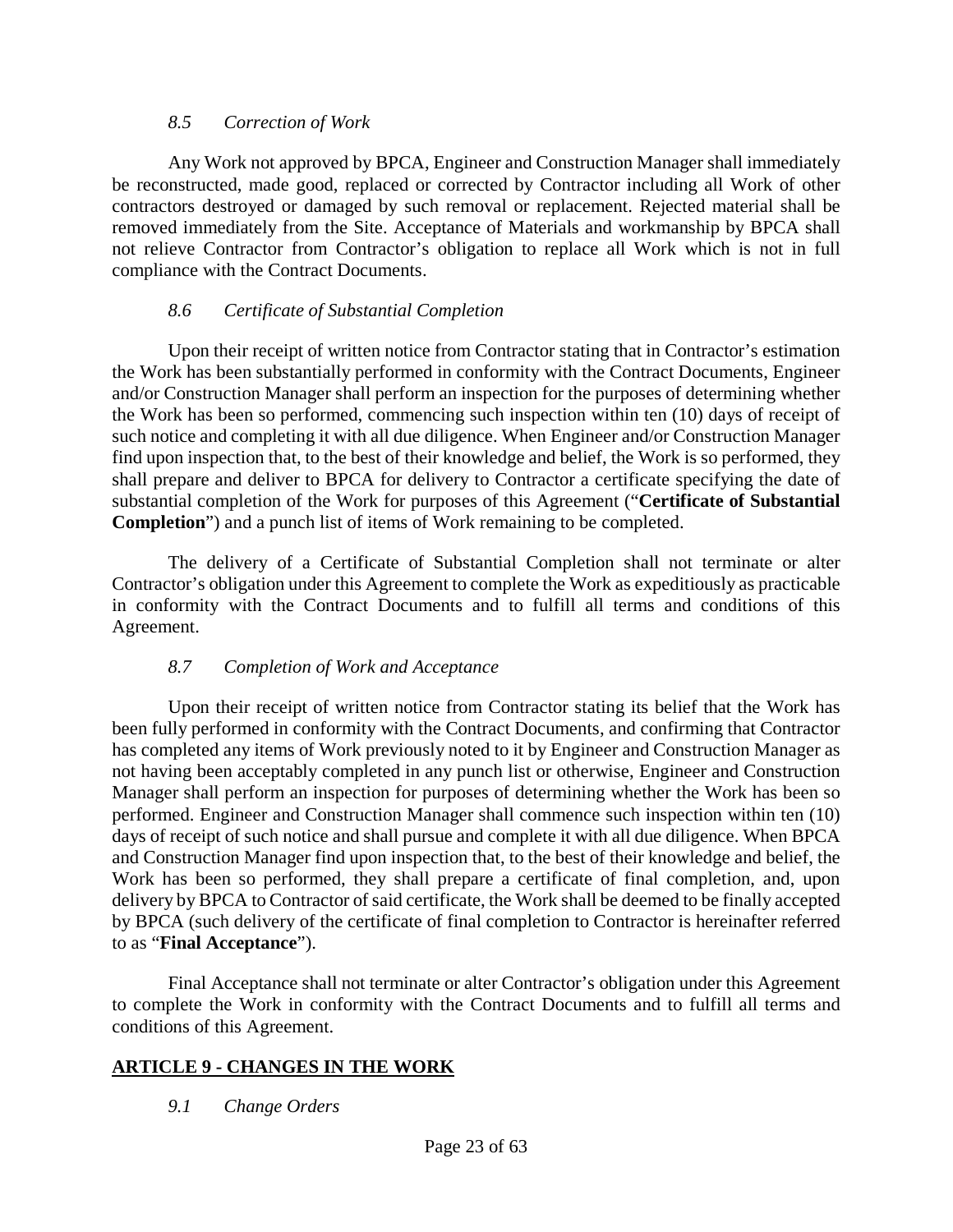(a) BPCA may, at any time, in any quantity or amount, without notice to the sureties and without invalidating or abandoning this Agreement, order Extra Work. Notwithstanding the terms of subsection 3.1(a) hereof, BPCA may, but shall be under no obligation to, change the manner, sequence or method of performance of the Work or direct acceleration of the Work and Contractor shall, therefore, be entitled to a Change Order (as defined in Section 9.1(b)) provided that such change or acceleration was not ordered to maintain the Progress Schedule for the Project, the Progress Schedule for the Work or to coordinate the Work with the work of other contractors. Contractor shall be obligated to perform changed Work promptly in conformity with any Change Order or Field Order issued in accordance herewith and may not suspend or otherwise refuse to perform the Work contained therein or any other aspect of the Work required under this Agreement because a Change Order has yet to be fully executed. The Change Order may include any estimated allowable Impact Costs with respect to the Extra Work in accordance with Section 3.5, provided in no event shall allowable Impact Costs hereunder include any item of cost and expense otherwise payable under the Contract, including the related Change Order or Extra Work directive, as the case may be.

(b) "**Change Order**" shall mean a written order issued by BPCA to Contractor after execution of this Agreement, authorizing or requiring:

- (1) Extra Work,
- (2) items that were erroneously deleted or omitted from the Work,
- (3) items that were included in the Work but were subsequently deleted,
- (4) an extension or decrease of time to complete Work,
- (5) an increase or reduction in the payment to Contractor, or

(6) any other material change in the Contract Documents or in the sequence of performing or phasing of the Work.

(c) All Change Orders shall be prepared, signed and issued by Construction Manager at the instruction of BPCA, and to be valid, must be countersigned by BPCA and Contractor.

*9.2 Change in Contract Price and Time*

<span id="page-31-0"></span>(a) The Contract Price will not be revised due to any change of the Work except as and to the extent expressly provided in the Change Orders. The amount by which the Contract Price is to be increased or decreased by any Change Order shall be determined by BPCA and Construction Manager by one or more of the following methods:

(1) accepting an amount agreed upon by BPCA and Contractor;

(2) applying the applicable unit prices and alternates where the Work involved is covered by unit prices in this Agreement;

(3) receiving from Contractor a detailed breakdown satisfactory to BPCA and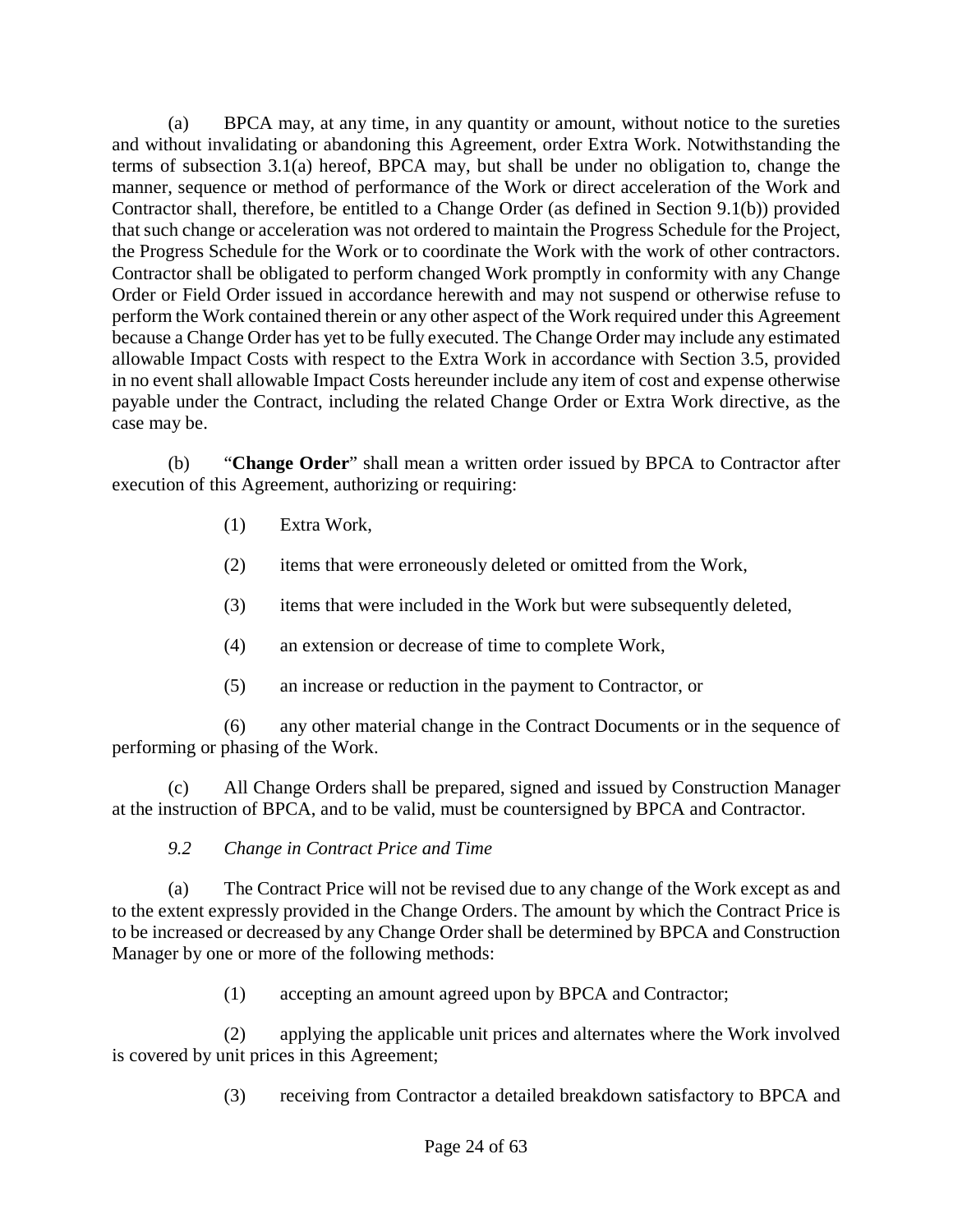Construction Manager, including actual time slips and invoices, itemizing the direct cost of labor (at the rates detailed in  $Exhibit B-2$  – Labor Rates) and Materials to perform the changed Work and adding thereto fifteen percent  $(15%)$  to cover profit and all indirect and overhead costs, except that where the changed Work is performed by a Subcontractor or Materialman, the direct cost of labor and Materials to perform the changed Work plus fifteen percent (15%) for profit and all indirect and overhead costs to Subcontractor or Materialman and an additional sum for profit and all indirect and overhead costs of Contractor equal to ten percent (10%) of the first \$100,000, five percent (5%) of the second \$100,000 and three percent (3%) of any cost in excess of \$200,000 to Contractor. No allowance shall be paid on the premium portion of overtime pay. Where the changed Work involves both an increase and a reduction in any contract Work, the above percentage override shall be applied only on the amount, if any, by which the cost of the increase exceeds the cost of the reduction.

(4) receiving from Contractor a true copy of its bid work sheets to determine the contract price for the elimination of any contract Work. The amount of reduction shall not include the overhead or profit of Contractor for the eliminated Work. Should Contractor fail to furnish BPCA with such bid work sheets, then Construction Manager shall determine the amount of the reduction. The determination of Construction Manager shall be final and binding unless erroneously or fraudulently arrived at, or arbitrary and capricious;

(5) adding to the Contract Price only the amount of the premium portion of overtime pay resulting from an acceleration of the Work; or

(6) adding to the Contract Price, the actual incremental labor and equipment costs incurred by the Contractor resulting from a change in the manner, sequence or method of performing the Work.

(b) The compensation specified in a Change Order shall constitute a release and full payment for the Extra Work covered thereby and for any delay and disruption cost or expense occasioned by reason of said change in the Work.

(c) No time extension shall be granted Contractor by reason of the issuance of any Change Order unless it is expressly stated therein.

*9.3 Field Orders*

<span id="page-32-0"></span>Construction Manager shall have the authority to order minor changes in the Work by the issuance of written field orders ("**Field Orders**"), which may be issued without prior approval by BPCA. Field Orders must be countersigned by Contractor. Minor changes in the Work for purposes of this Section shall mean only changes that do not necessitate or warrant any revision in the Contract Price in excess of \$5,000 or affect the time of performance of Contractor's Work, any change in the basic character or design of the Project, or deviation from design standards established for the Project. Except as otherwise provided in the preceding sentence relating to an increase in the Contract Price, no claim for an increase in the Contract Price may be based upon any Field Order. If Contractor, on receipt of a Field Order, claims that the change of Work involved necessitates a Change Order, it shall proceed in accordance with the Field Order under protest and notify BPCA immediately of its claim for additional compensation for Extra Work pursuant to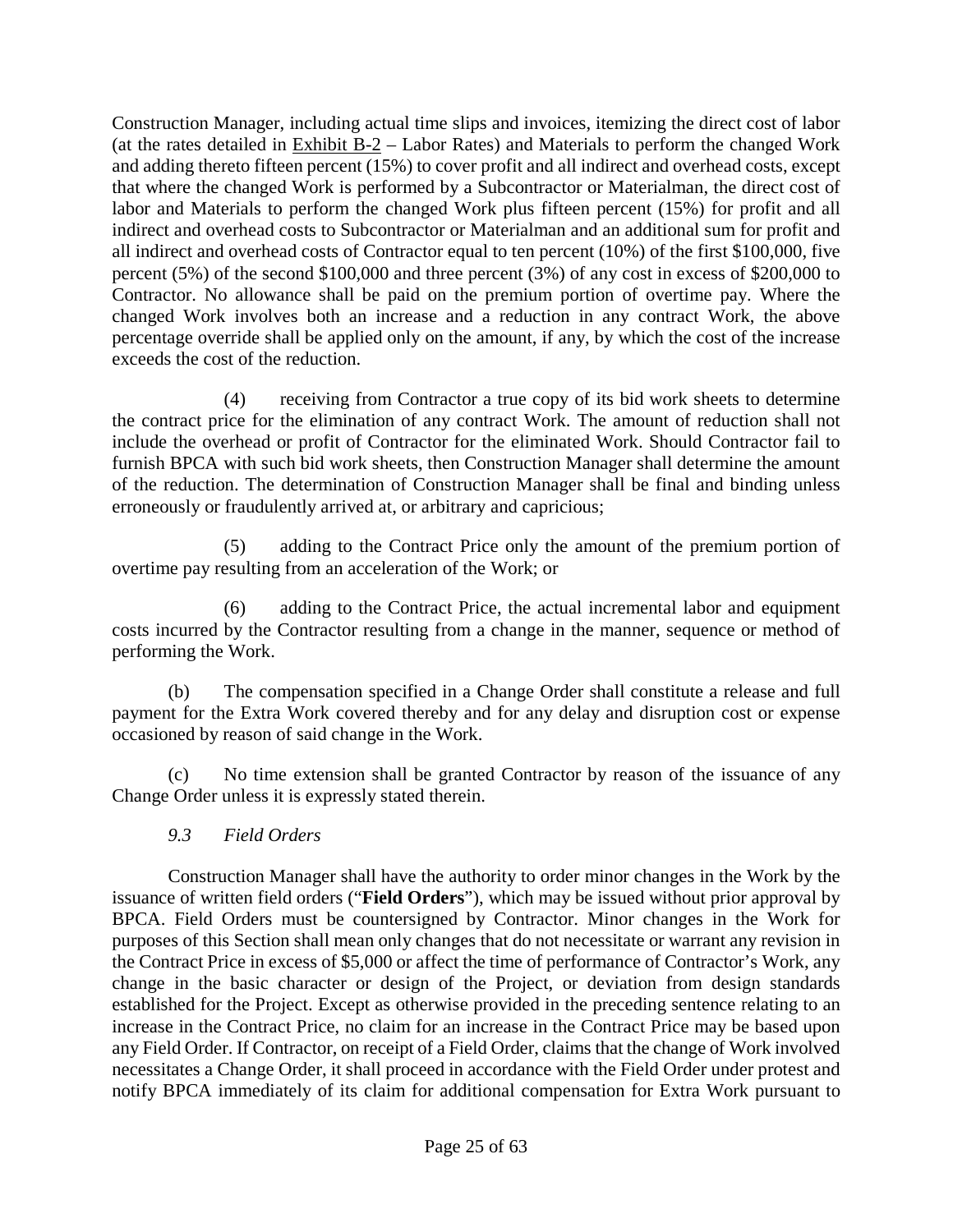#### <span id="page-33-0"></span>Article 14.

#### *9.4 Changed Conditions*

(a) BPCA assumes no responsibility for the correctness of any boring or other subsurface information and makes no representation of any kind regarding subsurface conditions and test borings, reports, rock cores, foundation investigation and topographical maps which may be made available to Contractor.

(b) Contractor shall promptly, and before such conditions are disturbed, notify Construction Manager of: (1) subsurface or latent physical conditions differing materially from those indicated in the Contract Documents, or (2) unknown physical conditions of an unusual nature, differing materially from those ordinarily encountered and generally recognized as inherent in work of the character provided for in this Agreement. Construction Manager shall promptly investigate the conditions, and if it finds that such conditions do materially so differ and cause an increase or decrease in Contractor's cost of, or the time required for, performance of any part of the Work under this Agreement, Contractor shall be paid in the manner provided for payment with respect to any Change Order and receive, if warranted, a time extension.

No claim of Contractor under this clause shall be allowed unless Contractor has given the notice required in subsection (b) above.

### <span id="page-33-2"></span><span id="page-33-1"></span>**ARTICLE 10 - SUBCONTRACTS AND PURCHASE ORDERS**

#### *10.1 Selection of Subcontractors and Materialmen and Approval of Subcontracts and Purchase Orders*

(a) Contractor shall submit to Construction Manager, within 21 calendar days of the issuance of the Notice to Proceed, the names of all persons with whom it has contracted or intends to contract or hereafter contracts with respect to the Work.

(b) Except as specifically provided herein, Contractor shall not enter into any Subcontracts or issue any Purchase Orders (as hereinafter defined) to any Materialmen in connection with the performance of Contractor's obligations hereunder without the prior written consent of BPCA to the use of each such Subcontractor or Materialman, and to the agreement to be entered into between Contractor and any such Subcontractor or Materialman. Contractor shall prioritize the submission of those Subcontractors or Materialmen providing long-lead materials or services. Contractor shall inform BPCA in writing of any interest it may have in a proposed Subcontractor or Materialman. No such consent by BPCA, or employment, contract, or use by Contractor, shall relieve Contractor of any of its obligations hereunder nor may BPCA be held responsible in any way for the performance of a Subcontractor or Materialman to whom BPCA gave its consent.

(c) Contractor shall be responsible for the performance of the Work of any Subcontractors or Materialmen engaged, including the maintenance of schedules, coordination of their Work and resolutions of all differences between or among Contractor and any Subcontractors. It is expressly understood and agreed that any and all Subcontractors or Materialmen engaged by Contractor hereunder shall at all times be deemed engaged by Contractor and not by BPCA.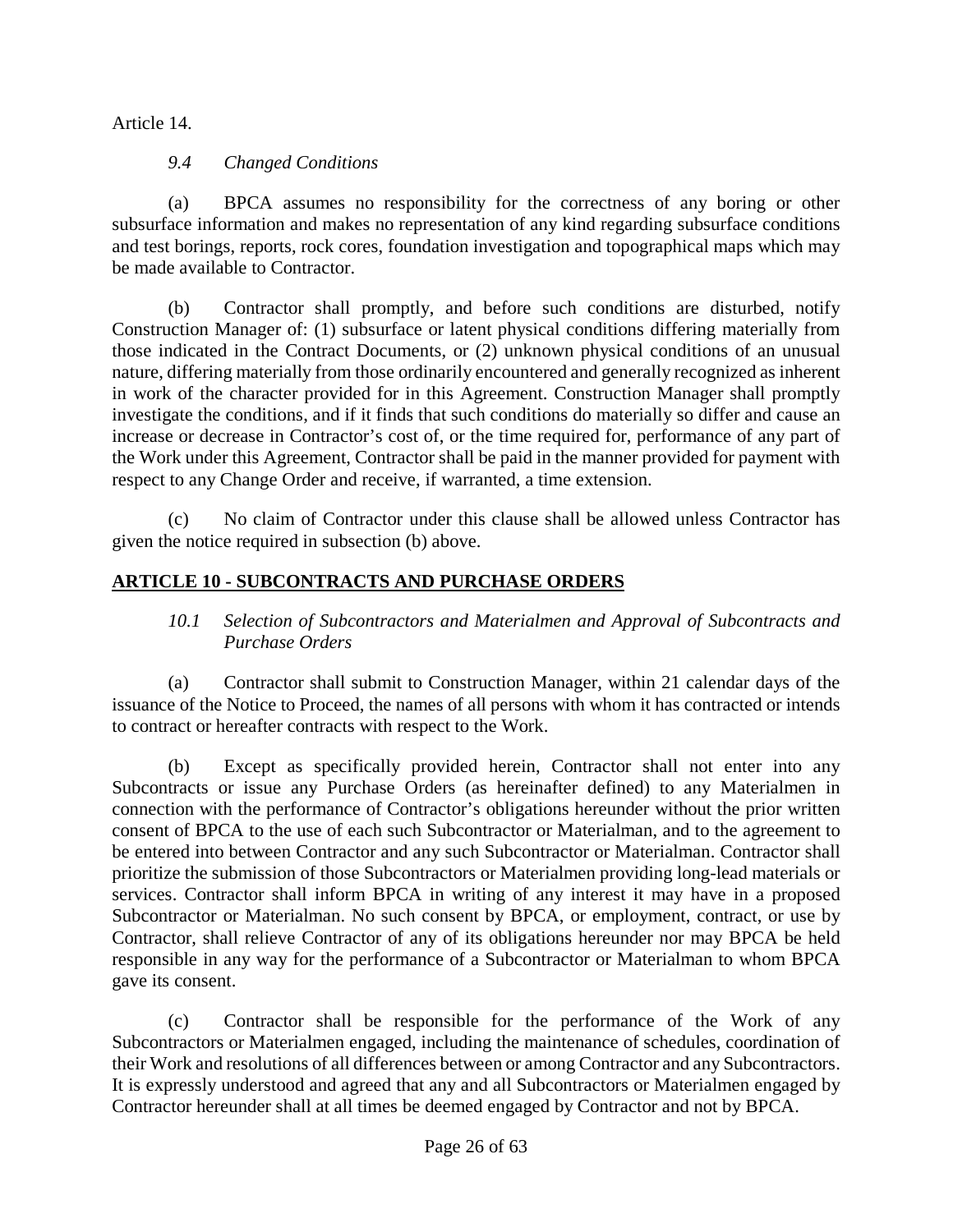(d) Upon the request of BPCA, Contractor shall cause any Subcontractor or Materialman employed by the Contractor in connection with this Agreement to execute a copy of the Agreement wherein such Subcontractor or Materialman shall acknowledge that it has read and is fully familiar with the terms and provisions hereof and agrees to be bound thereby as such terms and provisions are or may be applicable to such Subcontractors or Materialmen.

(e) Contractor shall submit to BPCA promptly following execution, three copies of every revision, amendment, modification or cancellation executed or issued by Contractor with respect to any Subcontractor or Materialman. BPCA is not obligated to make payment on account of Work performed or Materials furnished by a Subcontractor or a Materialman under a Subcontract or contract for construction supplies or Materials (hereinafter "**Purchase Order(s)**") unless there shall have been filed with BPCA prior to the submission of a Requisition for each payment, three copies of such Subcontract or Purchase Order containing the provisions required by this Agreement to be contained therein, except as may otherwise be specified by BPCA with respect to Purchase Orders for minor purchases.

### *10.2 Access by BPCA and Others*

<span id="page-34-0"></span>Contractor shall include a provision in all Subcontracts and Purchase Orders stating that, to permit verification of Contractor's costs, BPCA shall have the right to have its representatives inspect and audit the books of account and records of the Subcontractor and Materialmen, including the right to make excerpts from such books and records. All payments by Contractor to a Subcontractor or Materialman shall be by check specifically indicating that payment is attributable to this Agreement and identifying the invoice(s) for which payment is being made. Contractor shall include a provision in all Subcontracts and Purchase Orders that will enable representatives of the State of New York, Construction Manager and BPCA, as the case may be, to obtain access during working hours to the appropriate books of account and records of the Subcontractors or Materialmen relating to the Work to determine if there is compliance with the requirements of law or this Agreement.

### *10.3 Retainage*

<span id="page-34-1"></span>Contractor may provide for a retainage under any of its Subcontracts or Purchase Orders provided that where a Subcontract or Purchase Order provides for a retainage, the retainage shall be no greater in percentage than that provided for under Sections 5.1 or 5.7 hereof with respect to Contractor itself, unless otherwise approved in writing by BPCA. Contractor shall submit with each Requisition a statement setting forth the amounts of all retainage, if any, under its Subcontracts and Purchase Orders.

### *10.4 Miscellaneous*

<span id="page-34-2"></span>(a) Contractor shall be fully responsible for the work, acts and omissions of Subcontractors and Materialmen, and of persons either directly or indirectly employed by Subcontractors and Materialmen.

(b) Contractor's use of Subcontractors and Materialmen shall not diminish Contractor's obligation to complete the Work in accordance with the Contract Documents. Contractor shall control and coordinate the work of Subcontractors and Materialmen.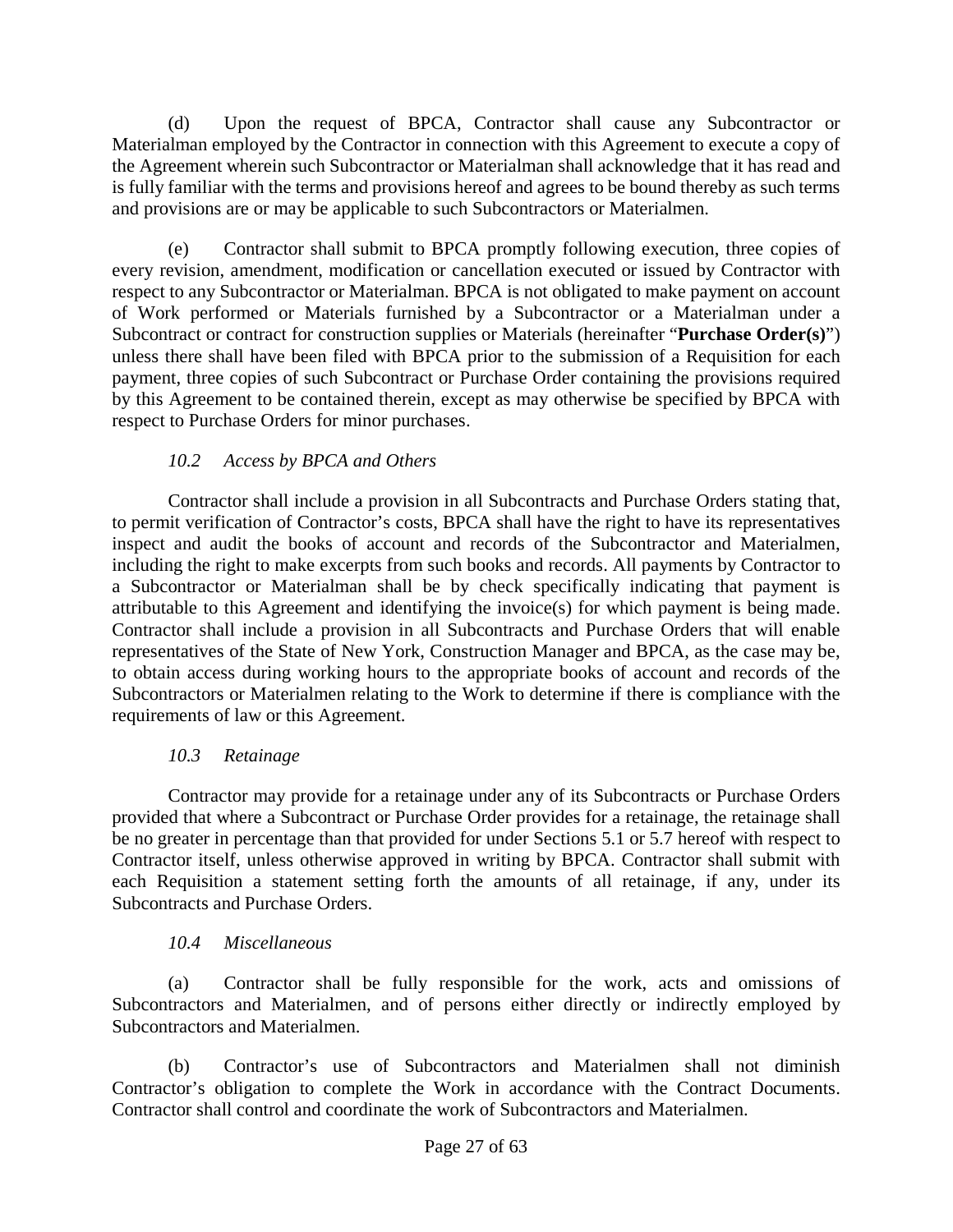(c) Nothing contained in this Agreement shall create any contractual relationship between Subcontractors or Materialmen and BPCA, Construction Manager or Engineer. Nothing in this Section shall obligate BPCA to pay or to see to the payment of any sums to any Subcontractor or Materialmen.

(d) Contractor shall include a provision in all Subcontracts and Purchase Orders exceeding \$50,000, requiring the Subcontractor or Materialman, if requested by BPCA, until the Subcontractor or Materialman finishes its portion of the Work, to deliver to Contractor unaudited and, if available, audited financial statements of the Subcontractor or Materialman similar to the obligation of Contractor under Section 6.8 and promptly upon receipt thereof Contractor shall deliver copies thereof to BPCA.

### <span id="page-35-1"></span><span id="page-35-0"></span>**ARTICLE 11 - ASSIGNMENT**

## *11.1 No Assignment of Duties*

Contractor shall not assign this Agreement or the performance of any obligations of Contractor under this Agreement, nor enter into any Subcontract in respect of the Work or any part thereof except in compliance with Article 10 hereof and with the prior written consent of BPCA, and each and every such assignment, Purchase Order and Subcontract without such compliance and consent shall be void and shall revoke and annul this Agreement.

## *11.2 No Assignment of Monies*

<span id="page-35-2"></span>Contractor shall not assign any monies payable hereunder nor execute and deliver any order for payment unless Contractor and the assignee shall have complied with the following terms and conditions:

(a) the assignee shall be a commercial bank or finance company regularly engaged in the business of provided financing to construction contractors and shall be providing such financing to Contractor;

(b) the assignee shall, simultaneously with the assignment, execute and deliver to BPCA an undertaking, in favor of BPCA, in form and substance satisfactory to BPCA, providing that:

(1) assignee will cause Contractor to apply for trust purposes, as defined in New York Lien Law Article 3-A (the "**Lien Law**"), all funds advanced by assignee to Contractor;

(2) assignee will file a copy of the assignment, containing the covenant required by the Lien Law, with the County Clerk of New York County and the head of the agency having charge of the underlying project;

(c) the assignee shall agree with BPCA in writing that BPCA and Contractor may modify any of the terms of this Agreement, including any of the terms of payment, without the consent of assignee;

(d) the assignee shall agree with BPCA in writing that after the effective date of the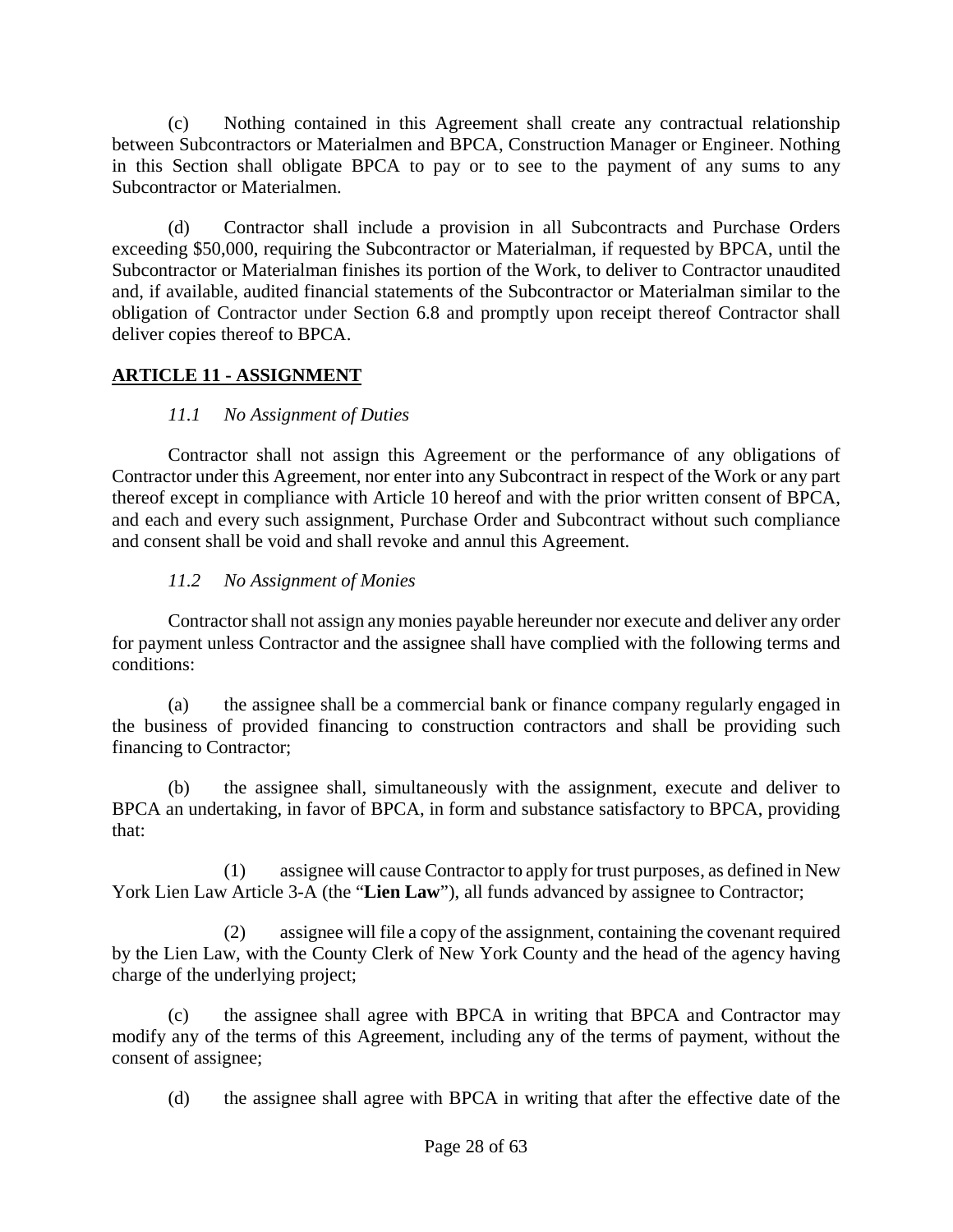assignment, BPCA may make payment directly to any Subcontractor or Materialman without any liability to the assignee;

(e) the assignee shall agree with BPCA in writing that the assignee shall require and cause Contractor to keep his books and records in the form and manner described in New York Consolidated Laws Service Lien Law Article 3-A Section 75; and

(f) the assignee shall agree with BPCA in writing that the assignee will indemnify and hold BPCA harmless from and against any loss, claim or expense incurred as a result of any failure of performance in accordance with the terms of such undertaking.

*11.3 Assignment by BPCA*

This Agreement or any rights of BPCA under this Agreement, including any guaranties or warranties of workmanship or material, may at any time be assigned by BPCA to the State of New York or any political subdivision, public corporation or agency of the State.

### **ARTICLE 12 - MECHANICS' LIENS AND CLAIMS**

If any mechanic's lien or other claim shall be filed for or on account of the Work, Contractor shall discharge such lien or claim within thirty days of receiving written notice of such lien or other claim.

### **ARTICLE 13 – INSURANCE AND CONTRACT SECURITY**

#### *13.1 Insurance*

(a) Contractor shall procure and maintain all of the insurance required under this Article 13 until Final Acceptance of the Work, except with respect to Completed Operations Coverage, as described in 13.1(f)(2) below.

(b) Contractor shall not commence physical performance of the Work at the Site until Contractor has obtained, and required each Subcontractor to obtain, all the insurance required under this Article and until it has furnished to BPCA the certificate or certificates of insurance required by Section 13.1(c) hereof.

(c) Contractor shall furnish to BPCA, before or upon execution of this Agreement, a certificate or certificates of the insurance required under this Article and, upon BPCA's request, certified copies of the original policies of insurance, within the time period required by BPCA and before commencing physical performance of the Work at the Site. Such certificate or certificates shall be in form satisfactory to BPCA, shall list the various coverages and shall contain, in addition to any other provisions required hereby, a provision that the policy shall not be changed, canceled or reduced and that it shall be automatically renewed upon expiration and continued in force until two years after Final Acceptance unless BPCA is given 90 days' written notice to the contrary. Such certificates shall also include riders providing that violation of any of the terms of any policy shall not by itself invalidate such policy. Such policies and certificates should name as additional insureds BPCA, Battery Park City Parks Conservancy Corporation ("**BPCPC**"), the State of New York and Engineer.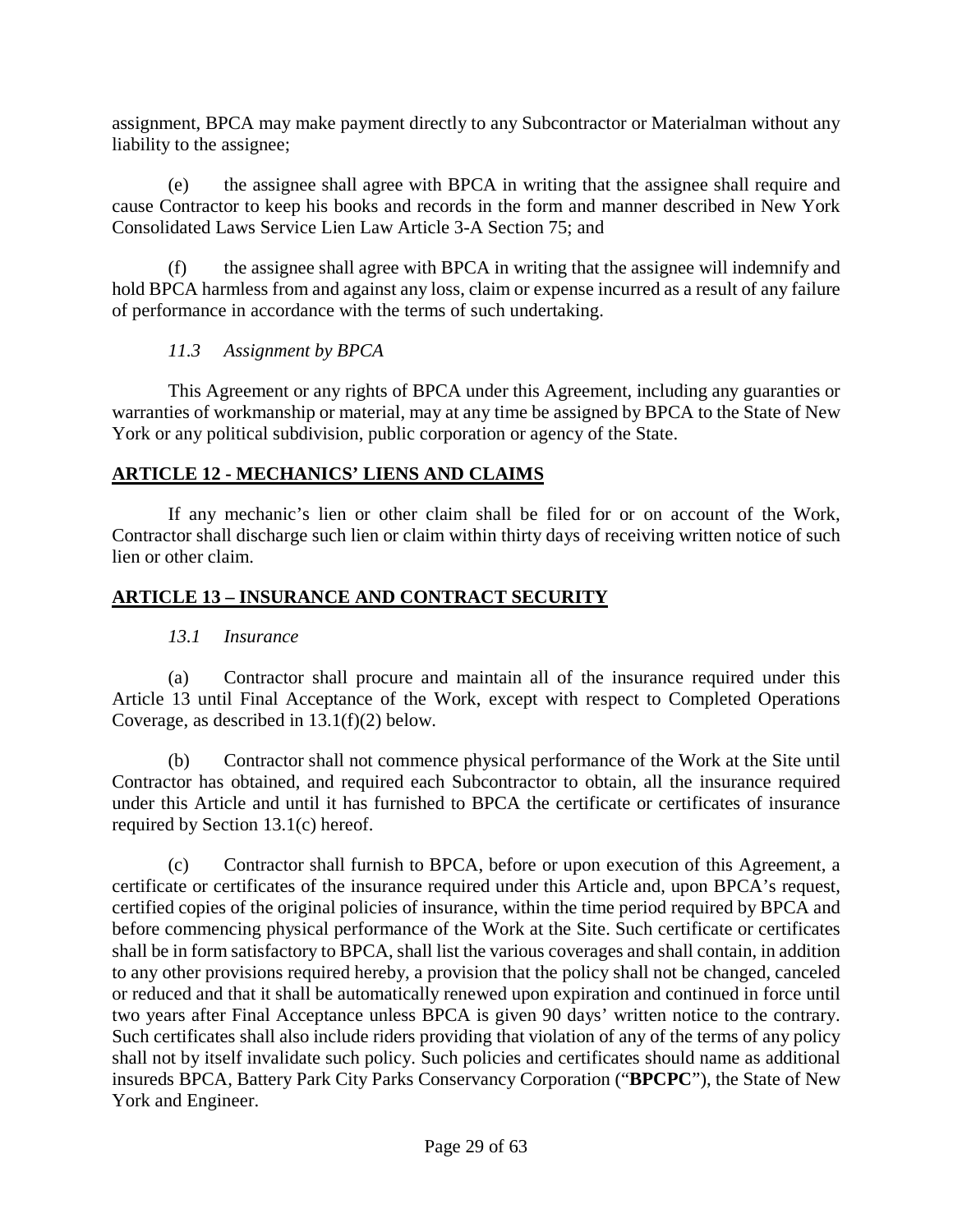(d) All insurance required to be procured and maintained must be procured from insurance companies that have a financial rating by A.M. Best Company as published in the most current key rating guide of "A-X" or better and which are authorized to do business in the State of New York.

(e) If at any time any of the required insurance policies should be canceled, terminated or modified so that insurance is not in effect as required, then, if BPCA shall so direct, Contractor shall suspend performance of the Work. If the Work is not suspended then BPCA may, at BPCA's option, obtain insurance affording coverage equal to that required, the cost of such insurance to be payable by Contractor to BPCA.

(f) Contractor and each Subcontractor shall secure in a form satisfactory to BPCA:

(1) Worker's Compensation and Employer's Liability Insurance and Disability Benefits shall not be less than statutory limits, including United States Longshore and Harbor Workers Act coverage as applicable to the Services to be performed by Contractor;

(2) Commercial General Liability Insurance, written on ISO Form CG 00 01 or its equivalent and with no modification to the contractual liability coverage provided therein, shall be provided on an occurrence basis and limits shall not be less than:

- \$6,000,000 per occurrence
- \$7,000,000 general aggregate which must apply on a per location/per project basis
- $\bar{\$}7,000,000$  products/completed operations aggregate

BPCA, BPCPC, Engineer and the State of New York must be protected as additional insureds on ISO Form CG 2010 (11/85) or its equivalent on policies held by Contractor and any of its Subcontractors. Contractor must maintain Products/Completed Operations coverage for no less than three (3) years after the construction work is completed, and continue to include Additional Insured protection for BPCA, BPCPC, Engineer and the State of New York for the prescribed timeframe. As a condition precedent to the making of Final Payment, Contractor shall furnish BPCA with a certified copy of the completed operations policy. When providing evidence of insurance, Contractor must include a completed Acord 855 NY form.

(3) Automobile Liability Insurance with a combined single limit of not less than \$1,000,000. Coverage must apply to Contractor's owned, hired, and non-owned vehicles and protect BPCA, BPCPC and the State of New York as additional insured.

(4) Builder's Risk/Installation Floater Insurance in an amount not less than 100% of the materials provided by Contractor for the Project. Coverage must be written on ISO Special Form CP 10 30 04 02 or its equivalent on a completed value non-reporting basis and provide coverage for Contractor, all Subcontractors, BPCA, BPCPC, and the State of New York. Coverage must apply to property while on site, off site, and in transit, include an agreed amount provision which eliminates any coinsurance provision, and include BPCA as loss payee. Coverage must include the insurable interests of all Subcontractors retained by Contactor.

(5) Contractor's Pollution Liability Insurance covering bodily injury, property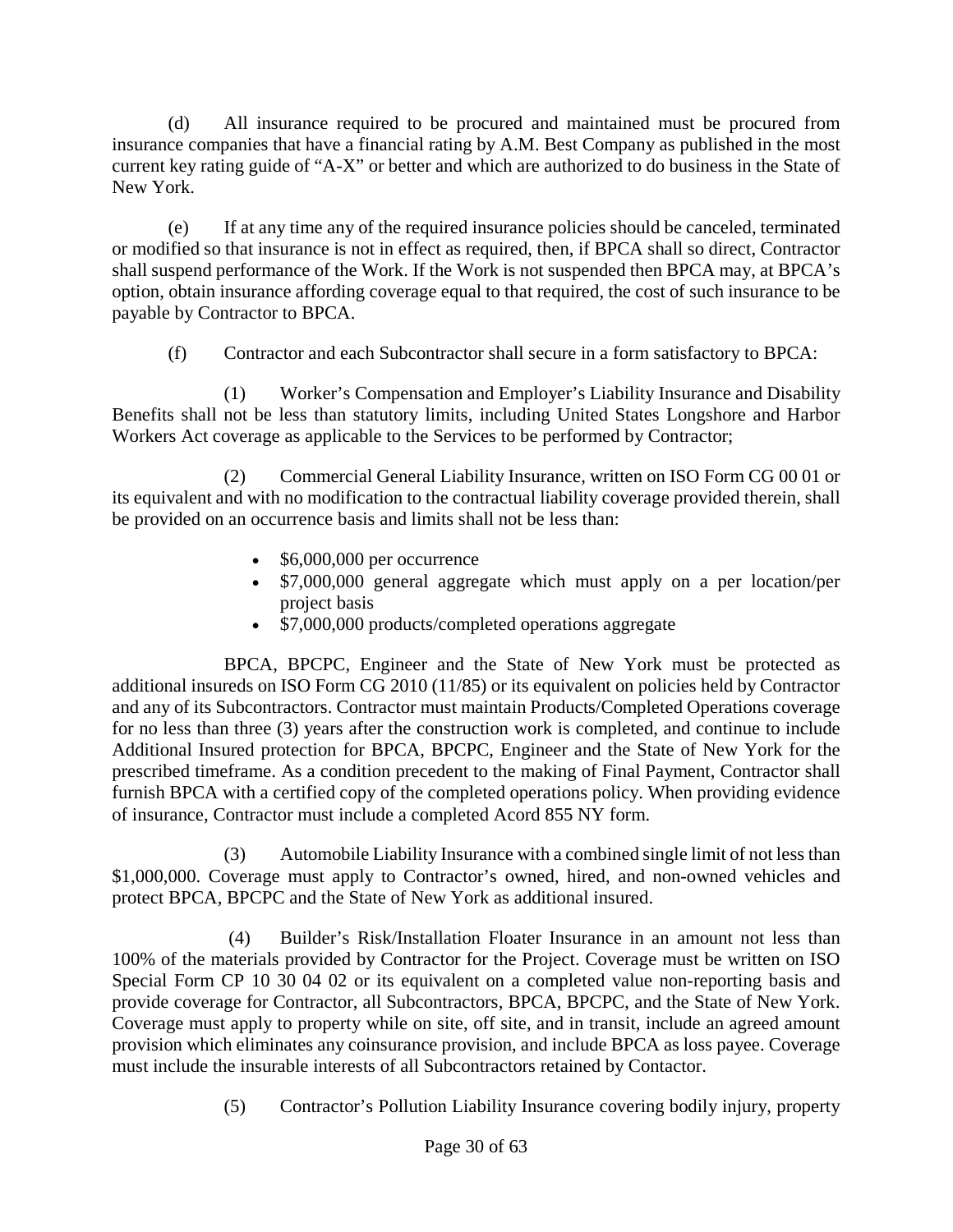damage, clean-up costs/remediation expenses and legal defense costs. Such insurance shall provide coverage for sudden and non-sudden pollution conditions arising out of Contractor's Work in Battery Park City. The limit of the coverage shall not be less than \$1,000,000 per occurrence. BPCA, BPCPC, and the State of New York must be protected as additional insureds on policies held by Contractor and any of its Subcontractors.

(6) Comprehensive Marine Liability Insurance must be maintained at a limit of not less than \$1,000,000 per occurrence and include the following coverage:

- Protection and Indemnity
- General Liability
- Pollution Liability

BPCA, BPCPC and the State of New York must be protected as additional insureds on policies held by Contractor and any of its Subcontractors.

(g) The insurance required in this Section 13 shall be of a type which shall protect Contractor and Subcontractors, respectively, against damage claims which may arise from operations under this Agreement, whether such operations be by the insured or by anyone directly or indirectly employed by the insured. Each of the aforesaid policies shall provide that the insurance company or an attorney approved and retained by the insurance company shall defend any suit or proceeding against BPCA or any officers, agents or employees of BPCA whether or not such suit is groundless, false or fraudulent. Notwithstanding the foregoing, BPCA shall have the right to engage its own attorneys for the purpose of defending any suit or proceeding against it or its respective officers, agents or employees, and, in such event, Contractor shall, indemnify BPCA for all attorneys' fees and disbursements and other costs incurred by it arising out of, or incurred in connection with, any such defense. The said insurance shall name BPCA, BPCPC, the State of New York, and Engineer as additional insureds as respects this location and shall, where applicable, be written on an occurrence basis and shall contain a provision that it is primary and that any similar insurance which BPCA, BPCPC, the State of New York, Construction Manager, Engineer, Contractor or Subcontractor elect to carry for their own benefit is secondary or excess and not contributing insurance.

(h) BPCA, at BPCA's cost and expense, may, at its sole option, procure and maintain such insurance as shall in the opinion of BPCA, protect BPCA from contingent liability of BPCA to others for damages arising from bodily injury, including death and property damages which may arise from operations under this Agreement. The procurement and maintenance of such insurance by BPCA shall not in any way be construed or be deemed to relieve Contractor from, or to be a limitation on the nature or extent of, such obligations and risk.

## *13.2 Effect of Procurement of Insurance*

Neither the procurement nor the maintenance of any type of insurance by BPCA or Contractor shall in any way be construed or be deemed to limit, discharge, waive or release Contractor from any of the obligations and risks impressed upon Contractor by this Agreement or to be a limitation on the nature or extent of such obligations and risks.

## *13.3 Contract Security*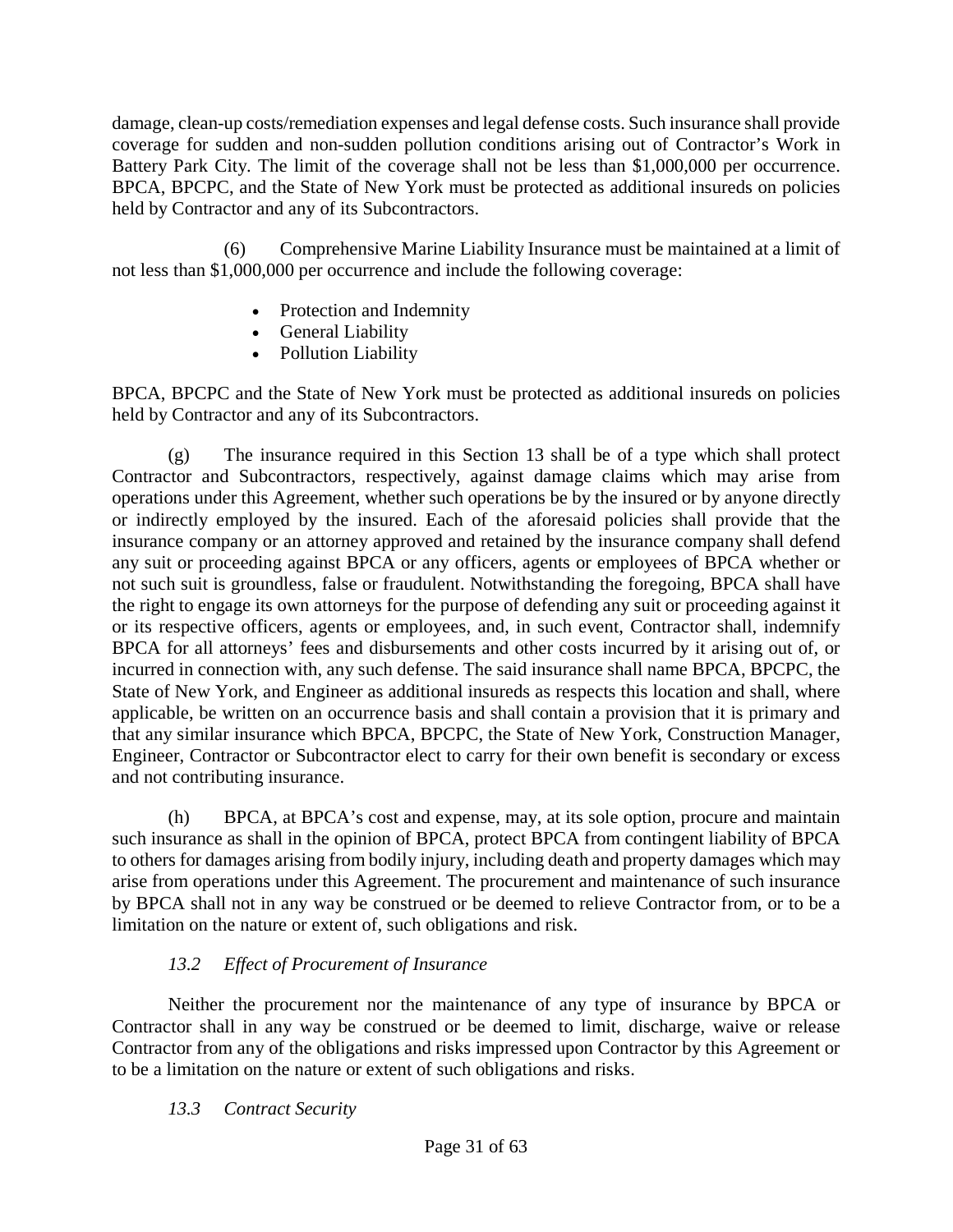Contractor shall, if it has not already done so, furnish to BPCA, with the execution of this Agreement, to BPCA, a bond in the form acceptable to BPCA in an amount at least equal to one hundred percent (100%) of the Contract Price for performance of the Work (the "**Performance Bond**"), and a labor and material payment bond in the form acceptable to BPCA in an amount at least equal to one hundred percent (100%) of the Contract Price for the payment of all persons performing labor or providing Materials in connection with the Work (the "**Payment Bond**"). The surety on said bond shall be a surety company authorized to do business in the State of New York and shall be rated at last B+ by A.M. Best and Company, or meet such other requirements as are acceptable to BPCA.

### *13.4 Additional or Substitute Bond*

If at any time BPCA shall be or shall become dissatisfied with any surety or sureties then obligated upon the Performance Bond or the Payment Bond, or if for any other reason such bonds shall cease to be adequate security to BPCA, Contractor shall within five (5) days after notice from BPCA to do so, substitute an acceptable bond or bonds in such form and sum and signed by such other surety or sureties as may be satisfactory to BPCA, except that the penal sum of said bond shall not exceed the Contract Price as adjusted by Change Orders or Work Orders. No further payments shall be deemed due nor shall be made until the new surety or sureties shall have furnished such an acceptable bond or bonds to BPCA.

## **ARTICLE 14 - CLAIMS FOR EXTRA WORK**

(a) If Contractor is of the opinion that (i) any work that it has been ordered to perform is Extra Work and not Work as set forth in the Contract Documents, (ii) any action or omission of BPCA, Construction Manager or Engineer is contrary to the terms and provisions of the Contract Documents and will require the performance of Extra Work or will cause additional expense to Contractor or (iii) any determination, order or directive of BPCA, Construction Manager or Engineer is contrary to the terms of the Contract Documents and will require the performance of Extra Work or will cause additional expense to Contractor, Contractor shall:

(1) promptly comply with each determination, order or directive and proceed diligently with the performance of the Work in accordance with BPCA's instructions,

(2) notify BPCA, Construction Manager and Engineer in writing within 72 hours of such determination, order, act or omission that Contractor believes such will require it to perform Extra Work or incur additional expense and the basis for Contractor's conclusion and request a final determination thereon by BPCA; and

(3) present to the Construction Manager for signature daily time and Material tickets to confirm quantities of Material and hours of labor in cases where Contractor is performing the Work which it considers to be Extra Work.

If BPCA determines that (x) such work is Work required to be performed hereunder and not Extra Work, (y) such action or omission is proper, or (z) such determination, order or directive is proper, Contractor, in order to reserve its right to claim compensation for or damages resulting from the performance of such work or the compliance with such determination, order or directive,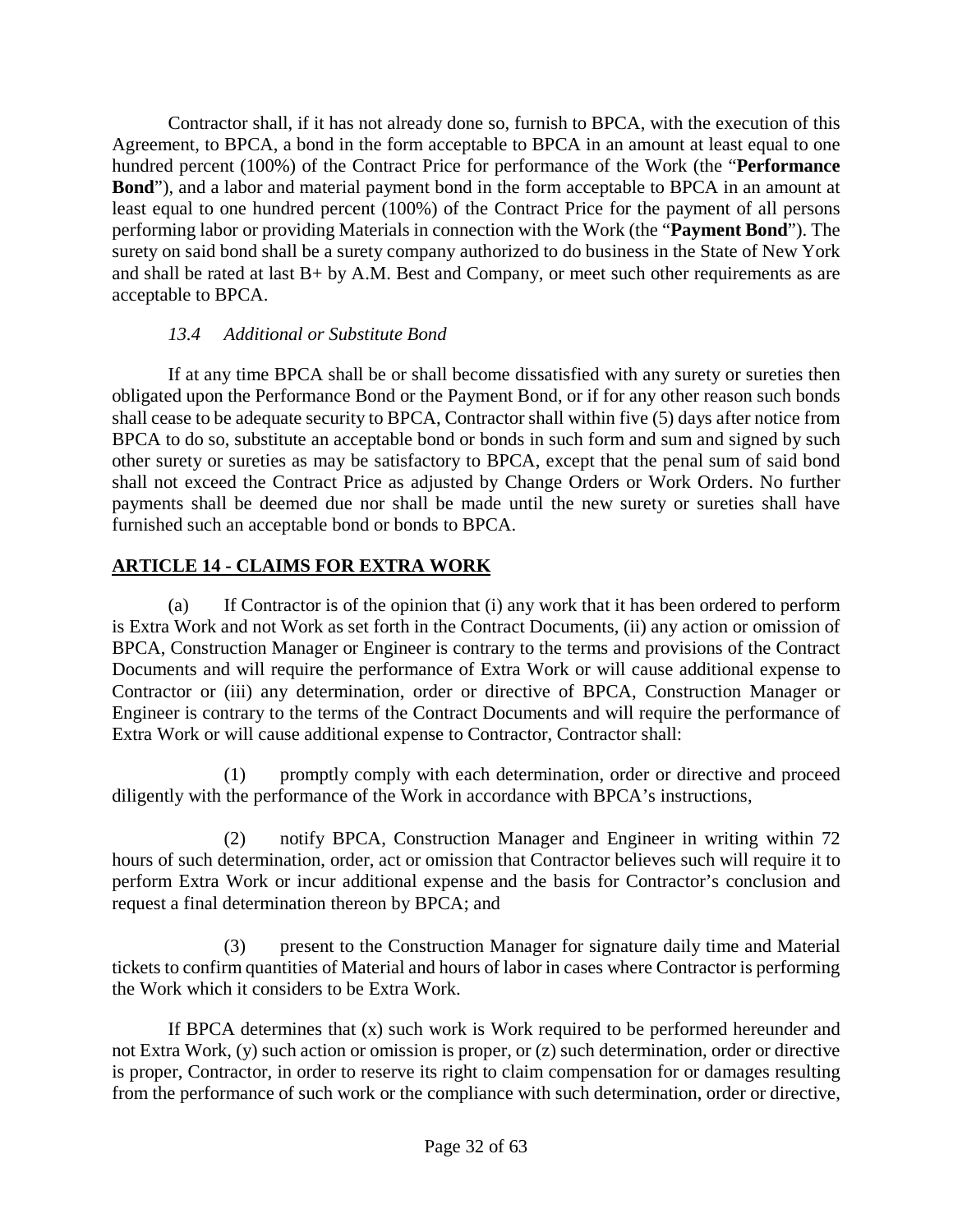must notify BPCA in writing within three (3) working days after receiving notice of BPCA's determination that it is performing such work or complying with such determination, order or directive under protest.

In addition to the foregoing, Contractor must submit to BPCA, Construction Manager and Engineer within thirty (30) days after it has performed such work or complied with such determination, order or directive, a detailed statement of the extra expense claimed to have been incurred and of any claimed damages resulting from the performance of such work or the compliance with such determination, order or directive.

(b) No claim for Extra Work shall be allowed unless the same was done pursuant to written order approved in writing by BPCA. Contractor's failure to comply with any provision of this Article:

(1) shall constitute a conclusive and binding determination on the part of Contractor that such action, omission, determination, order or directive does not involve Extra Work, has not caused extra expense or damages to Contractor, and is not contrary to the terms and provisions of the Contract Documents; and

(2) shall constitute an irrevocable waiver by Contractor of any claim for compensation for or damages resulting from the performance of such work or the compliance with such determination, order or directive.

(c) The value of claims for Extra Work, if allowed, shall be determined by the methods described in Section 9.2(a).

## **ARTICLE 15 - TERMINATION**

## *15.1 Termination for Cause*

(a) If any of the following events shall occur (an "**Event of Default**") then BPCA or Construction Manager may serve written notice upon Contractor and upon Contractor's surety, if any, terminating this Agreement at a specified date. The notice shall contain the reasons for termination but shall not be effective to terminate this Agreement if Contractor cures all Events of Default stated in the notice prior to the date specified in the notice of termination.

(1) Contractor shall violate any substantial provision of this Agreement, including, without limitation, by failing to maintain the Progress Schedule for the Project or Progress Schedule for the Work then in effect in accordance with, or failing to discharge any of its responsibilities under, Section 3.1(d) hereof, including abandonment of the Work by Contractor, or by failing to indemnify and hold harmless BPCA (as required by Sections 3.1(e), 3.2, 17.5, 21.1, 21.2, 22(c) or any other provision of this Agreement) from and against any and all claims, liabilities, losses, costs or damages arising out of Contractor's performance of, or failure to perform, its obligations under this Agreement in accordance with its terms, or if the Contractor fails to maintain the insurance required by the provisions of Section 13; or

(2) any material adverse change shall take place in the financial condition of the Contractor;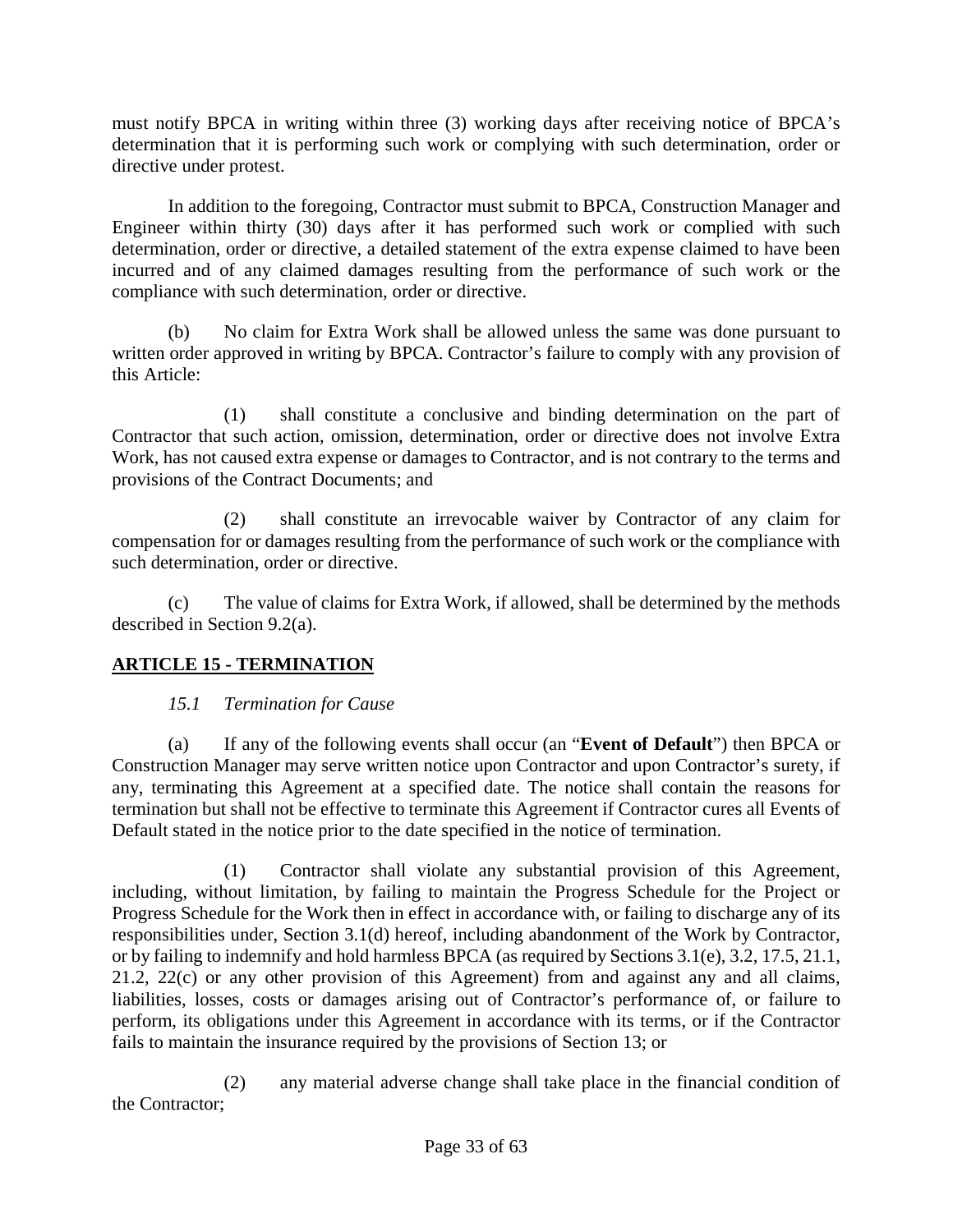(3) Contractor takes any action which would result in it becoming the subject of any insolvency proceeding. The term "insolvency proceeding" as used herein shall include the filing of a petition for relief under Title 11 of the United States Code by Contractor or the consent, acquiescence or taking of any action by Contractor, or the filing by or against Contractor of petition or action, looking to or seeking any reorganization, arrangement, composition, readjustment, liquidation, dissolution, or similar relief under any other regulation; or the appointment, with or without the consent of Contractor, of any trustee, custodian, receiver or liquidator of Contractor or of any property or assets of Contractor; or Contractor's making of an assignment for the benefit of creditors or its inability to pay its debts as they become due;

(4) Contractor misrepresented or omitted information in its submission of the Statement of Qualifications of Contractor submitted by Contractor to BPCA in connection with this Agreement; or

(5) any partner, principal, director, officer or shareholder owning in excess of five percent (5%) of the stock of Contractor shall have been convicted of a felony.

(b) Upon the occurrence of an Event of Default, at BPCA's option exercised by written notice to Contractor, title to any or all of Contractor's Materials, equipment, work product, work in process and dies and tools, whether on the Site or off site, which are necessary or useful in completing the Work shall vest in BPCA and BPCA may take possession of and utilize the same for completion of the Work; provided that title to such items shall revert to Contractor upon effectuation of a cure of the Event of Default prior to the termination of this Agreement. If no cure has been effected, this Agreement has been terminated and BPCA has taken possession of the same, then after BPCA has taken possession and the Work shall have been completed by or on behalf of BPCA, BPCA shall pay to Contractor, in respect to the items for which title has vested in BPCA, an amount equal to the sum of:

(1) the direct costs of Contractor for such Materials and Work in progress, and

(2) the depreciated book value of such tools and dies less, if BPCA elects to return the tools and dies to Contractor, the salvage value thereof. BPCA shall have the right to set off against such payment due to Contractor any amounts then due and payable by Contractor to BPCA which may accrue as damages owing by Contractor to BPCA under the terms of this Agreement. Contractor shall execute any further documents (including Form UCC-1 Financing Statements to give public notice of the potential ownership interest of BPCA as set forth herein) required by BPCA to confirm the terms of this subsection 15.1(b).

(c) Upon termination of this Agreement, BPCA shall have the right, in addition to all other rights and remedies, to complete or have the Work completed by such means and in such manner, by contract or otherwise, with or without public letting as permitted by law, as BPCA deems advisable. BPCA may deduct any loss it incurs thereby from any payment then or thereafter due to Contractor without prejudice to any other remedy BPCA may have.

(d) Immediately upon termination in accordance with the provisions of this Section, each and every Subcontract and Purchase Order entered into by Contractor shall, at BPCA's option, be automatically assigned to BPCA, and Contractor shall insert a provision to this effect in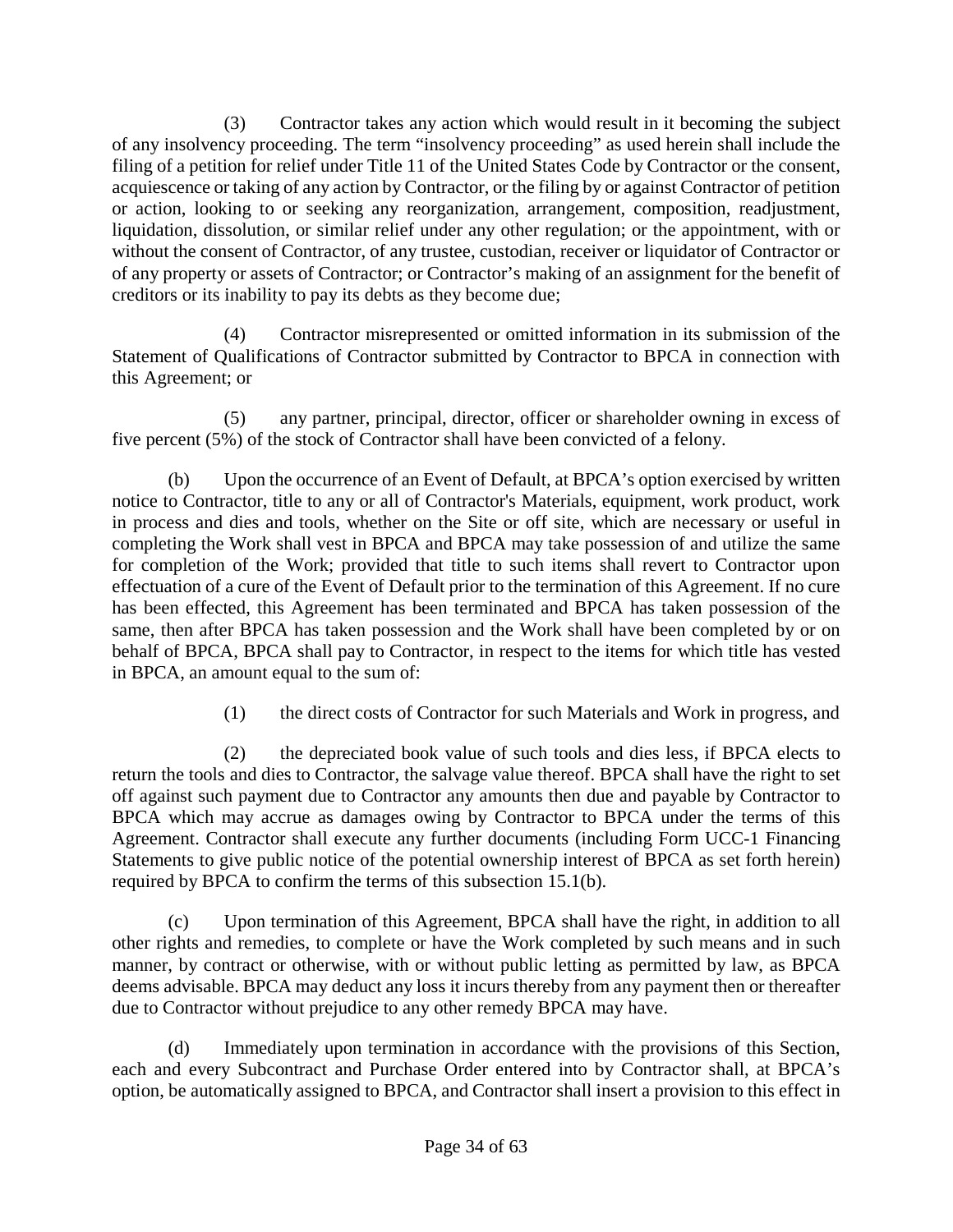all Subcontracts and Purchase Orders.

(e) Contractor shall, upon the date when such termination shall take effect, promptly notify the union or unions, if any, having jurisdiction over the work by its employees that it releases the Project and consents that the Work be performed by others and Contractor expressly authorizes BPCA to notify the union or unions of such release in the name of Contractor. The failure, neglect or refusal of Contractor to issue such release or the disclaimer by it of the effectiveness of the release issued by BPCA shall subject Contractor to all damages sustained by BPCA.

(f) If this Agreement shall have been terminated by BPCA pursuant to this Section 15.1 and it shall be finally determined by BPCA or a court of competent jurisdiction that adequate grounds for such termination did not exist, then such termination shall be deemed a termination for convenience of BPCA under Section 15.2 hereof and the sole right, remedy and recourse of Contractor against BPCA shall be governed and determined by Section 15.2 hereof.

*15.2 Termination for Convenience of BPCA*

(a) BPCA, at any time, may terminate this Agreement for its own convenience. Any such termination shall be effected by delivering to Contractor a notice of termination specifying the extent to which performance of Contractor's Work under the Contract is terminated and the date upon which such termination becomes effective. Upon receipt of the notice of termination, Contractor shall:

(1) stop work under this Agreement on the date specified in the notice of termination;

(2) place no further Purchase Orders or Subcontracts for Materials, services or

facilities;

(3) unless directed otherwise by BPCA, terminate all Purchase Orders and Subcontracts;

(4) assign to BPCA, in the manner, at the times, and to the extent directed by Construction Manager, all of the right, title and interest of Contractor under the Purchase Orders and Subcontractors so terminated, in which case BPCA shall have the right, in its sole discretion, to settle or pay any or all claims arising out of the termination of such Purchase Orders and Subcontracts;

(5) to the extent required by Construction Manager, settle all outstanding liabilities and all claims arising out of such termination of Purchase Orders and Subcontracts, with the approval or ratification of Construction Manager, which approval or ratification shall be final for all the purposes of this Section 15.2;

(6) transfer title to BPCA and deliver in the manner, at the time, and to the extent, if any, directed by the Construction Manager (i) the fabricated or unfabricated parts, Work in process, completed Work, supplies, and other Material produced as a part of, or acquired in connection with the performance of, the Work terminated by the notice of termination, and (ii) the completed or partially completed plans, drawings, work product, information and other property,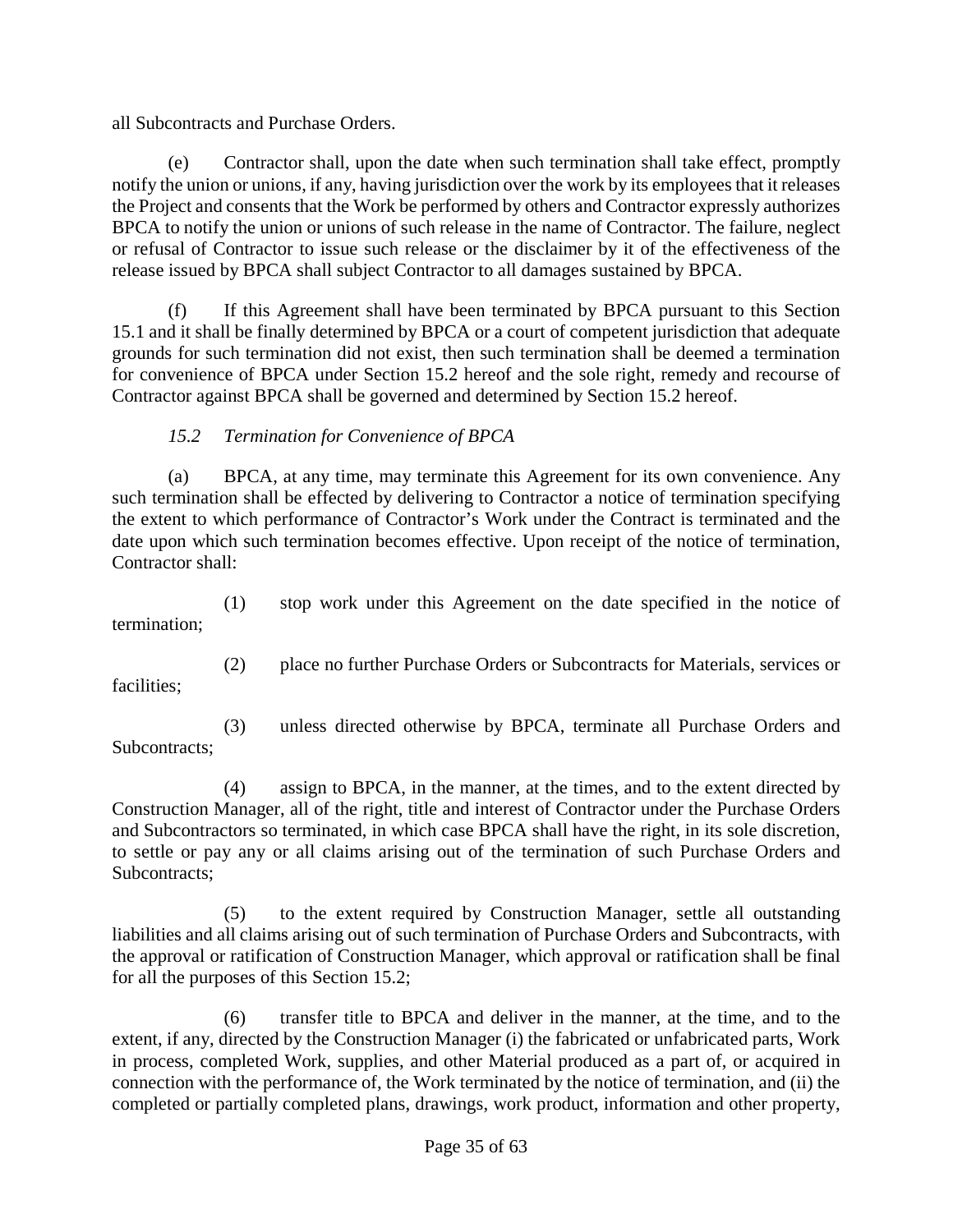which if this Agreement had been completed, would have been required to be furnished to BPCA; and

(7) take such action as may be necessary, or as the Construction Manager may direct, for the protection and preservation of the property related to this Agreement which is in the possession of Contractor and in which BPCA has or may acquire an interest.

(b) In the event of a termination of this Agreement pursuant to this Section 15.2, Contractor shall be paid by BPCA only the apportioned Contract Price for Work installed, the fair and reasonable value of Materials stored on the Site and under order for which Contractor is responsible for payment, less any sums properly deductible by BPCA, except that in no event shall Contractor be entitled to compensation in excess of the total Contract Price.

### *15.3 Suspension of Work*

(a) BPCA may at any time and for any reason direct Contractor to suspend, stop, or interrupt the Work or any part thereof for a period of time. Such direction shall be in writing and shall specify the period during which the Work is to be stopped. Upon receipt of a direction of suspension, Contractor shall, as soon as practicable, cease performance of the Work as ordered and take immediate affirmative measures to protect the Work from loss or damage. Contractor shall resume the Work upon the date specified in such direction or upon such other date as BPCA may thereafter specify in writing.

(b) The period during which the Work shall have been suspended, stopped or interrupted may, if warranted, be added to the time fixed for performance. A suspension, stoppage or interruption of the Work pursuant to this provision shall not give rise to any claim against BPCA for additional compensation except as expressly provided in this Agreement.

## **ARTICLE 16 - COMPOSITE DRAWINGS AND COOPERATION**

Where Contractor shall perform Work in close proximity to work of other contractors or subcontractors, or where there is evidence that Contractor's Work may interfere with work of other contractors, or subcontractors, Contractor shall assist in arranging space conditions to make satisfactory adjustment for the performance of such work and the Work. Contractor shall prepare composite scale working drawings and specifications as directed by Construction Manager, clearly showing how Contractor's Work is to be performed in relation to work of other contractors or Subcontractors. Such direction may include the following: the scale of the drawings, where the drawings are to be drafted, the number of prints or reproducibles, and the requirement of attendance at meetings. The determination as to who shall provide the composite drawings and the contents of the same shall rest exclusively with Construction Manager. Upon request by Construction Manager, Contractor shall sign and be bound by such composite drawings. Such signature shall indicate Contractor's acknowledgment that such drawing is acceptable as related to its Work covered or included in such drawing. If Contractor performs the Work in a manner that causes interference with the work of other contractors, or Subcontractors, Contractor shall make the changes necessary to correct the condition as directed by Construction Manager.

*[NO FURTHER TEXT ON THIS PAGE]*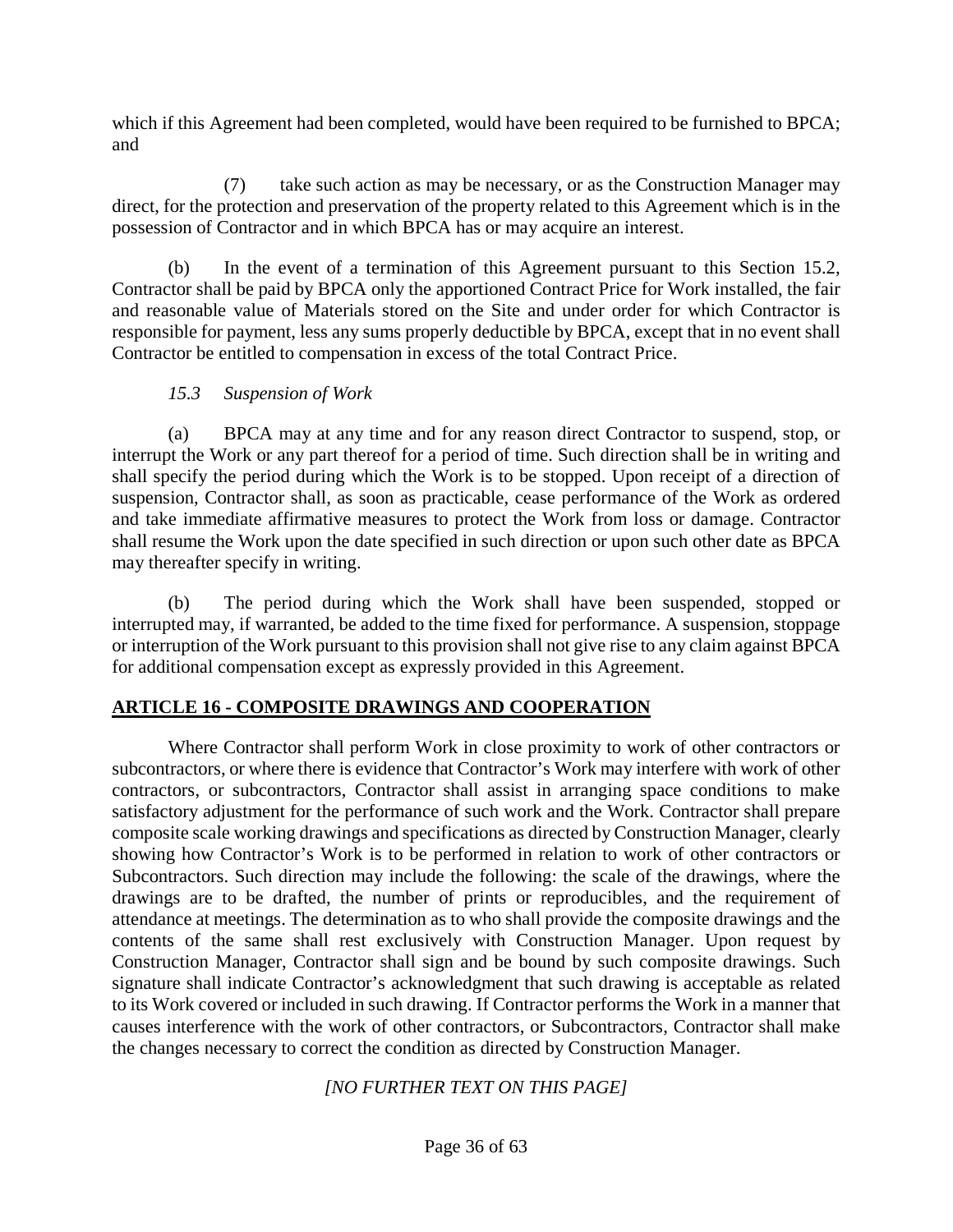## **ARTICLE 17 - PROTECTION OF RIGHTS, PERSONS AND PROPERTY**

## *17.1 Accident Prevention*

Contractor shall at all times take every precaution against injuries to persons or damage to property and for the safety of persons engaged in the performance of the Work.

## *17.2 Safety Programs*

Contractor shall be responsible for the initiation, maintenance and supervision of safety precautions and programs as prescribed by Construction Manager in connection with the Work.

## *17.3 Protection of Work and Property*

(a) Contractor shall at all times guard BPCA's property from injury or loss in connection with the Work. Contractor shall at all times guard and protect the Site, the Work and adjacent property. Contractor shall replace or make good any such loss or injury unless such loss or injury is caused directly by BPCA.

(b) Contractor shall have full responsibility to install, protect and maintain all Materials in proper condition and forthwith repair, replace and make good any damage thereto until Final Acceptance of the Work.

(c) No provision is included for stresses or loads imposed by construction operations. If Contractor desires to place such loads in excess of the design load (as shown on the Drawings or Specifications), Contractor shall submit to Engineer drawings and calculations prepared by, and bearing the seal of a professional engineer, showing the proposed method for supporting such loads, for Engineer's review and approval. No loading of any kind in excess of design loads shall be placed on any part of the Project prior to Engineer's approval of such submitted drawings and calculations. The costs of the Engineer's review shall be reimbursed to BPCA by Contractor.

(d) Contractor shall be responsible for all cutting, fitting or patching that may be required to complete the Work, to make its several parts fit together properly and to make the Work fit together properly with previous and surrounding work. The requirement to cut, fit or patch shall be determined by Construction Manager; provided, that structural elements of the Project shall not be cut, patched, or otherwise altered or repaired without prior authorization by BPCA. Authorization to proceed with remedial operation on any damaged or defective element or portion of the Project shall not constitute a limitation or a waiver of BPCA's, Construction Manager's or Engineer's right to require the removal and replacement of any Work which fails to fulfill the requirements of the Contract Documents.

## *17.4 Adjoining Property*

Contractor shall protect all adjoining property and shall repair or replace any such property damaged or destroyed during the progress of the Work.

## *17.5 Risks Assumed by Contractor*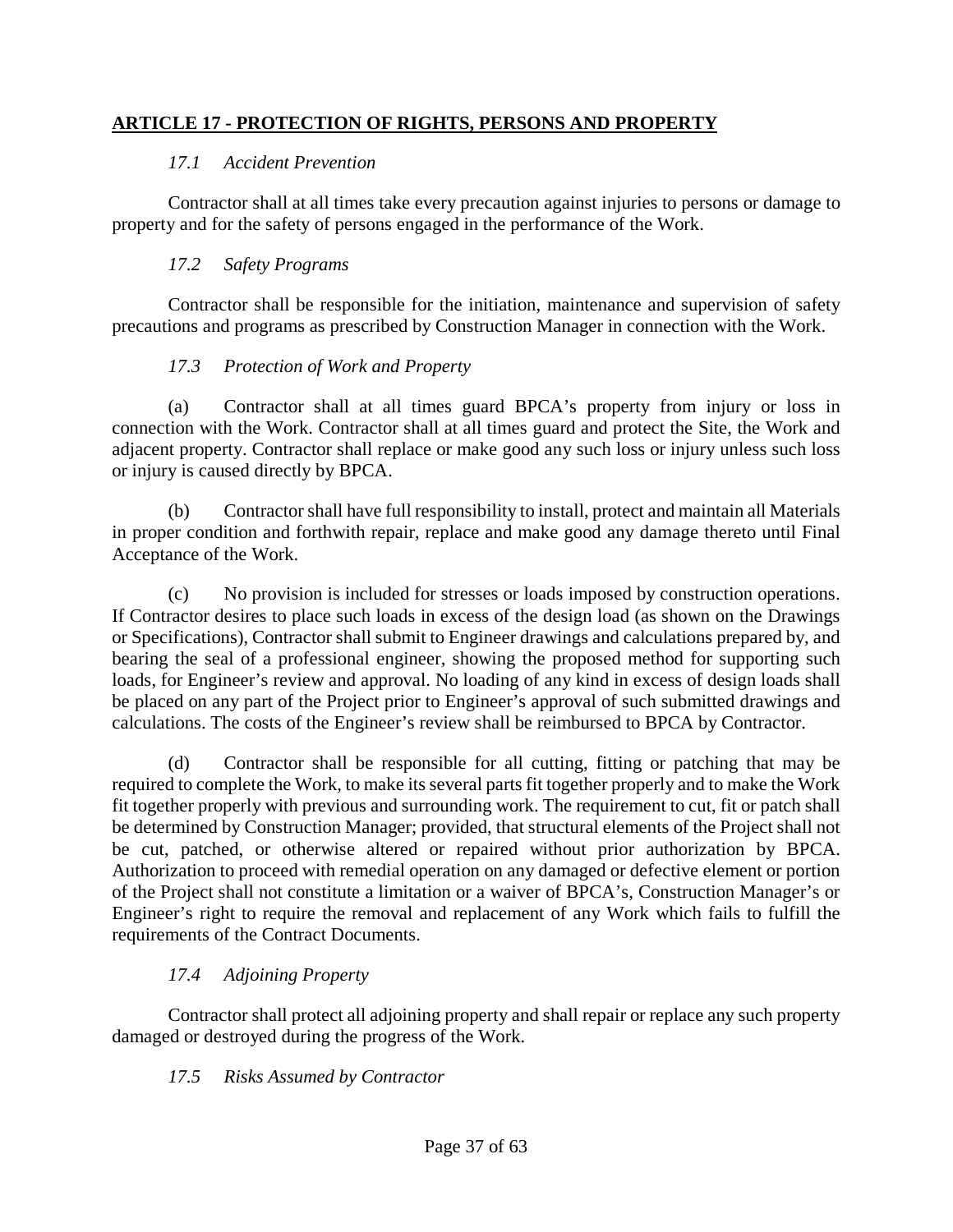(a) Contractor solely assumes the following risk whether such risk arises from acts or omissions (whether negligent or not and whether supervisory or otherwise) of BPCA, Construction Manager, of Engineer or Contractor, of any Subcontractor, of any Materialman, of third persons or from any other cause, including unforeseen obstacles and difficulties which may be encountered in the prosecution of the Work, whether such risk is within or beyond the control of Contractor and whether such risk involves any legal duty, primary or otherwise, imposed upon BPCA:

The risk of loss or damage, direct or indirect, of whatever nature, to the Work or to any Materials furnished, used, installed or received by BPCA, Contractor or any Subcontractor, Materialmen or workmen performing services or furnishing Materials for the Work, whether such Work or Materials are stored at the Site or at an offsite location in accordance with Section 5.4 hereof. Contractor shall bear such risk of loss or damage until Final Acceptance of the Work by BPCA or until completion of such Materials or removal of such Materials from the Site following a determination that they will no longer be needed for the Project and delivery to the location at which they are to be subsequently stored or disposed of, whichever event occurs last. A portion of the risk of such loss or damage may be insured against under the terms of a "builder's risk" insurance policy maintained in the name of Contractor, among others, as described in Section 13.1(i). Notwithstanding the status of any actual or potential recovery or claim under the said "builder's risk" insurance policy, in the event of any loss or damage, Contractor immediately shall repair, replace or make good any such loss or damage.

(b) Contractor shall not, without obtaining express advance permission of BPCA, raise any defense involving in any way the: (i) jurisdiction of any court in which BPCA brings an action arising under this Agreement, (ii) the governmental nature of BPCA, or (iii) the provisions of any statutes respecting suits against BPCA.

(c) Contractor's obligations under this Article 17 shall not be deemed waived, limited or discharged by the enumeration or procurement of any insurance for liability for damages.

(d) Neither Final Acceptance of the Work nor any payment made hereunder shall release Contractor from Contractor's obligations under this Article 17. The enumeration elsewhere in this Agreement of particular risks assumed by Contractor or of particular claims for which Contractor is responsible shall not be deemed to limit the effect of the provisions of this Article 17 or to imply that Contractor assumes or is responsible for only risks or claims of the type enumerated; and neither the enumeration in this Article 17 nor the enumeration elsewhere in this Agreement of particular risks assumed by Contractor of particular claims for which Contractor is responsible shall be deemed to limit the risks which Contractor would assume or the claims for which Contractor would be responsible in the absence of such enumerations.

(e) The Contractor is advised that the Work under this Agreement may impose certain obligations and requirements mandated by the U.S. Department of Labor Occupational Safety and Health Administration regulations, Title 29 CFR Part 1926.62 Lead Exposure in Construction, relative to the potential exposure to lead by its employees. The Contractor assumes entire responsibility and liability for complying fully in all respects with these regulations.

(f) Contractor agrees that any unsatisfied claims of the BPCA arising from Contractor's obligations under this Article 17 or Article 13 (Insurance) may be offset or deducted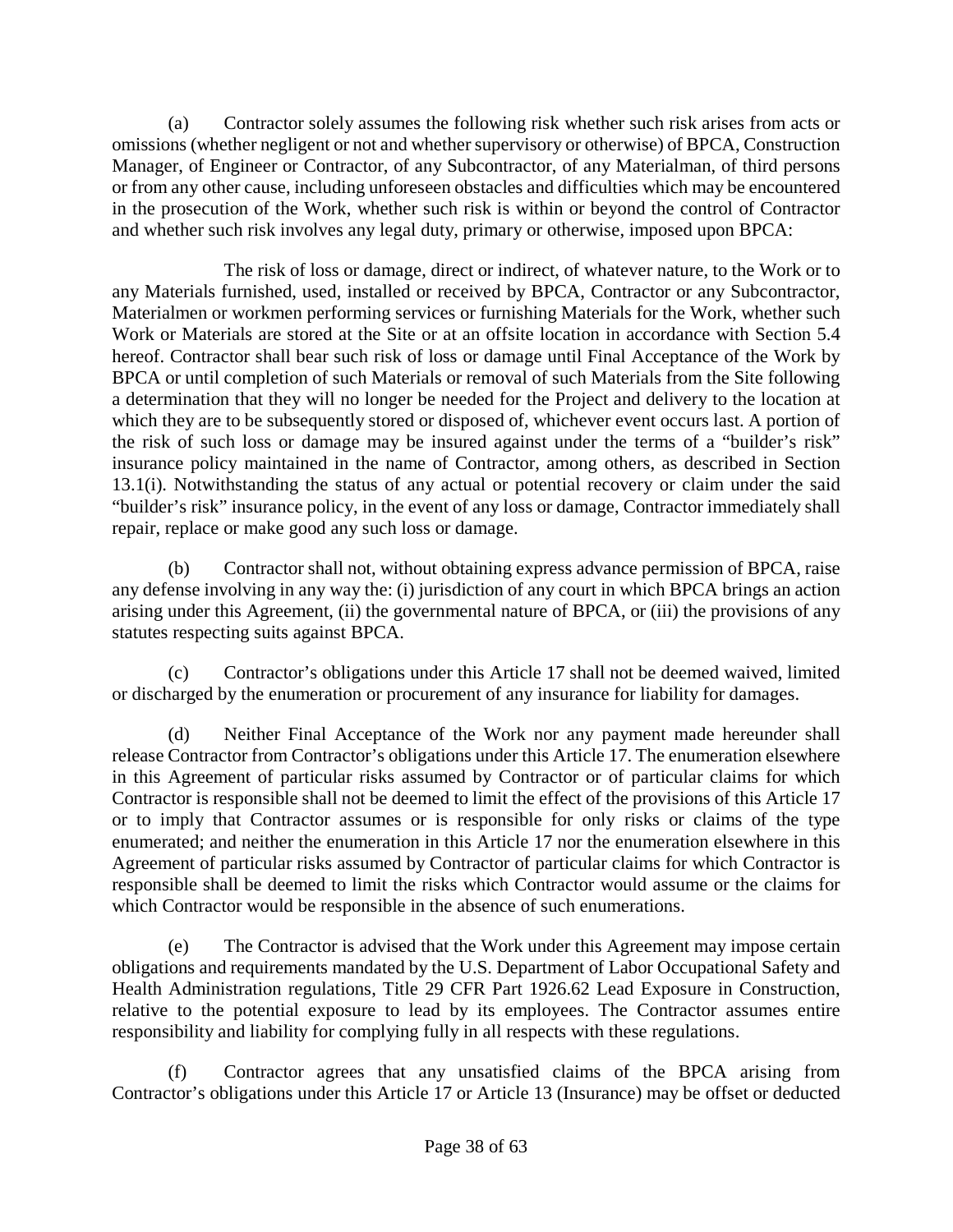by BPCA from any payments due to Contractor hereunder.

## **ARTICLE 18 - USE PRIOR TO ACCEPTANCE BY BPCA**

(a) If before Final Acceptance of Work, BPCA desires to use the Site or any part thereof that is completed or partly completed, or to place or install therein or thereon equipment, BPCA shall have the right to do so, and Contractor shall in no way interfere with or object to such use by BPCA.

(b) Such use shall not (1) constitute acceptance of space, systems, Materials or elements of the Work, (2) affect the start of any guaranty period, nor (3) affect the obligations of Contractor to complete the Work in accordance with the requirements of this Agreement or other obligations of Contractor under the Contract Documents.

(c) Contractor shall continue the performance of the Work in a manner that shall not unreasonably interfere with such use by BPCA.

## **ARTICLE 19 - EXEMPTION FROM SALES AND COMPENSATING USE TAXES**

## *19.1 BPCA Exempt*

BPCA is exempt from payment of sales and compensating use taxes of the State of New York and of cities and counties thereof on all Materials that will become an integral component of the completed Project pursuant to this Agreement.

## *19.2 Certificates*

Contractor shall obtain and cause Subcontractors and Materialmen to obtain any and all necessary certificates or other documentation from the appropriate governmental agency or agencies, and use such certificates or other documentation as required by law, rule or regulations to obtain said tax exemption.

## **ARTICLE 20 - WARRANTIES AND GUARANTIES**

## *20.1 In General*

(a) Contractor guarantees that all Work performed and all Materials furnished will conform to the Contract Documents as to kind, quality, functions, design and characteristics of material and workmanship. Contractor shall remove, replace and repair, at its sole cost and expense, all defects in workmanship, Materials, ratings, capacities, or design characteristics occurring in or to the Work including, without limitation, any portion of the Work furnished or performed by any Subcontractor or Materialman, within one year from the date of Final Acceptance. Contractor guarantees that all Work performed and all Materials furnished will conform to the Contract Documents as to kind, quality, functions, design and characteristics of material and workmanship. Contractor hereby acknowledges that BPCA may be required to incur substantial expense if correction of the Work is required particularly if such correction involves the uncovering, removal or replacement of concrete, wiring and piping installed at the Site. If Contractor shall fail to reimburse BPCA for any such expense which may become payable as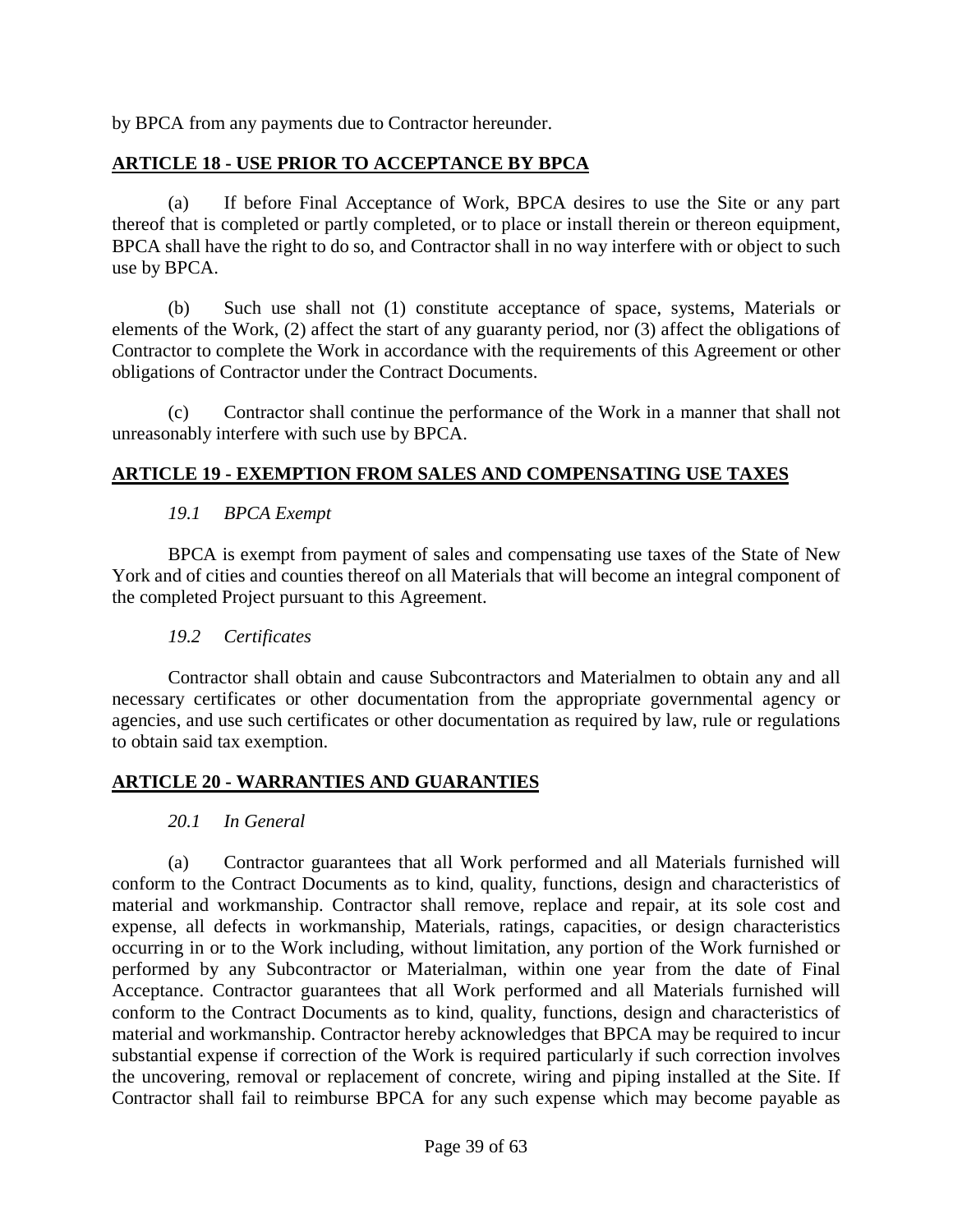provided in this paragraph, BPCA shall be entitled to deduct such expense from any payments required to be made by BPCA to Contractor pursuant to this Agreement. Contractor, upon demand, shall pay for any and all damage to any Work affected by or from such defects and all expenses necessary to remove, replace and repair such Work that may be damaged in removing, replacing or repairing such defects.

(b) The benefits of this Article 20 shall inure to the benefit of BPCA and its respective successors and assigns. In addition, any bond or guaranty that may be required of Contractor or any Subcontractor or Materialman under the Contract Documents shall inure to the benefit of BPCA and its respective successors and assigns.

(c) The rights and remedies afforded BPCA under this Section are in addition to and not in lieu of and do not in any way affect, change, alter, modify, vary or prejudice any right, remedy or recourse that BPCA may have under other provisions of this Agreement or pursuant to law.

## *20.2 Additional Guaranties*

In addition to the general guaranty set forth in Section 20.1, any other guaranties set forth in the Contract Documents shall be applicable. The Contractor shall obtain all manufacturers' warranties and guarantees of all equipment and materials required by this Contract in the name of BPCA and shall deliver same to BPCA; provided that the delivery of such manufacturers' warranties and guarantees shall in no respect relieve the Contractor of its obligations under the preceding provisions of this Article.

## *20.3 Repair by Another*

If BPCA has requested Contractor to correct any Work and Contractor shall not have completed any correction of the Work as shall be required pursuant to this Article 20 within ten (10) working days after receipt of written notice from BPCA specifying the defect or damage required to be removed, replaced or repaired, or if such defect or damage is of such a nature that it cannot be completely removed, repaired and replaced within such ten (10) day period and Contractor shall not have diligently commenced removing, repairing and replacing such defect and damage within such ten (10) day period or shall not thereafter with reasonable diligence and in good faith proceed to do such work, BPCA may employ such other person, firm or corporation as it may choose, to perform such removal, replacement and repair, and Contractor shall, upon demand, pay to BPCA all amounts that BPCA expends for such removal, replacement and repair.

## **ARTICLE 21 - INDEMNITY**

# *21.1 Delay or Failure*

Contractor and its sureties shall be responsible for and pay to BPCA, all loss, damage and additional cost incurred by reasons or on account of (i) the unexcused delays of Contractor (determined as set forth in Section 3.1 hereof) or (ii) Contractor's failure to fully and completely carry out the terms of this Agreement.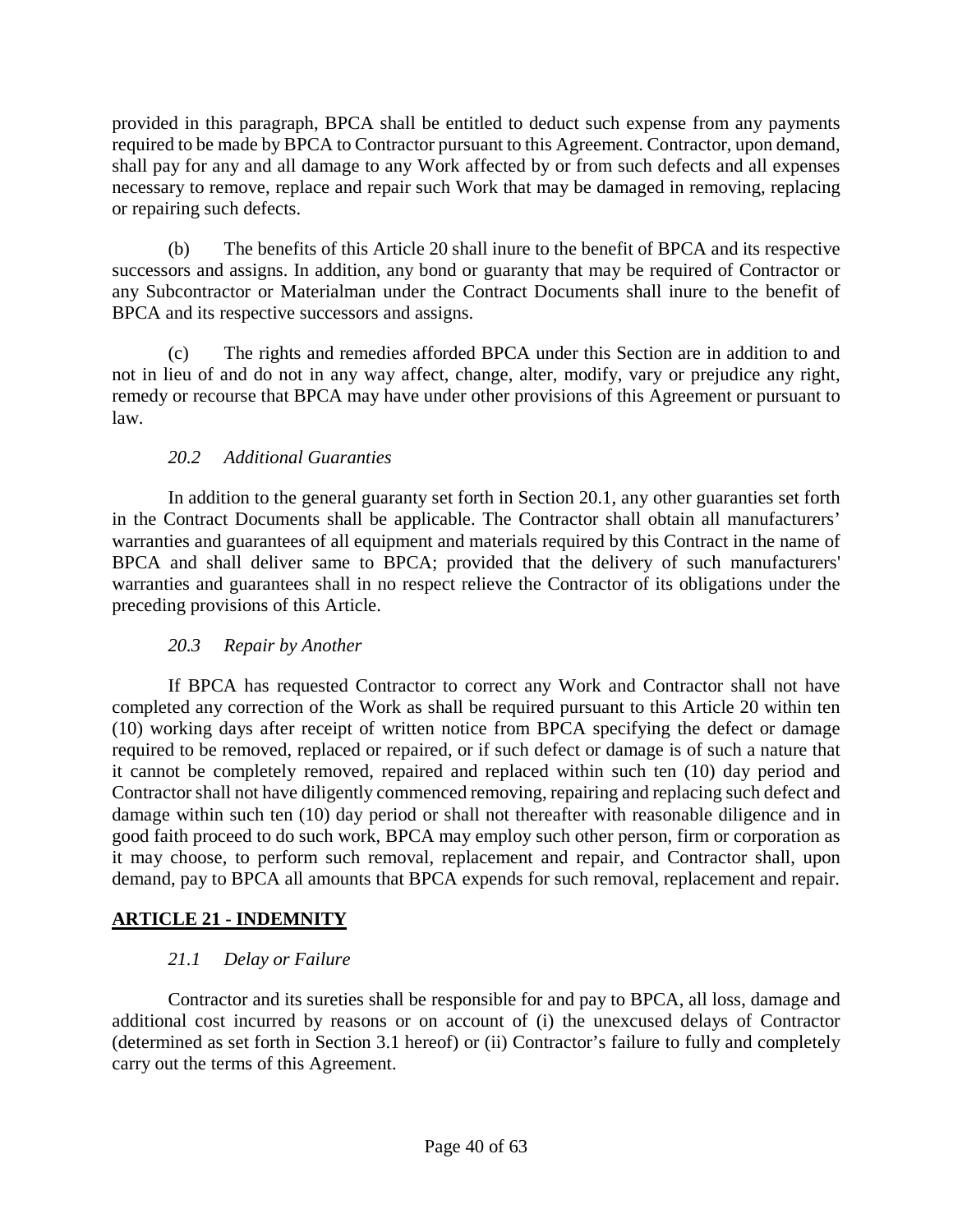#### *21.2 Inventions*

In addition to the indemnity set forth in Section 17.5(a), Contractor shall indemnify and hold BPCA harmless from all claims, demands or liabilities of any kind or nature, including costs and expenses, for or on account of any patented or unpatented plan, design, invention, article, arrangement, appliance, Material, or preparation, manufactured, used or followed in the performance of or incident to the Work hereunder, and shall defend any and all actions arising out of the same. In the event of any injunction or legal action by reason thereof, which shall operate to stop or retard the Work, BPCA shall have the right to substitute such other articles of like kind as will enable it to complete the Project, and all costs and expenses occasioned thereby shall be borne by Contractor.

### *21.3 Liability*

To the fullest extent allowed by law, Contractor shall hold BPCA, BPCPC, the State of New York, Construction Manager and Engineer and their servants, agents and employees harmless from and shall indemnify them against any and all liability, loss, cost, damage or expense, including attorneys' fees, by reason of claims of Contractors employees or employees of its Subcontractors or Materialmen for injuries or death or by reason of claims of any other person or persons, including BPCA, BPCPC, the State of New York, Construction Manager, and Engineer and their servants, agents or employees, for injuries to person or property or for death occasioned in whole or in part by any act or omission of Contractor, its Subcontractors and Materialmen and their servants, agents and employees whether or not it is contended that BPCA contributed thereto or was responsible therefor by reason of nondelegable duty. If, however, this indemnification is limited by applicable law, then the said indemnification hereby shall be similarly limited to conform with such law, it being the intention that this indemnification shall be as permitted by applicable law. BPCA may retain any monies due or to become due hereunder sufficient to indemnify BPCA, BPCPC, the State of New York, Construction Manager, and Engineer and their servants, agents and employees against such injuries, claims, suits, actions, costs or damages should any such claim arise. Contractor shall, at the sole option of BPCA and upon written demand of BPCA, assume the defense in behalf of BPCA, BPCPC, the State of New York, Construction Manager, and Engineer or their servants, agents or employees of any action or proceeding commenced against them whether or not Contractor is named as a party therein as part of Contractor's aforementioned obligation to indemnify and hold them harmless.

#### **ARTICLE 22 - PATENTS AND ROYALTIES**

(a) In the prosecution of the Work, Contractor will not use or furnish any patented appliance, article, device or method of construction unless it has authorization for such use. Contractor shall pay all royalty and license fees.

(b) Any approval of Materials by Engineer shall be construed merely as an approval of their adequacy for the Work.

(c) Contractor will be responsible for all claims against BPCA for the infringement of any patents. Contractor shall defend all suits and claims for infringement of any patent rights and shall indemnify and hold BPCA harmless from loss on account thereof. Any expenses incurred by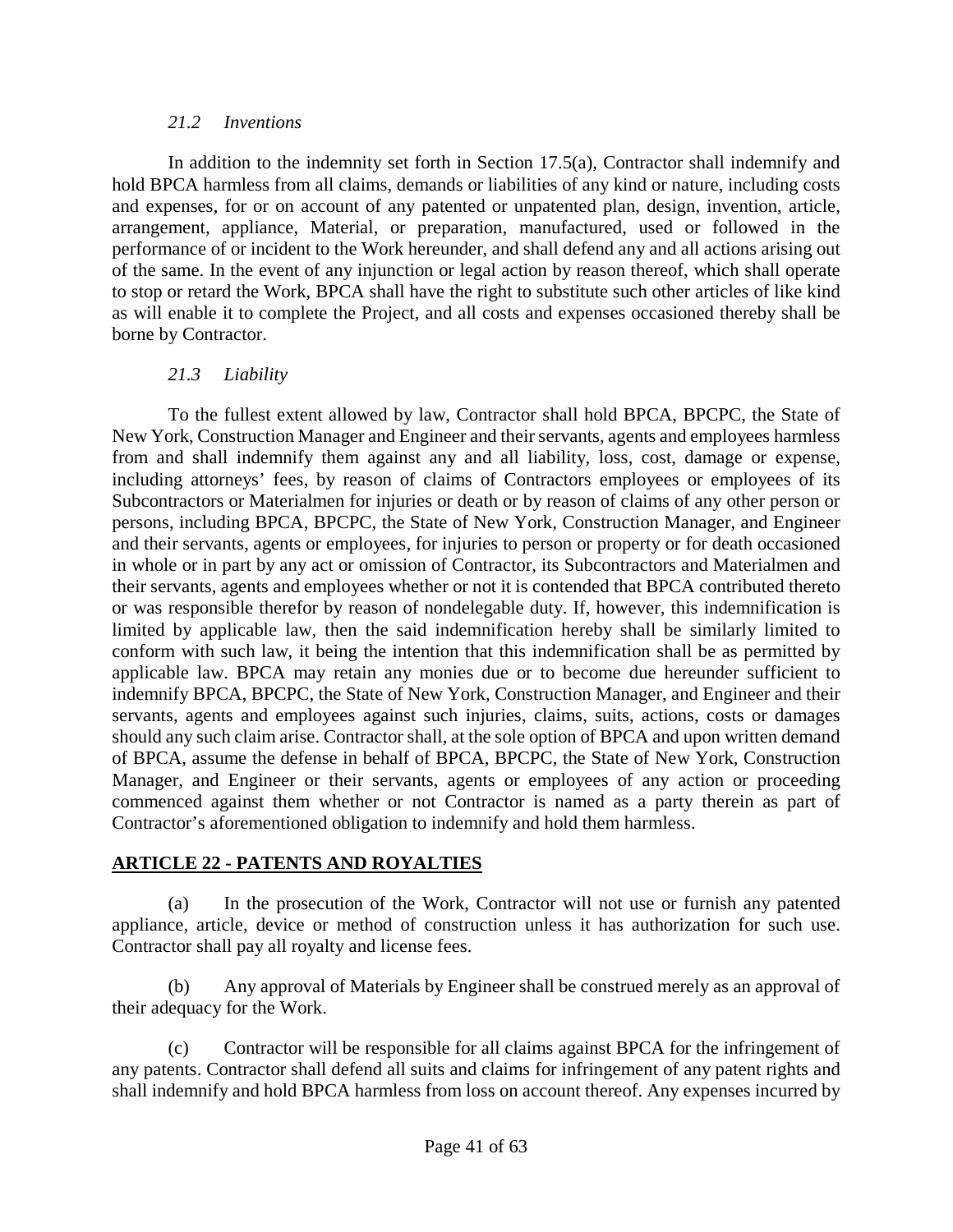Contractor in connection with suits and claims will not offset the Contract Price.

(d) Contractor hereby and presently grants to BPCA an irrevocable and non-exclusive license to utilize all of the Contractor's rights in and to all:

- (1) United States patents and patents registered in any other foreign country;
- (2) proprietary knowledge, data and trade secrets; and
- (3) Engineering data and information necessary in connection with and solely in connection with, all work performed by BPCA or other contractors hired by BPCA to complete the work after termination of this Agreement pursuant to Section 15.1.

Each Purchase Order and Subcontract shall contain a similar clause with respect to the rights of Subcontractor and Materialman in and to the foregoing, in form and substance acceptable to BPCA, granting BPCA the aforesaid license. BPCA shall not be obligated to pay any royalties, license fees or any other consideration to Contractor or any Subcontractor or Materialman for this license. Contractor and each Subcontractor and Materialman shall execute a separate license agreement, in form and substance satisfactory to BPCA, concurrently with the execution of this Agreement, or any Subcontract or Purchase Order, or within ten (10) days thereafter, embodying the terms of this Section. On request, Contractor and each Subcontractor and Materialman shall furnish BPCA with copies of all related Engineering and technical data required to complete the work.

## **ARTICLE 23 - AS-BUILT DRAWINGS**

(a) Contractor shall be furnished by BPCA, at BPCA's expense, with one physical set and two electronic copies (on disk) of 48" x 36" Drawings, on which Contractor, where applicable, shall record the installation of underground utilities, concealed piping, concealed valves and control equipment and record changes in the Work. Such recording shall be kept current and include final and actual sizes as well as the location and elevation of the above figures and offset distances in feet and inches to permanent surface improvements such as buildings, retaining walls or curbs. During the progress of the Work, at the request of Construction Manager and prior to the approval of any Requisition of Contractor, Contractor shall provide a 48" x 36" PDF to BPCA of the up to-date Drawings showing the Work as installed. At completion of the Work, Contractor shall complete, sign and date the 48" x 36" physical set of Drawings and deliver it to Engineer. The delivery to, and approval of, the as-built drawings to the Engineer shall be a condition precedent to Contractor's receipt of final payment as set forth in Section 5.8.

(b) After review by Engineer and return to Contractor for any required changes, Contractor shall furnish to BPCA, at Contractor's expense, at least one physical set and two electronic copies (on disk) of 48" x 36" final Drawings.

## *[NO FURTHER TEXT ON THIS PAGE]*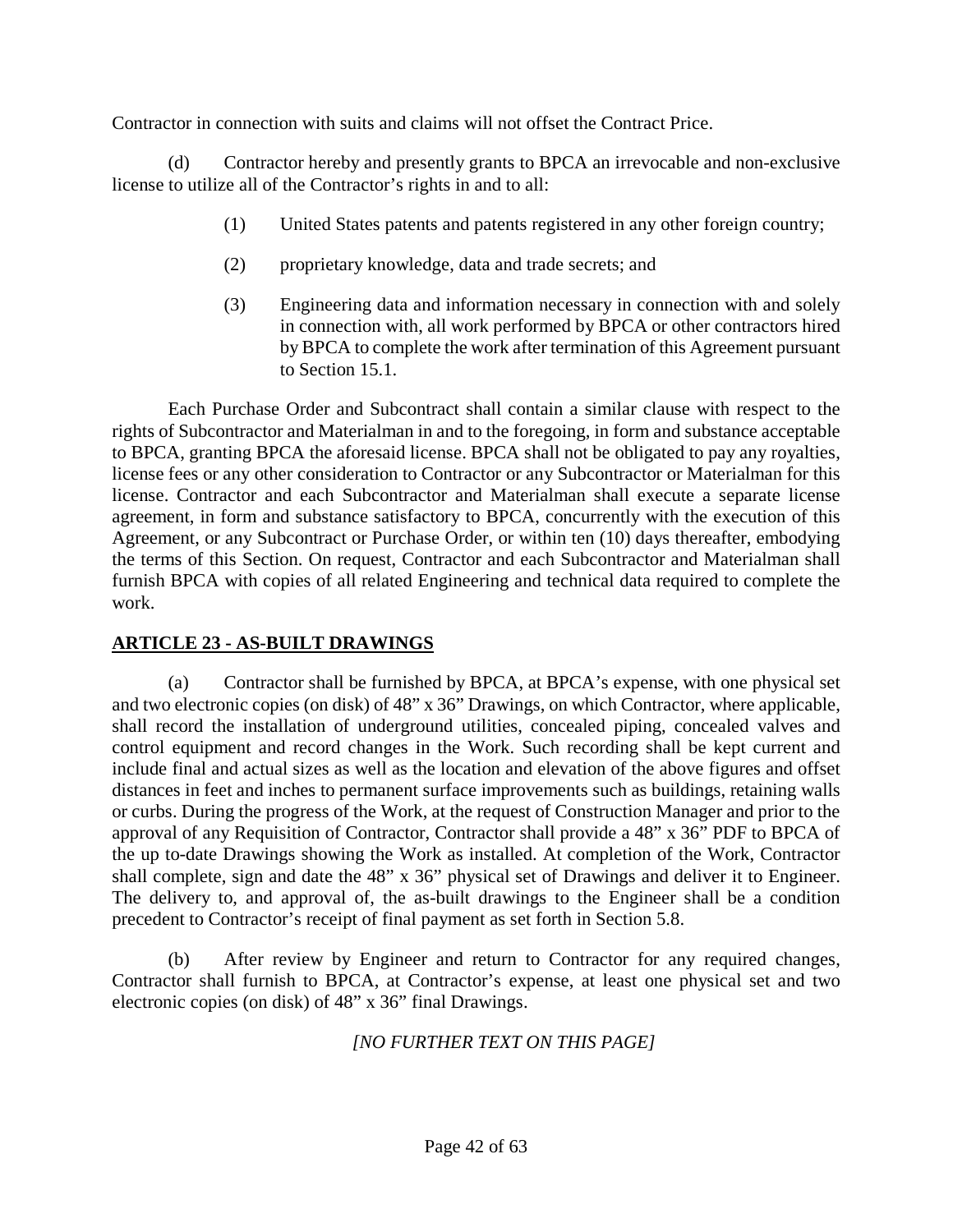#### **ARTICLE 24 - SHOP DRAWINGS AND SAMPLES**

### *24.1 Contractor Submittal*

Contractor shall submit to Construction Manager the shop drawings, Product Data and Samples required by the Contract Documents and shall adhere to all submittal and scheduling requirements with respect thereto. After review of such shop drawings, Product Data and Samples by Construction Manager and their approval by Engineer, each of such items shall be returned in accordance with the procedures established therefor.

## *24.2 Contractor's Responsibility*

Engineer's approval of shop drawings, Product Data and Samples shall not relieve Contractor of responsibility for and deviation from the requirements of the Contract Documents. Contractor shall be responsible for the accuracy of the shop drawings, Product Data and Samples and for the conformity of Documents unless Contractor has notified Engineer of the deviation in writing at the time of submission and has received from Engineer written approval by separate letter of the specified deviations. Engineer's approval shall not relieve Contractor of responsibility for errors or omissions in the shop drawings, Product Data or Samples.

## **ARTICLE 25 – NOTICES**

Whenever it is provided herein that notice, demand, request, consent, approval or other communication shall or may be given to, or served upon, either of the parties by the other, or whenever either of the parties desires to give or serve upon the other any notice, demand, request, consent, approval or other communication with respect hereto, each such notice, demand, request, consent, approval or other communication shall be in writing and shall be effective for any purpose only if given or served by hand with proof of delivery, by delivery by an overnight courier service which obtains receipts, or by mailing the same by express or certified mail, postage prepaid, return receipt requested, addressed to:

(a) if to BPCA:

Battery Park City Authority Attn: Vice President Real Property 200 Liberty Street, 24th Fl. New York, NY 10281

with a copy to: General Counsel, at the same address

or to such other address as BPCA may from time to time designate in the manner set forth above.

(b) if to Contractor:

## **[INSERT ADDRESS]**

or to such other addresses as Contractor may from time to time designate in the manner set forth above.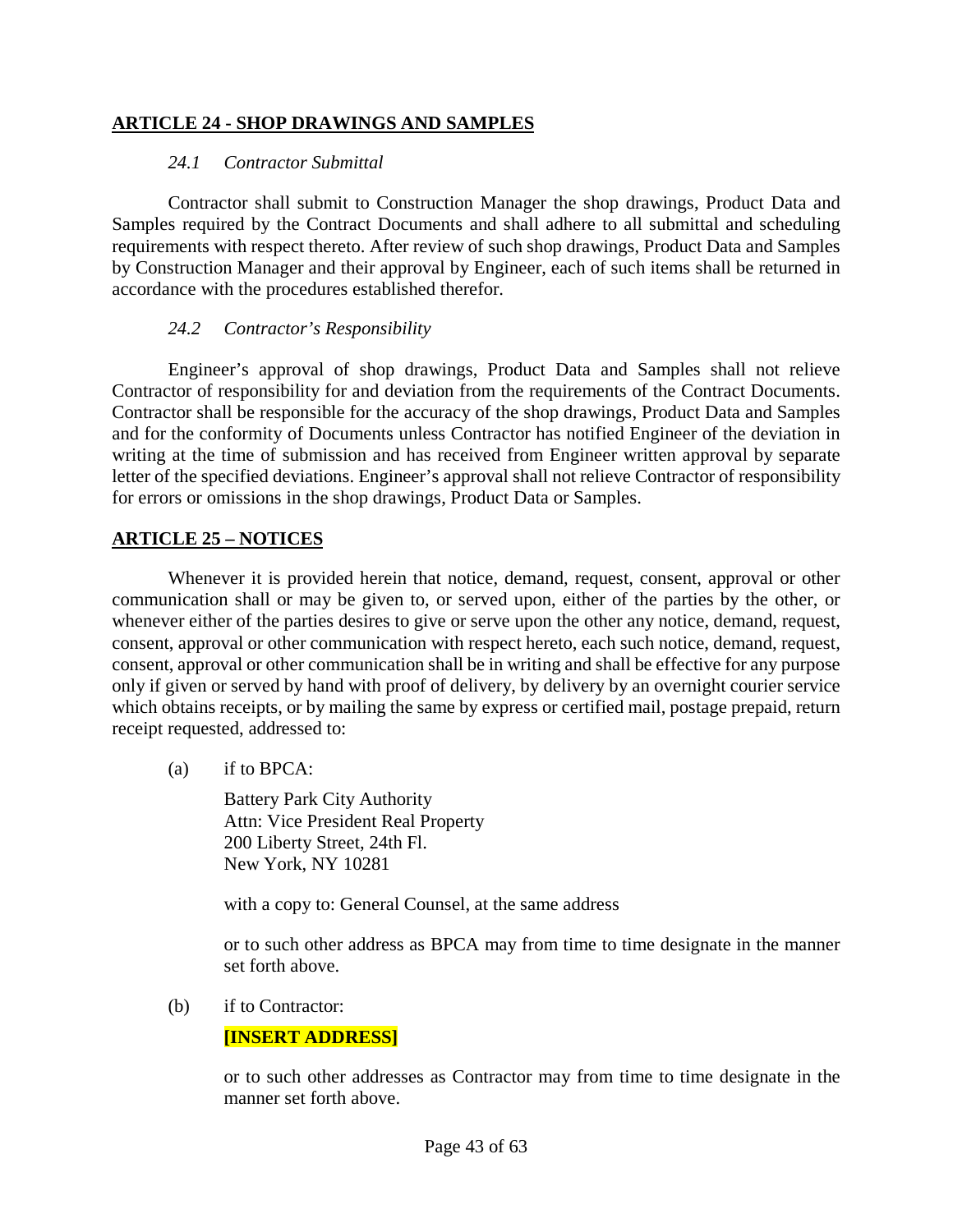(c) if to Construction Manager:

LiRo Attn: Laura Gray, Chief Engineer 3 Aerial Way Syosset, New York 11791.

or to such other addresses as Construction Manager may from time to time designate in the manner set forth above.

(d) if to Engineer:

AECOM USA, Inc. Attn: Antoine AbiDargham, Senior Vice President 605 Third Avenue New York, New York 10158

or to such other addresses as Engineer may from time to time designate in the manner set forth above.

Every notice, demand, request, consent, approval or other communication hereunder shall be deemed to have been given or served (i) in the case of express or certified mail, on the date the receipt is dated by the Post Office or express mail carrier, as the case may be, and (ii) in the case of notice by hand or by overnight courier service, upon delivery, as evidenced by a signed receipt.

## **ARTICLE 26 – EMPLOYMENT AND DIVERSITY**

- *26.1 Participation by Minority and Women-Owned Business Enterprises*
- (a) General Provisions

(1) Owner is required to implement the provisions of New York State Executive Law Article 15-A and Parts 140-145 of Title 5 of the New York Codes, Rules and Regulations ("NYCRR") for all contracts, as defined therein, with a value (1) in excess of \$25,000 for labor, services, equipment, materials, or any combination of the foregoing or (2) in excess of \$100,000 for real property renovations and construction.

(2) Contractor agrees, in addition to any other nondiscrimination provision herein and at no additional cost to Owner, to fully comply and cooperate with Owner in the implementation of New York State Executive Law Article 15-A and the regulations promulgated thereunder. These requirements include equal employment opportunities for minority group members and women ("EEO") and contracting opportunities for New York State-certified minority and women-owned business enterprises ("MWBEs"). Contractor's demonstration of "good faith efforts" pursuant to 5 NYCRR § 142.8 shall be a part of these requirements. These provisions shall be deemed supplementary to, and not in lieu of, the nondiscrimination provisions required by New York State Executive Law Article 15 (the "Human Rights Law") and other applicable federal, state, and local laws.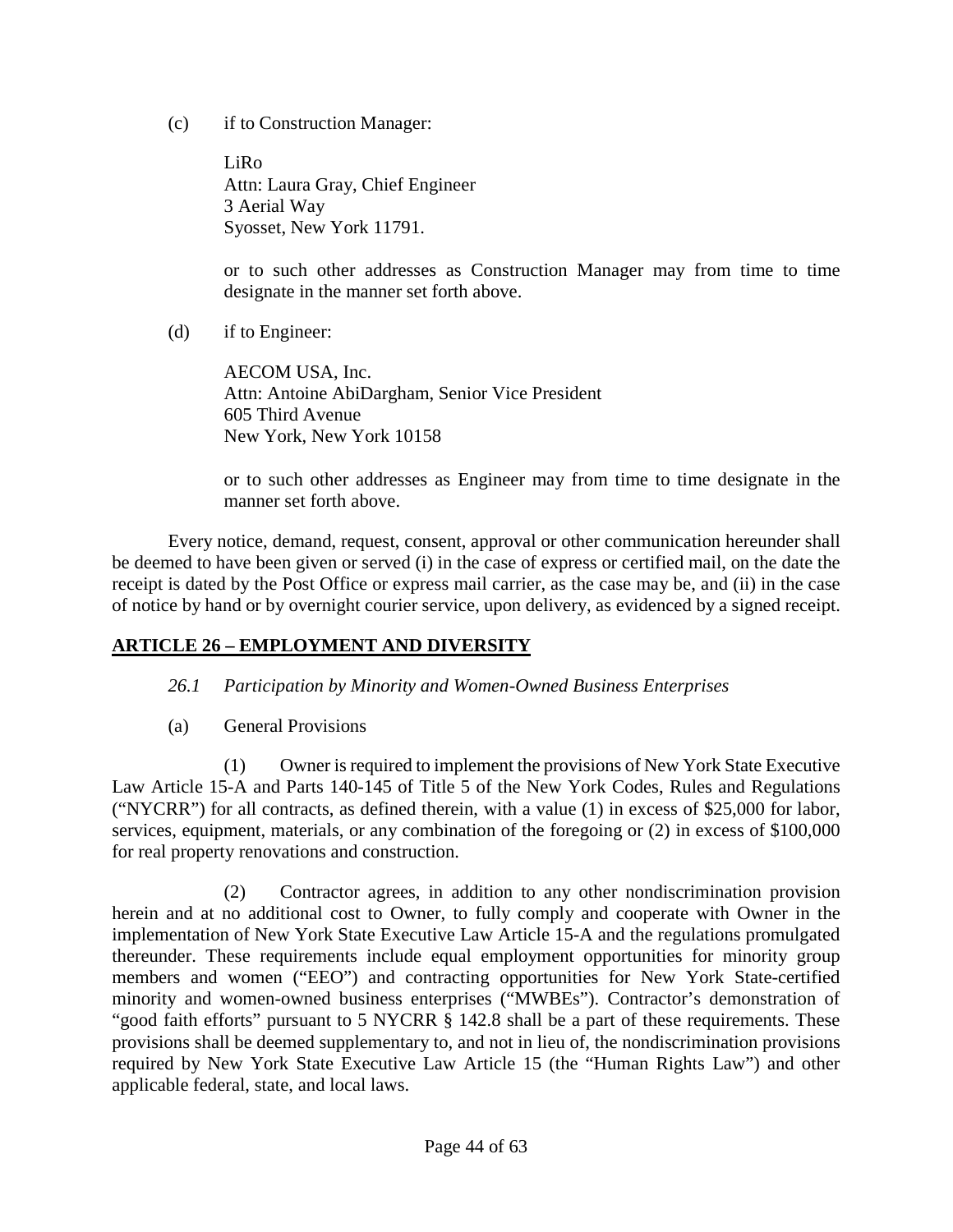(3) Failure to comply with all of the requirements herein may result in a finding of non-responsiveness, non-responsibility and/or a breach of contract, leading to the assessment of liquidated damages pursuant to Section 26.1(g) and such other remedies as are available to Owner.

## (b) Contract Goals

(1) For purposes of this Contract, Owner hereby establishes an overall goal of **30%** for MWBE participation, **15%** for New York State-certified minority-owned business enterprise ("MBE") participation and **15%** for New York State-certified women-owned business enterprise ("WBE") participation (collectively, "MWBE Contract Goals") based on the current availability of MBEs and WBEs.

(2) For purposes of providing meaningful participation by MWBEs on the Agreement, Contractor should reference the directory of MWBEs at the following internet address: [https://ny.newnycontracts.com.](https://ny.newnycontracts.com/)

(3) Additionally, Contractor is encouraged to contact the Division of Minority and Women's Business Development at (212) 803-2414 to discuss additional methods of maximizing participation by MWBEs on this Agreement.

(4) Contractor understands that only sums paid to MWBEs for the performance of a commercially useful function, as that term is defined in 5 NYCRR § 140.1, may be applied towards the achievement of the applicable MWBE participation goal. The portion of a contract with an MWBE serving as a supplier that shall be deemed to represent the commercially useful function performed by the MWBE shall be 60% of the total value of the contract. The portion of a contract with an MWBE serving as a broker that shall be deemed to represent the commercially useful function performed by the MWBE shall be the monetary value for fees, or the markup percentage, charged by the MWBE.

(5) Contractor must document "good faith efforts," pursuant to 5 NYCRR § 142.8, to provide meaningful participation by MWBEs as Subcontractors and suppliers in the performance of this Agreement. Such documentation shall include, but not necessarily be limited to:

- (A) Evidence of outreach to MWBEs;
- (B) Any responses by MWBEs to Contractor's outreach;
- (C) Copies of advertisements for participation by MWBEs in appropriate general circulation, trade, and minority or womenoriented publications;
- (D) The dates of attendance at any pre-bid, pre-award, or other meetings, if any, scheduled by Owner with MWBEs; and,
- (E) Information describing specific steps undertaken by Contractor to reasonably structure the Work to maximize opportunities for MWBE participation.
- (c) Equal Employment Opportunity ("EEO")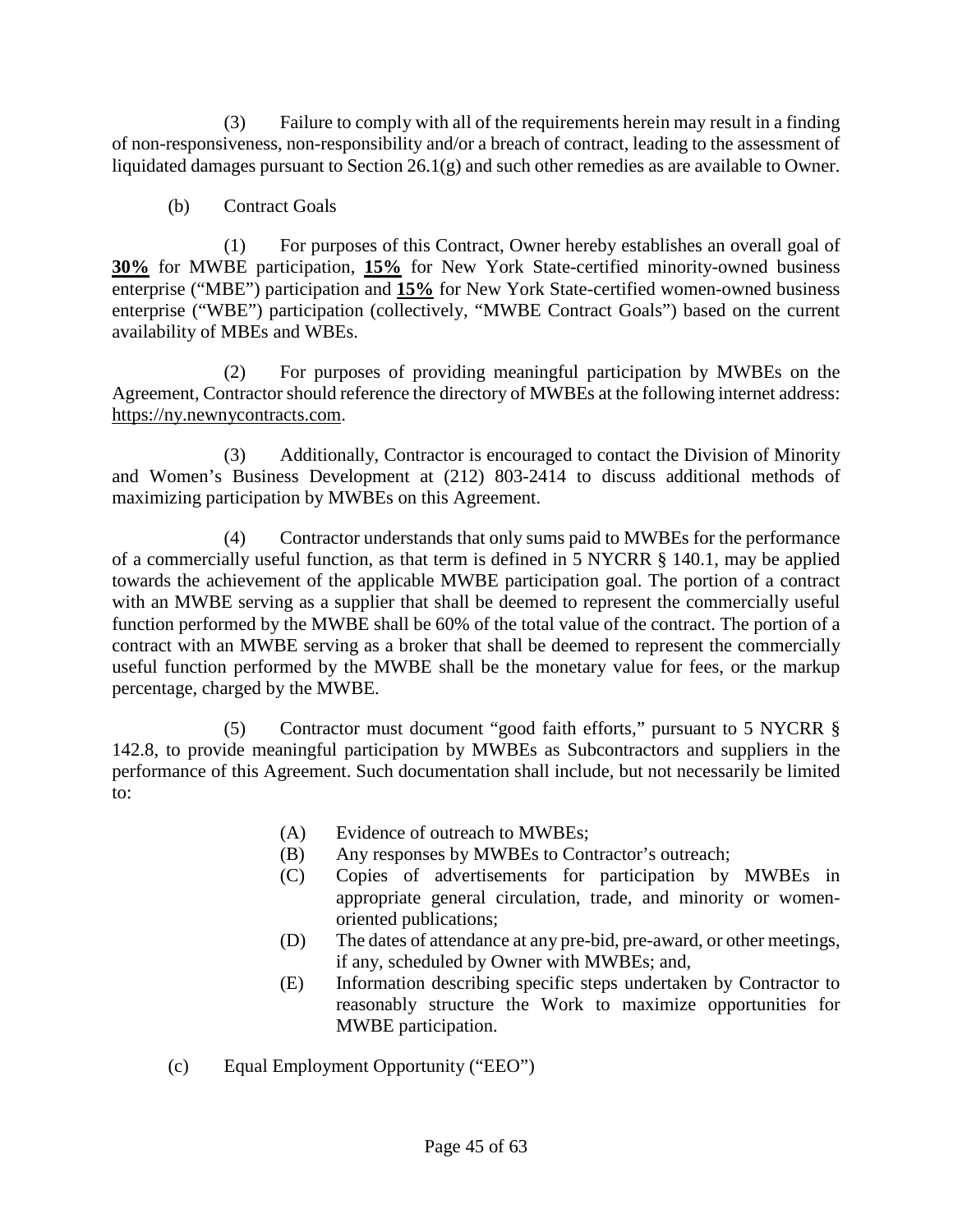(1) The provisions of Article 15-A of the Executive Law and the rules and regulations promulgated thereunder pertaining to equal employment opportunities for minority group members and women shall apply to this Agreement.

(2) In performing the Agreement, Contractor shall:

(A) Ensure that each Contractor and Subcontractor performing work on the Agreement shall undertake or continue existing EEO programs to ensure that minority group members and women are afforded equal employment opportunities without discrimination because of race, creed, color, national origin, sex, age, disability or marital status. For these purposes, EEO shall apply in the areas of recruitment, employment, job assignment, promotion, upgrading, demotion, transfer, layoff, or termination and rates of pay or other forms of compensation.

(B) Contractor shall submit an EEO policy statement to Owner within seventy-two (72) hours after the date of the notice by Owner to award the Agreement to Contractor.

(C) If Contractor, or any of its Subcontractors, does not have an existing EEO policy statement, Owner may require Contractor or Subcontractor to adopt a model statement (see Exhibit D – Equal Employment Opportunity Policy Statement).

language:

(D) Contractor's EEO policy statement shall include the following

(i) Contractor will not discriminate against any employee or applicant for employment because of race, creed, color, national origin, sex, age, disability, or marital status, will undertake or continue existing EEO programs to ensure that minority group members and women are afforded equal employment opportunities without discrimination, and shall make and document its conscientious and active efforts to employ and utilize minority group members and women in its work force.

(ii) Contractor shall state in all solicitations or advertisements for employees that, in the performance of the contract, all qualified applicants will be afforded equal employment opportunities without discrimination because of race, creed, color, national origin, sex, age, disability or marital status.

(iii) Contractor shall request each employment agency, labor union, or authorized representative of workers with which it has a collective bargaining or other agreement or understanding, to furnish a written statement that such employment agency, labor union, or representative will not discriminate on the basis of race, creed, color, national origin, sex age, disability or marital status and that such union or representative will affirmatively cooperate in the implementation of Contractor's obligations herein.

(iv) Contractor will include the provisions of Sections  $26.1(c)(2)(D)(i)$  through (iii), which provides for relevant provisions of the Human Rights Law, in every subcontract in such a manner that the requirements of the subdivisions will be binding upon each Subcontractor as to the Work.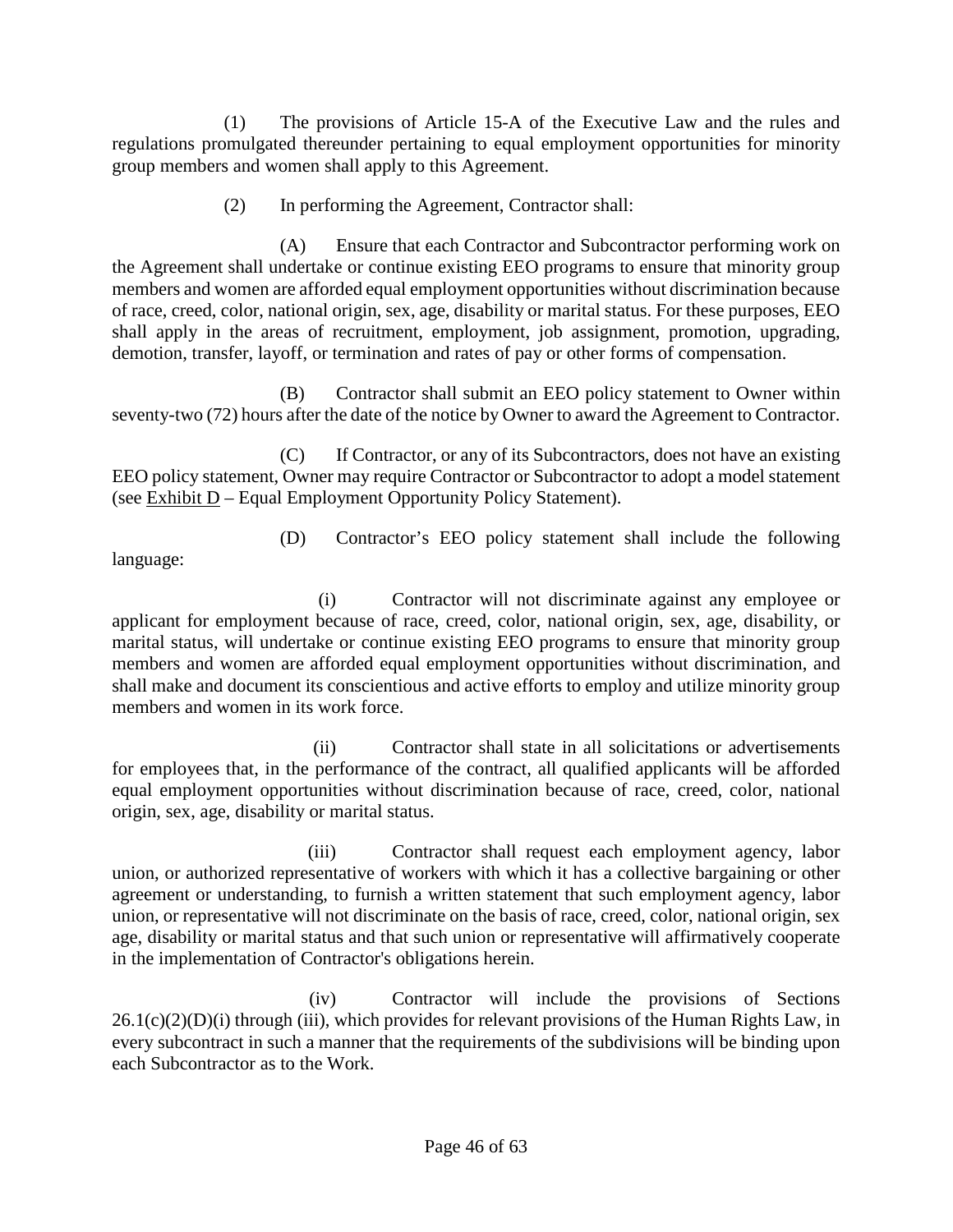(3) Staffing Plan. To ensure compliance with this Section, Contractor shall submit a staffing plan to document the composition of the proposed workforce to be utilized in the performance of the Agreement by the specified categories listed, including ethnic background, gender, and Federal occupational categories. Contractor shall complete the staffing plan form [\(https://www.ogs.ny.gov/MWBE/Docs/EEO100.docx\)](https://www.ogs.ny.gov/MWBE/Docs/EEO100.docx) and submit it as part of their bid or proposal or within a reasonable time, as directed by Owner.

## (4) Workforce Utilization Report

(A) Contractor shall submit a Workforce Utilization Report [\(https://its.ny.gov/sites/default/files/documents/eeo\\_workforce\\_utilization\\_report.xlsx\)](https://its.ny.gov/sites/default/files/documents/eeo_workforce_utilization_report.xlsx) and shall require each of its Subcontractors to submit a Workforce Utilization Report, in such form as shall be required by Owner on a monthly basis during the term of this Agreement.

(B) Separate forms shall be completed by Contractor and any Subcontractors.

(C) Pursuant to Executive Order #162, Contractors and Subcontractors are also required to report the gross wages paid to each of their employees for the work performed by such employees on the contract on a monthly basis.

(5) Contractor shall comply with the provisions of the Human Rights Law, and all other State and Federal statutory and constitutional non-discrimination provisions. Contractor and its Subcontractors shall not discriminate against any employee or applicant for employment because of race, creed (religion), color, sex, national origin, sexual orientation, military status, age, disability, predisposing genetic characteristic, marital status or domestic violence victim status, and shall also follow the requirements of the Human Rights Law with regard to non-discrimination on the basis of prior criminal conviction and prior arrest.

(d) MWBE Utilization Plan

(i) Contractor represents and warrants that Contractor has submitted an MWBE Utilization Plan, or shall submit an MWBE Utilization Plan at such time as shall be required by Owner, through the New York State Contract System ("NYSCS"), which can be viewed at https://ny.newnycontracts.com, provided, however, that Contractor may arrange to provide such evidence via a non-electronic method to Owner, either prior to, or at the time of, the execution of the contract.

(ii) Contractor agrees to adhere to such MWBE Utilization Plan in the performance of the Work.

(iii) Contractor further agrees that failure to submit and/or adhere to such MWBE Utilization Plan shall constitute a material breach of the terms of the Agreement. Upon the occurrence of such a material breach, Owner shall be entitled to any remedy provided herein, including but not limited to, a finding that Contractor is non-responsive.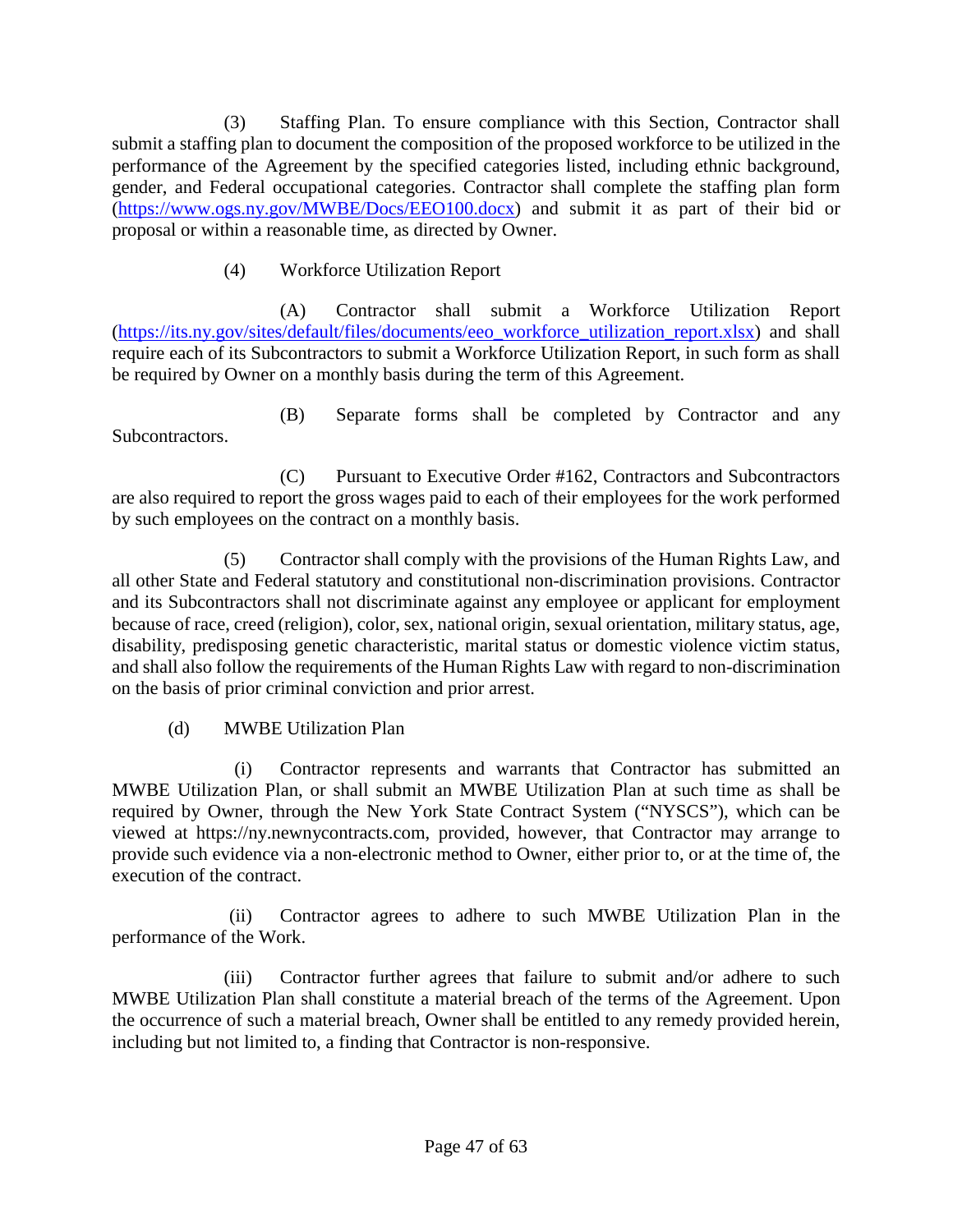(e) Waiver**s**

(i) If Contractor, after making good faith efforts, is unable to achieve the MWBE Contract Goals stated herein, Contractor may submit a request for a waiver through the NYSCS, or a non-electronic method provided by Owner. Such waiver request must be supported by evidence of Contractor's good faith efforts to achieve the maximum feasible MWBE participation towards the applicable MWBE Contract Goals. If the documentation included with the waiver request is complete, Owner shall evaluate the request and issue a written notice of approval or denial within twenty (20) business days of receipt.

(ii) If Owner, upon review of the MWBE Utilization Plan, quarterly MWBE Contractor Compliance Reports described in Section 26.1(c)(iv)(C), or any other relevant information, determines that Contractor is failing or refusing to comply with the MWBE Contract Goals, and no waiver has been issued in regards to such non-compliance, Owner may issue a notice of deficiency to Contractor. Contractor must respond to the notice of deficiency within seven (7) business days of receipt. Such response may include a request for partial or total waiver of MWBE Contract Goals.

(f) Contractor is required to submit a quarterly MWBE Contractor Compliance Report through the NYSCS, provided, however, that Contractor may arrange to provide such report via a non-electronic method to Owner by the  $10<sup>th</sup>$  day following the end of each quarter during the term of the Agreement.

(g) Liquidated Damages - MWBE Participation

(1) Where Owner determines that Contractor is not in compliance with the requirements of this Section 26.1 and Contractor refuses to comply with such requirements, or if Contractor is found to have willfully and intentionally failed to comply with the MWBE participation goals, Contractor shall be obligated to pay to Owner liquidated damages.

(2) Such liquidated damages shall be calculated as an amount equaling the difference between:

(A) All sums identified for payment to MWBEs had Contractor achieved the contractual MWBE goals; and

(B) All sums actually paid to MWBEs for work performed or materials supplied under the Agreement.

(3) In the event a determination has been made which requires the payment of liquidated damages and such identified sums have not been withheld by Owner, Contractor shall pay such liquidated damages to Owner within sixty (60) days after they are assessed. Provided, however, that if Contractor has filed a complaint with the Director of the Division of Minority and Women's Business Development pursuant to 5 NYCRR § 142.12, liquidated damages shall be payable only in the event of a determination adverse to Contractor following the complaint process.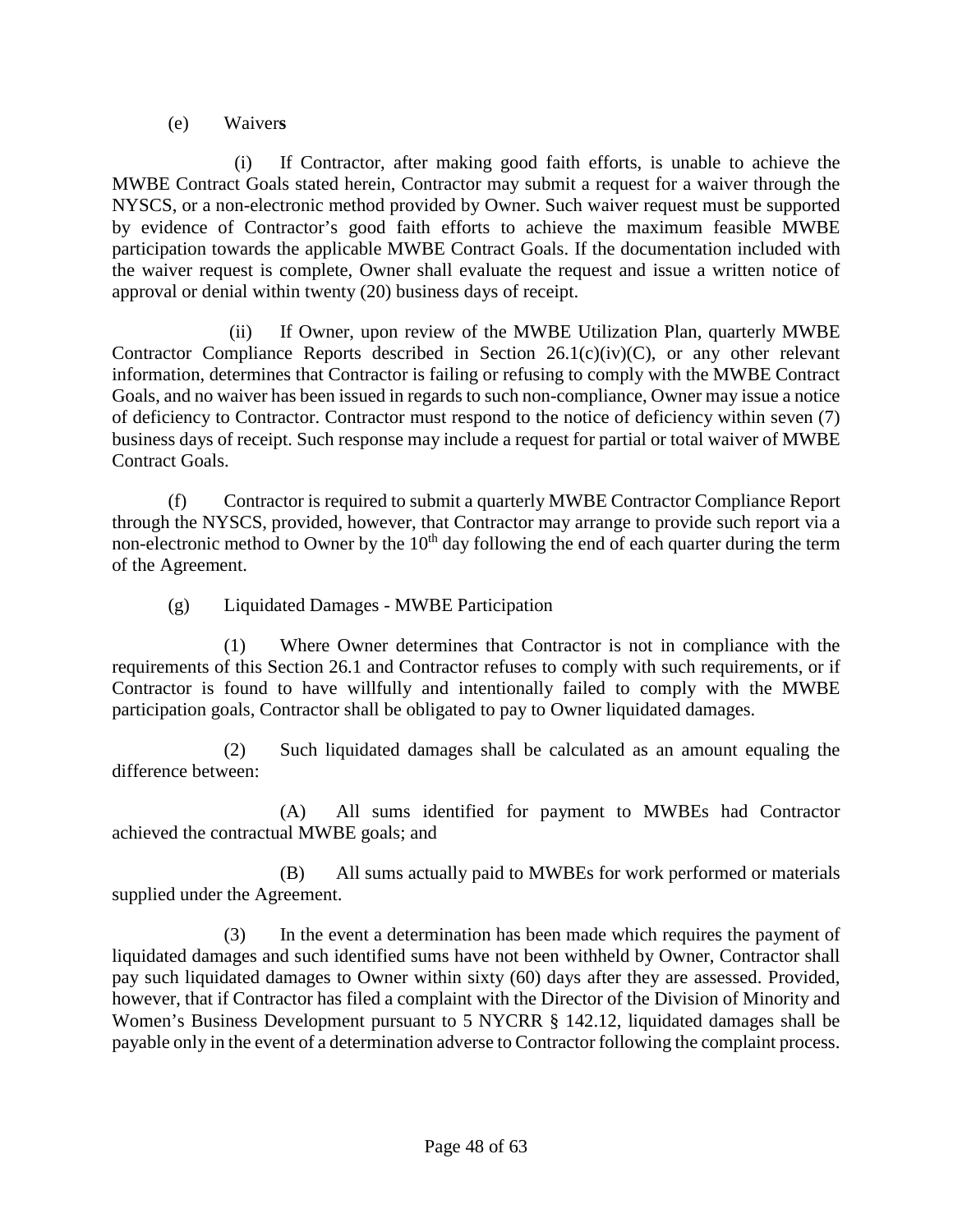#### *26.2 Participation by Service-Disabled Veteran-Owned Businesses*

(a) General Provisions

Article 17-B of the New York State Executive Law provides for more meaningful participation in public procurement by New York State-certified Service-Disabled Veteran-Owned Businesses ("SDVOB"), thereby further integrating such businesses into New York State's economy. Owner recognizes the need to promote the employment of service-disabled veterans and to ensure that certified service-disabled veteran-owned businesses have opportunities for maximum feasible participation in the performance of Owner contracts.

In recognition of the service and sacrifices made by service-disabled veterans and in recognition of their economic activity in doing business in New York State, Contractors are expected to consider SDVOBs in the fulfillment of the requirements of the Agreement. Such participation may be as Subcontractors or suppliers, as protégés, or in other partnering or supporting roles.

(b) Contract Goals

(i) Owner hereby establishes an overall goal of **6%** for SDVOB participation, based on the current availability of qualified SDVOBs. For purposes of providing meaningful participation by SDVOBs, the Contractor should reference the directory of New York State Certified SDVOBs found at: [http://ogs.ny.gov/Core/docs/CertifiedNYS\\_SDVOB.pdf.](http://ogs.ny.gov/Core/docs/CertifiedNYS_SDVOB.pdf) Questions regarding compliance with SDVOB participation goals should be directed to Justin McLaughlinWilliams at [justin.mclaughlin-williams@bpca.ny.gov](mailto:anthony.peterson@bpca.ny.gov) or (212) 417-2337. Additionally, following execution of this Agreement, Contractor is encouraged to contact the Office of General Services' Division of Service-Disabled Veterans' Business Development at 518-474-2015 or [VeteransDevelopment@ogs.ny.gov](mailto:VeteransDevelopment@ogs.ny.gov) to discuss additional methods of maximizing participation by SDVOBs on the Agreement.

(ii) Contractor must document "good faith efforts" to provide meaningful participation by SDVOBs as subcontractors or suppliers in the performance of the Contract (see Section 26.2(d) below).

(c) SDVOB Utilization Plan

(i) In accordance with 9 NYCRR § 252.2(i), Contractors are required to submit<br>d SDVOB Utilization Plan on Form SDVOB 100 a completed SDVOB Utilization Plan on Form SDVOB 100 [\(https://ogs.ny.gov/Veterans/Docs/2016/SDVOB\\_100\\_Utilization\\_Plan.docx\)](https://ogs.ny.gov/Veterans/Docs/2016/SDVOB_100_Utilization_Plan.docx) with their bid.

(ii) The Utilization Plan shall list the SDVOBs that Contractor intends to use to perform the Work, a description of the Work that Contractor intends the SDVOB to perform to meet the goals on the Agreement, the estimated dollar amounts to be paid to an SDVOB, or, if not known, an estimate of the percentage of Work the SDVOB will perform. By signing the Utilization Plan, Contractor acknowledges that making false representations or providing information that shows a lack of good faith as part of, or in conjunction with, the submission of a Utilization Plan is prohibited by law and may result in penalties including, but not limited to, termination of a contract for cause, loss of eligibility to submit future bids, and/or withholding of payments. Any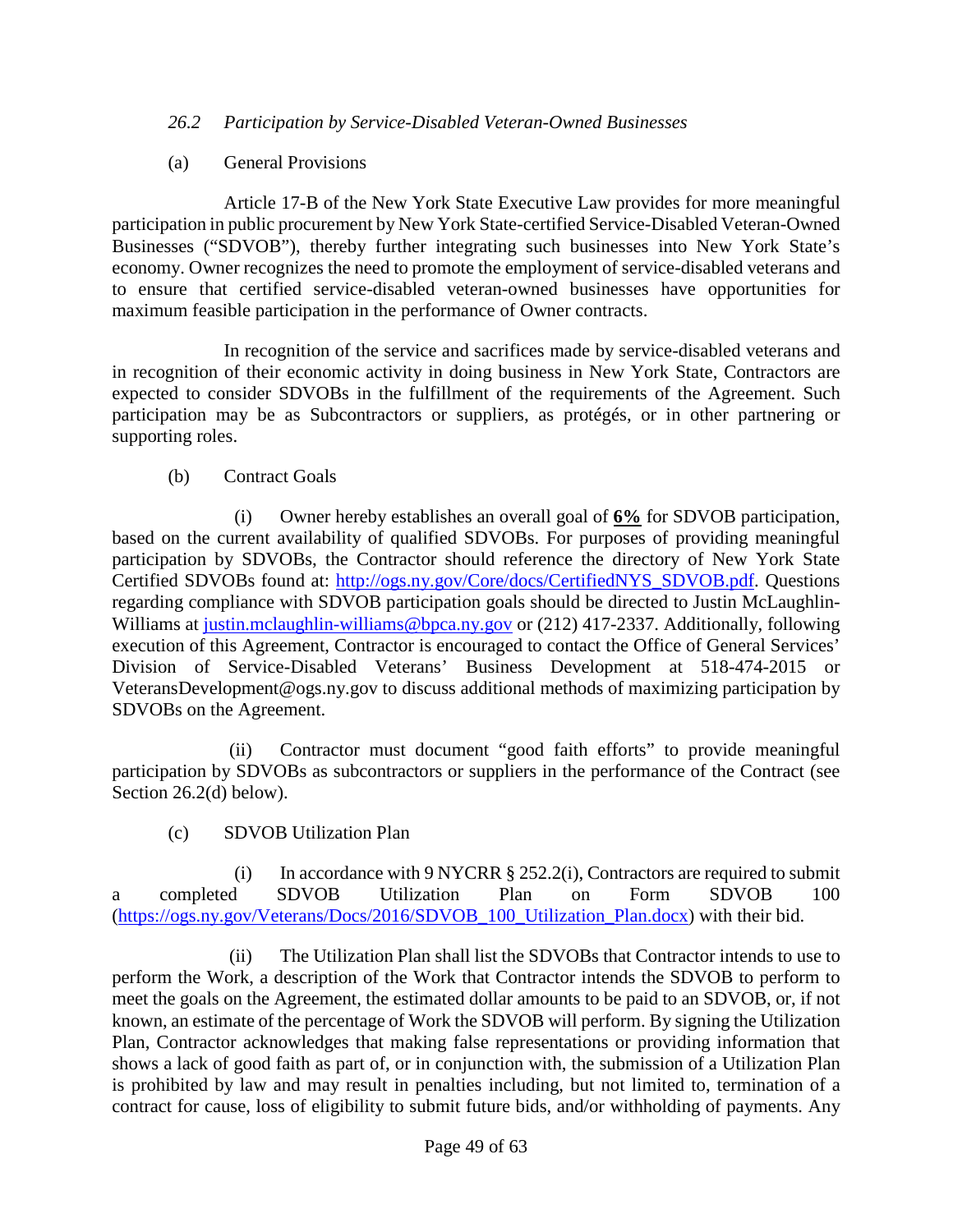modifications or changes to the agreed participation by SDVOBs after the contract award and during the term of the Agreement must be reported on a revised SDVOB Utilization Plan and submitted to Owner.

(iii) Owner will review the submitted SDVOB Utilization Plan and advise the Contractor of Owner acceptance or issue a notice of deficiency within 20 days of receipt.

(iv) If a notice of deficiency is issued, Contractor agrees that it shall respond to the notice of deficiency, within seven business days of receipt, by submitting to Owner a written remedy in response to the notice of deficiency. If the written remedy that is submitted is not timely or is found by Owner to be inadequate, Owner shall notify Contractor and direct the Contractor to submit, within five business days of notification by Owner, a request for a partial or total waiver of SDVOB participation goals on Form SDVOB 200 [\(https://ogs.ny.gov/Veterans/Docs/2016/SDVOB\\_200\\_Waiver\\_Form.docx\)](https://ogs.ny.gov/Veterans/Docs/2016/SDVOB_200_Waiver_Form.docx). Failure to file the waiver form in a timely manner may be grounds for disqualification of the bid or proposal.

(v) Owner may disqualify a Contractor's bid or proposal as being nonresponsive under the following circumstances:

- (A) If Contractor fails to submit an SDVOB Utilization Plan;
- (B) If Contractor fails to submit a written remedy to a notice of deficiency;
- (C) If Contractor fails to submit a request for waiver; or
- (D) If Owner determines that Contractor has failed to document good faith efforts.

(vi) Contractor certifies that it will follow the submitted SDVOB Utilization Plan for the performance of SDVOBs on the Agreement pursuant to the prescribed SDVOB contract goals set forth above.

(vii) Contractor further agrees that a failure to use SDVOBs as agreed in the Utilization Plan shall constitute a material breach of the terms of the Contract. Upon the occurrence of such a material breach, Owner shall be entitled to any remedy provided herein, including but not limited to, a finding of Contractor non-responsibility.

(d) Waivers

(i) Prior to submission of a request for a partial or total waiver, Contractor shall speak to Justin McLaughlin-Williams at Justin.McLaughlin-Williams@bpca.ny.gov or (212) 417-2337 for guidance.

(ii) In accordance with 9 NYCRR  $\S$  252.2(m), a Contractor that is able to document good faith efforts to meet the goal requirements, as set forth in Section 26.2(e) below, may submit a request for a partial or total waiver on Form SDVOB 200 [\(https://ogs.ny.gov/Veterans/Docs/2016/SDVOB\\_200\\_Waiver\\_Form.docx\)](https://ogs.ny.gov/Veterans/Docs/2016/SDVOB_200_Waiver_Form.docx), accompanied by supporting documentation. Contractor may submit the request for waiver at the same time it submits its SDVOB Utilization Plan. If a request for waiver is submitted with the SDVOB Utilization Plan and is not accepted by Owner at that time, the provisions of Section 26.2(c)(iii),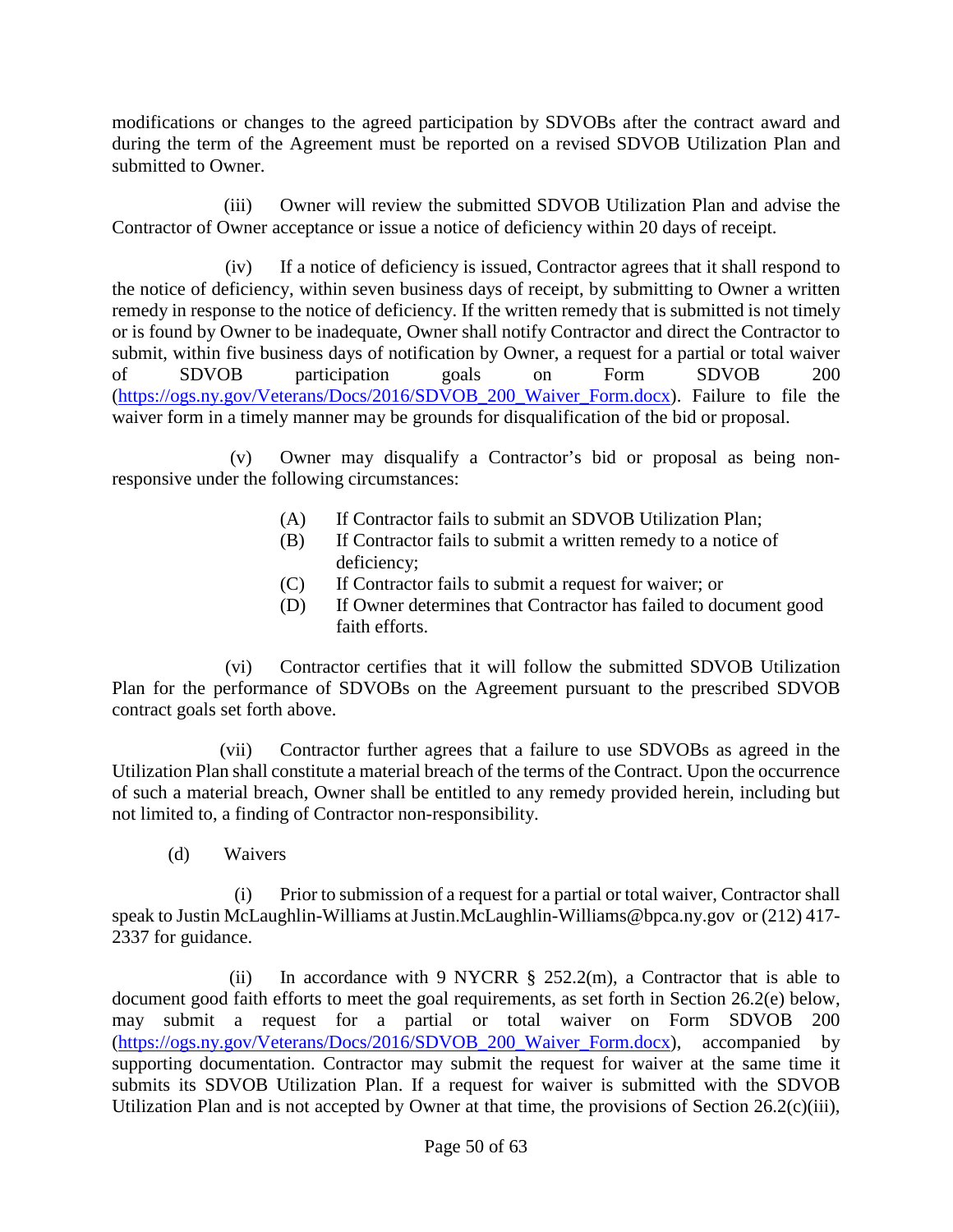(iv) and (v) will apply. If the documentation included with the Contractor's waiver request is complete, Owner shall evaluate the request and issue a written notice of acceptance or denial within 20 days of receipt.

(iii) Contractor shall attempt to utilize, in good faith, the SDVOBs identified within its SDVOB Utilization Plan, during the performance of the Work. Requests for a partial or total waiver of established goal requirements made subsequent to award of the Agreement may be made at any time during the term of the Agreement to Owner, but must be made no later than prior to the submission of a request for final payment.

(iv) If Owner, upon review of the SDVOB Utilization Plan and Monthly SDVOB Compliance Report determines that Contractor is failing or refusing to comply with the contract goals and no waiver has been issued in regards to such non-compliance, Owner may issue a notice of deficiency to the Contractor. The Contractor must respond to the notice of deficiency within seven business days of receipt. Such response may include a request for partial or total waiver of SDVOB contract goals. Waiver requests should be sent to Owner.

(e) Required Good Faith Efforts. In accordance with 9 NYCRR § 252.2(n), Contractors must document their good faith efforts toward utilizing SDVOBs on the Agreement. Evidence of required good faith efforts shall include, but not be limited to, the following:

(i) Copies of solicitations to SDVOBs and any responses thereto.

(ii) Explanation of the specific reasons each SDVOB that responded to Contractors' solicitation was not selected.

(iii) Dates of any pre-bid, pre-award or other meetings attended by Contractor, if any, scheduled by Owner with certified SDVOBs whom Owner determined were capable of fulfilling the SDVOB goals set in the Agreement.

(iv) Information describing the specific steps undertaken to reasonably structure the Work for the purpose of subcontracting with, or obtaining supplies from, certified SDVOBs.

(v) Other information deemed relevant to the waiver request.

(f) Monthly SDVOB Contractor Compliance Report

In accordance with 9 NYCRR § 252.2(q), Contractor is required to report Monthly SDVOB Contractor Compliance to Owner during the term of the Agreement for the preceding month's activity, documenting progress made towards achieving the SDVOB goals. This information must be submitted using form SDVOB 101 available at [https://ogs.ny.gov/Veterans/Docs/2016/SDVOB\\_101\\_Monthly\\_Compliance%20\\_Report.docx](https://ogs.ny.gov/Veterans/Docs/2016/SDVOB_101_Monthly_Compliance%20_Report.docx) and should be completed by the Contractor and submitted to Owner, by the 10th day of each month during the term of the Contract, for the preceding month's activity to: Justin McLaughlin-Williams at [justin.mclaughlin-williams@bpca.ny.gov.](mailto:anthony.peterson@bpca.ny.gov)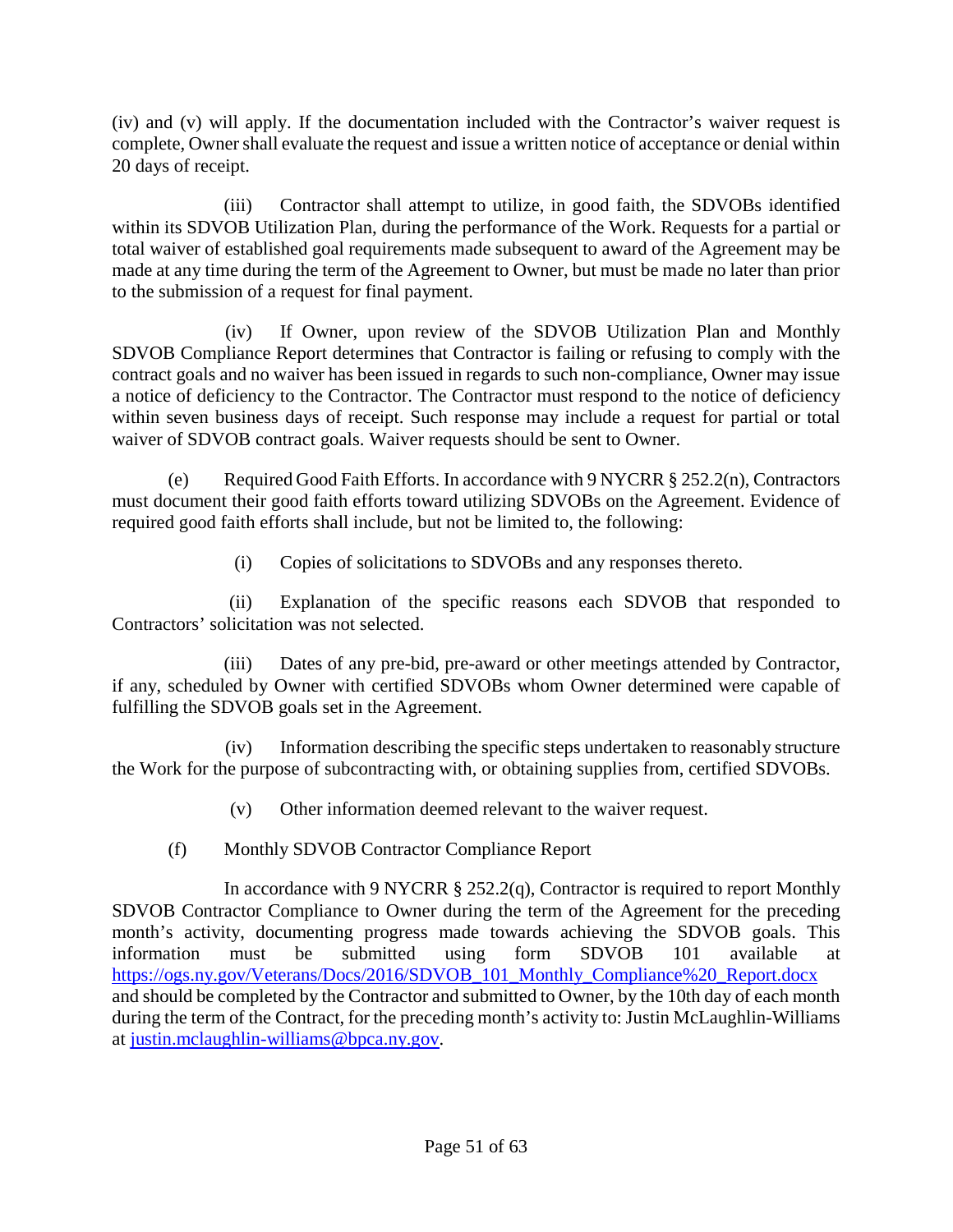#### (g) Breach of Contract and Damages

In accordance with 9 NYCRR § 252.2(s), any Contractor found to have willfully and intentionally failed to comply with the SDVOB participation goals set forth in this Agreement, shall be found to have breached the Agreement and Contractor shall pay damages as set forth therein.

#### **ARTICLE 27 - STANDARD PROVISIONS**

#### *27.1 Provision Required by Law Deemed Inserted*

Each and every provision of law and governmental regulation required by law to be inserted in the Contract Documents shall be deemed to be inserted therein and this Agreement shall read and shall be enforced as though so included therein, and if through mistake or otherwise any such provision is not inserted, or is not correctly inserted, then upon the application of either party, this Agreement shall be deemed to be amended to make such insertion or correction. If this Agreement contains any unlawful provision, the same shall be deemed of no effect and shall, upon the application of either party, be deemed stricken from this Agreement without affecting the binding force of the remainder.

#### *27.2 Compliance with Laws, Rules and Regulations*

Contractor and each Subcontractor and Materialman shall comply fully with all applicable laws, rules and regulations pertaining to the Project and the Work.

#### *27.3 Applicable Law, Forum and Jurisdiction*

This Agreement shall be governed by the laws of the State of New York. All actions or proceedings relating, directly or indirectly, to this Agreement shall be litigated only in courts located within the County of New York. Contractor, any guarantor of the performance of its obligations hereunder (including sureties for Payment and Performance Bonds) ("**Guarantor**") and their successors and assigns hereby subject themselves to the jurisdiction of any state or federal court located within such county, waive the personal service of any process upon them in any action or proceeding therein and consent that such process be served by certified or registered mail, return receipt requested, directed to the Contractor and any successor at Contractor's address hereinabove set forth, to Guarantor and any successor at the address set forth in the instrument of guaranty and to any assignee at the address set forth in the instrument of assignment. Such service shall be deemed made as of the date of the return receipt.

#### *27.4 No Third Party Rights*

Nothing in this Agreement shall create or shall give to third parties any claim or right of action against BPCA, Construction Manager, or Engineer beyond such as may legally exist irrespective of this Agreement.

#### *27.5 Exculpation; Limitation of Liability*

In no event shall any claim be asserted under this Agreement by Contractor or any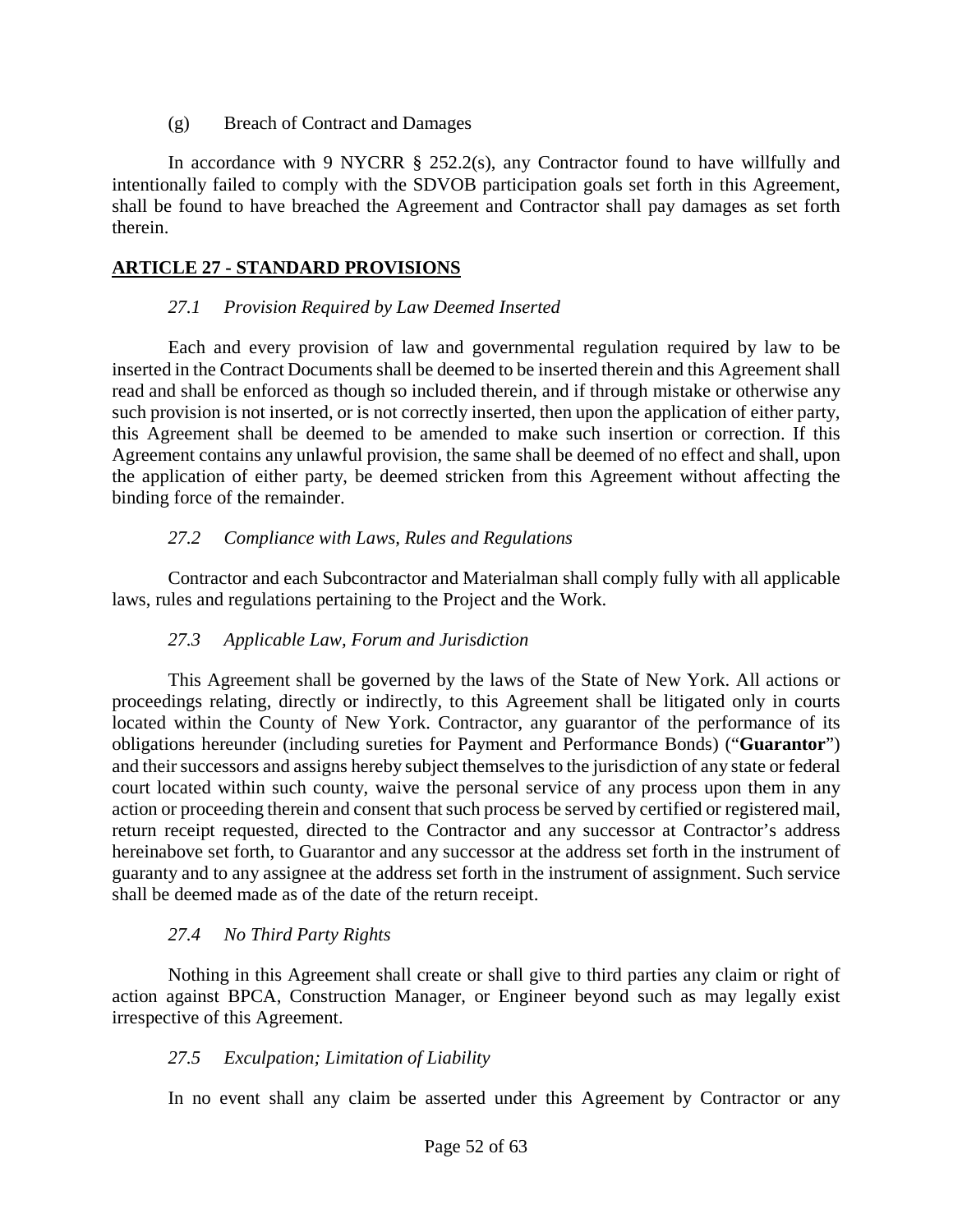Subcontractor or Materialman against any member, officer, employee, lessee, Contractor or agent of BPCA, Construction Manager, or Engineer. By execution of this Agreement, Contractor agrees to look solely to BPCA with respect to any claim which may arise. It is hereby understood by and between the parties hereto that BPCA shall only be liable to the extent of monies available to BPCA.

## *27.6 Protection of Lives and Health*

(a) Contractor's, Subcontractor's and Materialman's attention is specifically called to the rules and regulations, codes and bulletins of the New York State Department of Labor. Attention is also directed to the standards imposed under the Federal Occupational Safety and Health Act of 1970, as amended.

(b) Contractor shall maintain an accurate record of all cases of death, occupational disease, and injury requiring medical attention or causing loss of time from work, arising out of and in the course of employment on work under this Agreement, and shall immediately notify BPCA in writing of any injury which results in hospitalization or death. Contractor shall also complete and submit to BPCA the "Incident Report Form" attached hereto and made a part hereof as Exhibit E within 48 hours of the occurrence of any such injury.

(c) Contractor alone shall be responsible for the safety, efficiency and adequacy of contractor's work, plant, appliances and methods, and for any damage that may result from the failure, or the improper construction, maintenance, or operation of such work, plant, appliances and methods.

## *27.7 Waiver of Immunity Clause*

Contractor hereby agrees to the provisions of New York Public Authorities Law Section 2875, which require that a person, when called before a grand jury, head of a State department, temporary State commission, or other State agency, the Organized Crime Task Force in the State Department of Law, head of a department or other City agency, which is empowered to compel the attendance of witnesses and examine them under oath, to testify in an investigation concerning any transaction or contract had with the State, any political subdivision thereof, or with any public department, agency or official of the State, a public authority or with any public department, agency or official of the State or of any political subdivision thereof or of a public authority, that person must sign a waiver of immunity against subsequent criminal prosecution or to answer any relevant questions concerning such transaction or contract. Upon the refusal of any person to comply with such provisions:

(a) such person, and any firm, partnership or corporation of which such person is a member, partner, director or officer shall be disqualified from thereafter selling to or submitting bids to or receiving awards from or entering into any contracts with any public authority or official thereof, for goods, work or services, for a period of five (5) years after such refusal; and

(b) any and all contracts made with any public authority or official thereof, by such person, and by any firm, partnership or corporation of which such person is a member, partner, director or officer may be canceled or terminated by the public authority without incurring any penalty or damages on account of such cancellation or termination, but any monies owing by the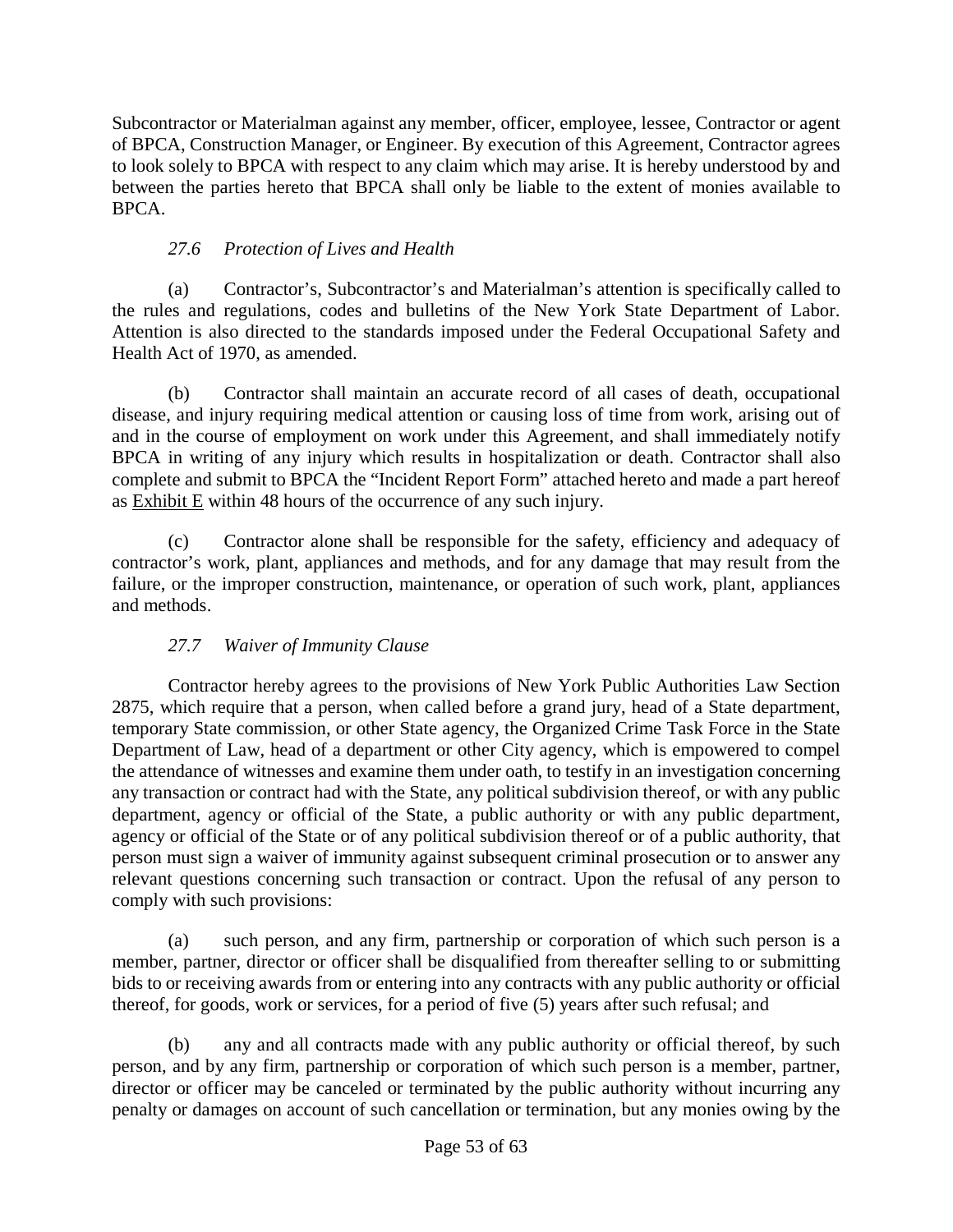public authority for goods delivered or work done prior to the cancellation or termination shall be paid.

## *27.8 Prohibited Interests*

No official of BPCA who is authorized in such capacity and on behalf of BPCA to negotiate, make, accept, or approve, or take part in negotiating, making, accepting, or approving any Architectural, Engineering, inspection, Purchase Order or any Subcontract in connection with the Work, shall become directly or indirectly interested personally in the Agreement. Contractor is advised that no official or employee of BPCA is permitted to indirectly solicit, accept, or receive gifts whether in the form of money, service, loan, travel, entertainment, hospitality, thing or promise, or in any other form. No officer, employee, architect, attorney, engineer, inspector or Contractor of or for BPCA who is authorized in such capacity and on behalf of BPCA to exercise any legislative, executive, supervisory or other similar functions in connection with the Work, shall become directly or indirectly interested personally in the Agreement, any Purchase Order, Subcontract, insurance contract, or any other contract pertaining to the Work.

## *27.9 Labor Provisions*

(a) It is hereby agreed that all applicable provision of the Labor Law of the State of New York shall be carried out in the performance of the Work.

(b) Contractor specifically agrees, as required by New York Labor Law Sections 220 and 220-d as amended, that:

(1) no laborer, workman or mechanic, in the employ of Contractor, Subcontractor, Materialman or other person doing or contracting to do the whole or any part of the Work contemplated by the Contract Documents shall be permitted or required to work more than eight (8) hours in any one calendar day or more than five (5) days in any one week, except in the emergencies set forth in the Labor Law.

(2) the wages paid for a legal day's work shall be not less than the prevailing rate of wages as defined by law;

(3) the minimum hourly rate of wage to be paid shall be not less than that stated in the Contract Documents and as shall be designated by the Industrial Commissioner of the State of New York; and

(4) Contractor shall post at appropriate conspicuous points at the Site, a schedule showing all determined minimum wage rates for the various classes of laborers and mechanics to be engaged in the Work and all deductions, if any, required by law to be made from unpaid wages actually earned by the laborers and mechanics so engaged.

(c) The minimum wage rates, if any, herein specified for apprentices shall apply only to persons working with the tools of the trade which such persons are learning under the direct supervision of journeymen mechanics. Except as otherwise required by law, the number of apprentices in each trade or occupation employed by Contractor or any Subcontractor or Materialman shall not exceed the number permitted by the applicable standards of the New York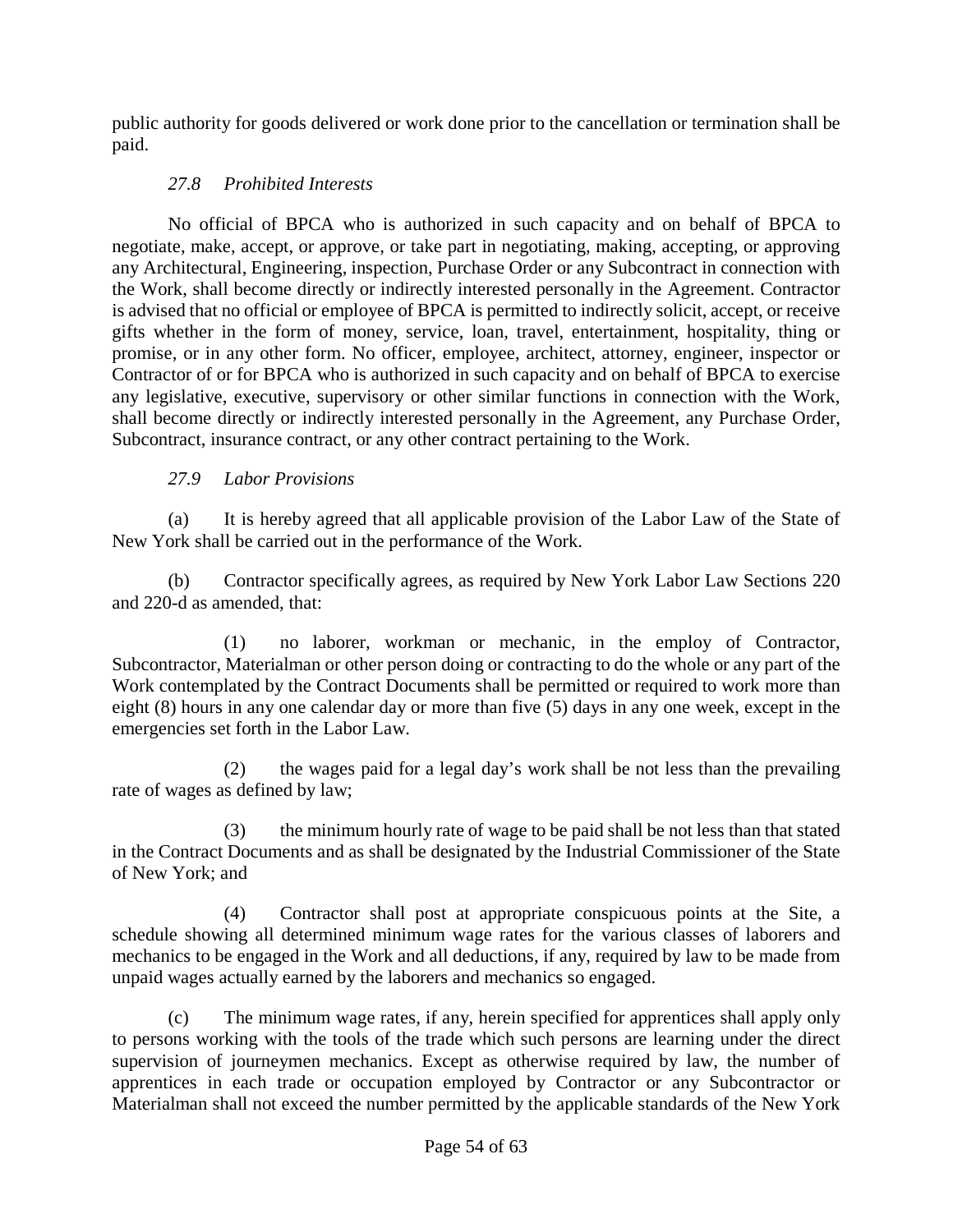State Department of Labor, or, in the absence of such standards, the number permitted under the usual practice prevailing between the unions and the employers' association of the respective trades or occupations.

(d) All employees of Contractor and each Subcontractor and Materialman shall be paid in accordance with the provisions of the Labor Law.

(e) Contractor agrees that, in case of underpayment of wages to any worker engaged in the Work by Contractor or any Subcontractor or Materialman, BPCA shall withhold from Contractor out of payments due an amount sufficient to pay such worker the difference between the wages actually paid such worker for the total number of hours worked, and that BPCA may disburse such amount so withheld by BPCA for and on account of Contractor to the employee to whom such amount is due. Contractor further agrees that the amount to be withheld pursuant to this paragraph may be in addition to the percentages to be retained by BPCA pursuant to other provisions of the Contract Documents.

(f) The Labor Law provides that this Agreement may be terminated for cause and no sum paid for any Work done thereunder upon a second conviction for willfully paying less than:

- (1) the stipulated wage scale as set forth in New York Labor Law Section 220, subdivision 3, as amended, or
- (2) less than the stipulated minimum hourly wage scale as specified in Labor Law, Section 220-d, as amended.

(g) Contractor specifically agrees, as required by the New York Labor Law Section 220-e, as amended, that:

(1) in the hiring of employees for the performance of Work under this Agreement or any Subcontract or Purchase Order hereunder, or for the manufacture, sale or distribution of Materials, equipment or supplies hereunder, but limited to operations performed within the territorial limits of the State of New York, no Contractor, Subcontractor, Materialman or any person acting on behalf of such Contractor or Subcontractor, or Materialman, shall by reason of race, creed, color, sex or national origin discriminate against any citizen of the State of New York who is qualified and available to perform the work to which the employment relates;

(2) no Contractor, Subcontractor, Materialman, or any person on behalf of such Contractor, Subcontractor or Materialman shall, in any manner, discriminate against or intimidate any employee hired for the performance of work under this Agreement on account of race, creed, color, sex or national origin;

(3) there may be deducted from the amount payable to Contractor, by BPCA under this Agreement, a penalty of \$50.00 for each person for each calendar day during which such person was discriminated against or intimidated in violation of the terms of this Agreement; and

(4) this Agreement may be canceled or terminated for cause by BPCA and all monies due or to become due hereunder may be forfeited for a second or any subsequent violation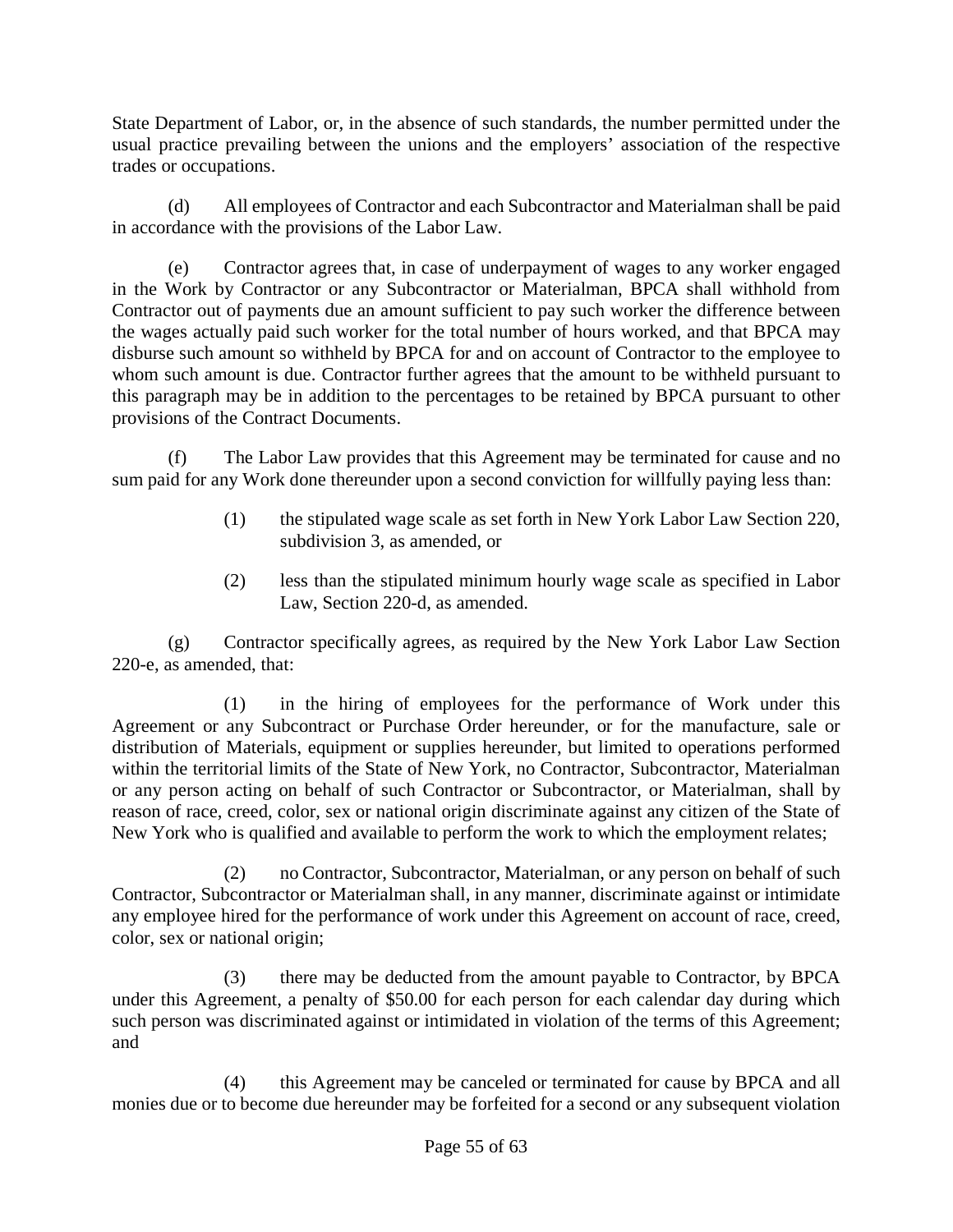of the terms or conditions of this Section of this Agreement.

(h) Where applicable, Contractor agrees to settle labor disputes in accordance with the provisions of The New York Plan For The Settlement of Jurisdictional Disputes Between The Building And Construction Trades Council Of Greater New York And The Building Trades Employers' Association Of The City of New York.

(i) Contractor shall abide by, and execute the Project in accordance with, all terms of the Project Labor Agreement, incorporated into this Agreement as Exhibit F.

### *27.10 Disputes Resolution Procedure*

(a) The provisions of this Article shall constitute Contractor's sole means for challenging any determination, order or other act or omission of BPCA or otherwise asserting against BPCA any claim of whatever nature arising under, or in any way relating to, this Agreement (any such challenge or assertion by Contractor being herein referred to as a **"Dispute(s)**"). Exhaustion of these dispute resolution procedures, including the judicial review set forth below, shall be the parties' sole remedy in connection with any Dispute.

(b) The parties to this Agreement hereby authorize and agree to the resolution of all Disputes arising out of, under or in connection with, this Agreement in accordance with the following and pursuant to the procedures set forth in paragraph (c) of this Section 27.10. With respect to any Dispute which relates in whole or primary part to technical issue(s) under this Agreement including, without limitation, determinations as to the acceptability or fitness of any Work, the meaning or interpretation of the Contract Documents, the question of whether any Work falls within the scope of the Specifications set forth in the Contract Documents, the acceptability of any proposed substitutions, modifications or other submissions under this Agreement, the disapproval of proposed Subcontractors or Materialmen (to the extent such disapproval is related to technical issues), the extension of time to the extent related to a technical matter, the question of whether substantial completion or final completion has been achieved, the parties hereby authorize the General Counsel of BPCA, or his/her designee, (hereinafter referred to as the "**Arbiter**"), acting personally, to render a final and binding decision.

(c) All Disputes shall be initiated through a written submission by either party (such submission to be hereinafter referred to as the "**Dispute Notice**") to the Arbiter within ten (10) days of the determination, order or other act or omission which is the subject of the Dispute. Within ten (10) days after the submission of such Dispute Notice, the party initiating the Dispute shall provide the Arbiter with all evidence and other pertinent information in support of the party's position and/or claim. Within thirty (30) days from the date of the Dispute Notice, the party against whom the Dispute Notice was filed shall submit any and all materials which it deems pertinent to the Arbiter. Upon submission of a Dispute Notice to the Arbiter, the Arbiter shall render its decision in writing and deliver a copy of same to the parties within a reasonable time not to exceed sixty (60) days after the receipt of all materials. In rendering such decision, the Arbiter may seek such technical or other expertise as it shall deem necessary or appropriate (notifying both parties to the Dispute when he/she so seeks such other information or expertise) and seek any such additional oral and/or written argument or materials from either or both parties to the Dispute as he/she deems fit. The Arbiter shall have the discretion to extend the time for submittals required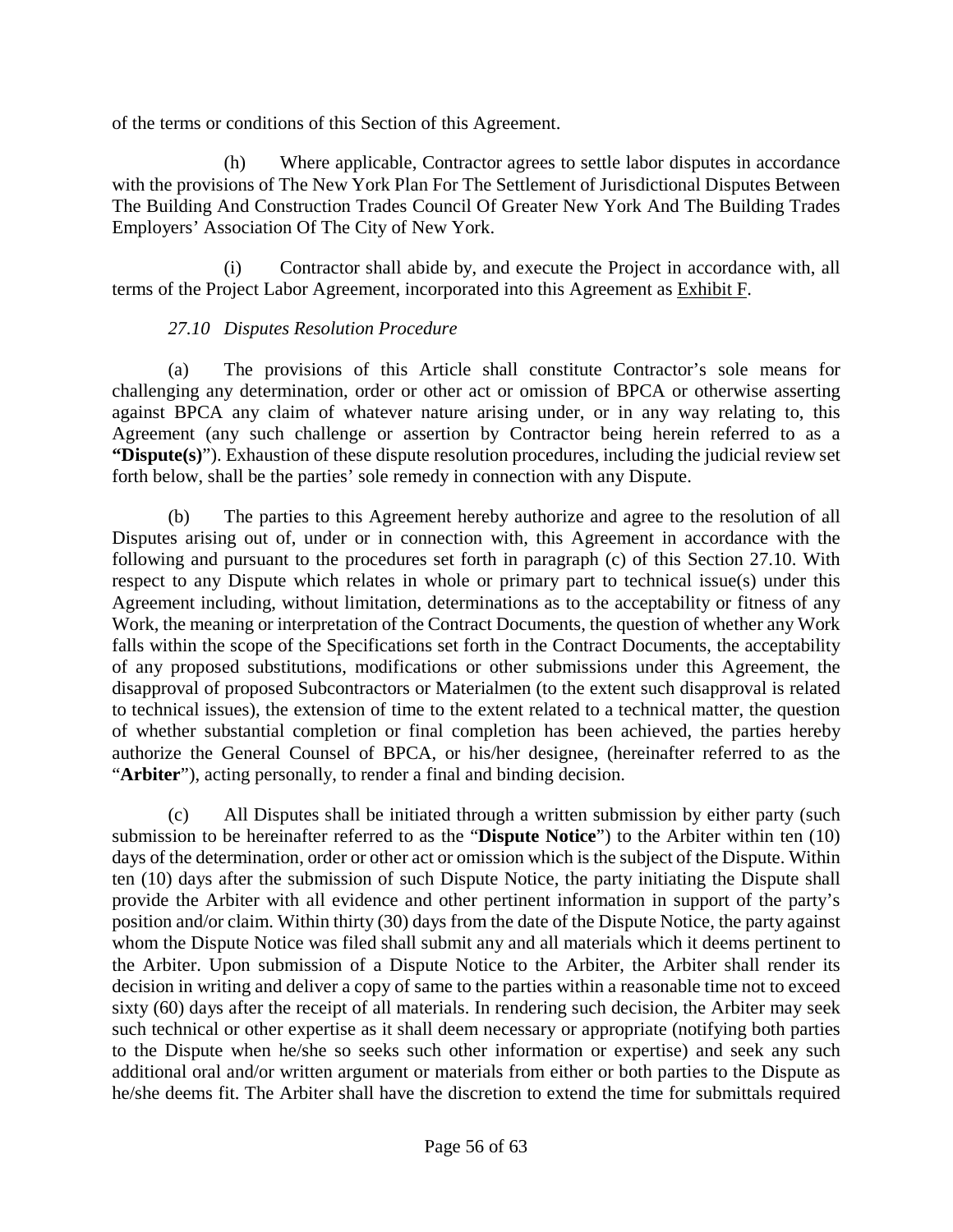hereunder. The Arbiter's ability to render and the effect of a decision hereunder shall not be impaired or waived by any negotiations or settlement offers in connection with the matter presented, whether or not the Arbiter participated therein, or by any prior decision of others, or by any termination or cancellation of this Agreement. The decision of the Arbiter shall be final and binding on both parties to this Agreement.

(d) It is expressly understood and agreed that the pendency of a Dispute hereunder shall at no time and in no respect constitute a basis for any modification, limitation or suspension of Contractor's obligation to fully perform in accordance with this Agreement and that Contractor shall remain fully obligated to perform the Work notwithstanding the existence of any such Dispute.

## *27.11 Additional Provisions Relating to the Prosecution of Claims for Money Damages*

(a) Except as otherwise provided in this Agreement, if Contractor claims or intends to claim compensation or money damages for any damage or loss sustained by reason of any determination, order or other act or omission of BPCA, Contractor shall furnish a written notice to the Arbiter setting forth the nature of the claim and the extent of the damage sustained within ten (10) days of the occurrence of such loss or damages. This written notice shall constitute Contractor's submission to the Arbiter for the purposes of requesting the Arbiter's determination in accordance with Section 27.10 above. Any such claim shall state as fully as then possible all information relating thereto and shall be supported by any then available documentation, including daily records showing all costs incurred. Such information shall be supplemented with any and all further information, including information relating to the quantum of losses or damages sustained, as soon as practicable after the information becomes or reasonably should become known to the Contractor.

(b) Any claim for compensation or monetary damages, the successful prosecution of which necessarily depends upon a technical determination favorable to Contractor, may not proceed unless and until Contractor first obtains such a favorable determination with respect to the technical issue and must be made within ten (10) days of such determination; moreover, Contractor must submit to the Arbiter any documentation or proof in support of the monetary claim within fifteen (15) days of such determination in order to proceed with such a claim. This written notice shall constitute Contractor's submission to the Arbiter for the purposes of requesting the Arbiter's determination in accordance with Section 27.10 above.

(c) Compliance with the provisions hereof shall constitute a condition precedent to the Contractor's submission of a Dispute pursuant to Section 27.10 with respect to any claim for compensation or monetary damages and the Contractor shall be deemed to have waived any claim not submitted in accordance herewith.

(d) Any final determination of the Arbiter with respect to a Dispute initiated pursuant to this Article 27 shall be subject to review solely in the form of a challenge following the decision by the Arbiter in a Court of competent jurisdiction of the State of New York, County of New York, under Article 78 of the New York Civil Practice Law and Rules or a United States Court located in New York City under the procedures and laws applicable in that court, it being understood the review of such Court shall be limited to the question of whether or not the Arbiter's determination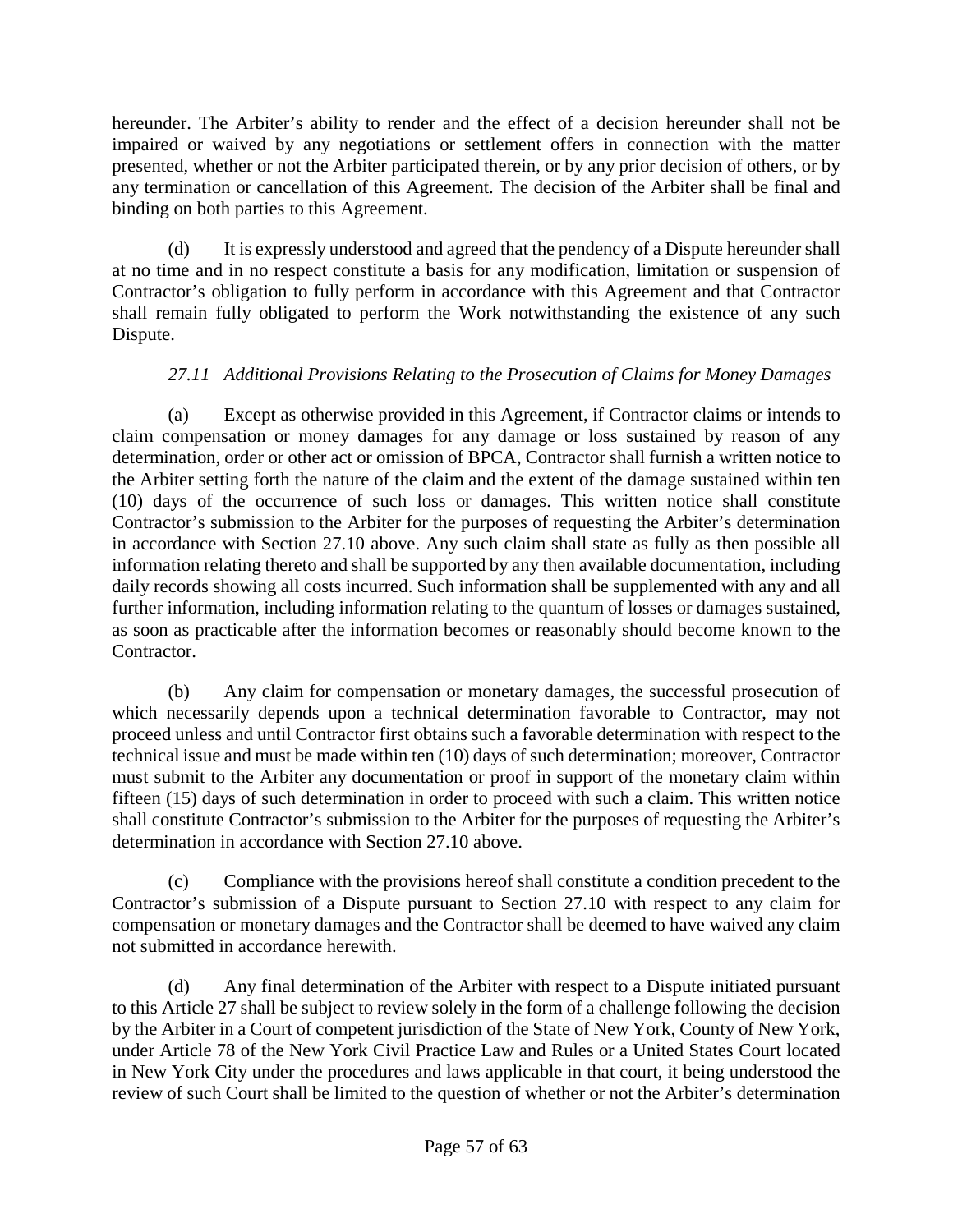is arbitrary, capricious or lacks a rational basis. No evidence or information shall be introduced or relied upon in such proceeding which has not been duly presented to the Arbiter in accordance with this Article 27.

## *27.12 Limitation on Actions*

(a) Subject to the provisions of Section 27.11, no action or proceeding shall lie or shall be maintained by Contractor against BPCA, Construction Manager, or Engineer unless (i) such action or proceeding shall be commenced within six (6) months of the date of the issuance of the Certificate of Substantial Completion to Contractor; or (ii) in the case of an action or proceeding for monies due pursuant to Section 5.7 hereof, or arising exclusively from or pertaining exclusively to work performed after the date of issuance of the Certificate of Substantial Completion, unless such action or proceeding is commenced no later than six (6) months after the issuance of the certificate of final completion to Contractor; or (iii) if this Agreement is terminated by BPCA prior to the issuance of the Certificate of Substantial Completion, unless such action or proceeding is commenced within six (6) months after the date of such termination.

(b) Nothing in this Section 27.12 shall be construed to modify or lengthen a shorter limitations period provided by applicable law.

(c) No action or proceeding shall be commenced by Contractor against BPCA, Construction Manager, or Engineer except in the Supreme Court of the State of New York, County of New York.

(d) Nothing in this Section 27.12 shall be construed to suggest that Contractor, under any circumstances, may bring an action or proceeding against Construction Manager, or Engineer.

## *27.13 Waiver of Remedies*

Contractor acknowledges that it can be compensated adequately by money damages for any breach of this Agreement which may be committed by BPCA, Construction Manager, or Engineer. Contractor agrees that no default, act or omission of BPCA, Construction Manager, or Engineer shall constitute a material breach of contract entitling Contractor to cancel or rescind this Agreement or to suspend or abandon performance thereof, other than the failure of BPCA to make a payment of the Contract Price in accordance with the terms hereof solely because sufficient funds to pay the Contract Price have not been appropriated or will otherwise not be made available to BPCA. Contractor hereby waives any and all rights and remedies to which Contractor might otherwise be or become entitled to because of any wrongful act or omission of BPCA, Construction Manager, or Engineer except as provided in this Section 27.13 and Contractor's right to money damages.

## *27.14 Modification of Agreement*

No change in or modification, termination or discharge of this Agreement in any form whatsoever shall be valid or enforceable unless it is in writing and signed by the party to be charged therewith or its duly authorized representative, provided, however, that any change in or modification, termination or discharge of this Agreement expressly provided for in this Agreement shall be effective as so provided.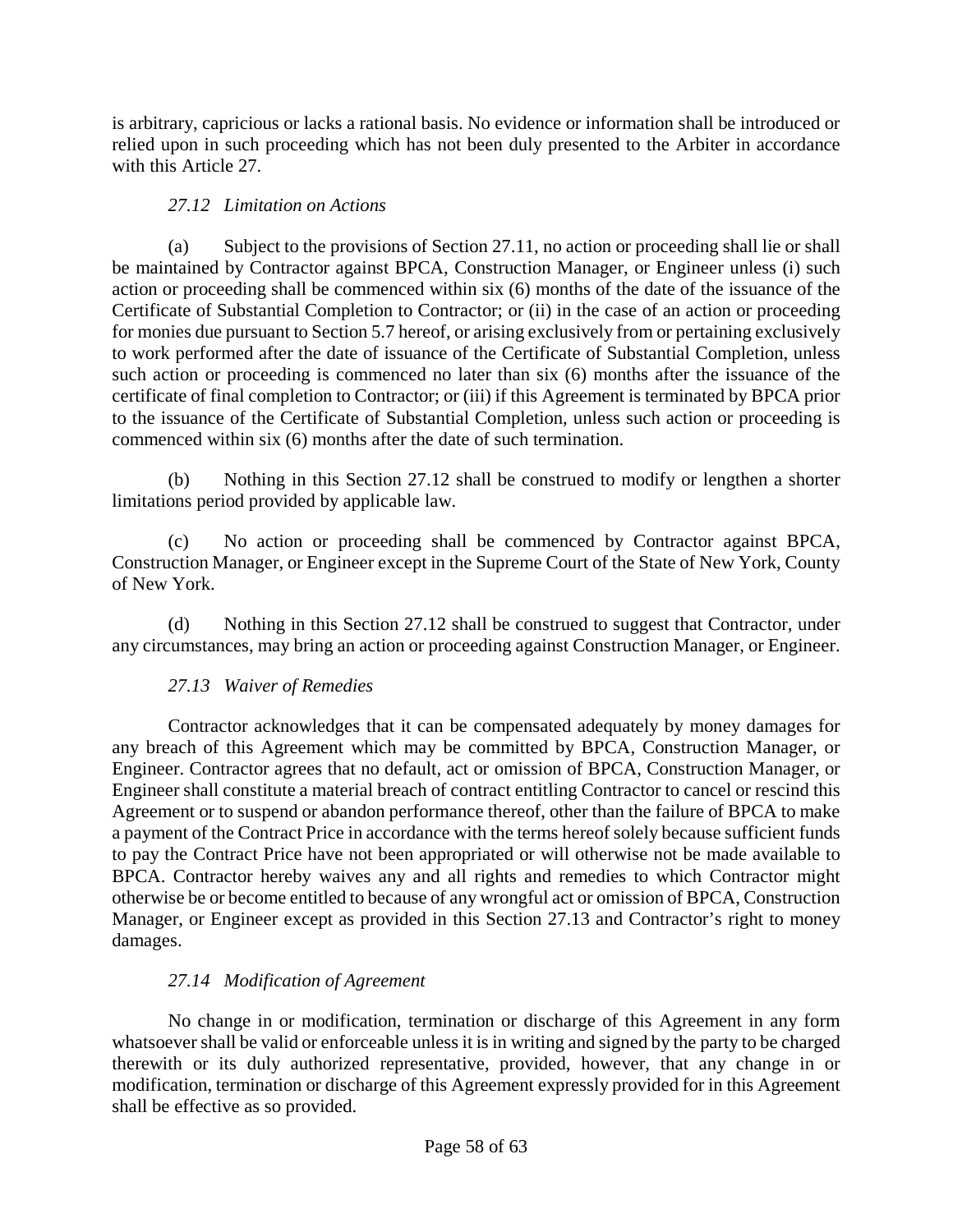#### *27.15 Signs and Parking*

Contractor agrees that it shall not display on or about the Site any sign, trademark or other advertisement without the approval of BPCA and Construction Manager. Contractor shall not and shall not permit any of its Subcontractors or Materialmen to park any vehicles on the Site.

#### *27.16 Entire Agreement*

The Contract Documents constitute the entire Agreement between the parties and incorporate all prior understandings in connection with the subject matter hereof.

### *27.17 Rights and Remedies*

The duties and obligations imposed by the Contract Documents and the rights and remedies available thereunder shall be in addition to and not a limitation of any duties, obligations, rights and remedies otherwise imposed or available by law. No action or failure to act by BPCA, Construction Manager, or Engineer or Contractor including, but not limited to, the making of any payment or permitting Contractor to continue with the performance of the Work shall constitute a waiver of any right or duty afforded any of them under this Agreement, nor shall any such action or failure to act constitute an approval of or acquiescence in any breach thereunder, except as may be specifically agreed in writing.

### *27.18 Participation in International Boycott Prohibited*

Contractor agrees, as a material condition of this Agreement, that neither Contractor nor any substantially owned or affiliated person, firm, partnership or corporation has participated or is participating or shall participate in an international boycott in violation of the provisions of the United States Export Administration Act of 1969, as amended, or the United States Export Administration Act of 1979, as amended, or the Regulations of the United States Department of Commerce promulgated thereunder. This Agreement shall be rendered forfeit and void by the Comptroller of the State of New York if, subsequent to execution, such person, firm, partnership or corporation has been convicted of a violation of the provisions of either of such federal acts or such Regulations or has been found upon the final determination of the United States Commerce Department or any other appropriate agency of the United States to have violated the provisions of either of such federal acts or such Regulations.

#### *27.19 Compliance with "Buy-American" Statutes*

Contractor and any substantially owned or affiliated person, firm, partnership or corporation agrees to comply with the New York Public Authorities Law, Section 2603-A as amended (affects steel or steel products).

## *27.20 Permitted Successors*

References to parties and entities herein shall be deemed to include their permitted successors.

## *27.21 MacBride Fair Employment Principles*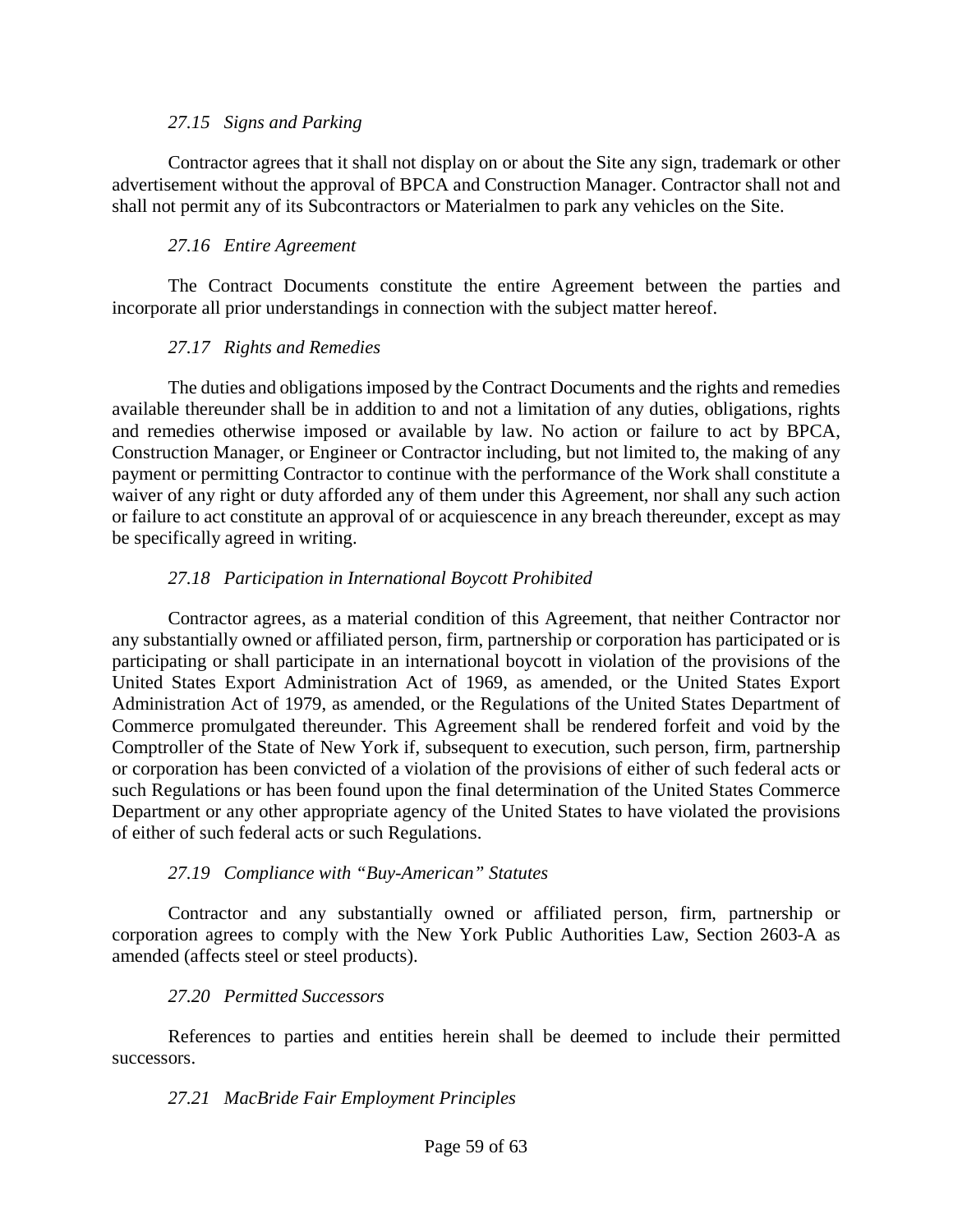If the amount payable to Contractor under this Agreement is greater than \$15,000, Contractor hereby certifies that it and/or any individual or legal entity in which it holds a 10% or greater ownership interest, and any individual or legal entity that holds a 10% or greater ownership in it, either have no business operations in Northern Ireland; or shall take lawful steps in good faith to conduct any business operations they have in Northern Ireland in accordance with the MacBride Fair Employment Principles relating to nondiscrimination in employment and freedom of workplace opportunity regarding such operations in Northern Ireland, as set forth in New York State Finance Law Article XI Section 165(5), and shall permit independent monitoring of their compliance with such Principles.

### *27.22 Iran Divestment Act*

By signing this Agreement, each person and each person signing on behalf of any other party certifies, and in the case of a joint bid or partnership each party thereto certifies as to its own organization, under penalty of perjury, that to the best of its knowledge and belief that each person is not on the list created pursuant to paragraph (b) of subdivision 3 of Section 165-a of the State Finance Law.

### *27.23 Termination for Failure to Disclose Under State Finance Law §139k*

BPCA reserves the right to terminate this Agreement in the event it is found that the certification filed by Contractor pursuant to New York State Finance Law §139-k was intentionally false or intentionally incomplete. Upon such finding, BPCA may exercise its termination right by providing written notification to the Contractor in accordance with the written notification terms of this contract. If a contract is terminated in accordance with State Finance Law §139k(5), BPCA, its subsidiaries and affiliates, will include a statement in BPCA's procurement record describing the basis for any action taken under the termination provision.

## *27.24 Labor Peace*

The Contractor and its Subcontractors and Materialmen shall not employ on the Work any labor, materials or means whose employment, or utilization during the course of this Agreement, may tend to or in any way cause or result in strikes, Work stoppages, delays, suspension of Work or similar troubles by workers employed by the Contractor or its Subcontractors, Materialmen, or by any of the trades working in or about the buildings and premises where Work is being performed under this Agreement, or by other contractors or their subcontractors pursuant to other agreements, or on any other building or premises owned or operated by BPCA, its contractors or affiliates. Any violation by the Contractor of this requirement may be considered as proper and sufficient cause for declaring the Contractor to be in default, and for BPCA to take action against Contractor as set forth in Article 15 of this Agreement, or such other Section of this Agreement as BPCA may deem proper.

## *27.25 Comptroller's Approval*

If this Agreement is considered an "eligible contract," as defined by New York Code, Rules and Regulations Title 2 Part 206.2, it is subject to the New York State Comptroller's approval, and therefore shall not be valid and enforceable until that approval has been obtained. A contract is considered an "eligible contract," as defined by Title 2 of NYCRR Part 206.2, if it is not a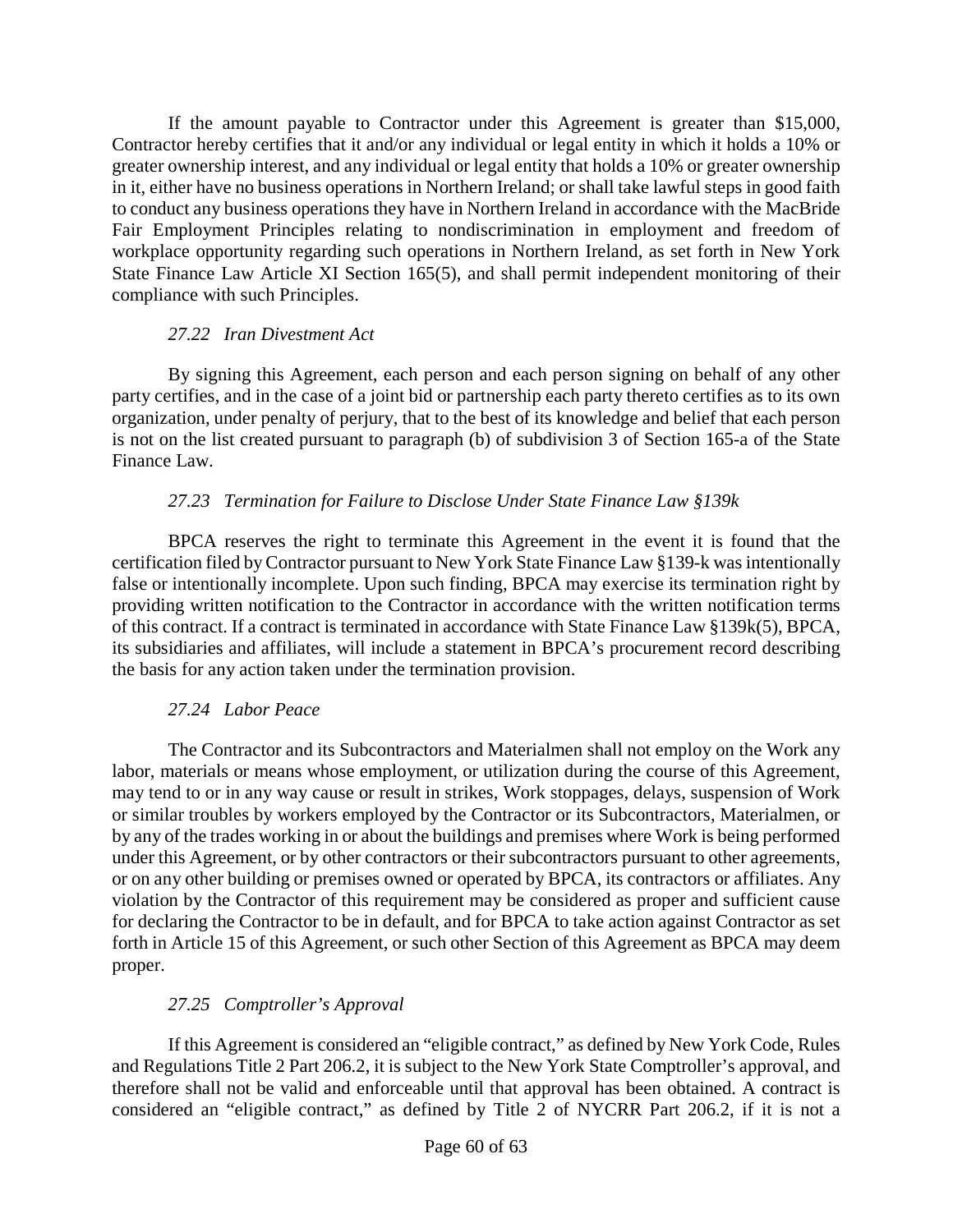specifically exempt contract, is executed by a state authority on or after March 1, 2010, the aggregate consideration under the contract may reasonably be valued in excess of one million dollars (including all reasonably anticipated renewals and amendments), AND the contract (A) was or shall be awarded on a single-source basis, sole-source basis or pursuant to any other method of procurement that is not a competitive procurement OR (B) shall be paid in whole or in part with monies appropriated by the State, either directly to a state authority or to a state agency that pays the money to a state authority.

## *27.26 Key Person/Personnel*

The parties understand that in entering into this Agreement, BPCA has relied upon Contractor's representation that [name(s) and title(s)] (hereinafter the "**Key Personnel**") will be directly and consistently involved in supervising the Work and actively engaged in the day-to-day management of the Work, which shall include attending mandatory Project meetings. If the Key Personnel is/are not available as described herein, or if the Key Personnel depart from the firm or severs his/her/their relationship with the Contractor, or for whatever other reason is/are not available to work on the Project, then BPCA shall have the right to terminate this Agreement. The parties also agree that at any time during the course of the Work, BPCA may designate additional or substitute key personnel to perform the Work. Contractor agrees to make the additional or substituted key personnel available under the same conditions set forth herein.

## *27.27 Form of Agreement Not an Offer*

Notwithstanding anything herein to the contrary, the submission of this form of Agreement by BPCA to Contractor shall not constitute an offer, and execution hereof by Contractor shall not be considered acceptance of an offer. A binding contract between the parties shall exist only if and at such time as both parties have executed this Agreement.

## *27.28 General Responsibility*

(a) The Contractor shall at all times during the Agreement term remain responsible. The Contractor agrees, if requested by BPCA or its designee, to present evidence of Contractor's continuing legal authority to do business in New York State, integrity, experience, ability, prior performance, and organizational and financial capacity.

(b) BPCA or its designee, in its sole discretion, reserves the right to suspend any or all activities under this Agreement, at any time, when BPCA discovers information that calls into question the responsibility of Contractor. In the event of such suspension, Contractor will be given written notice outlining the particulars of such suspension. Upon issuance of such notice, Contractor must comply with the terms of the suspension order. Activity under the Agreement may resume at such time as BPCA or its designee issues a written notice authorizing a resumption of performance under the Agreement.

(c) Upon written notice to the Contractor, and a reasonable opportunity to be heard with appropriate BPCA officials or staff, the Agreement may be terminated by BPCA or its designee at Contractor's expense where Contractor is determined by BPCA or its designee to be nonresponsible. In such event, BPCA or its designee may complete the contractual requirements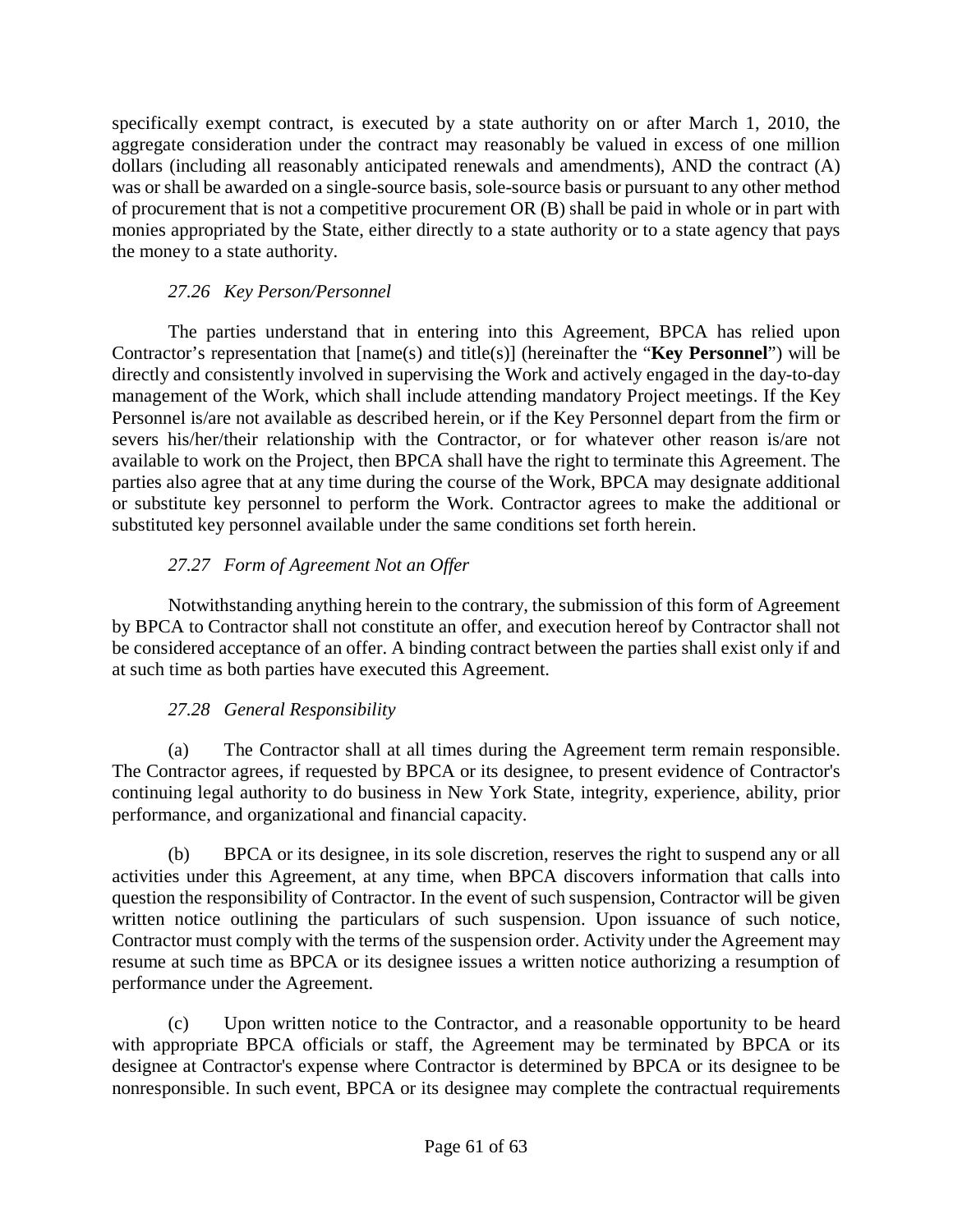in any manner BPCA may deem advisable and pursue available legal or equitable remedies for breach.

#### **27.29. Counterparts**

This Agreement may be executed in any number of counterparts, all of which taken together shall constitute one instrument, but the Agreement shall not be deemed effective unless signed by all parties.

#### **27.30. Section Headings**

Section headings contained in this Agreement are for convenience only and shall not be considered for any purpose in governing, limiting, modifying, construing or affecting the provisions of this Agreement and shall not otherwise be given legal effect.

### **27.31. Subordination of Terms in the Exhibits**

In the event of a conflict of terms, the terms stated in Sections 1-27 herein, shall take precedence over and shall prevail over any printed, typed, or handwritten terms located in the Exhibits.

## *[SIGNATURE PAGE FOLLOWS]*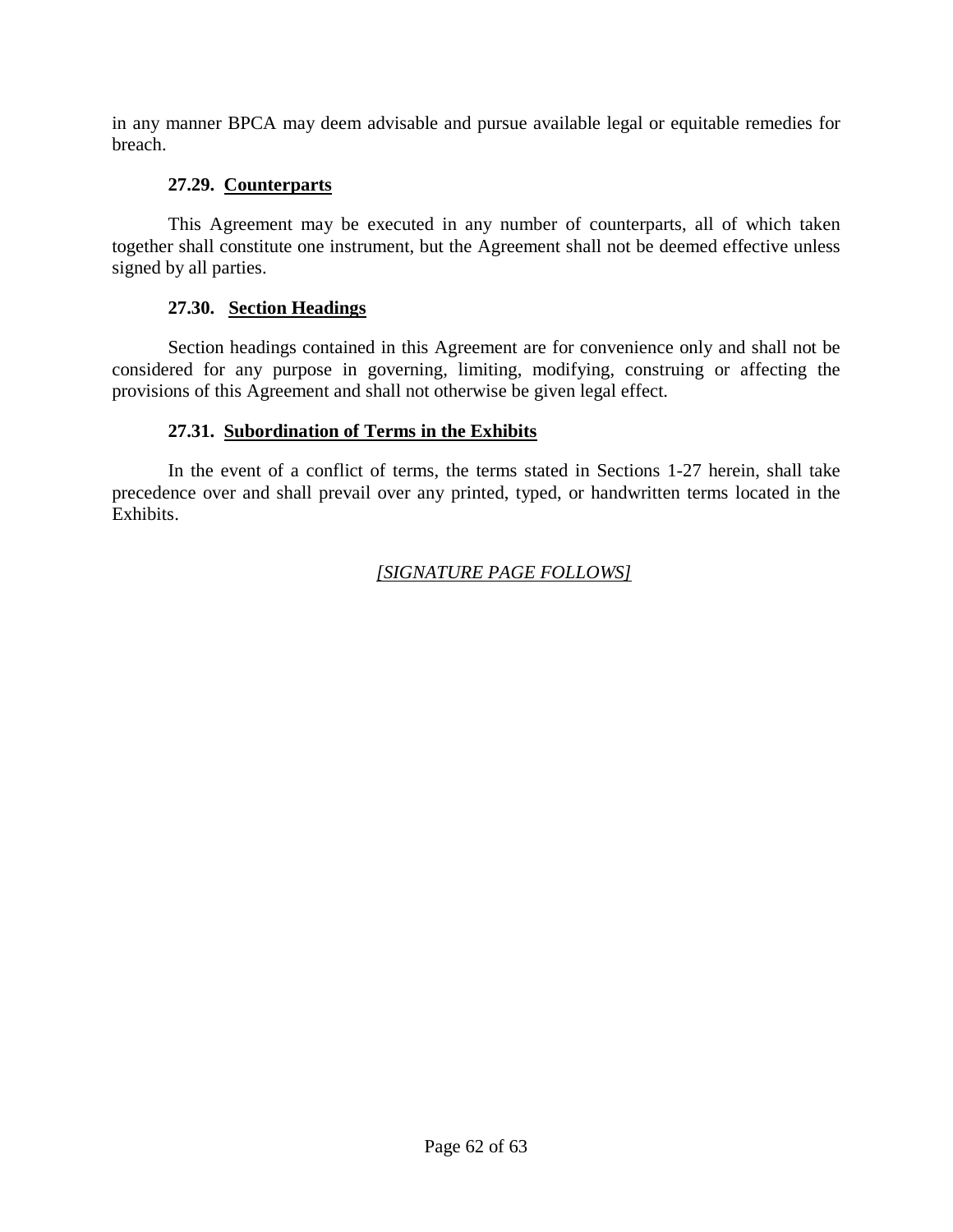IN WITNESS WHEREOF, the parties hereto have executed this Agreement, as of the date first above written.

### BATTERY PARK CITY AUTHORITY, d/b/a

#### HUGH L. CAREY BATTERY PARK CITY AUTHORITY

| ann. |
|------|
|------|

| $TT^{\dagger}A$ .<br>не<br>THU. |  |
|---------------------------------|--|
|---------------------------------|--|

### SPECIALTY CONSTRUCTION SYSTEM, INC.

By: \_\_\_\_\_\_\_\_\_\_\_\_\_\_\_\_\_\_\_\_\_\_\_\_\_\_\_\_\_\_\_\_\_\_\_\_\_\_\_

Name: \_\_\_\_\_\_\_\_\_\_\_\_\_\_\_\_\_\_\_\_\_\_\_\_\_\_\_\_\_\_\_\_\_\_\_\_\_\_\_

Title: \_\_\_\_\_\_\_\_\_\_\_\_\_\_\_\_\_\_\_\_\_\_\_\_\_\_\_\_\_\_\_\_\_\_\_\_\_\_\_

FEIN # 04-3676459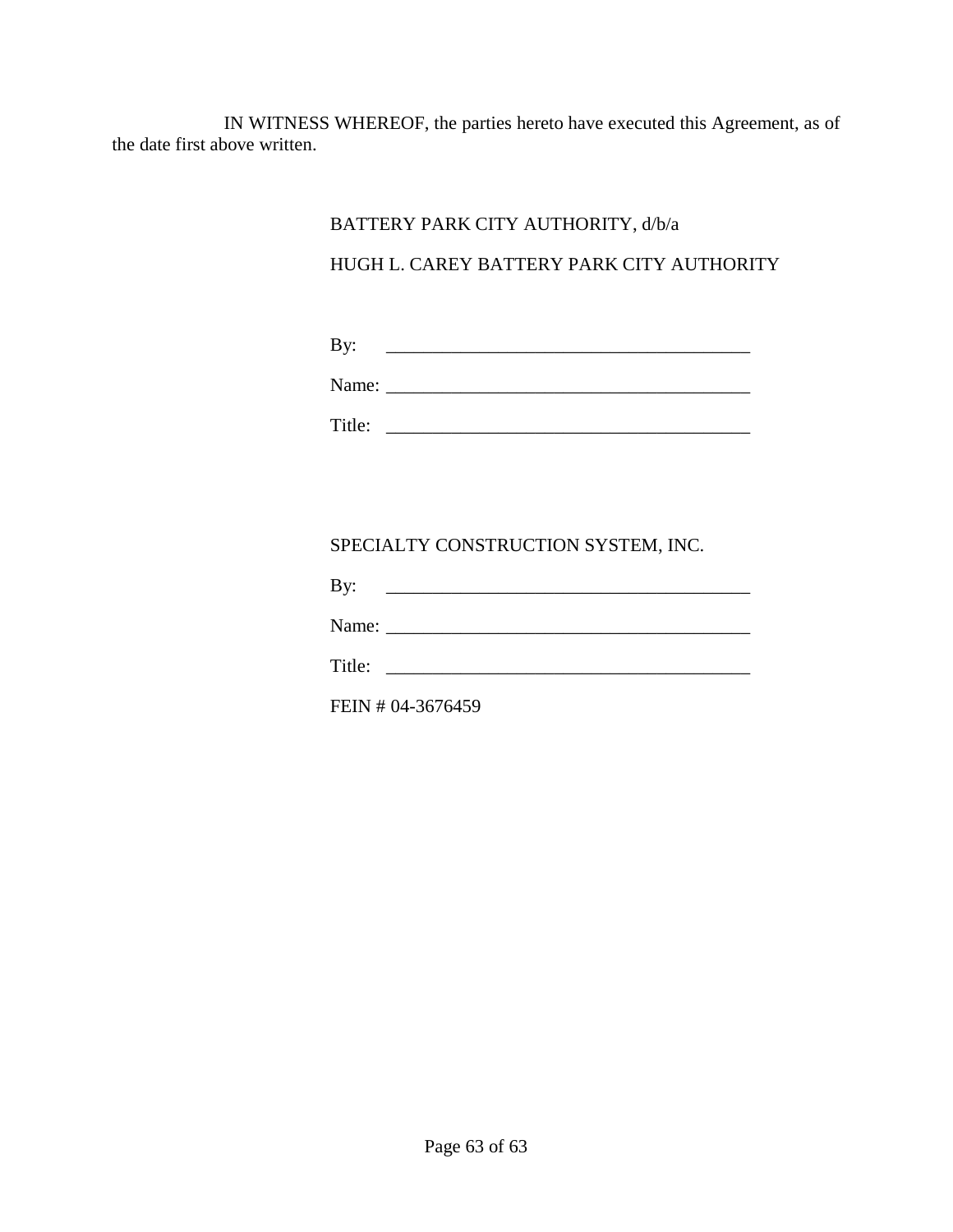## **EXHIBIT A**

## SCOPE OF WORK

[TO BE INSERTED UPON FINALIZATION]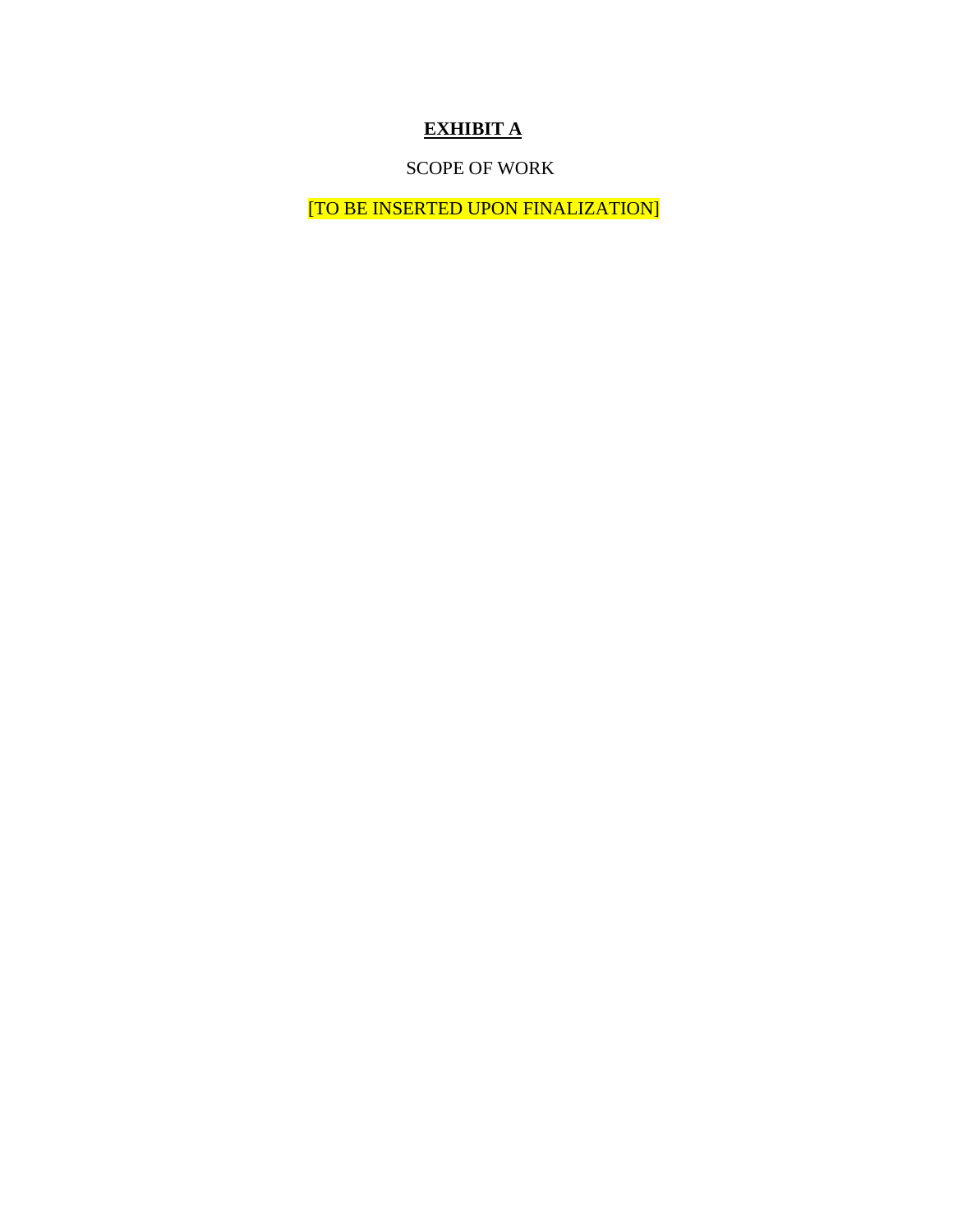# **EXHIBIT B-1**

# SCHEDULE OF VALUES

**[TO BE INSERTED]**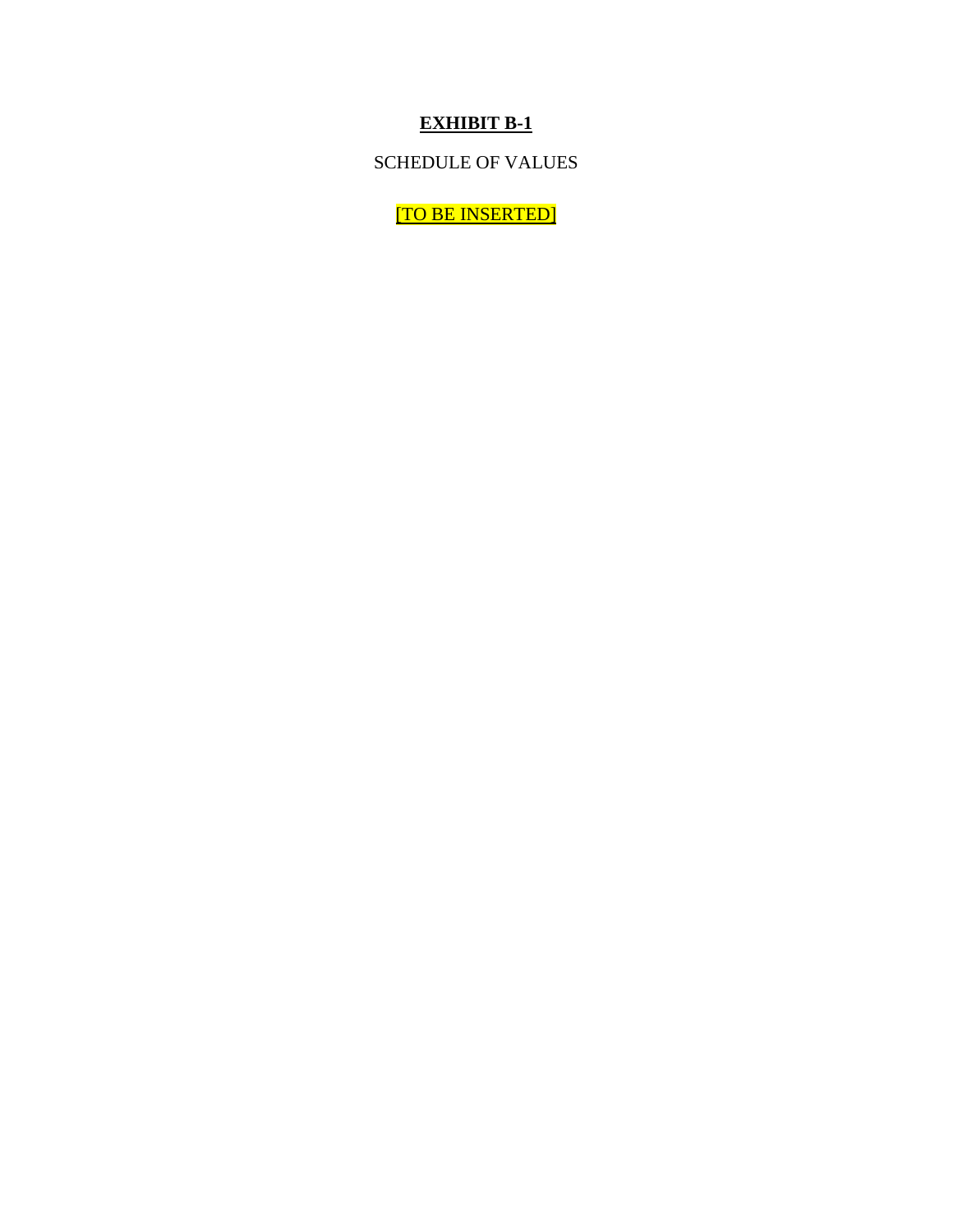# **EXHIBIT B-2**

LABOR RATES

**[TO BE INSERTED]**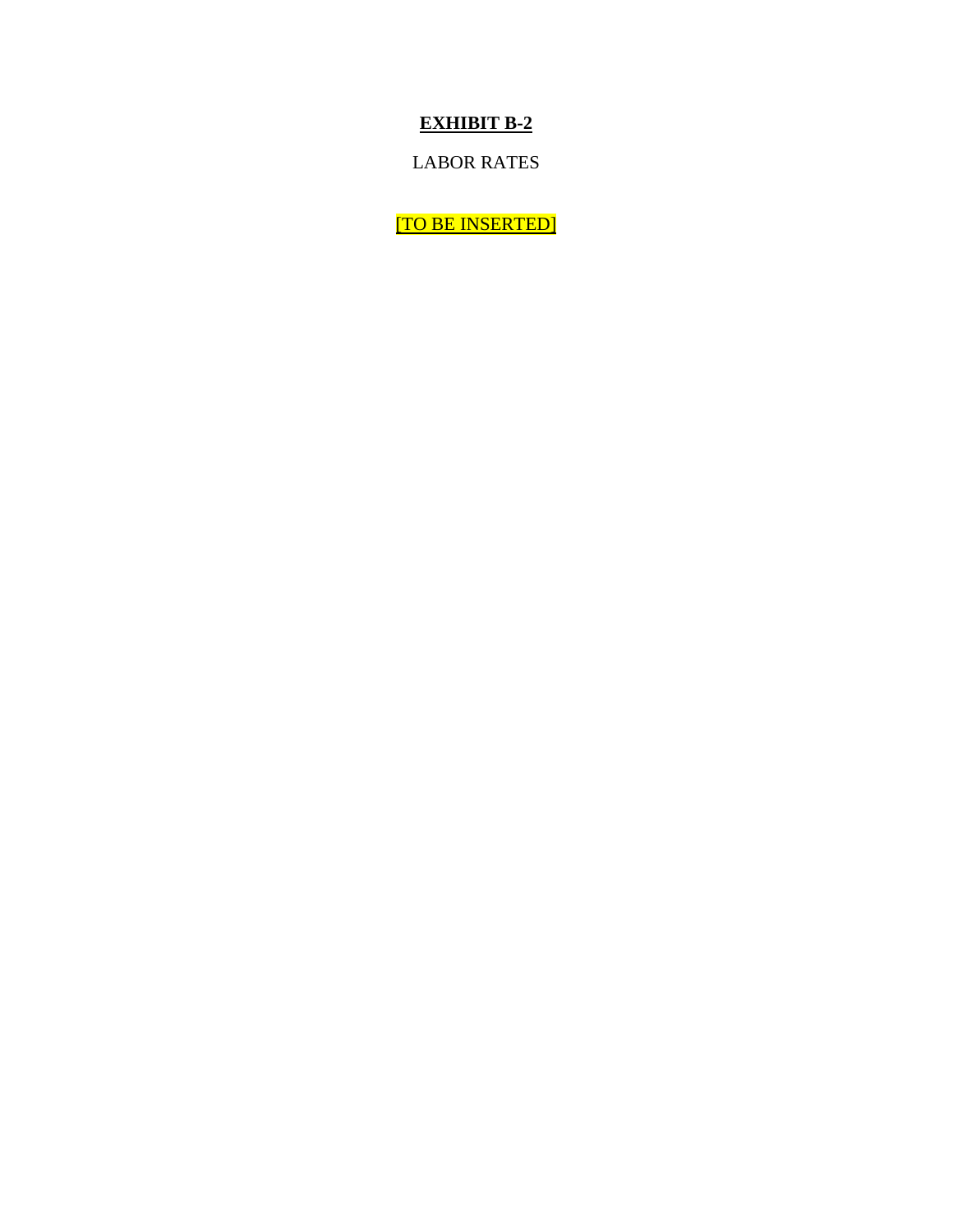# **EXHIBIT C**

DRAWINGS & SPECIFICATIONS

[TO BE ATTACHED UPON FINALIZATION]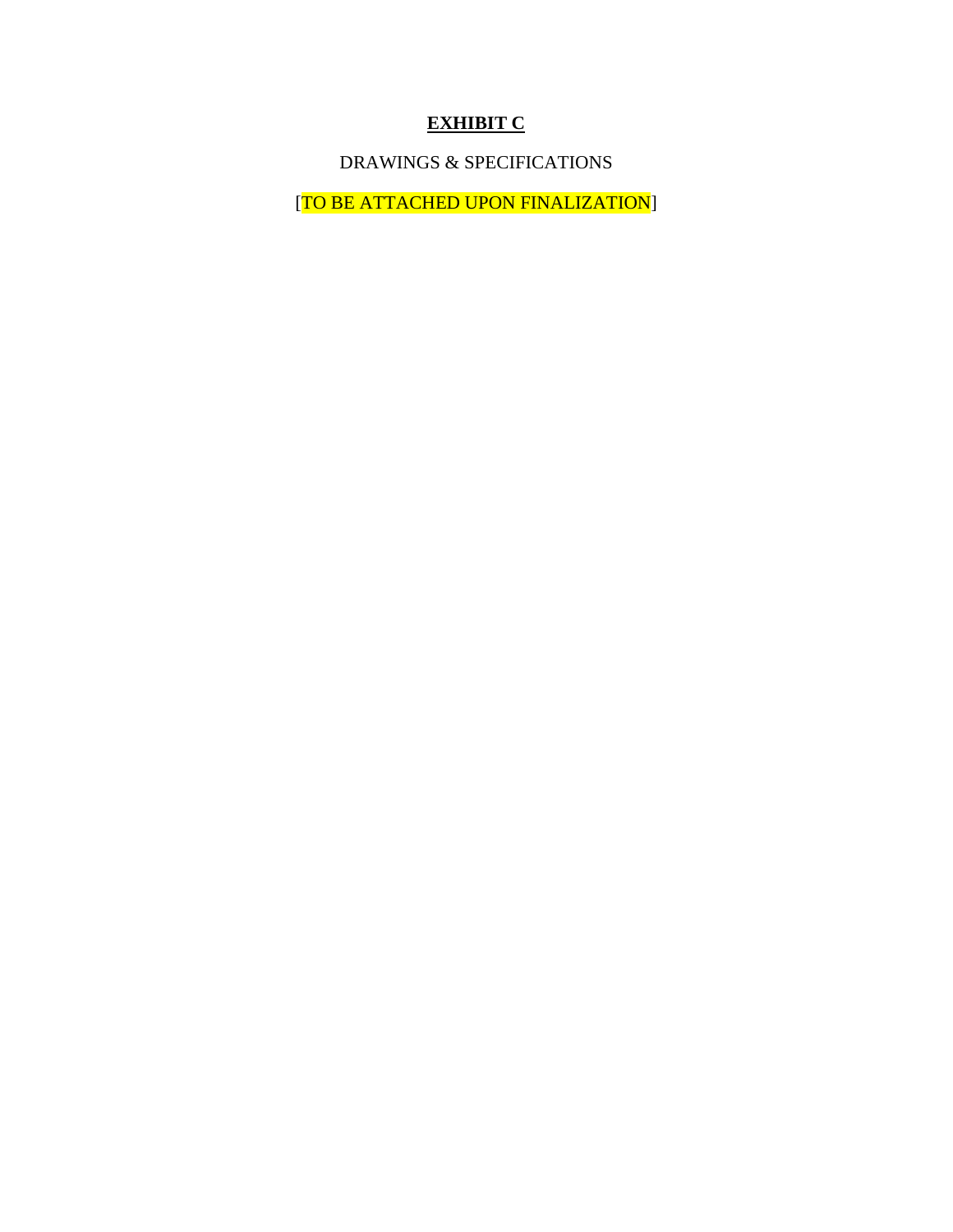# **EXHIBIT D**

## EQUAL EMPLOYMENT OPPORTUNITY POLICY STATEMENT

Contractor agrees to adopt the following policies with respect to the Work:

- (a) This organization will not discriminate against any employee or applicant for employment because of race, creed (religion), color, sex, national origin, sexual orientation, military status, age, disability, predisposing genetic characteristic, marital status or domestic violence status, will undertake or continue existing programs of affirmative action to ensure that minority group members are afforded equal employment opportunities without discrimination, and shall make and document its conscientious and active efforts to employ and utilize minority group members and women in its work force on BPCA contracts.
- (b) Contractor shall state in all solicitation or advertisements for employees that in the performance of the BPCA contract all qualified applicants will be afforded equal employment opportunities without discrimination because of race, creed (religion), color, sex, national origin, sexual orientation, military status, age, disability, predisposing genetic characteristic, marital status or domestic violence status.
- (c) At the request of BPCA, Contractor shall request each employment agency, labor union, or authorized representative will not discriminate on the basis of race, creed (religion), color, sex, national origin, sexual orientation, military status, age, disability, predisposing genetic characteristic, marital status or domestic violence status and that such union or representative will affirmatively cooperate in the implementation of Contractor's obligations herein.
- (d) Contractor shall comply with the provisions of the Human Rights Law, all other State and Federal statutory and constitutional non-discrimination provisions. Contractor and Subcontractors shall not discriminate against any employee or applicant for employment because of race, creed (religion), color, sex, national origin, sexual orientation, military status, age, disability, predisposing genetic characteristic, marital status or domestic violence status, and shall also follow the requirements of the Human Rights Law with regard to non-discrimination on the basis of prior criminal conviction and prior arrest.
- (e) Contractor will include the provisions of sections (a) through (d) above in every subcontract in such a manner that the requirements of the subdivisions will be binding upon each Subcontractor as to work in connection with BPCA's contract.

Print: Title:

| Agreed to this | day of |  |
|----------------|--------|--|
| By:            |        |  |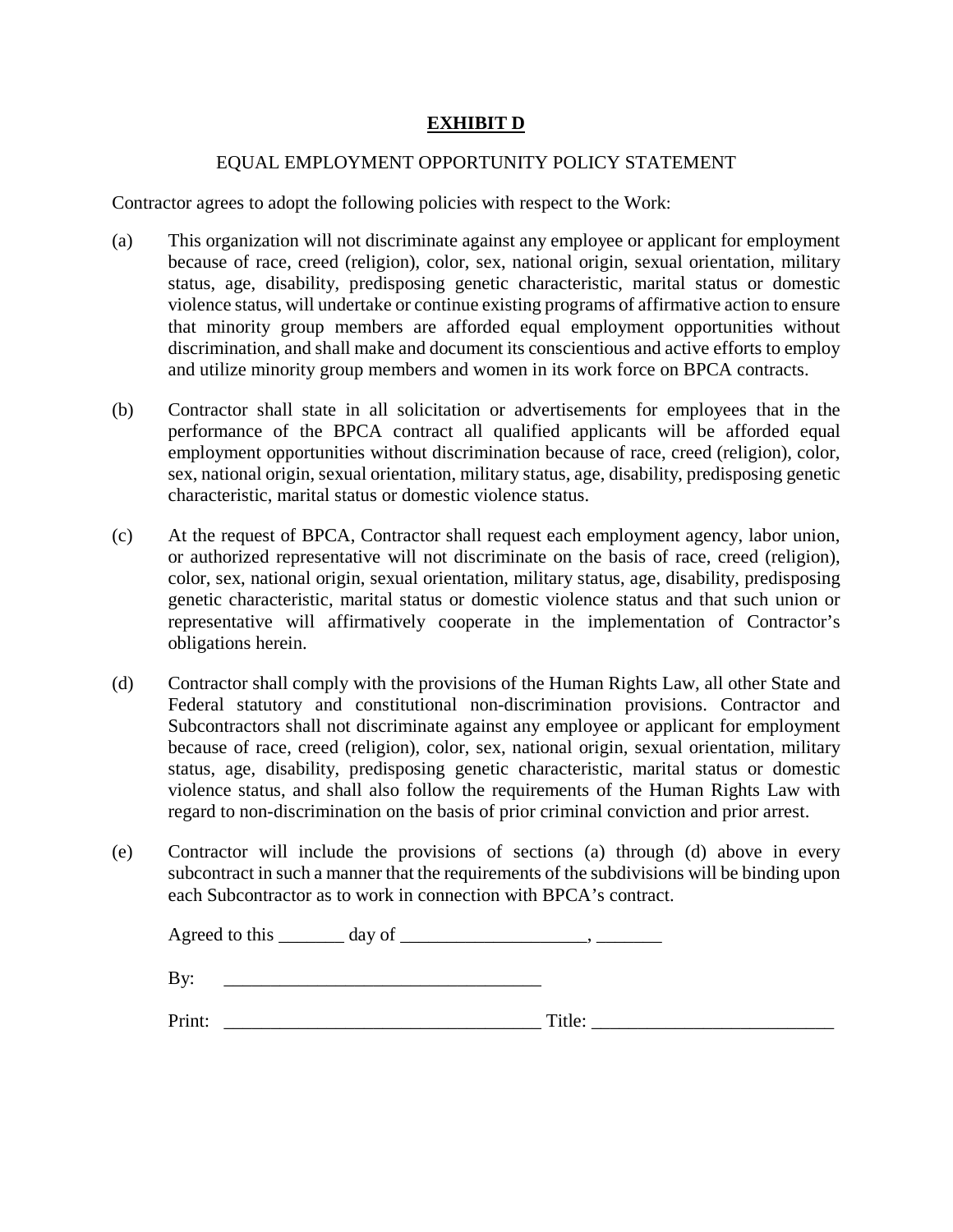# **EXHIBIT E**

# INCIDENT REPORT FORM

*Please complete all sections of this form:*

| Injured party's First and Last Names:                                                                           |     |
|-----------------------------------------------------------------------------------------------------------------|-----|
| First and Last Names and telephone<br>number of person completing this<br>form:                                 | P#: |
| When and to whom did you report this<br>incident?                                                               |     |
| Identify the injured party's employer<br>and state his/her occupation/reason for<br>being at the Site:          |     |
| Description of location, project and/or<br>complete address of incident:                                        |     |
| Date and time incident occurred:                                                                                |     |
| Date and time project manager/field<br>representative was notified, who<br>notified and method of notification: |     |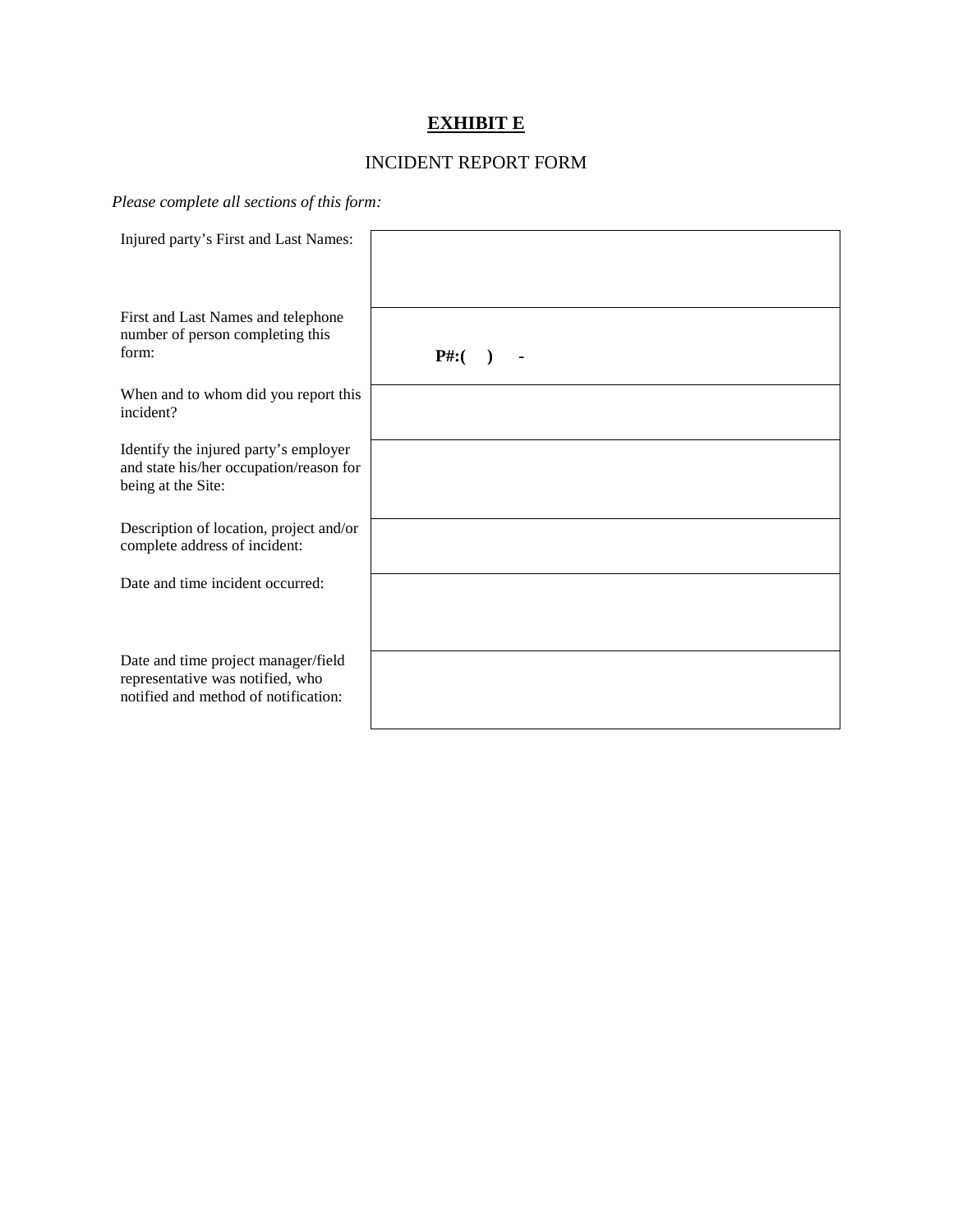# **EXHIBIT F**

PROJECT LABOR AGREEMENT

[TO BE ATTACHED UPON FINALIZATION]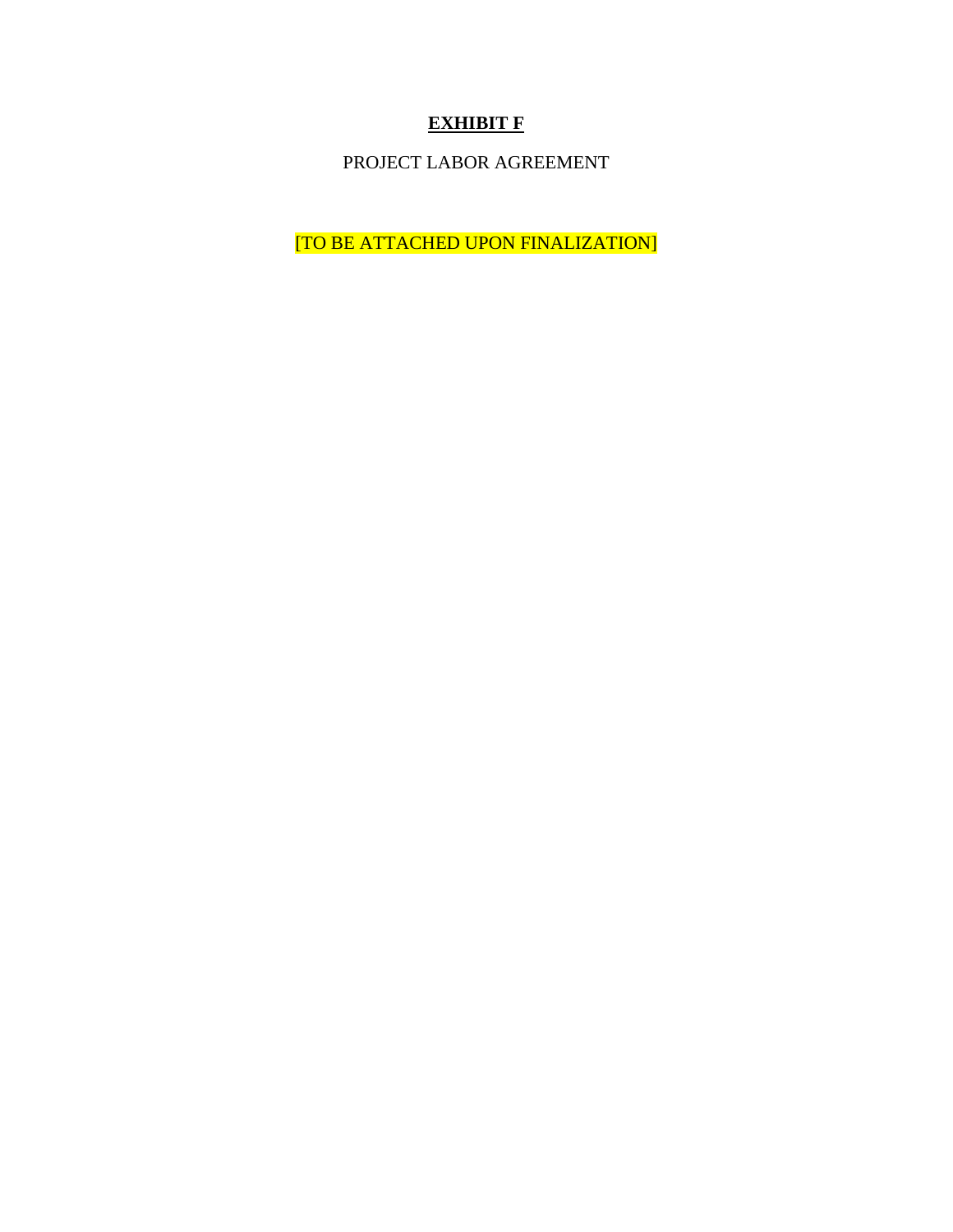*[END OF ATTACHMENT #1]*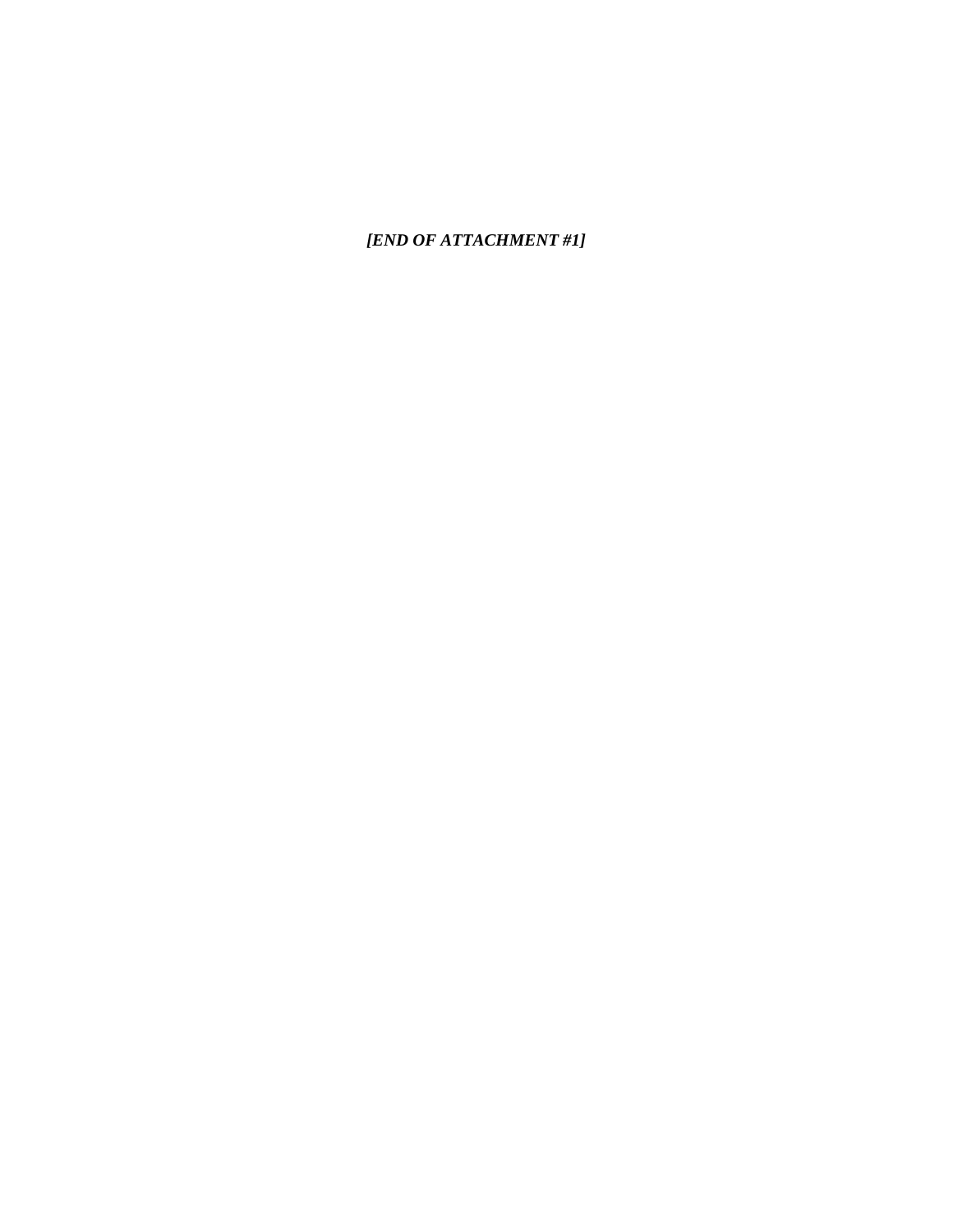### **ATTACHMENT #2 EXHIBIT I – PROJECT LABOR AGREEMENT**

*(ATTACHED)*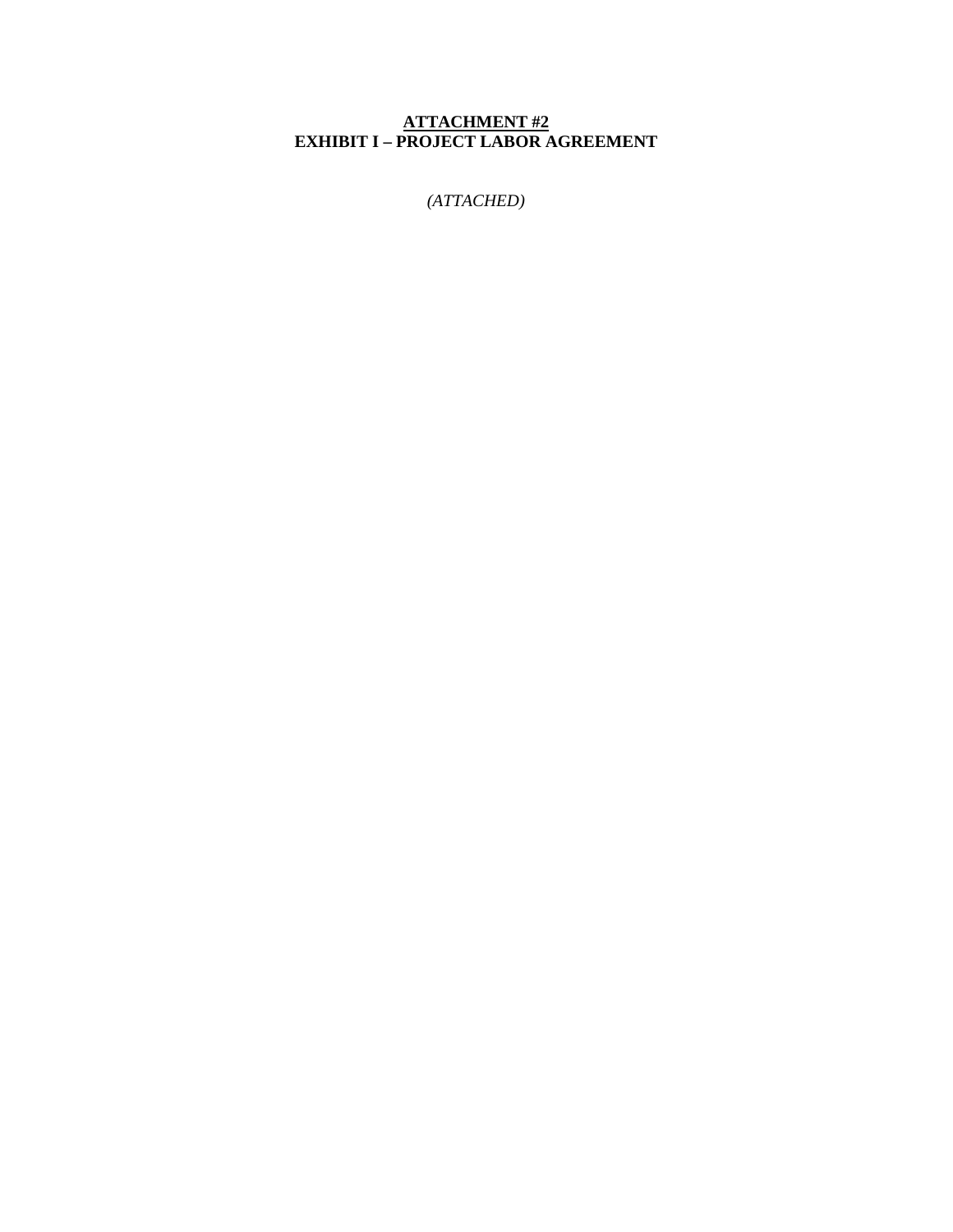BPCA Resiliency Project PLA

# **PROJECT LABOR AGREEMENT**

# SOUTH BATTERY PARK CITY AUTHORITY RESILIENCY PROJECT

# NEW YORK CITY

between

# BUILDING AND CONSTRUCTION TRADES COUNCIL OF GREATER NEW YORK AND VICINITY

and

BATTERY PARK CITY AUTHORITY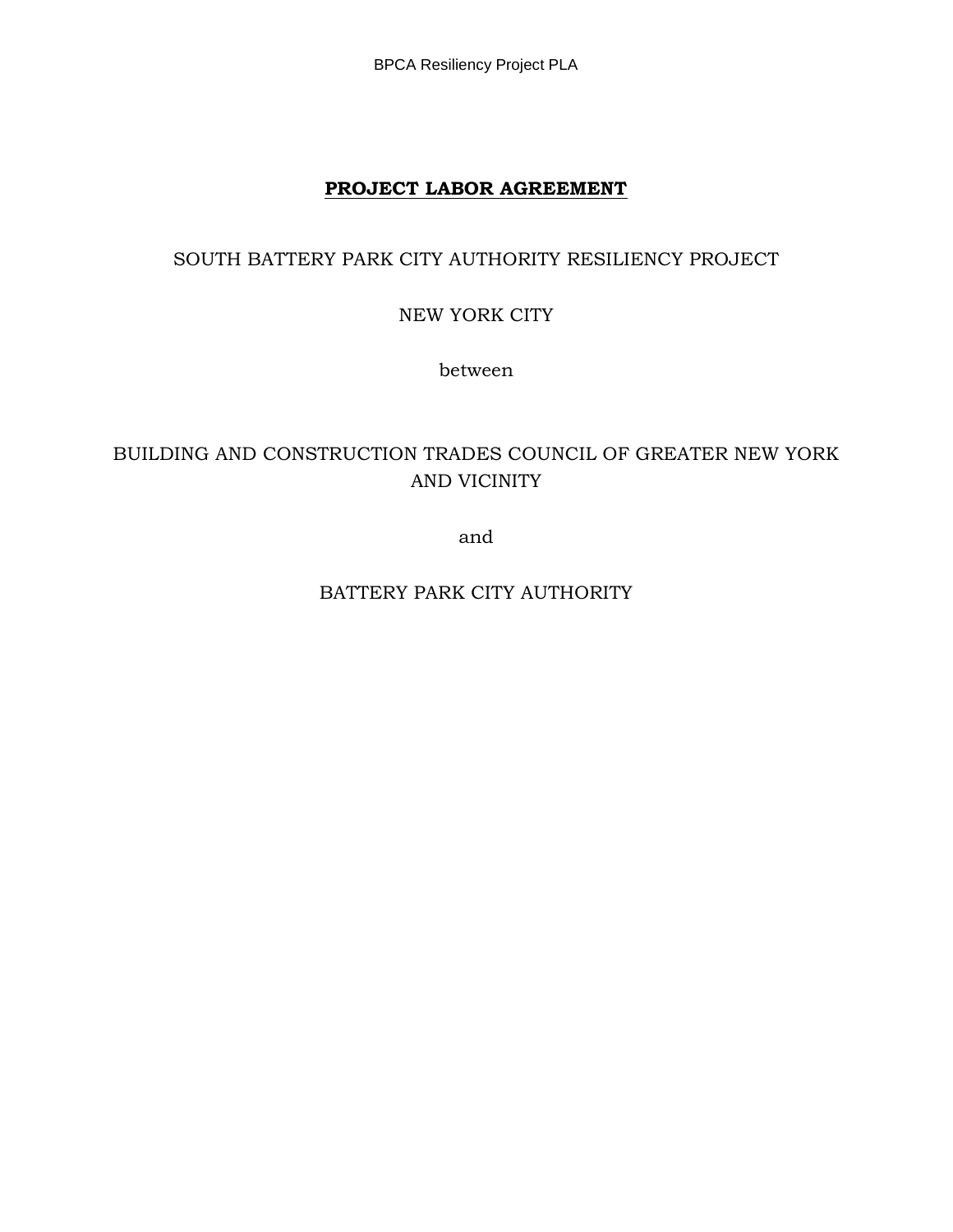# **Table of Contents**

| PREAMBLE  |                                                                |
|-----------|----------------------------------------------------------------|
|           |                                                                |
|           |                                                                |
| Section 1 |                                                                |
| Section 2 | CONDITIONS FOR AGREEMENT TO BECOME EFFECTIVE 4                 |
| Section 3 | ENTITIES BOUND AND ADMINISTRATION OF AGREEMENT 4               |
| Section 4 |                                                                |
| Section 5 |                                                                |
| Section 6 |                                                                |
| Section 7 |                                                                |
| Section 8 |                                                                |
|           |                                                                |
| Section 1 |                                                                |
| Section 2 |                                                                |
|           | Article IV - UNION RECOGNITION AND EMPLOYMENT 10               |
| Section 1 |                                                                |
| Section 2 | UNION REFERRAL NON-DISCRIMINATION  12                          |
| Section 3 |                                                                |
| Section 4 | CROSS AND QUALIFIED REFERRALS Error! Bookmark not              |
| defined.  |                                                                |
| Section 5 |                                                                |
| Section 6 |                                                                |
| Section 7 |                                                                |
|           |                                                                |
| Section 1 |                                                                |
| Section 2 |                                                                |
| Section 3 |                                                                |
|           |                                                                |
|           |                                                                |
| Section 1 |                                                                |
| Section 2 |                                                                |
| Section 3 |                                                                |
| Section 4 |                                                                |
|           | Section 5 ARBITRATION OF DISCHARGES FOR VIOLATION 19           |
|           | Article VIII - LABOR MANAGEMENT COMMITTEE AND WORK ASSIGNMENTS |
|           |                                                                |
| Section 1 |                                                                |
| Section 2 |                                                                |
| Section 3 | PRE-JOB CONFERENCES/JOB ASSIGNMENTS 20                         |
|           | Article IX - GRIEVANCE AND ARBITRATION PROCEDURE 21            |
| Section 1 | PROCEDURE FOR RESOLUTION OF GRIEVANCES  21                     |
| Section 2 | PARTICIPATION BY CONSTRUCTION MANAGER 23                       |
|           |                                                                |

# **Page**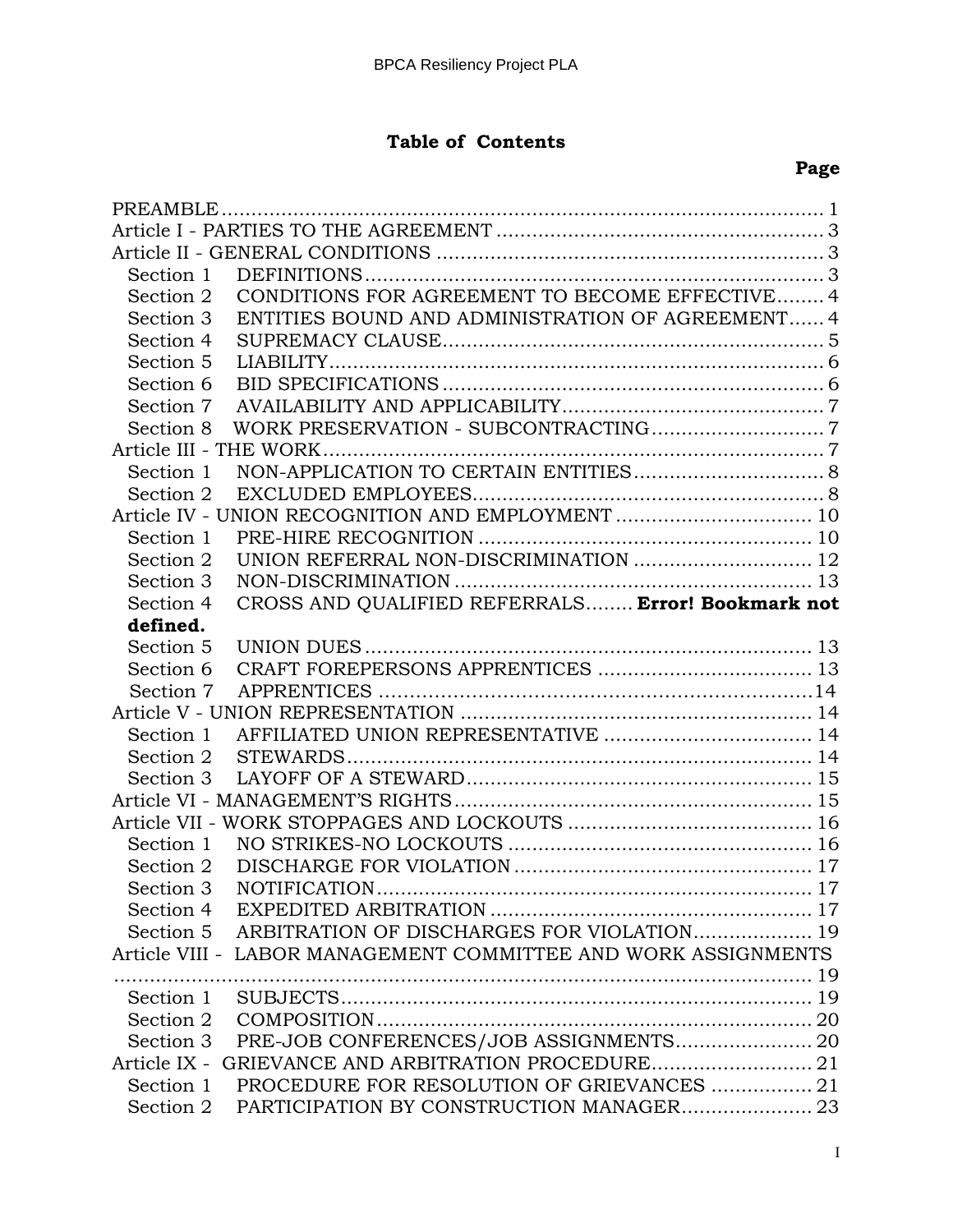| Section 1 CLASSIFICATION AND BASE HOURLY RATE  25           |  |
|-------------------------------------------------------------|--|
|                                                             |  |
|                                                             |  |
|                                                             |  |
| Section 2                                                   |  |
| Section 3                                                   |  |
|                                                             |  |
|                                                             |  |
|                                                             |  |
| Article XIV - SAFETY, PROTECTION OF PERSON AND PROPERTY  28 |  |
|                                                             |  |
| Section 2                                                   |  |
|                                                             |  |
|                                                             |  |
|                                                             |  |
|                                                             |  |
| Section 1                                                   |  |
| Section 2                                                   |  |
|                                                             |  |
|                                                             |  |
|                                                             |  |
|                                                             |  |
|                                                             |  |
|                                                             |  |
|                                                             |  |
|                                                             |  |
|                                                             |  |
|                                                             |  |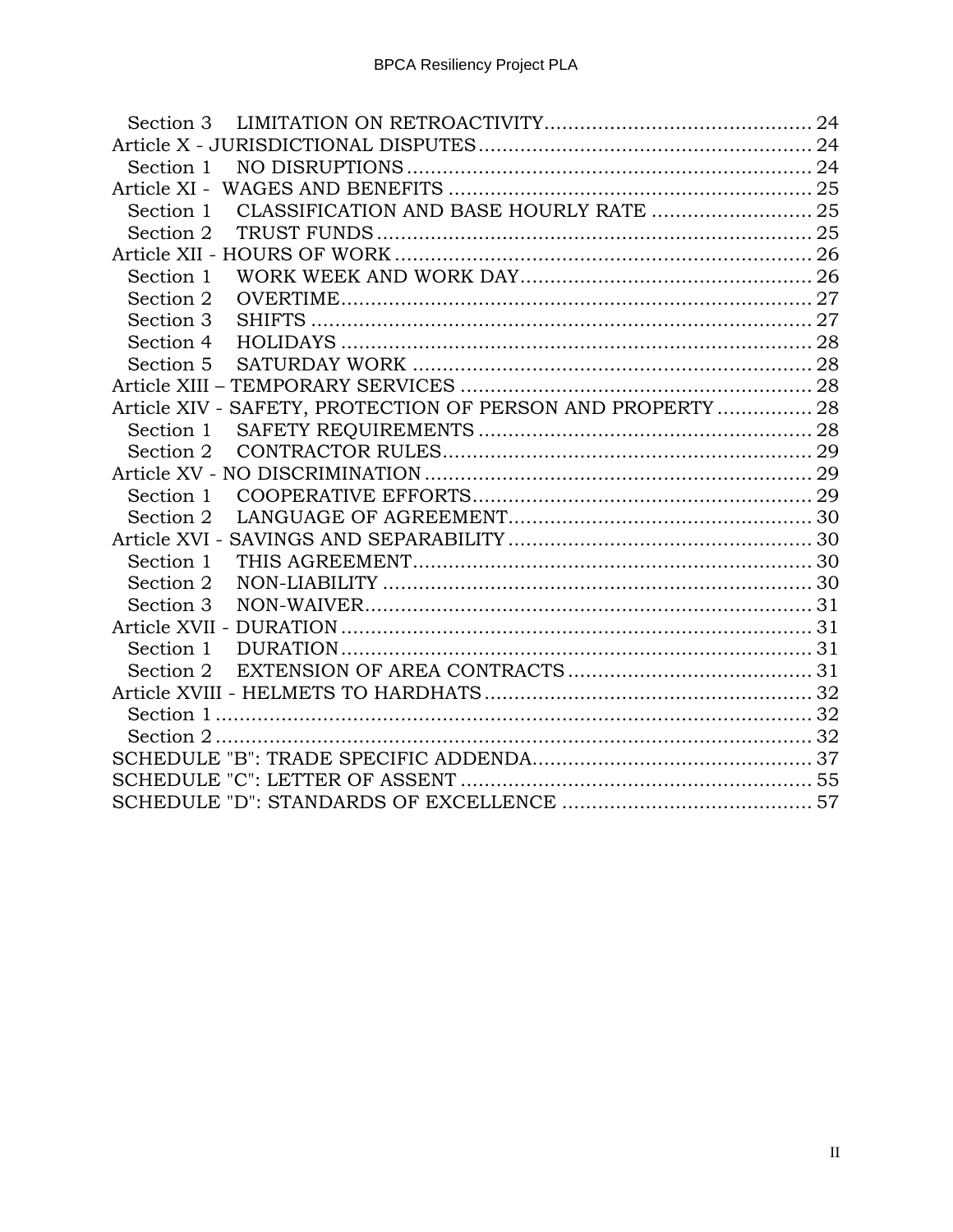### **PROJECT LABOR AGREEMENT**

#### **PREAMBLE**

<span id="page-83-0"></span>**WHEREAS**, the Battery Park City Authority ("Authority") is the developer of a construction project known as the South Battery Park City Resiliency Project ("Project"); and

**WHEREAS,** the Authority will engage a Construction Manager and general contractors to manage and accomplish the successful and timely completion of the Project; and

**WHEREAS,** the Authority, its Construction Manager and general contractors, intend that all subcontractors who will be engaged in the construction of the Project will employ only employees who are represented by the unions affiliated with the New York City Building and Construction Trades Council ("Council"); and

**WHEREAS**, the Authority is committed to accomplishing the completion of the Project in the most professional, safe, cost effective, timely and efficient manner through the standardization of the terms and conditions under which labor will be employed on the Project, promotion of labor harmony, prohibition of all disruptions to work on the Project, promotion of safe work practices, modification of work rules and practices, promotion of expeditious and fair resolution of any disputes that might arise; and

**WHEREAS**, the Council and its members have the capacity and motivation to ensure a reliable source of skilled and experienced labor necessary for the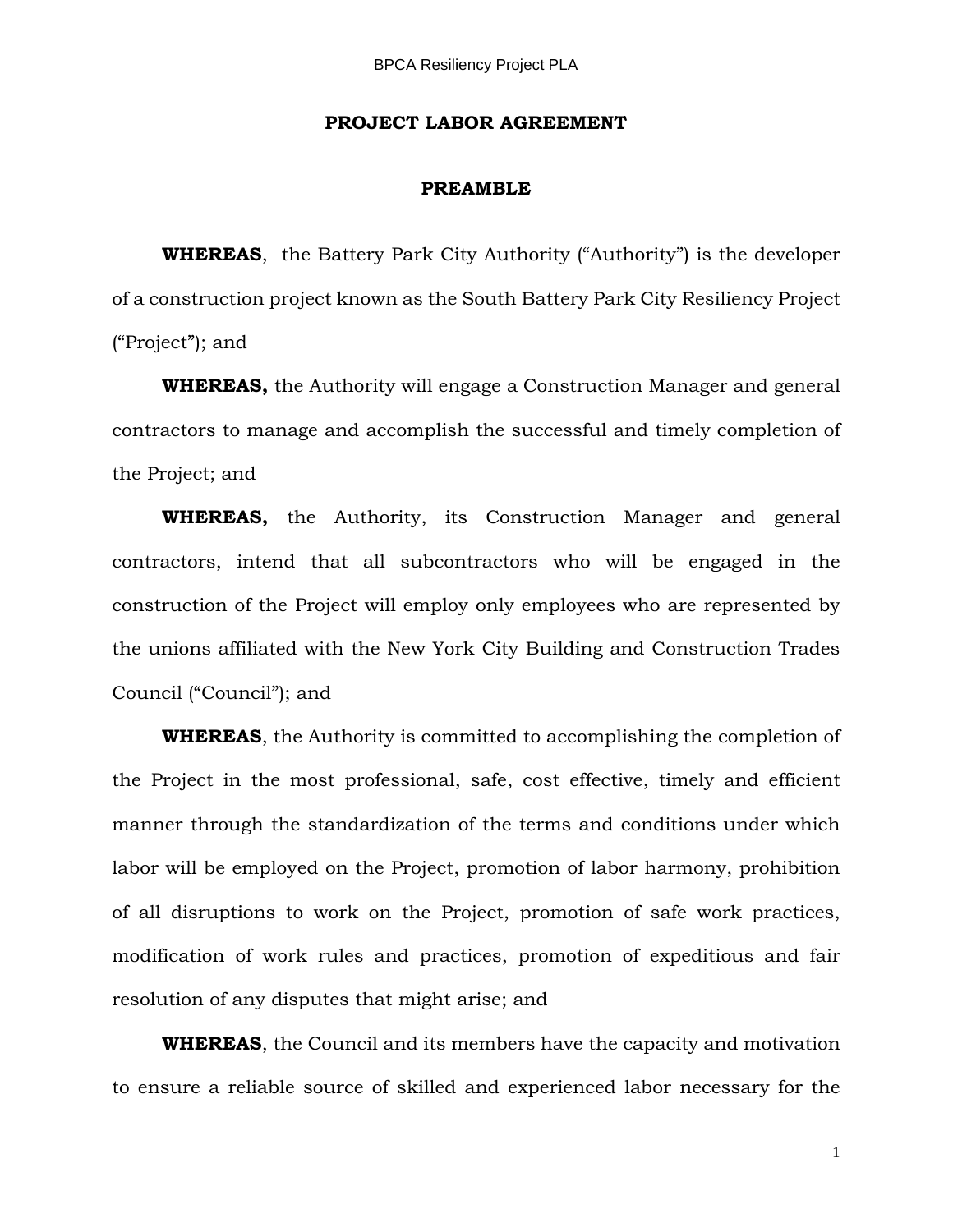successful and timely completion of the Project; and

**WHEREAS**, this Project Labor Agreement will foster the achievement of these goals, *inter alia*, by:

(1) expediting the construction process and otherwise minimizing disruption to the Project;

(2) avoiding the costly delays of labor unrest and promoting labor harmony for the duration of the Project;

(3) standardizing certain terms and conditions governing the employment of labor on the Project;

(4) providing comprehensive and standardized mechanisms for the settlement of work disputes, including those relating to jurisdiction;

(5) ensuring a reliable source of skilled and experienced labor;

(6) maximizing project safety conditions for both workers and others;

(7) reducing labor costs by giving contractors flexibility to manage and perform work operations in the most efficient and productive manner; and

**WHEREAS**, the Authority is committed to promoting employment and business opportunities for minorities and women in accordance with Executive Law Article 15-a, including through participation in apprenticeship training programs for the trades engaged on the project; and

**WHEREAS**, the Council and its affiliated Unions**,** together with the Authority and its Construction Manager, general contractors, and their subcontractors desire to provide for stability, security and work opportunities that are afforded by this Project Labor Agreement;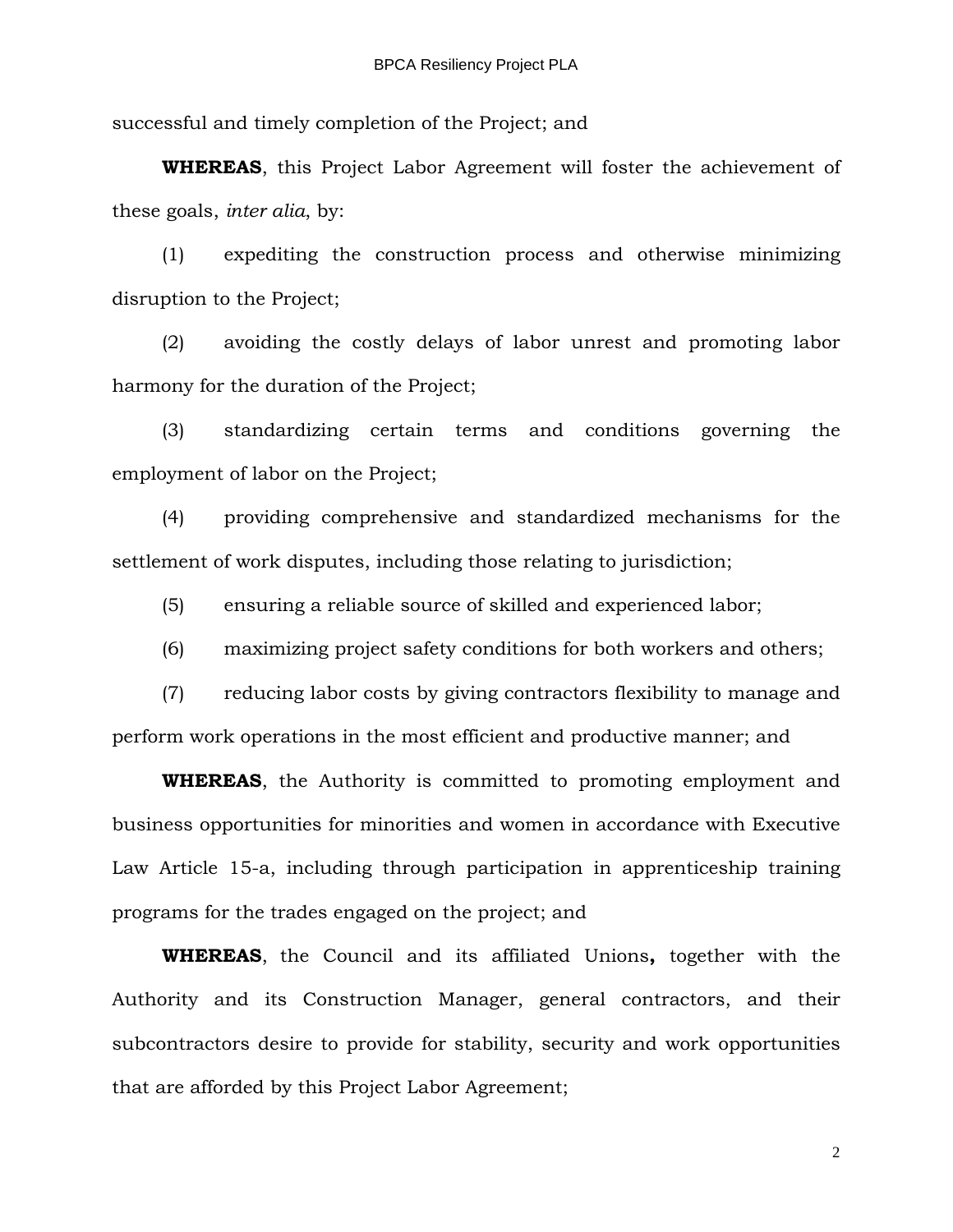**NOW, THEREFORE,** it is agreed in consideration for the mutual promises and covenants made herein as follows:

#### **ARTICLE I - PARTIES TO THE AGREEMENT**

<span id="page-85-0"></span>This Project Labor Agreement ("PLA" or "Agreement") is entered into, this day of \_\_\_\_\_\_\_\_\_\_\_, 2022, by and between the Authority and the Council and its Affiliated Unions ("Affiliated Unions")**.** The PLA will govern the relationship between the Authority, Construction Manager, general contractors, subcontractors and the Affiliated Unions with respect to construction work to be performed at the Project, provided the Authority mobilizes on the Project site prior to  $\qquad \qquad$   $2022$ .

The parties each warrant and represent that they have been duly authorized to enter into this Agreement on behalf of, and to bind, their respective organizations.

It is understood and agreed that the Authority has sole and unreviewable discretion at any time to terminate, delay, or suspend the Project Work, in whole or in part, provided that the terms of this Agreement shall apply in the event the work is resumed.

#### **ARTICLE II - GENERAL CONDITIONS**

#### **SECTION 1 DEFINITIONS**

<span id="page-85-2"></span><span id="page-85-1"></span>Throughout this Agreement, the various union parties, including the Council and its Affiliated Unions, are referred to singularly and collectively as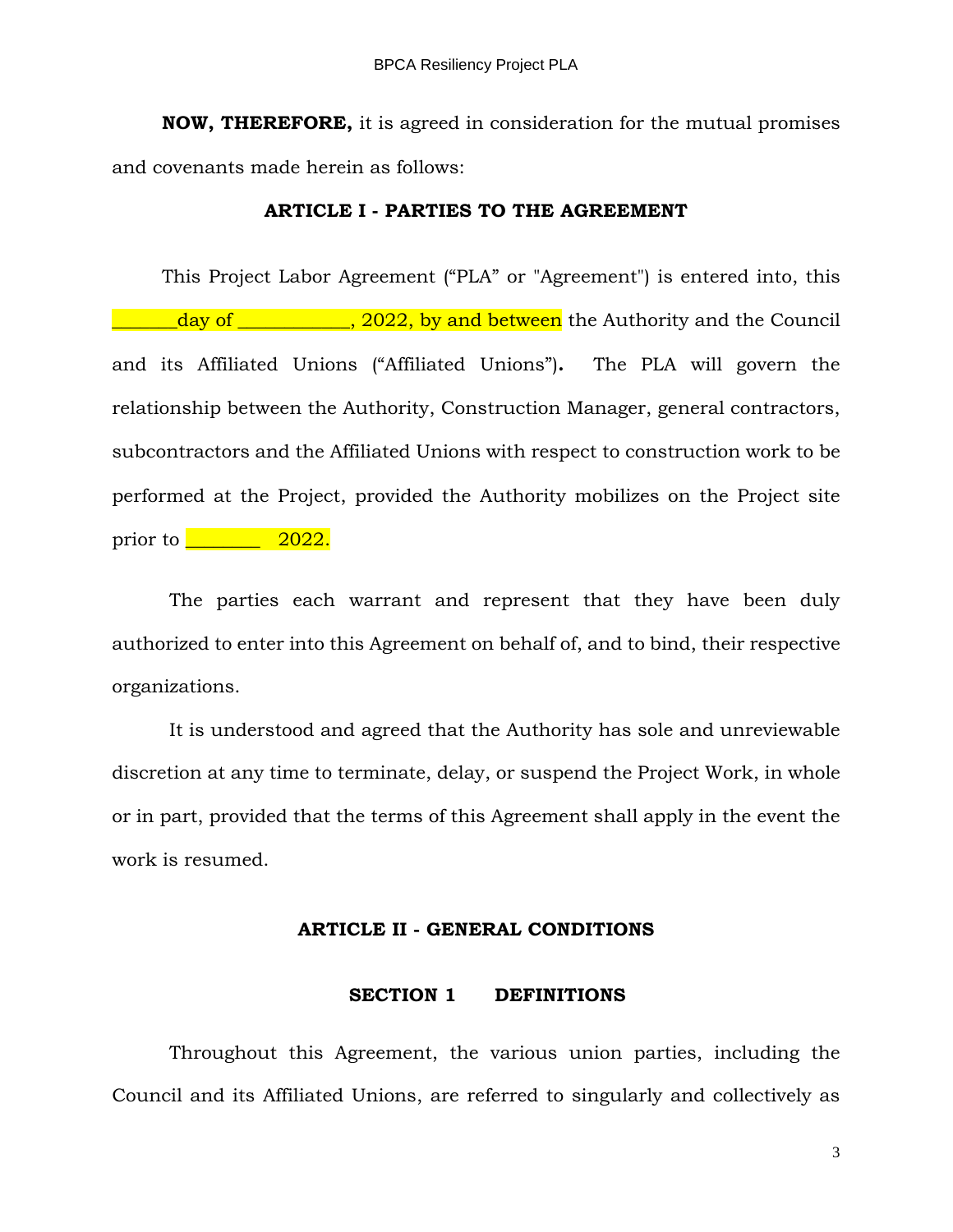"Affiliated Unions"; where specific reference is made to "Affiliated Unions" that phrase is sometimes used to denote a particular union affiliated with the Council; the term "Construction Manager" shall refer to the person or entity which is responsible for coordinating and overseeing work at the Project and the term "Contractor(s)" shall include any and all general contractors and subcontractors of all tiers, engaged in work within the scope of this Agreement as defined in Article III. The work covered by this Agreement is referred to herein as "Project Work".

## <span id="page-86-0"></span>**SECTION 2 CONDITIONS FOR AGREEMENT TO BECOME EFFECTIVE**

This Agreement shall not become effective unless each of the following conditions is met: (1) the Agreement and the Trade Addendums, referred to below, are approved and signed by the Council, and the Agreement and/or Trade Addendums are approved and signed by those of its affiliates participating herein, (2) copies of all current collective bargaining agreements listed in Schedule A are provided to the Construction Manager, and (3) the Agreement is approved and signed by the Authority. This Agreement may be signed by all Parties, including the Affiliated Unions, in counterparts, all of which shall be merged and shall constitute one agreement.

# **SECTION 3 ENTITIES BOUND AND ADMINISTRATION OF AGREEMENT**

<span id="page-86-1"></span>This Agreement shall be binding on the Council, the Affiliated Unions, the Authority, and all Contractors performing Project Work, as defined in Article III.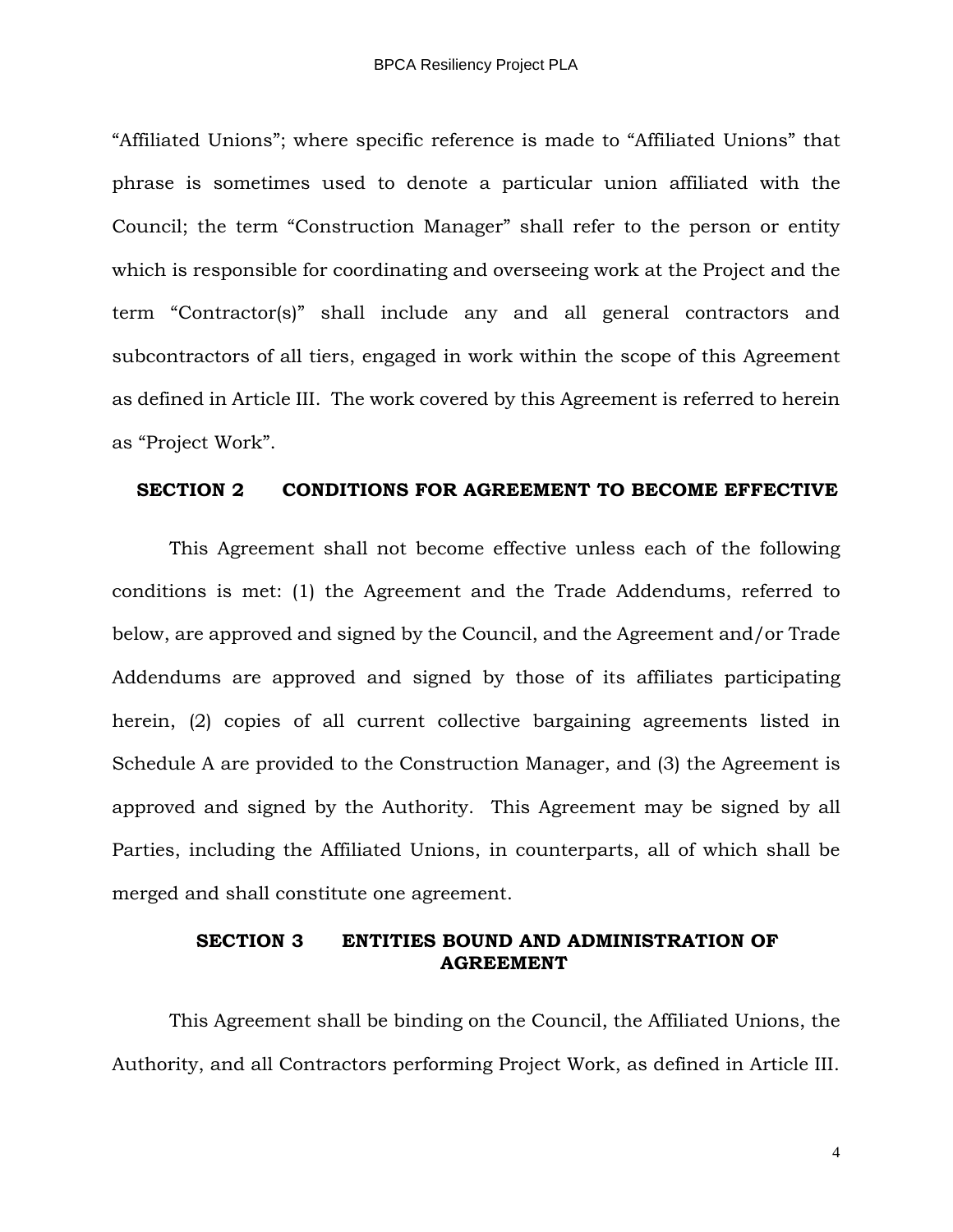### **SECTION 4 SUPREMACY CLAUSE**

<span id="page-87-0"></span>This Agreement, together with the Collective Bargaining Agreements of the Affiliated Unions, collectively referred to as Schedule "A" agreements, and the Trade Addendums annexed hereto as Schedule "B" agreements, represent the complete understanding of all signatories and supersedes any national agreement, local agreement or other CBA of any type that would otherwise apply to ths Project Work, in whole or in part, except work performed under the NTL Articles of Agreement, the National Stack/Chimney Agreement, the National Cooling Tower Agreement, all instrument calibration work and loop checking which shall be performed under the UA/IBEW Joint National Agreement for Instrument and Control Systems Technicians, and the National Agreement of the International Union of Elevator Constructors, with the exception of the dispute resolution mechanisms and no-strike provisions contained herein: and provided further, for Project Work that falls within the jurisdiction of the Operating Engineers Locals 14 and 15, if such is accepted by and performed by said locals, only then will such work be performed under the terms and conditions set out in the Schedule "A" agreements. Where this Agreement and/or the Schedule "B" agreements are silent on a subject, the applicable collective bargaining agreement(s) (Schedule A agreement(s)) shall govern. Where association and independent CBAs for a particular type of construction work are both set forth in Schedule "A", association members shall treat the applicable association agreement as the Schedule "A" CBA and independent contractors shall treat the applicable independent agreement as the Schedule "A" CBA. Subject to the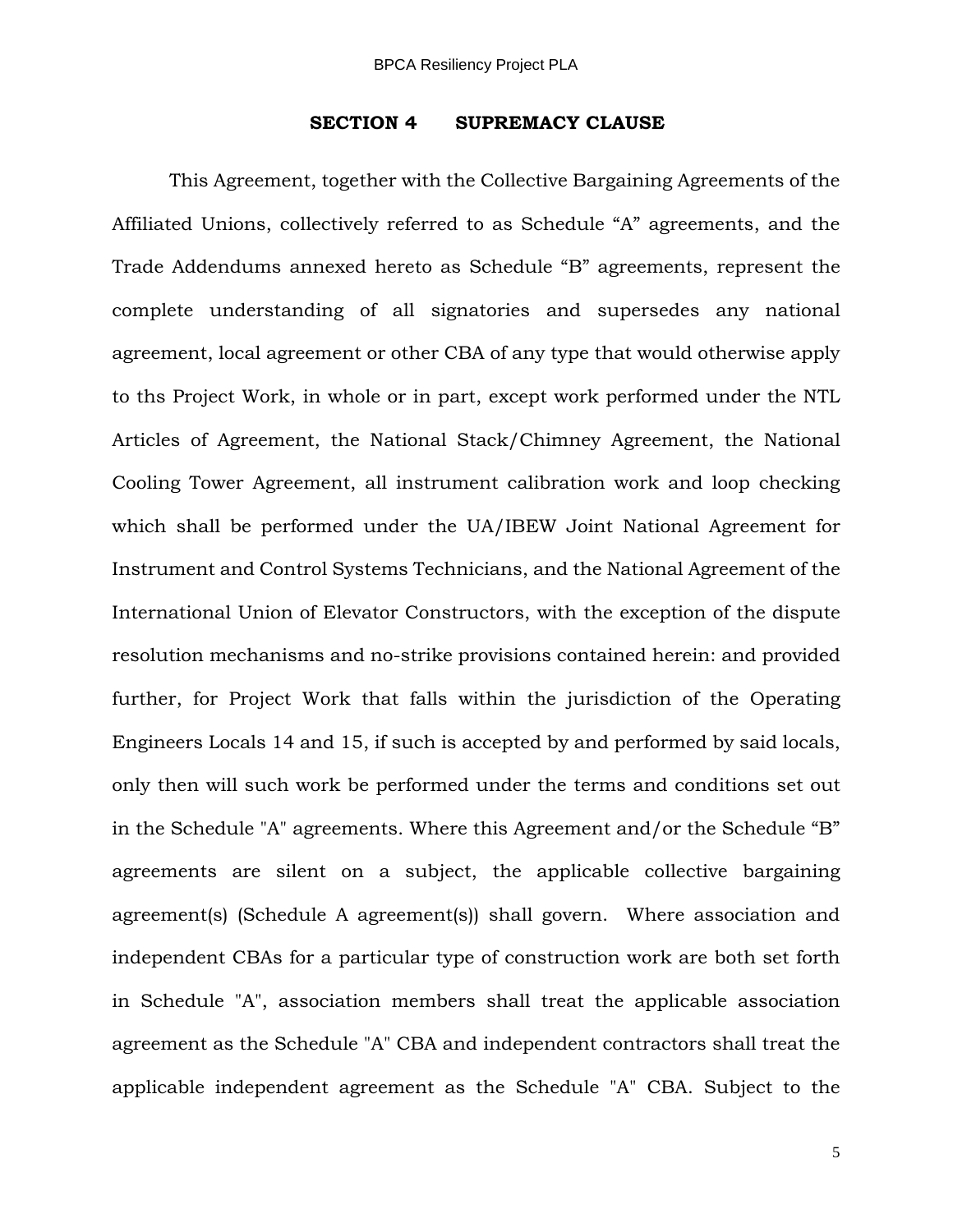foregoing, where a subject covered by the provisions of this Agreement is also covered by a Schedule "A" CBA, the provisions of this Agreement shall prevail. It is further understood that no Contractor shall be required to sign any other agreement as a condition of performing Project Work. No practice, understanding or agreement between a Contractor and an Affiliated Union which is not set forth in this Agreement shall be binding with respect to Project Work unless endorsed in writing by the Authority or its designee. Nothing in this Agreement requires employees to join a union or pay dues or fees to a union as a condition of working on Project Work. This Agreement is not intended, however to supersede independent requirements in applicable Affiliated Union (Schedule "A") agreements as to Contractors that are otherwise signatory to those agreements and as to employees of such Contractors performing Project Work.

### **SECTION 5 LIABILITY**

<span id="page-88-0"></span>The liability of any Contractor and the liability of any Union under this Agreement shall be several and not joint. The Authority, its Construction Manager, general contractors, and any Contractors shall not be liable for any violations of this Agreement by any other Contractor; and the Council and Affiliated Unions shall not be liable for any violations of this Agreement by any other Union.

## **SECTION 6 BID SPECIFICATIONS**

<span id="page-88-1"></span>The Authority shall require in its bid specifications for all Project Work within the scope of Article III that all successful bidders, and their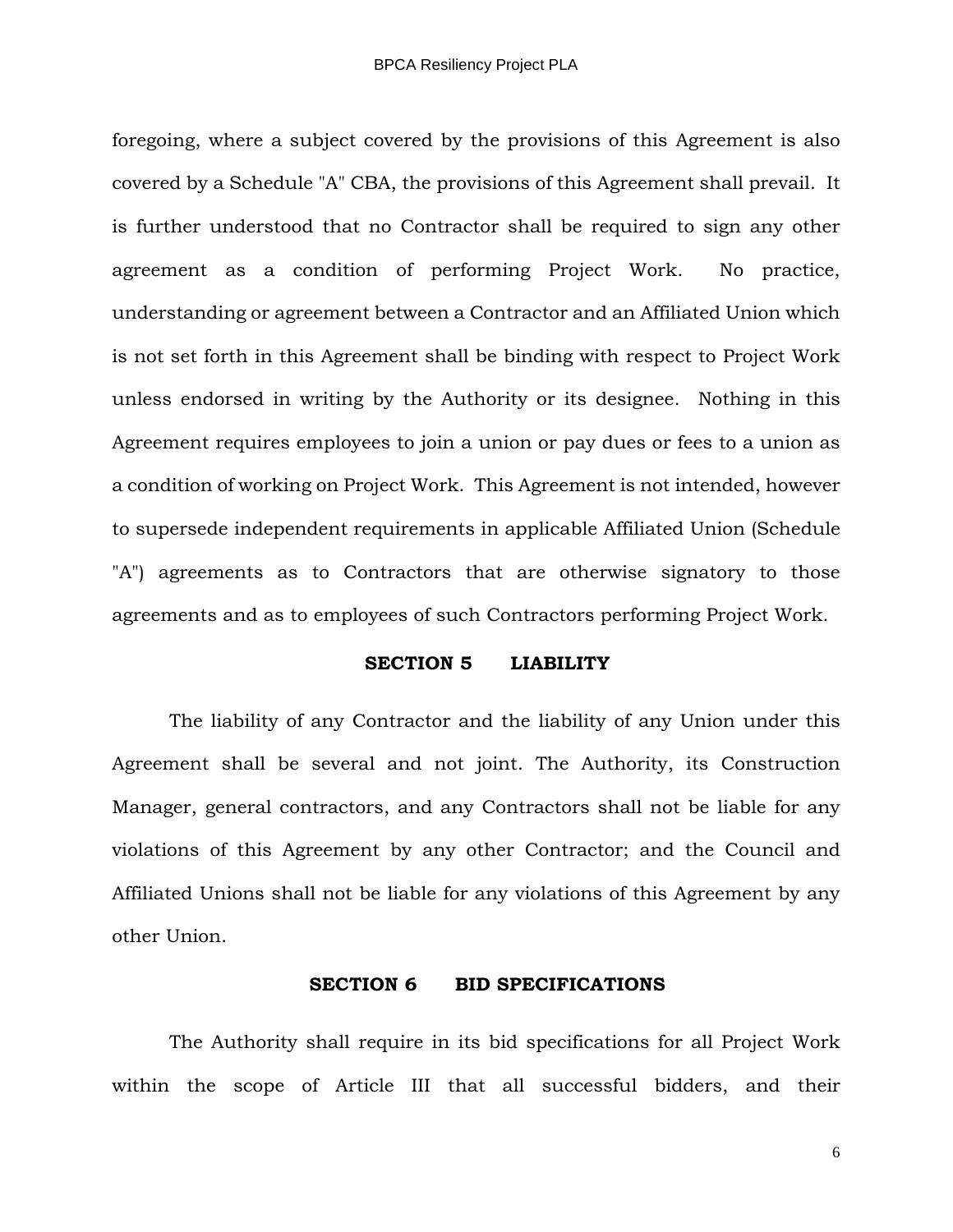subcontractors of whatever tier, and any and all Contractors of any tier awarded or performing work within the scope of this PLA shall become bound by this Agreement, or shall sign a "Letter of Assent" in the form annexed hereto as Schedule "C", agreeing to be bound to and incorporating the terms of this Agreement by reference.

# **SECTION 7 AVAILABILITY AND APPLICABILITY TO ALL SUCCESSFUL BIDDERS**

<span id="page-89-0"></span>The Council and Affiliated Unions agree that this Agreement will be made available to, and will fully apply to, any successful bidder for (or subcontractor of) Project Work who becomes signatory hereto, without regard to whether that successful bidder (or subcontractor) performs work at other sites on either a union or non-union basis and without regard to whether employees of such successful bidder (or subcontractor) are, or are not, members of any unions. This Agreement shall not apply to the work of any Contractor that is performed at any location other than the site of this Project.

#### **SECTION 8 WORK PRESERVATION - SUBCONTRACTING**

<span id="page-89-1"></span>The Authority agrees that neither it nor any of its Contractors or subcontractors will subcontract any work to be done on the Project except to a person, firm or corporation who is or agrees to become party to this Agreement.

#### **ARTICLE III - THE WORK**

<span id="page-89-2"></span>This PLA shall apply to all construction work, including site work, demolition, excavation, core and shell construction, interior and tenant build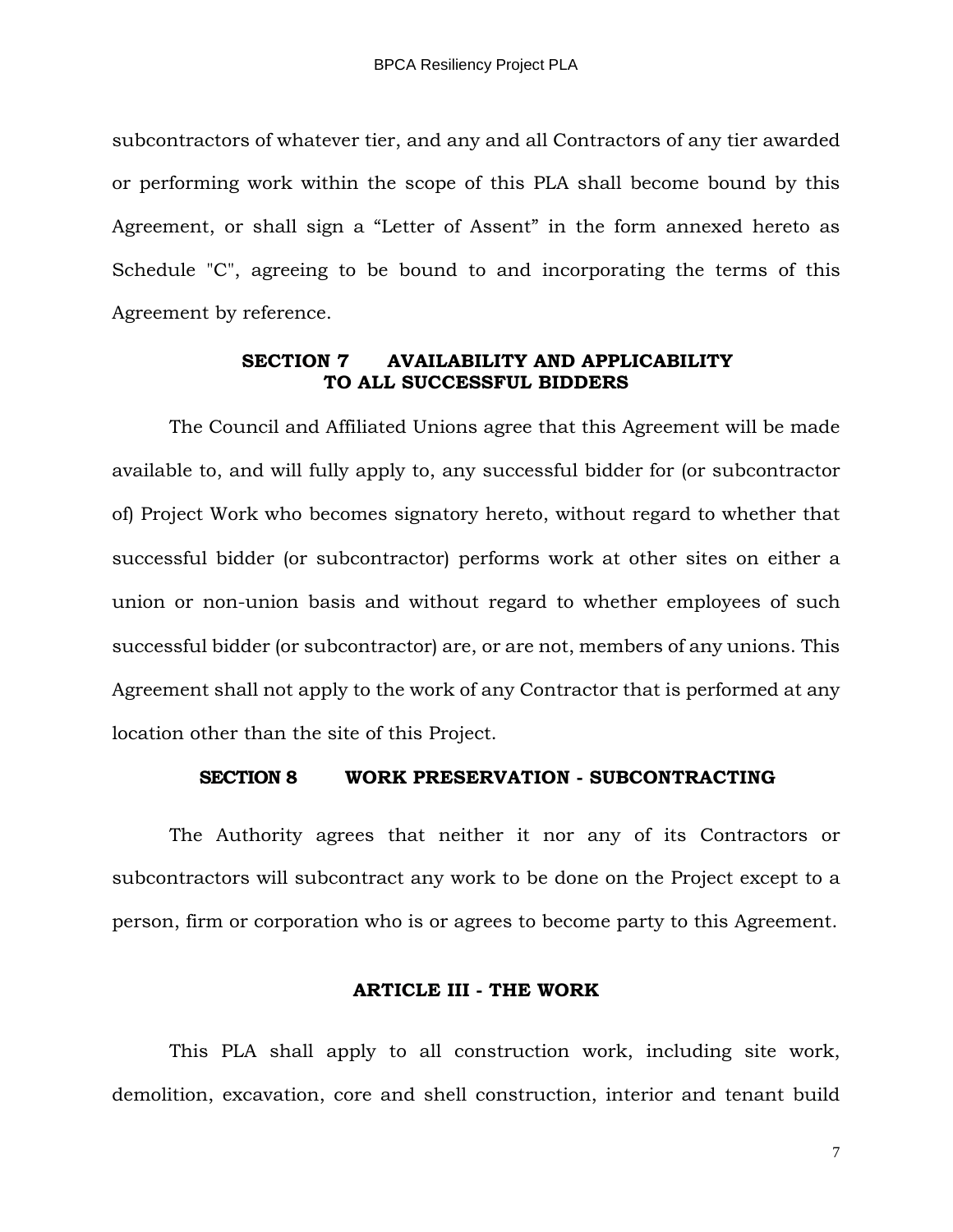outs, as well as green building technologies used in new construction and/or renovation or retrofit work, related to the Project to the extent this work is included in the Authority's scope of work. It is understood that this project will be accomplished through the bidding of several contract packages, all of which together constitute the Project Work covered by this PLA.

# **SECTION 1 NON-APPLICATION TO CERTAIN ENTITIES**

<span id="page-90-0"></span>This Agreement shall not apply to the parents, affiliates, subsidiaries, or other joint or sole ventures of any Contractor, which do not perform work at this Project. It is agreed, for the purposes of this Agreement only, that this Agreement does not have the effect of creating any joint employer, single employer or alterego status between or among the Authority, Construction Manager, and/or any Contractors.

# **SECTION 2 EXCLUDED EMPLOYEES**

<span id="page-90-1"></span>The following persons are not subject to the provisions of this Agreement, even though performing work ancillary to Project Work:

- (a) Superintendents, supervisors, professional engineers and/or licensed architects engaged in inspection and testing, quality control/assurance personnel, timekeepers, mail carriers, clerks, office workers, messengers, guards, technicians, non-manual employees, and all professional, engineering, administrative and management persons, unless such persons are specifically and explicitly covered by a craft's Schedule "A"; for example, where general forepersons, forepersons and field surveyors are included in the bargaining unit under a particular collective bargaining agreement, they are covered by this PLA.
- (b) Employees and entities engaged in off-site manufacture, modifications,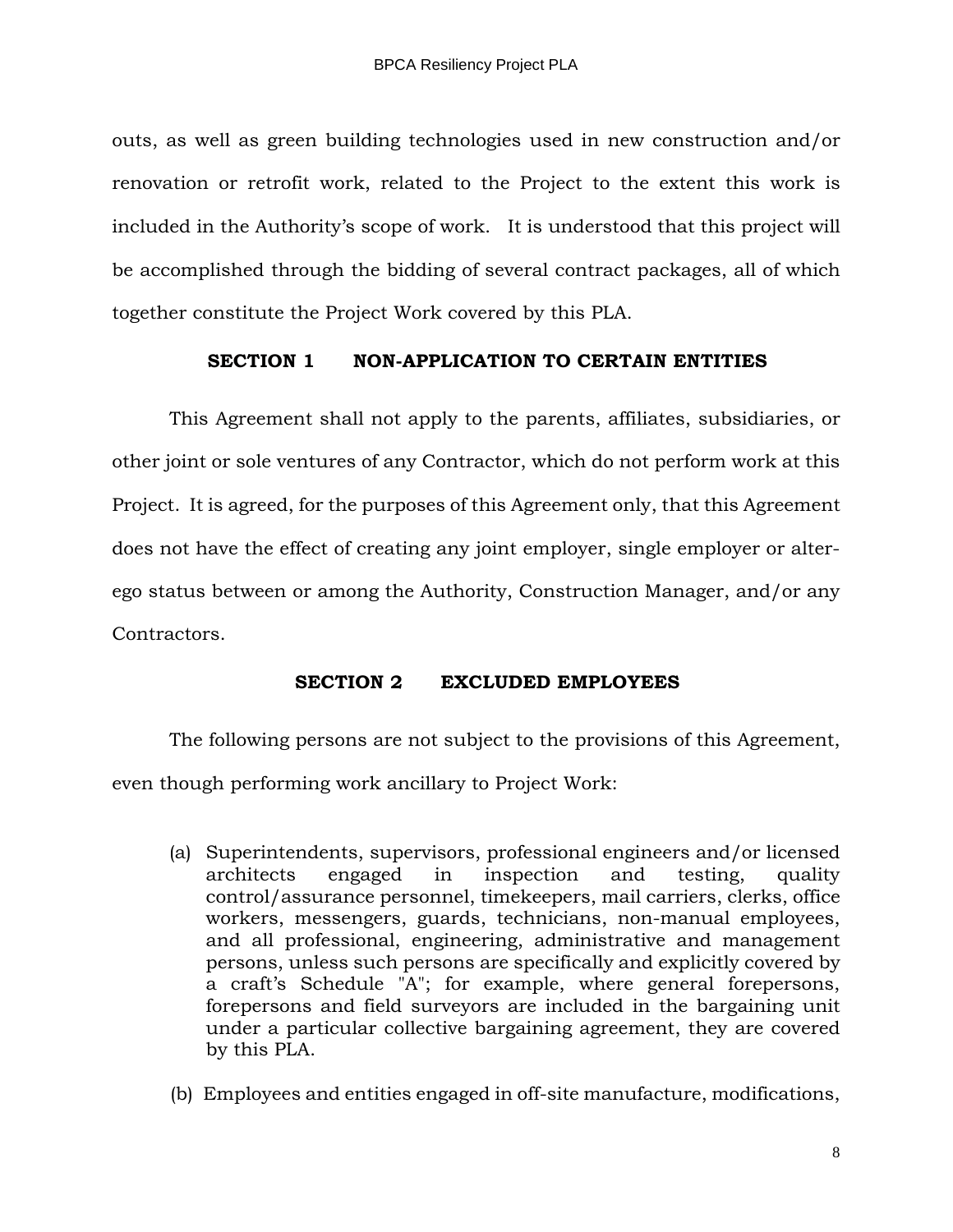repair, maintenance, assembly, painting, handling or fabrication of project components, materials, equipment or machinery or involved in deliveries to and from the Project site, except as may be provided for in Schedule "A" agreements.

- (c) Employees of the Authority, its Construction Manager and general contractors, except those performing manual, on-site construction labor within the jurisdiction of Affiliated Unions who will be covered by this Agreement.
- (d) Employees engaged in on-site equipment warranty work, unless a current employee of a Contractor is on site and certified by the relevant manufacturer to make warranty repairs on the Contractor's equipment.
- (e) Employees engaged in geophysical testing other than boring for core samples.
- (f) Employees engaged in work, which is ancillary to Project Work and performed by third parties such as electric and gas utilities, telephone companies, and railroads, except that it is understood and agreed that these entities may only install their work to a demarcation point, *e.g.*, a telephone closet or utility vault, the location of which is determined prior to construction and employees of such entities shall not be used to replace employees performing Project Work pursuant to this Agreement.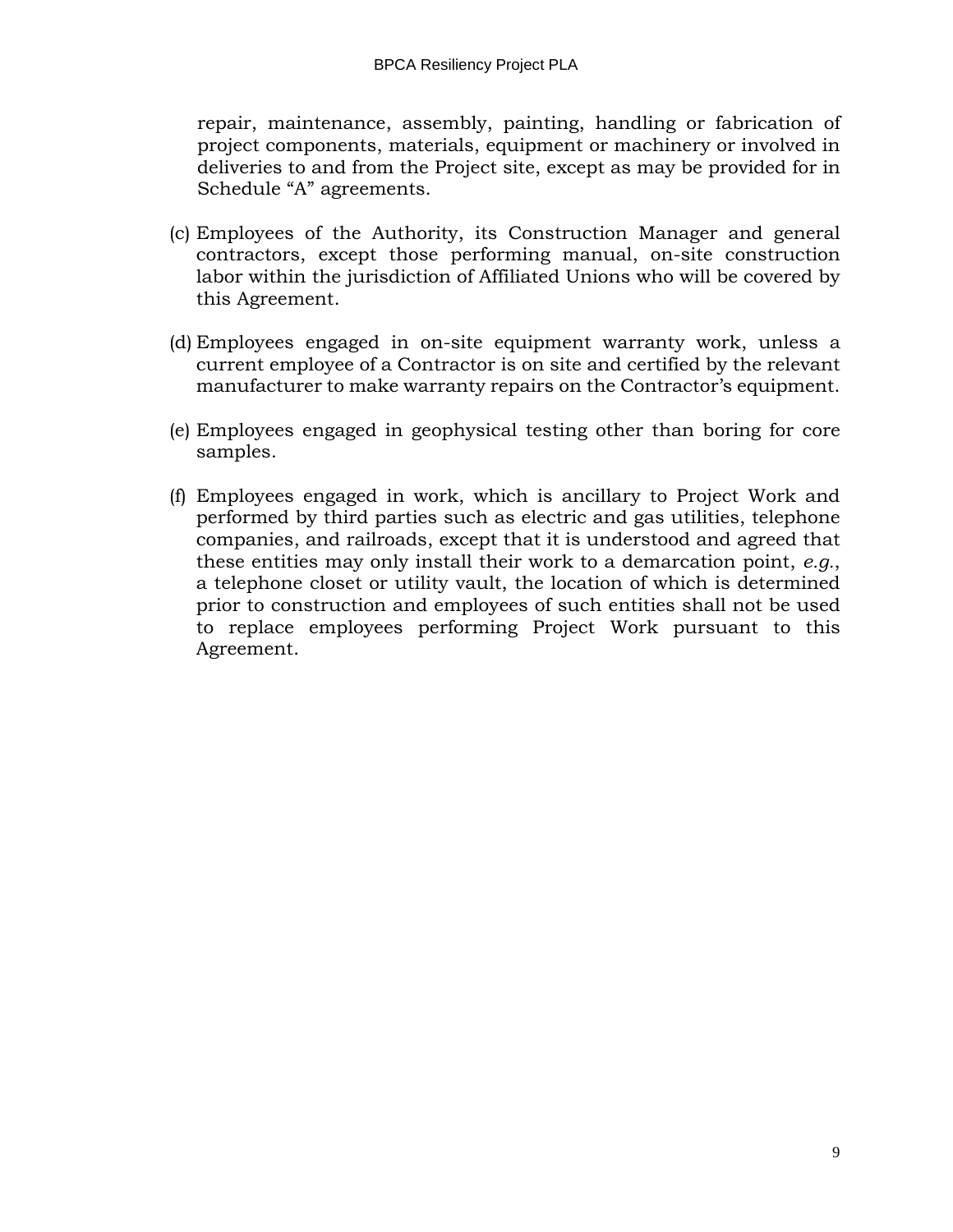# <span id="page-92-0"></span>**ARTICLE IV - UNION RECOGNITION AND EMPLOYMENT SECTION 1 PRE-HIRE RECOGNITION**

<span id="page-92-1"></span>The Authority, its Construction Manager, general contractors and all Contractors performing Project Work recognize the Affiliated Unions as the sole and exclusive bargaining representatives of all craft employees who are performing Project Work within their recognized jurisdiction and within the scope of this Agreement as defined in Article III, with respect to that work.

## **SECTION 2 UNION REFERRAL**

A. All Contractors agree to employ and hire craft employees for Project Work covered by this Agreement through the job referral systems and hiring halls established in the Affiliated Unions' area collective bargaining agreements and in accordance with the procedures set forth in those agreements. In the event that an Affiliated Union does not have a referral system or hiring hall, the current practice with respect to contractor hiring for that Affiliated Union shall be observed. Notwithstanding this, Contractors shall have the sole right to reject any applicant referred by an Affiliated Union and to determine the number of employees required and the duration of their employment.

B. In the event that an Affiliated Union with a job referral system or hiring hall in its Collective Bargaining Agreement is unable to fill any request for qualified employees within a 48-hour period after such request by a Contractor (Saturdays, Sundays, and holidays excepted), a Contractor may employ qualified applicants from any other available source, upon notification to the affected Affiliated Union. In the event that the Affiliated Union does not have a job referral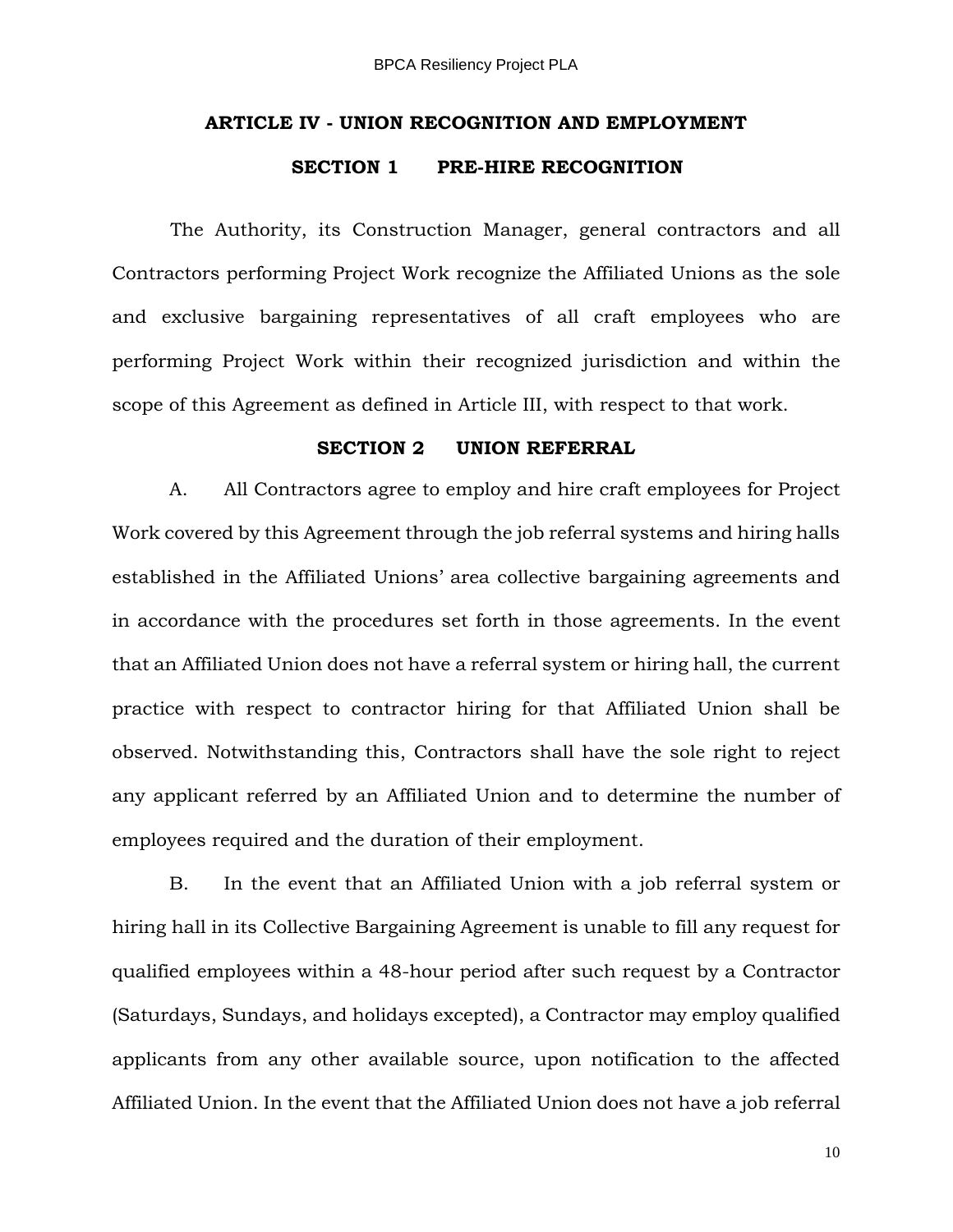system, the Contractor shall follow the current practice and give the Affiliated Union first preference to refer applicants if any such practice exists.

C. A Contractor may request by name, and the Affiliated Union will honor, referral of persons who have applied to the Affiliated Union for Project Work and who meet the following qualifications: (1) possess any license required by New York State law for the Project Work to be performed; (2) have worked a total of at least 1,000 hours in the construction industry during the prior three years; and (3) were on the Contractor's active payroll for at least 60 out of the 180 calendar days prior to the contract award. No more than twelve (12%) per cent of the employees covered by this Agreement, per Contractor by craft, shall be hired through this procedure. Under this provision, name referrals begin with the eighth employee needed and continue on that same basis.

D. Notwithstanding Sections 2.A., B., and C. of this Article, certified MWBE contractors for which participation goals are set forth in New York Executive Law Article 15-a, that are not signatory to any Schedule A Agreements, with contracts valued at or under five hundred thousand (\$500,000), may request by name, and the affiliated Union will honor, referral of the second (2nd), fourth (4th), sixth (6th), and eighth (8th) employee, who have applied to the Affiliated Union for Project Work and who meet the following qualifications: (1) possess any license required by New York State law for the Work to be performed; (2) have worked a total of at least 1000 hours in the Construction field during the prior 3 years; and (3) were on the Contractor's active payroll for at least 60 out of the 180 work days prior to the contract award. For such contracts valued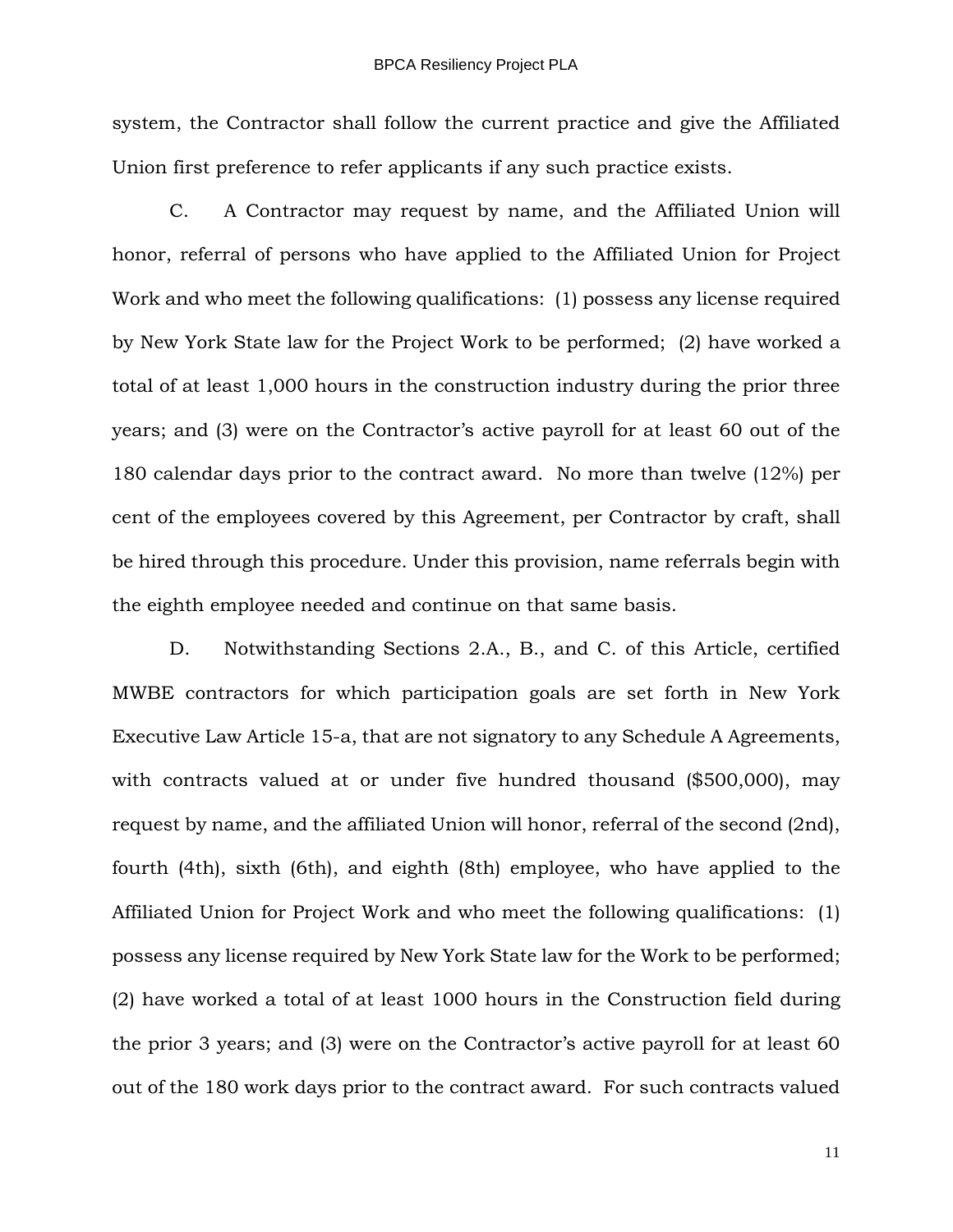at above \$500,000 but less than \$1 million, the Affiliated Union will honor referrals by name of the second (2nd), fifth (5th), and eighth (8th) employee subject to the foregoing requirements. In both cases, name referrals will thereafter be in accordance with Section 2.C., above.

E. Where a certified MWBE Contractor voluntarily enters into a collective bargaining agreement with an Affiliated Union, the employees of such Contractor at the time the collective bargaining agreement is executed shall be allowed to join the Affiliated Union for the applicable trade subject to satisfying the Affiliated Union's standard requirements for membership.

## **SECTION 3 NON-DISCRIMINATION**

<span id="page-94-0"></span>The Affiliated Unions represent that their respective Affiliated Union hiring halls and referral systems are and will continue to be operated in a nondiscriminatory manner and in full compliance with all applicable federal, state and local laws and regulations which require equal employment opportunities. In the event an Affiliated Union fails to refer qualified minority or female employees sufficient to meet the Authority's workforce participation goals set forth in the Authority's bid specifications within 48 hours of a request for same, the affected Contractors may employ qualified minority or female employees from any other source. For any work that may become subject to requirements under Section 3 of the Housing and Urban Development Act of 1968, as amended by the Housing and Community Development Act of 1992, and any rules, including new or revised rules, that may be published thereunder, the Local Unions will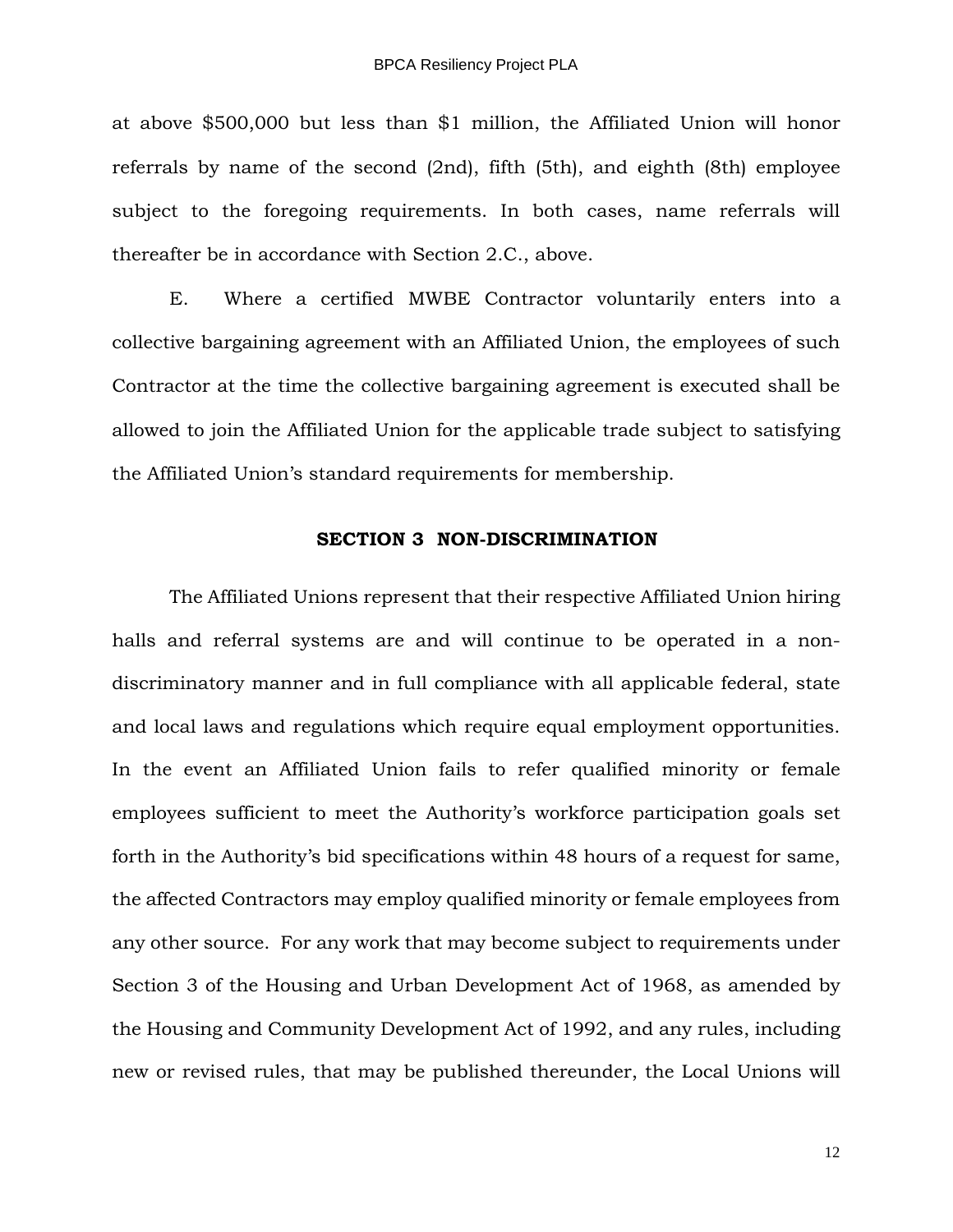acknowledge the Section 3 obligations of the Contractor, as applicable, and agree to negotiate a method to implement this Article in a manner that would allow the Contractor to meet its Section 3 obligations to the greatest extent feasible, and to post any required notices in the manner required by Section 3. The parties also acknowledge that the Contractor may also fulfill its Section 3 requirements by promoting opportunities for excluded employees, as defined by Article IV, Section 2 of this Agreement to the extent permitted by Section 3, by promoting opportunities for craft and other employees on non-project work.

## **SECTION 4 CROSS AND QUALIFIED REFERRALS**

<span id="page-95-0"></span>The Affiliated Unions shall not knowingly refer to a Contractor an employee then employed by another Contractor working under this Agreement. The Affiliated Unions will exert their utmost efforts to recruit sufficient numbers of skilled and qualified craft employees to fulfill the Project Work requirements of their respective Contractors.

#### <span id="page-95-1"></span>**SECTION 5 CRAFT FOREPERSONS AND GENERAL FOREPERSONS**

<span id="page-95-2"></span>The selection of craft forepersons and/or general forepersons and the number of forepersons required shall be solely the responsibility of the Contractors. Craft forepersons shall work pursuant to the terms and conditions established under the relevant local collective bargaining agreement.

#### **SECTION 6 APPRENTICES**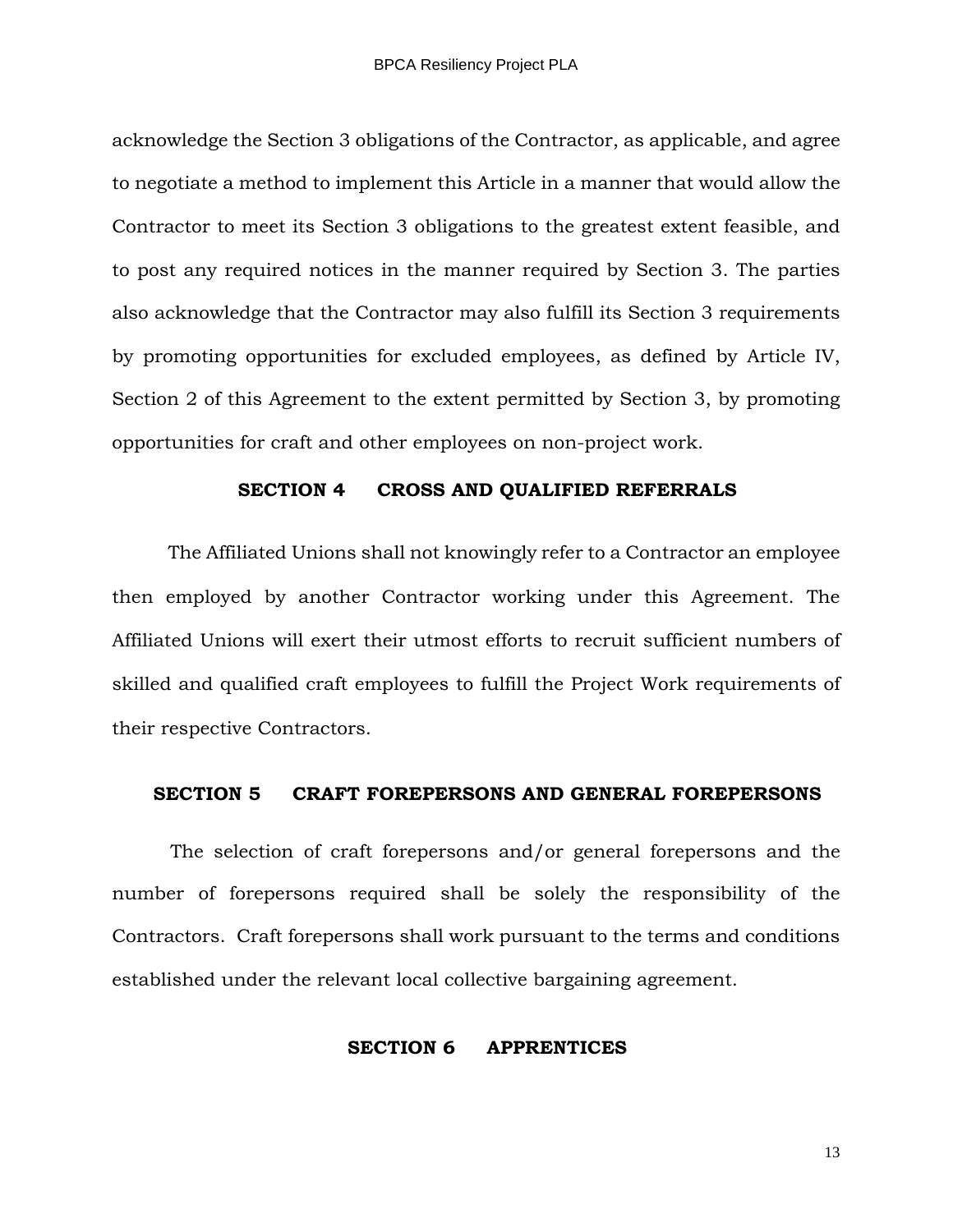Apprentices may be employed at the maximum ratios approved by the New York State Department of Labor for the relevant trade.

# **ARTICLE V - UNION REPRESENTATION SECTION 1 AFFILIATED UNION REPRESENTATIVE**

<span id="page-96-1"></span><span id="page-96-0"></span>Each Affiliated Union representing Project employees shall be entitled to designate a representative(s), and/or the Business Manager, who shall be afforded access to the Project with an escort provided by the Construction Manager or Contractor employing the employees represented by the Affiliated Union but who shall not disrupt or interrupt the work of employees. Such designations shall be communicated in writing to the Construction Manager and relevant Contractor.

### **SECTION 2 STEWARDS**

<span id="page-96-2"></span>A. Each Affiliated Union shall have the right to designate a journey person as a Steward and an alternate, and shall notify the Authority and Construction Manager in writing of the identity of the designated Steward and alternate prior to the assumption of such duties. All Stewards shall be working Stewards.

B. In addition to their work as an employee, the Steward shall have the right to receive complaints or grievances from the employees working in their respective trade and to discuss and assist in the adjustment of said complaints or grievances with the Contractor's appropriate supervisor, provided there shall be no unreasonable interruption of the Project Work. The Contractor will not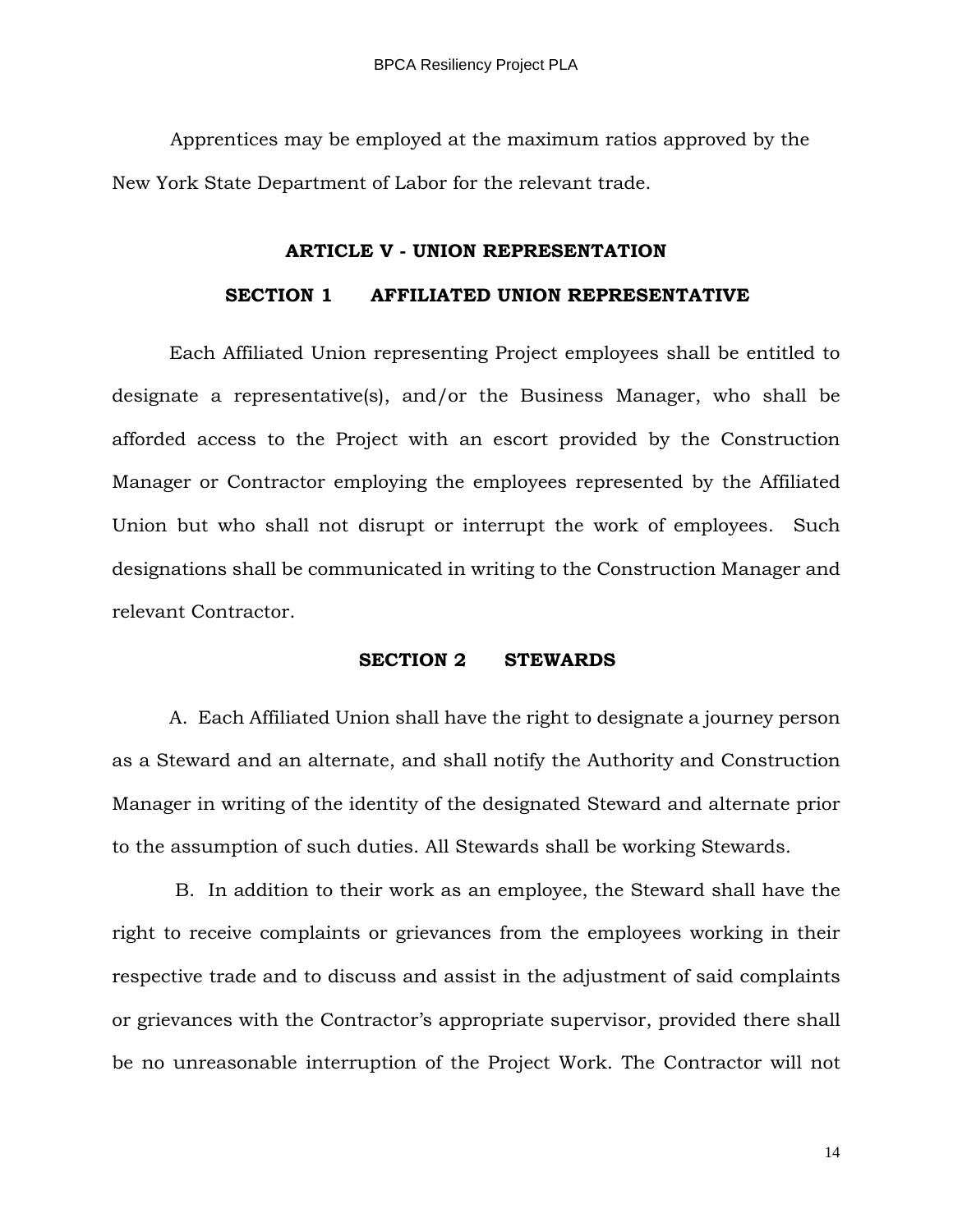<span id="page-97-0"></span>discriminate against the Stewards in the proper performance of Union duties.

# **SECTION 3 LAYOFF OF A STEWARD**

Contractors agree to notify the appropriate Affiliated Union 24 hours prior to the layoff of a Steward, except in cases of discipline or discharge for just cause. In any case in which a Steward is discharged or disciplined for just cause, the Affiliated Union involved shall be notified immediately by the Contractor.

### **ARTICLE VI - MANAGEMENT'S RIGHTS**

<span id="page-97-1"></span>A. Except as expressly limited by a specific provision of this Agreement and the applicable Schedule "A"s, Contractors retain full and exclusive authority for the management of their operations including, but not limited to: the right to direct the work force, including determination as to the number of employees to be hired and the qualifications therefor; the promotion, transfer, layoff of its employees or the discipline or discharge for just cause of its employees; the assignment (subject to New York Plan provisions) and schedule of work; the promulgation of reasonable Project Work rules that are not inconsistent with this Agreement; and the requirement, timing, and number of employees to be utilized for overtime work. No rules, customs, or practices that limit or restrict productivity or efficiency of the individual shall be permitted or observed.

B. The Parties hereby adopt and incorporate the Council's Standard of Excellence annexed hereto as Schedule "D", and the mutual obligations set forth therein for the safe, efficient and productive completion of the Project.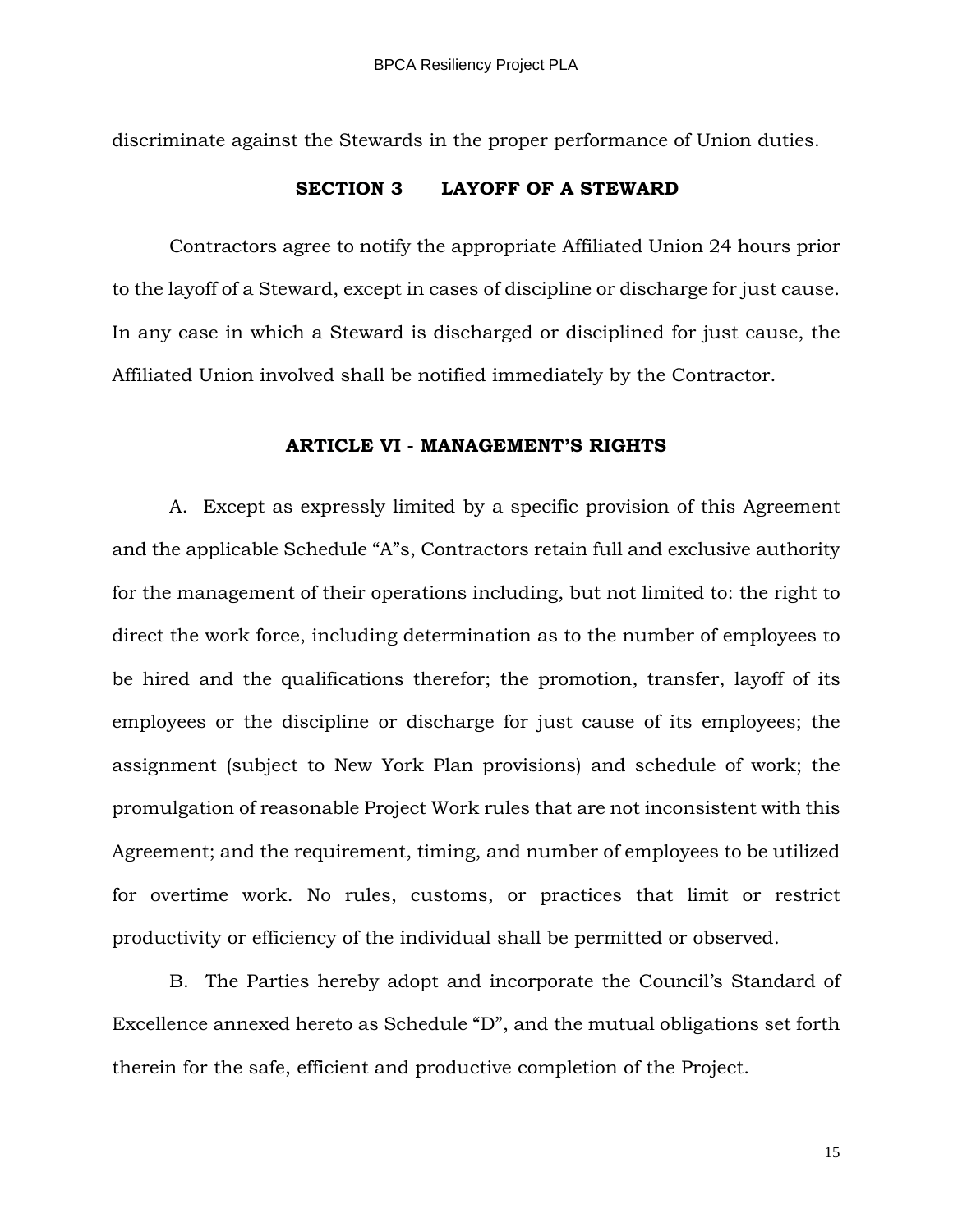C. There shall be no limitation or restriction upon a Contractor's choice of materials, techniques, methods, technology or design, or, regardless of source or location, upon the use and installation of equipment, machinery, package units, pre-cast, pre-fabricated, pre-finished, or pre-assembled materials or products, tools or other labor-saving devices. Contractors may, without restriction, install or use materials, supplies or equipment regardless of their source; provided, however, that where there is a Schedule "A" Agreement that includes a lawful union standards and practices clause, then such clause as set forth in Schedule "A" Agreements will be complied with, unless there is a lawful Authority specification that would specifically limit or restrict the Contractor's choice. The on-site installation or application of such items shall be performed by the craft having jurisdiction over such work; provided, however, it is recognized that other personnel having special qualifications may participate, in a supervisory capacity, in the installation, check-off or testing of specialized or unusual equipment or facilities as designated by the Contractor. There shall be no restrictions as to work which is performed off-site for Project Work, provided that Schedule "A" Agreements that address off-site work shall be complied with, including Schedule "A" provisions applicable to rebar and millwork.

# **ARTICLE VII - WORK STOPPAGES AND LOCKOUTS SECTION 1 NO STRIKES-NO LOCKOUTS**

<span id="page-98-1"></span><span id="page-98-0"></span>There shall be no strikes, sympathy strikes, picketing, work stoppages, slowdowns, unlawful demonstrations or other unlawful disruptive activity.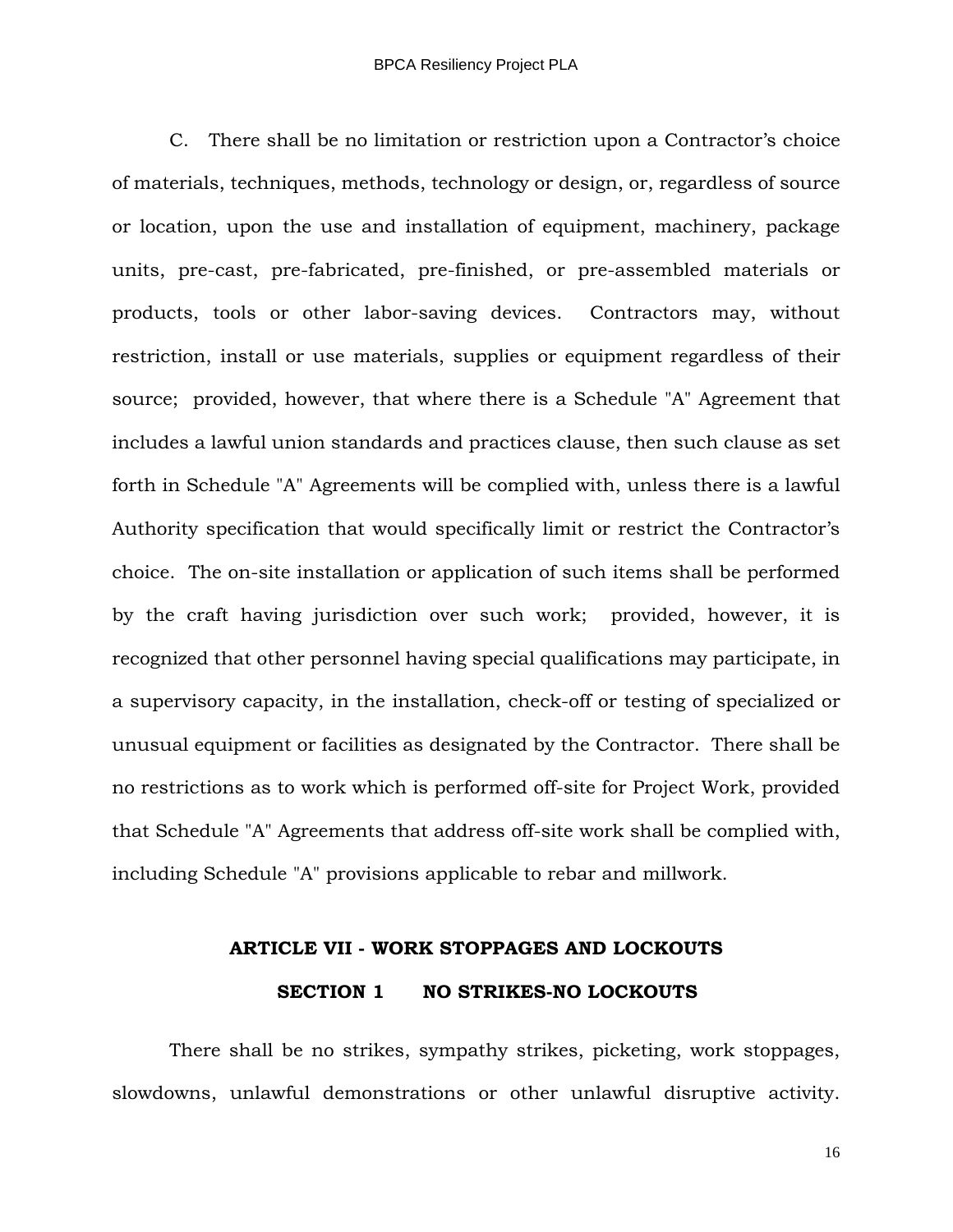There shall be no lockouts at the Project by any signatory Contractor, Construction Manager or the Authority. Contractors and Affiliated Unions shall use their best efforts to ensure compliance with this Section and to ensure uninterrupted construction and the free flow of traffic in the Project area for the duration of this Agreement.

### **SECTION 2 DISCHARGE FOR VIOLATION**

<span id="page-99-0"></span>A Contractor may discharge any employee violating Section 1, above, and any such employee will not be eligible thereafter for referral for work on the Project. Such discharge shall be subject to the grievance and arbitration clause set forth in Section 5 of this Article.

#### **SECTION 3 NOTIFICATION**

<span id="page-99-1"></span>If the Authority, Construction Manager, general contractors or any Contractors contend that any Affiliated Union has violated this Article, it will notify the Affiliated Union involved advising of such fact, with copies of the notification to the Council. The Affiliated Union shall instruct its members and shall otherwise use its best efforts to cause the employees to immediately cease and desist from any violation. The Council shall request and otherwise use its best efforts to cause the Affiliated Union to immediately cease and desist from any violation of this Article. The Council shall not be liable for the unauthorized acts of an Affiliated Union or its members. Similarly, an Affiliated Union and its members will not be liable for any unauthorized acts of other Affiliated Unions.

## <span id="page-99-2"></span>**SECTION 4 EXPEDITED ARBITRATION**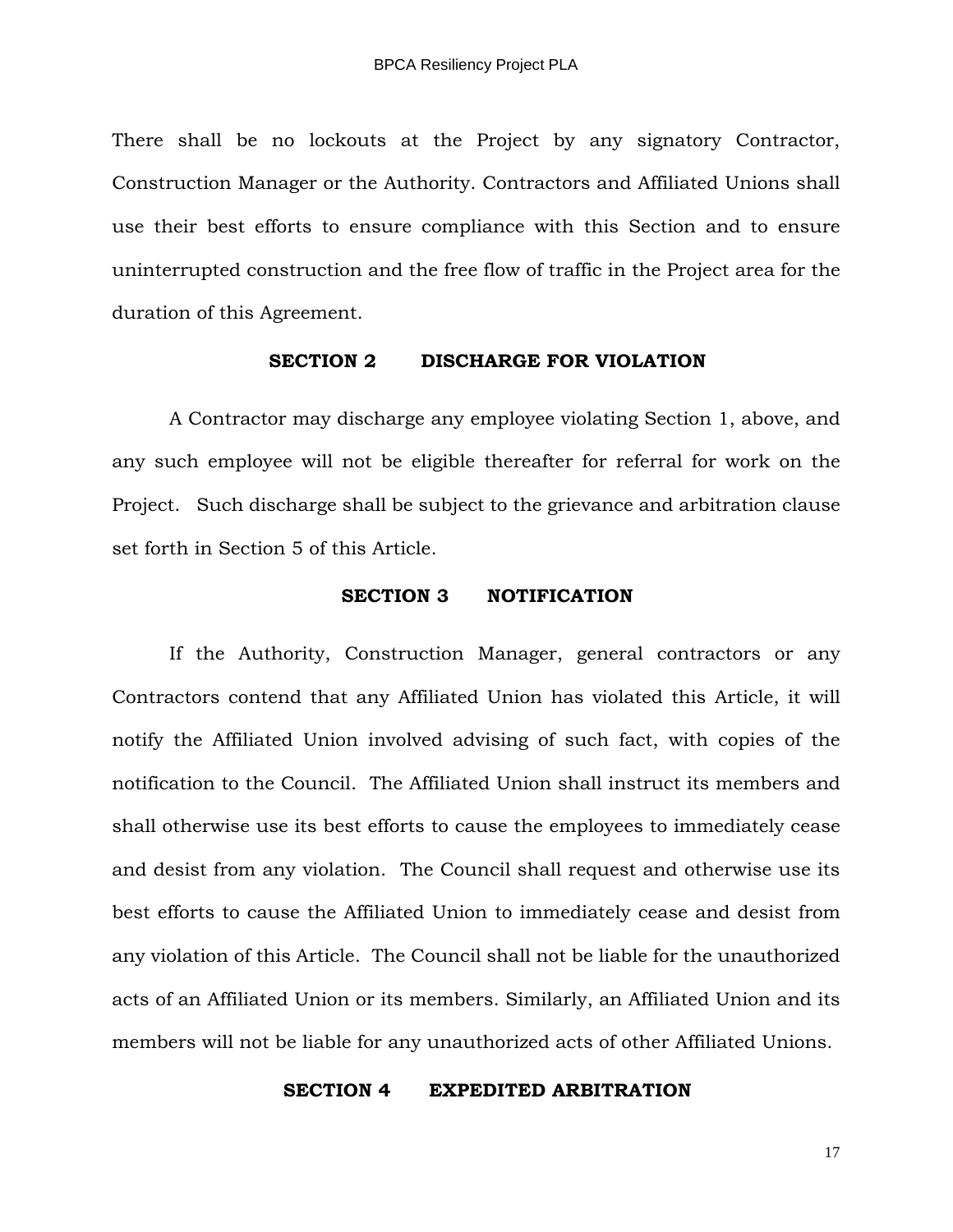Any Contractor or Affiliated Union alleging a violation of Section 1 of this Article may utilize the expedited procedure set forth below (in lieu of, or in addition to, any actions at law or equity that may be brought):

- (a) A party invoking this procedure shall notify Martin Scheinman or Richard Adelman, who shall alternate (beginning with Arbitrator Scheinman) as Arbitrator under this expedited arbitration procedure. If the Arbitrator next on the list is not available to hear the matter within 24 hours of notice, the next Arbitrator on the list shall be called. Copies of such notification will be simultaneously sent to the alleged violator and the Council.
- (b) The Arbitrator shall thereupon, after notice as to the time and place to the Contractor, the Affiliated Union involved, the Council, the Authority and the Construction Manager, hold a hearing within 48 hours of receipt of the notice invoking the procedure if it is contended that the violation still exists. The hearing will not, however, be scheduled for less than 24 hours after the notice.
- (c) All notices pursuant to this Article may be provided by telephone, telegraph, hand delivery, e-mail, or fax, confirmed by overnight delivery, to the Arbitrator, Contractor, Construction Manager. Authority and Affiliated Union involved. The hearing may be held on any day including Saturdays or Sundays. The hearing shall be completed in one session, which shall not exceed 8 hours duration (not more than 4 hours being allowed to either side to present their case, and conduct their cross examination) unless otherwise agreed. A failure of any Affiliated Union or Contractor to attend the hearing shall not delay the hearing of evidence by those present or the issuance of an award by the Arbitrator.
- (d) The sole issue at the hearing shall be whether a violation of Section 1 above occurred. If a violation is found to have occurred, the Arbitrator shall issue a Cease and Desist Award restraining such violation and serve copies on the Contractor and Affiliated Union involved. The Arbitrator shall have no authority to consider any matter in justification, explanation or mitigation of such violation or to award damages or modify the disciplinary action taken (any damages issue is reserved solely for court proceedings, if any.) The Award shall be issued in writing within 3 hours after the close of the hearing, and may be issued without an Opinion. If any involved party desires an Opinion, one shall be issued within 15 calendar days, but its issuance shall not delay compliance with, or enforcement of, the Award.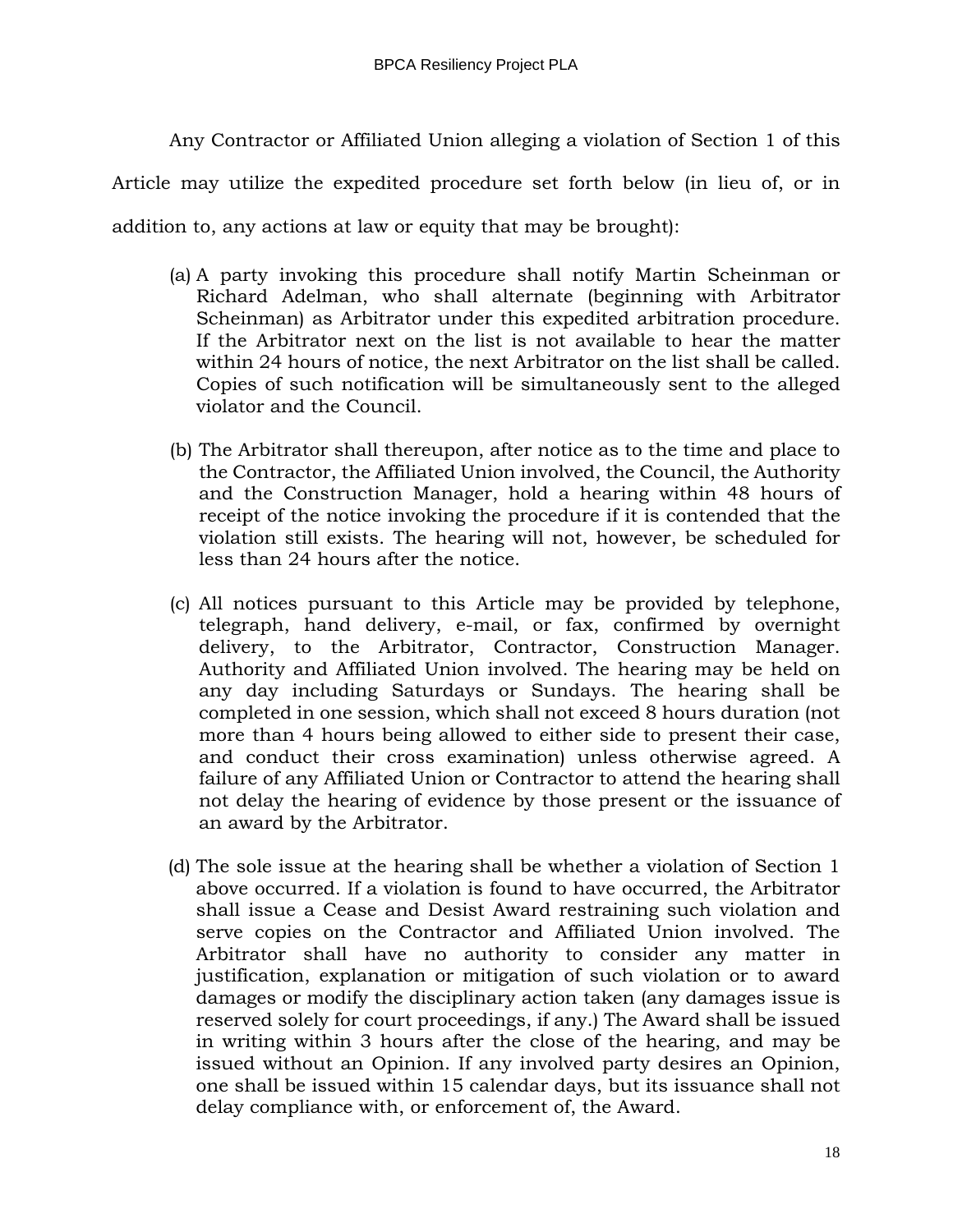- (e) An Award issued under this procedure may be enforced by any court of competent jurisdiction upon the filing of this Agreement together with the Award and a Petition to Confirm. Notice of the filing of such enforcement proceedings shall be given to the Affiliated Union or Contractor involved, and the Construction Manager and Authority.
- (f) Any rights created by statute or law governing arbitration proceedings which are inconsistent with the procedure set forth in this Article, or which interfere with compliance thereto, are hereby waived by the Contractors and Affiliated Unions to whom they accrue.
- (g) The fees and expenses of the Arbitrator shall be equally divided between the involved Contractor and Affiliated Union.

# **SECTION 5 ARBITRATION OF DISCHARGES FOR VIOLATION**

<span id="page-101-0"></span>Procedures contained in Article IX shall not be applicable to any alleged violation of this Article, with the single exception that an employee discharged for violation of Section 1, above, may have recourse to the procedures of Article IX to determine only if the employee did, in fact, violate the provisions of Section 1 of this Article, but not for the purpose of modifying the discipline imposed where a violation is found to have occurred.

# <span id="page-101-1"></span>**ARTICLE VIII - LABOR MANAGEMENT COMMITTEE AND WORK ASSIGNMENTS**

## **SECTION 1 SUBJECTS**

<span id="page-101-2"></span>The Labor Management Committee ("Committee") will meet on a regular basis to: (1) promote harmonious relations among the Contractors and Affiliated Unions; (2) enhance safety awareness, cost effectiveness and productivity of construction operations; (3) discuss matters relating to staffing, scheduling, safety and productivity; (4) review results of efforts to meet applicable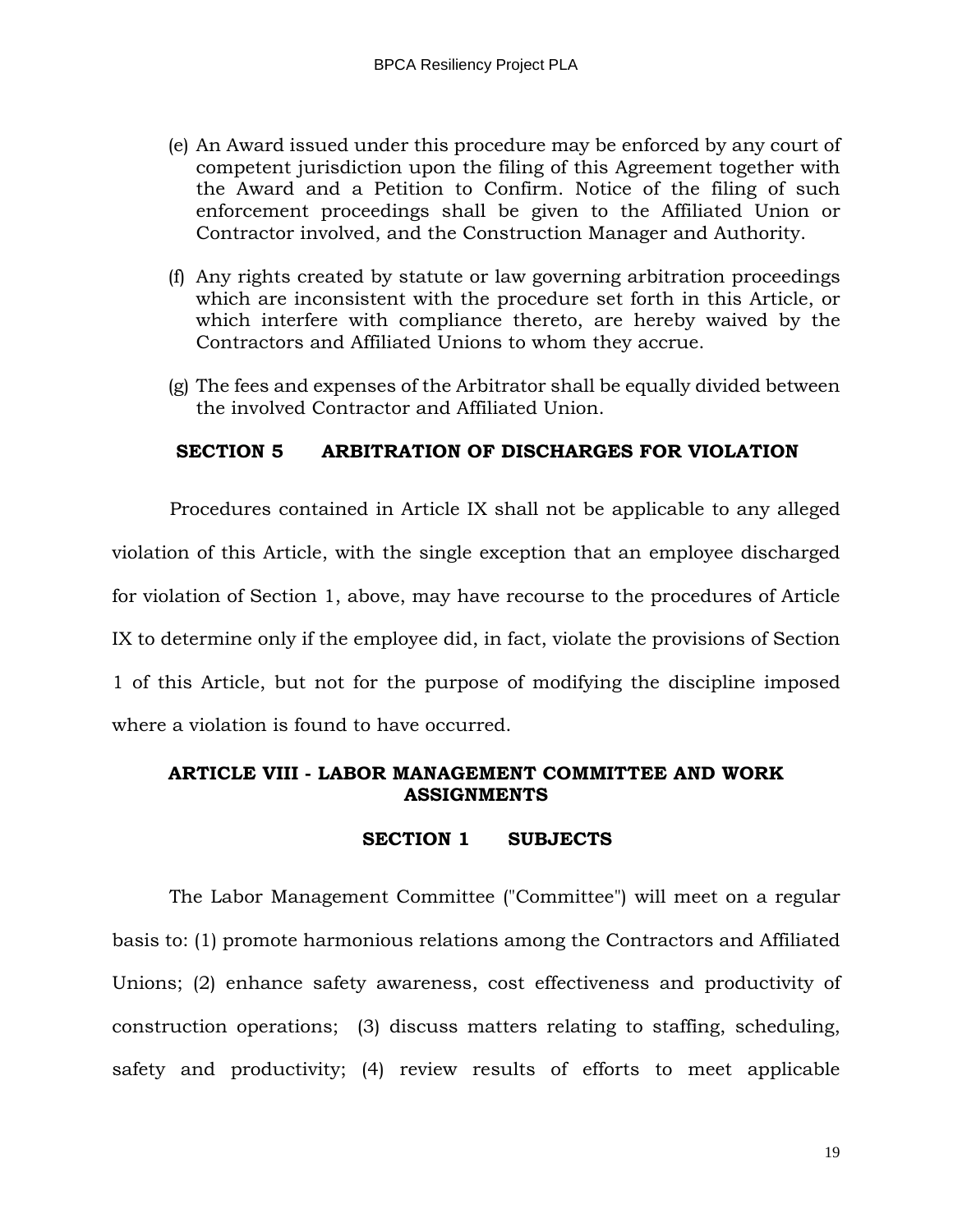participation goals for MWBEs and workforce participation goals for minority and female employees; and (5) encourage the engagement in discussions regarding the creation of an ADR program for Workers Compensation Benefits consistent with Section 25(2-C) of the New York State Workers Compensation Law between the Council and BTEA affiliates.

#### **SECTION 2 COMPOSITION**

<span id="page-102-0"></span>The Labor Management Committee shall be jointly chaired by one designee each of the Construction Manager and the Council. It may include representatives of the Affiliated Unions and Contractors involved in the issues being discussed. The Labor Management Committee may conduct business through mutually agreed upon subcommittees.

#### **SECTION 3 PRE-JOB CONFERENCES/JOB ASSIGNMENTS**

<span id="page-102-1"></span>All Project Work assignments shall be made by the general contractors and their subcontractors to Affiliated Unions or to unions affiliated with the Building and Construction Trades Department ("Building Trade Unions"), pursuant to the Green Book decisions of the New York Plan. The Labor Management Committee shall be formulated upon execution of this Agreement and shall convene a pre-job conference at least 45 days (or such lesser period as may be practical) prior to the Authority's mobilization on the job, which shall include all affected Contractors and trades, to resolve any issues with respect to scheduling and work assignments that have been made. No later than 10 days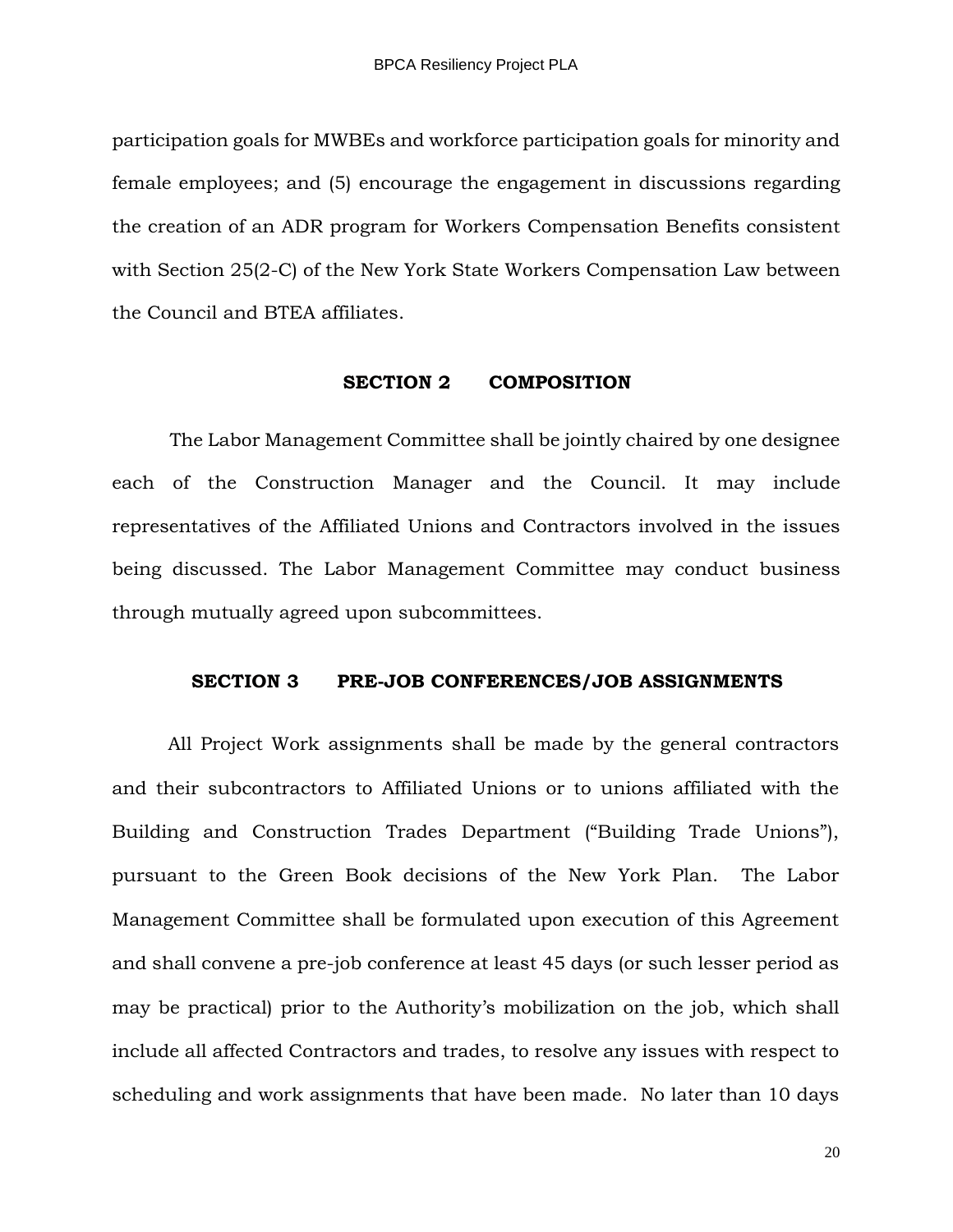prior to beginning its work on the project site, each Contractor shall inform the Construction Manager of the identity of the Affiliated Union or Building Trades Union to which it intends to assign the work within the scope of its contract. The Construction Manager shall immediately forward that tentative assignment in writing to the Labor Management Committee, which may, prior to the Contractor (or general contractors) beginning its work, schedule a conference with the Contractor, general contractors, the Construction Manager and interested Affiliated Unions or Building Trades Unions to discuss the tentative assignment. The Authority shall make good faith efforts to ensure that the contracts the Authority lets to Contractors shall result in the assignment of the work involved to the Union(s) entitled to perform the work under prior New York Plan decisions. If, however, no Green Book decisions address the assignment of the particular work involved or the respective trades are not in agreement, the Contractor shall assign it in conformance with New York City Council area practice.

If the Labor Management Committee is unable to resolve any jurisdictional issue referred to it, the affected Affiliated Union must submit the matter to the New York Plan for immediate resolution.

# <span id="page-103-0"></span>**ARTICLE IX - GRIEVANCE AND ARBITRATION PROCEDURE SECTION 1 PROCEDURE FOR RESOLUTION OF GRIEVANCES**

<span id="page-103-1"></span>Any question, dispute or claim arising out of, or involving the interpretation or application of this Agreement (other than jurisdictional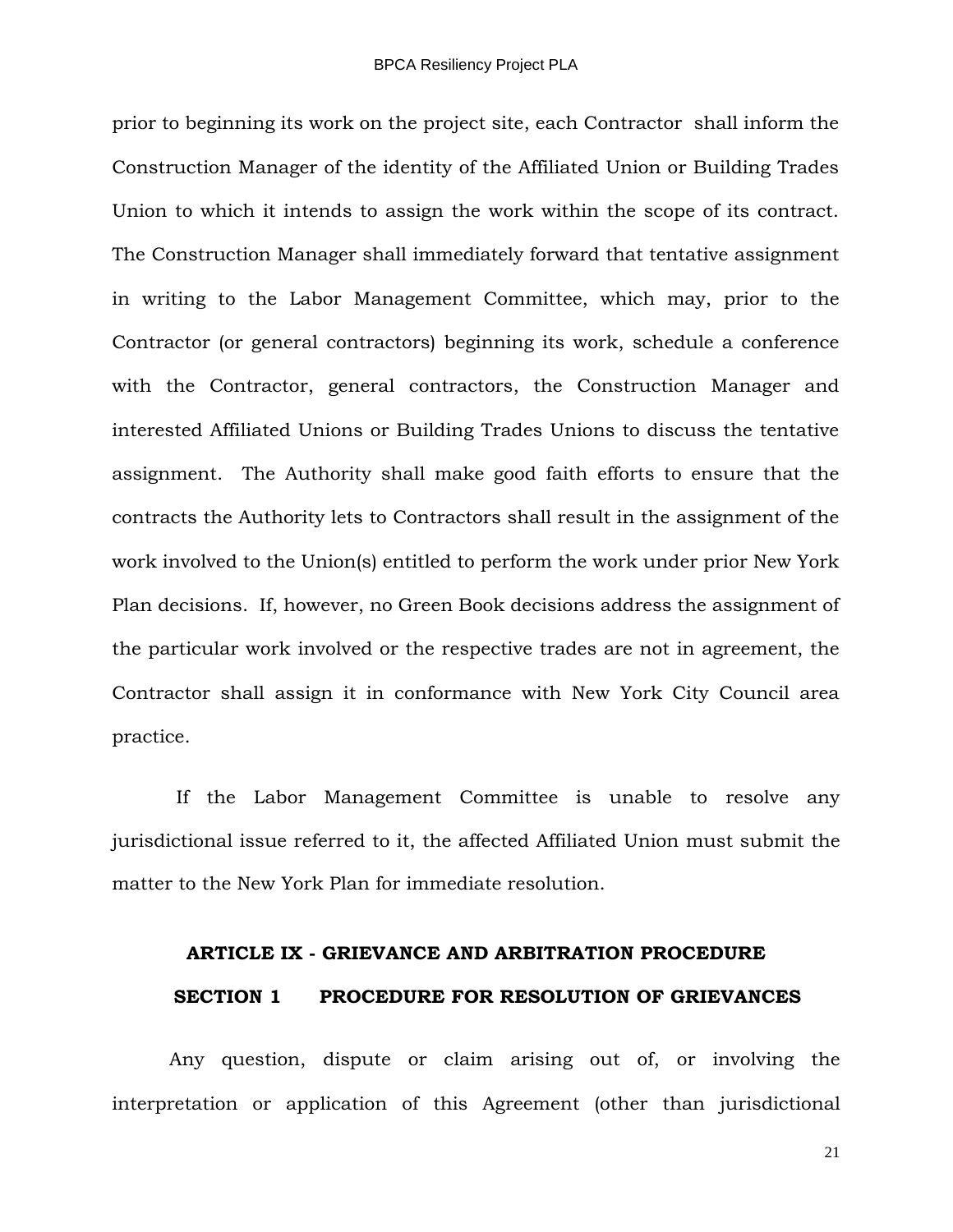disputes or alleged violations of Article VII, Section 1), including Schedule B Agreements, shall be considered a grievance and shall be resolved pursuant to the exclusive procedure of the steps described below, provided in all cases that the question, dispute or claim arose during the term of this Agreement.

# **Step 1:**

(a) When any employee covered by this Agreement feels aggrieved by a claimed violation of this Agreement, the employee shall, through the Affiliated Union business representative or job steward, give notice of the claimed violation to the work site representative of the involved Contractor and the Construction Manager. To be timely, such notice of the grievance must be given within 7 calendar days after the act, occurrence or event giving rise to the grievance. The business representative of the Affiliated Union or the job steward and the work site representative of the involved Contractor shall meet and endeavor to adjust the matter within *7* calendar days after timely notice has been given. If they fail to resolve the matter within the prescribed period, the grieving party, may, within 7 calendar days thereafter, pursue Step 2 of the grievance procedure by serving the involved Contractor with a written copy of the grievance setting forth a description of the claimed violation, the date on which the grievance occurred, and the provisions of the Agreement alleged to have been violated. Grievances and disputes settled at Step 1 are non-precedential except as to the specific Affiliated Union, employee and Contractor directly involved unless the settlement is accepted in writing by the Construction Manager (or designee) as creating a precedent.

(b) Should any party to this Agreement have a dispute (excepting jurisdictional disputes or alleged violations of Article VII, Section 1) with any other party to this Agreement and, if after conferring, a settlement is not reached within 7 calendar days, the dispute shall be reduced to writing and proceed to Step 2 in the same manner as outlined in subparagraph (a) for the adjustment of employee grievances.

# **Step 2**:

The Business Manager or designee of the involved Affiliated Union, together with representatives of the involved Contractor, Council and the Construction Manager (or designee), shall meet in Step 2 within 7 calendar days of service of the written grievance to arrive at a satisfactory settlement.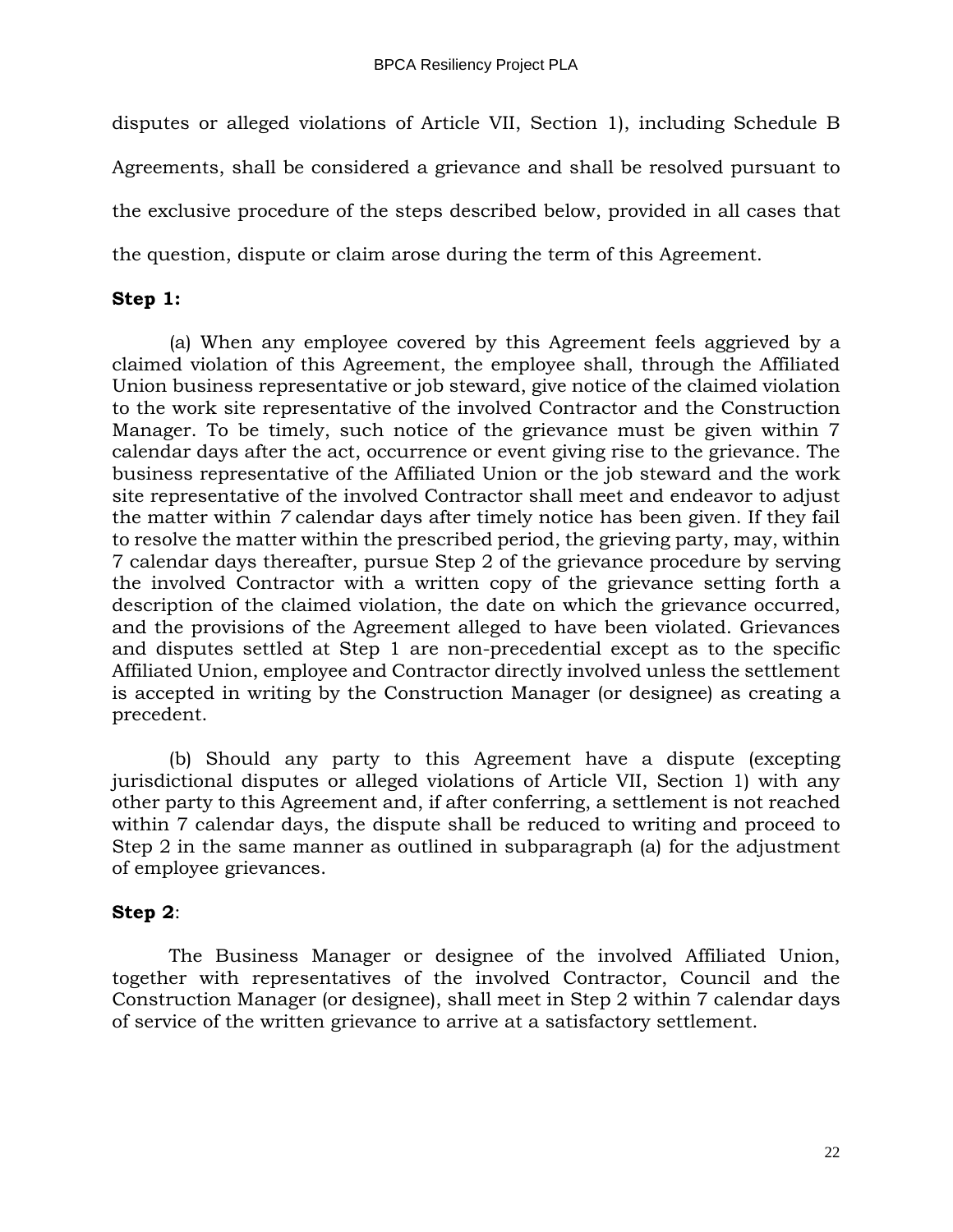## **Step 3:**

In the event Step 2 does not result in a settlement or resolution of the grievance, the matter may be submitted for mediation to a designee of the Council and Construction Manager.

# **Step 4:**

(a) If the grievance shall have been submitted but not resolved in Step 3, any of the participating Step 3 entities may, within 21 calendar days after the initial Step 3 meeting, submit the grievance in writing (copies to other participants, including the Construction Manager or designee) to Martin Scheinman or Richard Adelman, who shall act, alternately (beginning with Arbitrator Adelman) as the Arbitrator under this procedure. The Labor Arbitration Rules of the American Arbitration Association shall govern the conduct of the arbitration hearing, at which all Step 2 participants shall be parties. The decision of the Arbitrator shall be final and binding on the involved Contractor, Affiliated Union and employees, and the fees and expenses of the Arbitrator shall be borne equally by the involved Contractor and Affiliated Union.

(b) Failure of the grieving party to adhere to the time limits set forth in this Article shall render the grievance null and void. These time limits may be extended only by written consent of the Construction Manager (or designee), involved Contractor and involved Affiliated Union at the particular step where the extension is agreed upon. The Arbitrator shall have authority to make decisions only on the issues presented to him and shall not have the authority to change, add to, delete from or modify any provision of this Agreement.

(c) No arbitration decision or award may provide retroactivity of any kind exceeding 60 calendar days prior to the date of service of the written grievance on the Construction Manager and the involved Contractor or Affiliated Union.

# **SECTION 2 PARTICIPATION BY CONSTRUCTION MANAGER**

<span id="page-105-1"></span><span id="page-105-0"></span>The Construction Manager shall be notified by the involved Contractor of all actions at Steps 2 and 3. The Authority and the Construction Manager may, at their election, participate in full in all proceedings at these Steps, including Step 4 arbitration.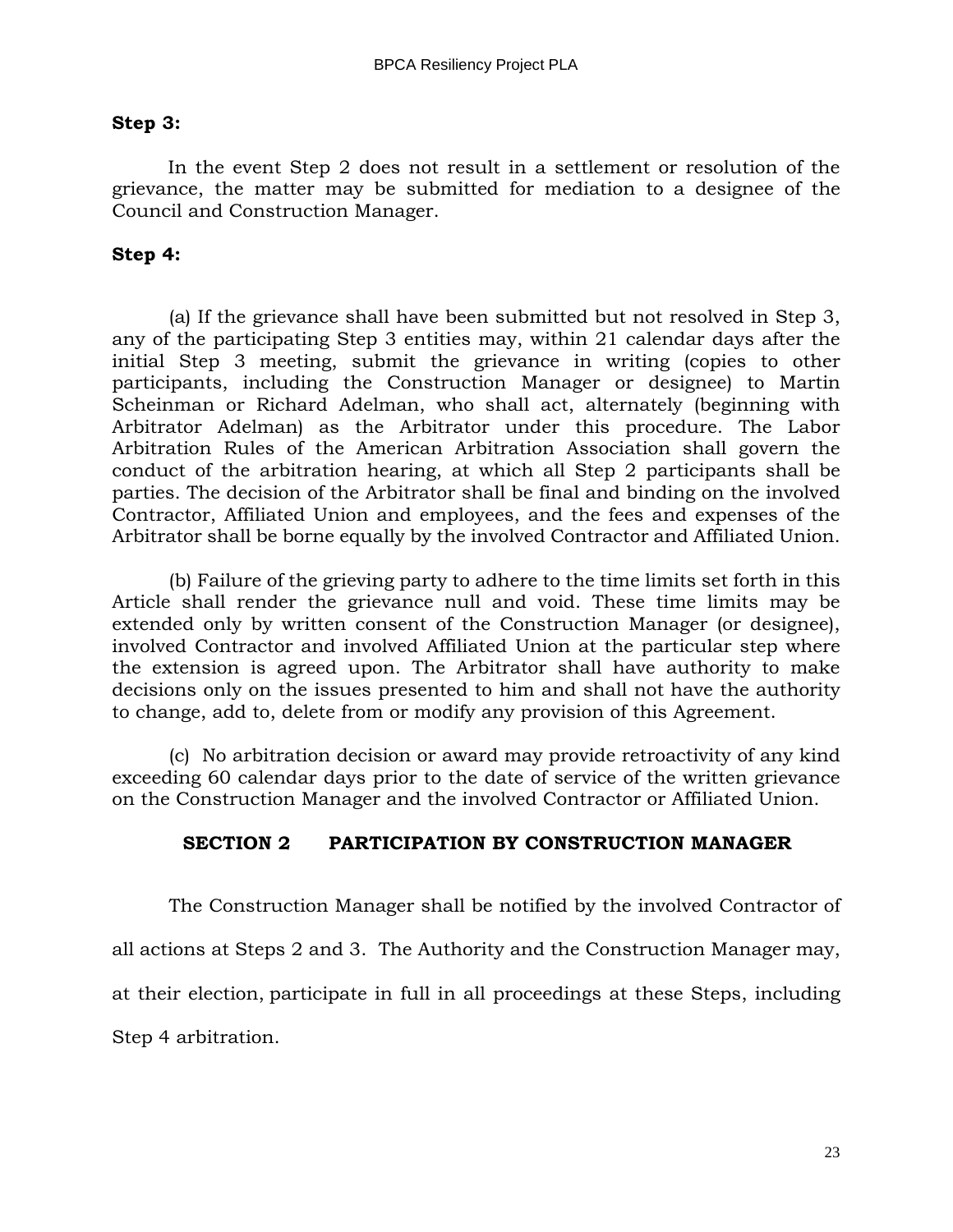## **SECTION 3 LIMITATION ON RETROACTIVITY**

No arbitration decision or award shall provide retroactivity of any kind exceeding sixty (60) calendar days prior to the notice of the grievance to the Construction Manager, and the involved Contractor or Affiliated Union, provided this limitation shall not apply to obligations to employee benefit plans for which there is a fiduciary obligation to collect all fund assets and to the extent the funds are due and payable to a Contractor.

#### **ARTICLE X - JURISDICTIONAL DISPUTES**

<span id="page-106-0"></span>The New York Plan for the Settlement of Jurisdictional Disputes ("New York Plan") shall apply to the settlement of all jurisdictional disputes involving all Project Work. The New York Plan shall apply to any and all Contractors, subcontractors, Affiliated Unions performing work on the Project, and any and all jurisdictional disputes that may arise on the Project. In the event that a Building Trades Union whose members are employed on the Project is not a party to the New York Plan, for the limited purpose of this Project and without implications as to any other Project, the New York Plan shall apply to the settlement of jurisdictional disputes in which it is involved.

### **SECTION 1 NO DISRUPTIONS**

<span id="page-106-1"></span>There will be no strikes, sympathy strikes, work stoppages, slowdowns, picketing or other disruptive activity of any kind arising out of any jurisdictional dispute. Pending the resolution of the dispute, the work shall continue uninterrupted and as assigned by the Contractor.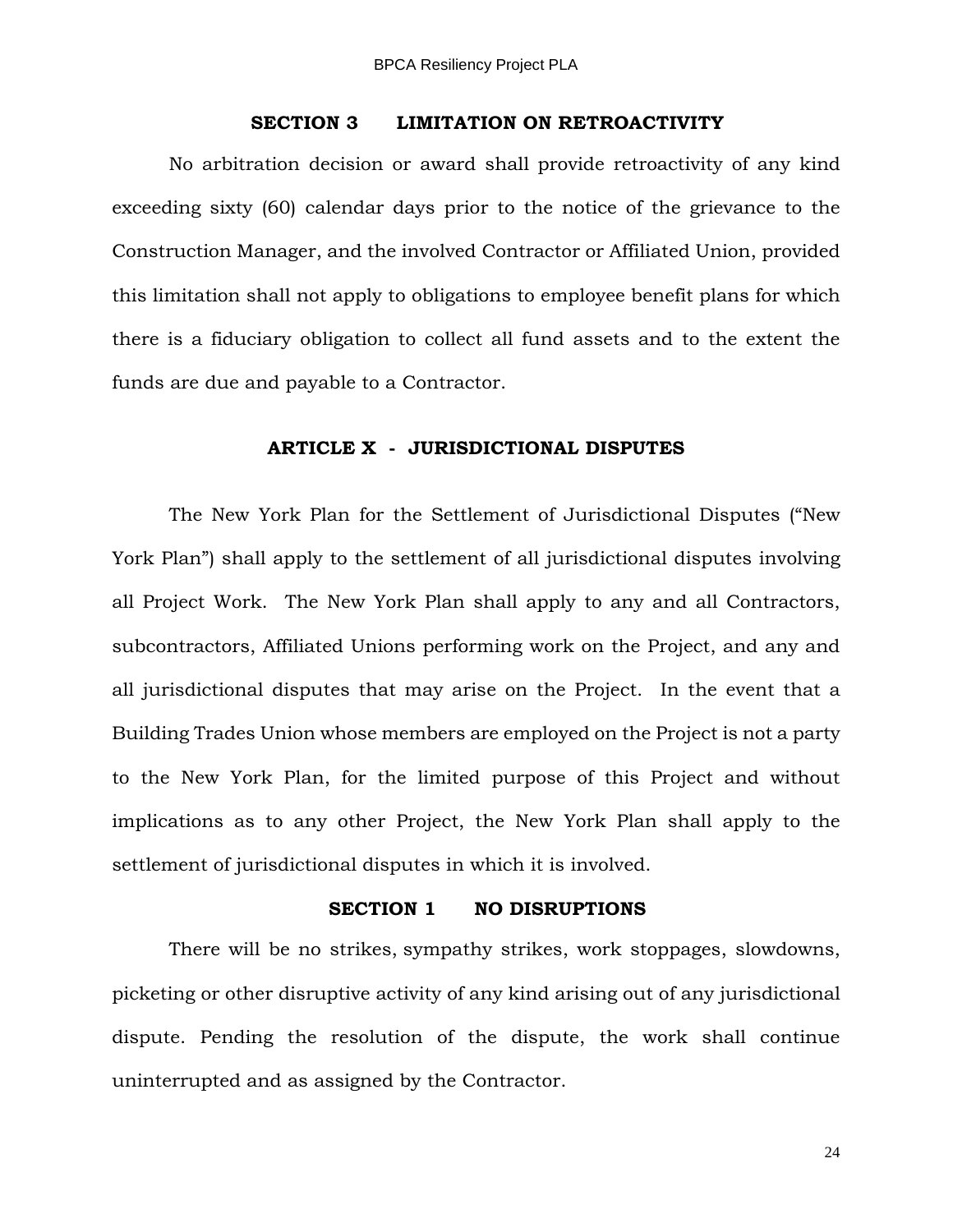### **ARTICLE XI - WAGES AND BENEFITS**

# **SECTION 1 CLASSIFICATION AND BASE HOURLY RATE**

<span id="page-107-1"></span><span id="page-107-0"></span> All employees covered by this Agreement shall be classified in accordance with the work performed and paid the base hourly wage rates for those classifications as specified in the Schedules "A", as amended during the term of this Agreement or as set forth in the attached Schedule "B".

#### **SECTION 2 TRUST FUNDS**

<span id="page-107-2"></span>A. The Contractors agree to promptly pay contributions to the established Trust Funds in the amounts designated in the appropriate Schedule "A" agreements. Jointly-trusteed fringe benefit plans established or negotiated through collective bargaining during the life of this Agreement may be added, and the Contractors agree to promptly pay contributions to such funds.

B. The Contractors agree to be bound by the written terms of the legally-established Trust Agreements specifying the detailed basis on which payments are to be paid into, and benefits paid out of, such Trust Funds with regard to work done on this Project for those employees to whom this Agreement requires such benefit payments.

C. In consideration of the Affiliated Unions not striking over wage and Trust Fund delinquencies, the Affiliated Unions agree to give written notice to the Authority, Construction Manager, and any delinquent Contractor within ninety (90) days of knowledge of a Contractor's delinquency with respect to Project Work, and the Authority agrees to immediately withhold from outstanding monies due and unpaid to an alleged delinquent Contractor or any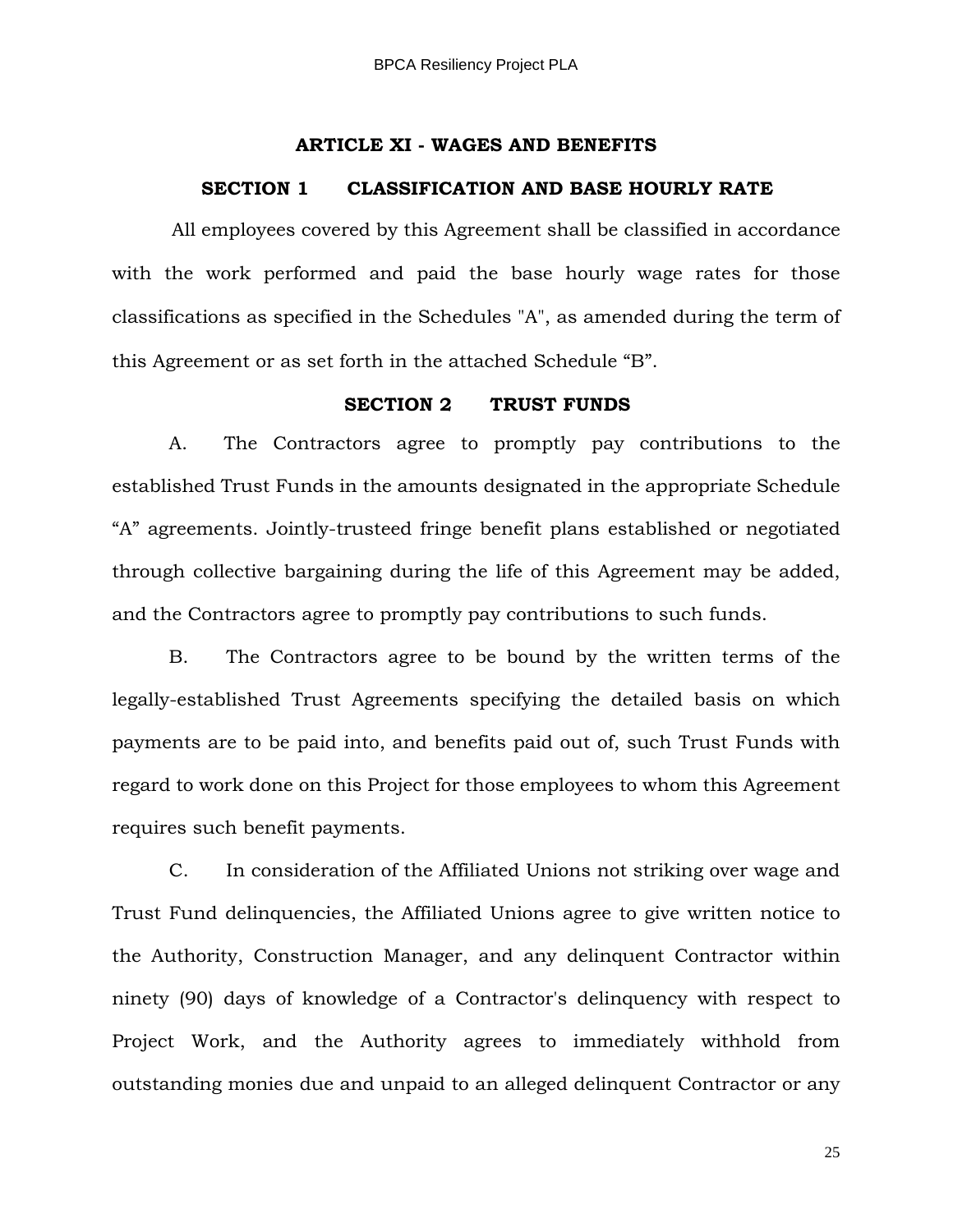tier subcontractor at the time of receipt of the notice, the amount the Affiliated Union or Trust Fund Administrator claims a Contractor owes for hours worked (or paid) by its employees on the Project. Within seven (7) days after receipt of said notification from the Trust Funds or Affiliated Union, if not already paid prior to said date by the delinquent Contractor, the Authority shall place the amount claimed to be owed into an escrow account established by the Building Trades Employers Association until the resolution of the claim. If the Authority fails to comply with this provision, the involved Affiliated Union may withhold labor until such time as this provision is complied with.

#### **ARTICLE XII - HOURS OF WORK**

#### **SECTION 1 WORK WEEK AND WORK DAY**

A. The standard workweek shall consist of 40 hours of work at straight time rates, Monday through Friday, 5 days; 8 hours per day, plus ½ hour unpaid lunch each day.

B. In accordance with Project Work needs, the Contractor, with the consent of the Construction Manager, will have discretion in setting the start of the work day at the commencement of the job. The starting times may range from 6:00 a.m. to 8:00 a.m. Where a Local Union has already agreed to staggered starting times in Schedule "A" or Schedule "B", deference shall be afforded to that Local Union.

C. Starting times per trade may only be changed pursuant to the terms of the Schedule "A" collective bargaining agreements or, in the event the collective bargaining agreement contains no applicable provision, upon no less than 10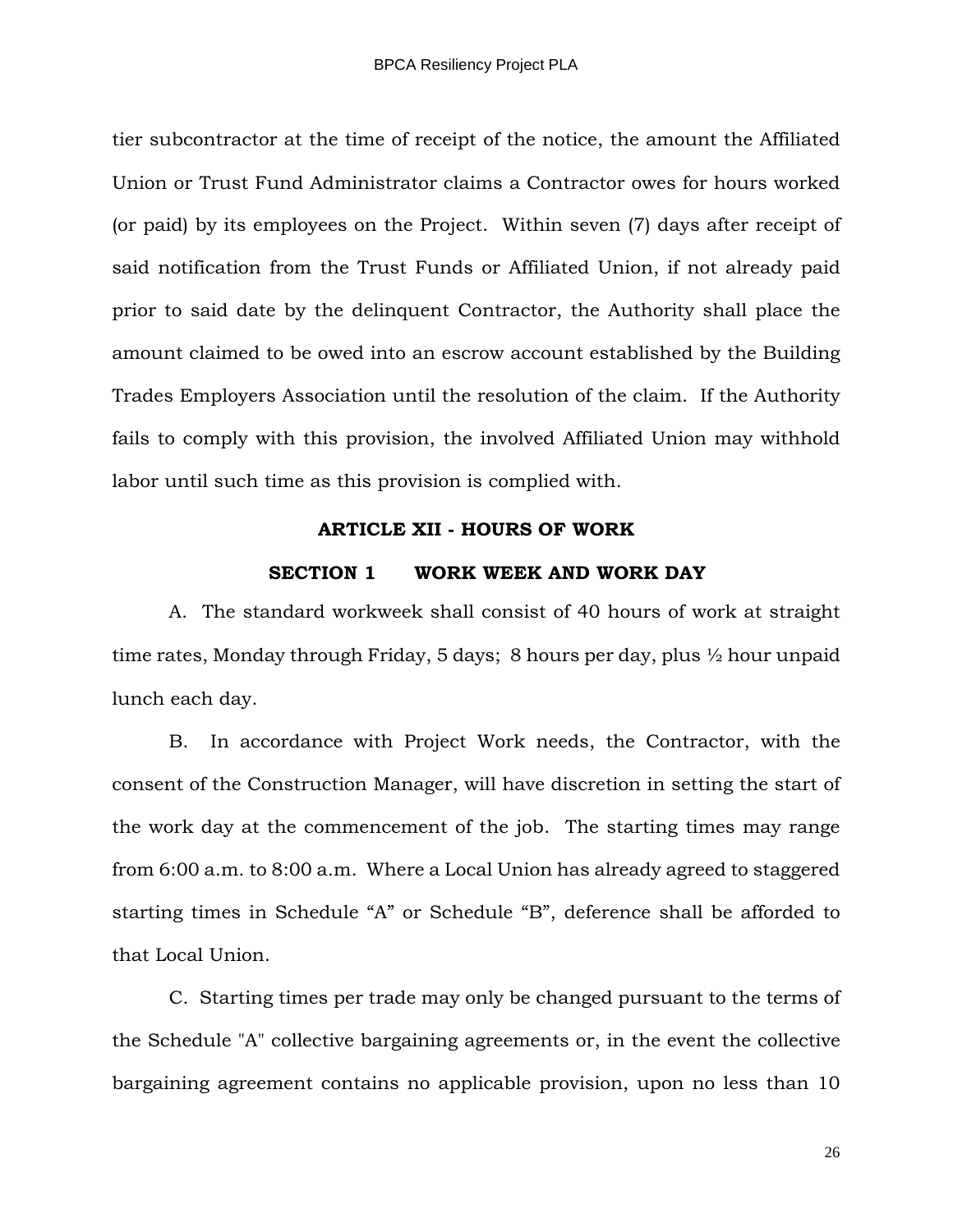days' notice to the affected trade.

D. To the extent that starting times are staggered between the trades, lunch periods may be staggered accordingly between trades but not per trade.

E. There shall be one ten-minute morning and one ten-minute afternoon coffee break at the work stations per trade.

#### **SECTION 2 OVERTIME**

Overtime shall be paid for hours outside the standard work week and work day described above in Section 1.A., only in accordance with the applicable Schedule "A" collective bargaining agreements or pursuant to the applicable Schedule "B" Agreement. There shall be no pyramiding of overtime.

#### **SECTION 3 SHIFTS**

Shifts, including Saturday and Sunday work, shall be within the discretion of the Contractor in order to meet Project Work schedules and existing Project Work conditions. It is not necessary to have a day shift in order to schedule a second shift, or to have a first or second shift in order to schedule a third shift. It is also not necessary to schedule all of the crafts or trades when only certain employees are needed. Shift Pay shall be in accordance with the Schedule "A" Agreements, unless adjusted in a Trade Addendum annexed as Schedule "B". Shifts must be approved in advance by the Construction Manager, and notice to the affected Affiliated Unions must not be less than five work days or such lesser notice as might be mutually agreed upon. Any shift changes must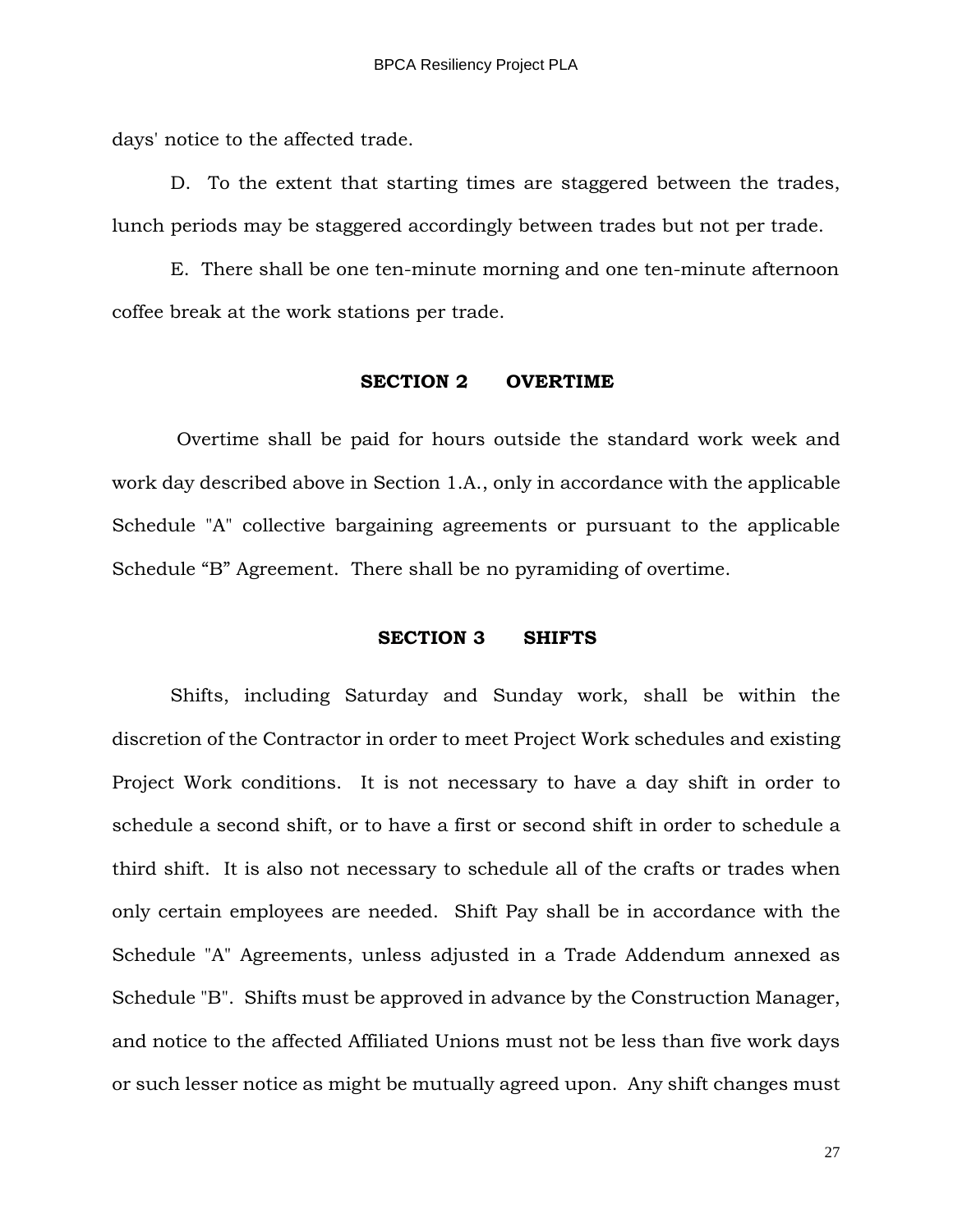remain in effect for not less than five consecutive work days.

#### **SECTION 4 HOLIDAYS**

There shall be nine standard holidays as follows ("Holidays"):

| New Year's Day             | Independence Day |
|----------------------------|------------------|
| Martin Luther King Jr. Day | Labor Day        |
| Presidents Day             | Thanksgiving Day |
| Memorial Day               | Christmas Day    |
| Veterans' Day              |                  |

Work performed on the above referenced PLA holidays shall be paid in accordance with the holiday pay provisions of the Schedule "A" Agreements, even if the PLA holidays differ from the CBA holidays. No other holidays shall be recognized or observed under this Agreement.

#### **SECTION 5 SATURDAY WORK**

The Contractor may schedule Saturday work, and such work shall be paid for at time and one-half the base rate unless the applicable Schedule A agreement permits a straight time rate.

#### **ARTICLE XIII – TEMPORARY SERVICES**

Temporary services shall only be required upon the specific request of the Construction Manager in accordance with the applicable Schedule "B" Agreements. When requested they shall be provided by the employees represented by the appropriate Affiliated Union subject to the New York Plan.

# **ARTICLE XIV - SAFETY, PROTECTION OF PERSON AND PROPERTY SECTION 1 SAFETY REQUIREMENTS**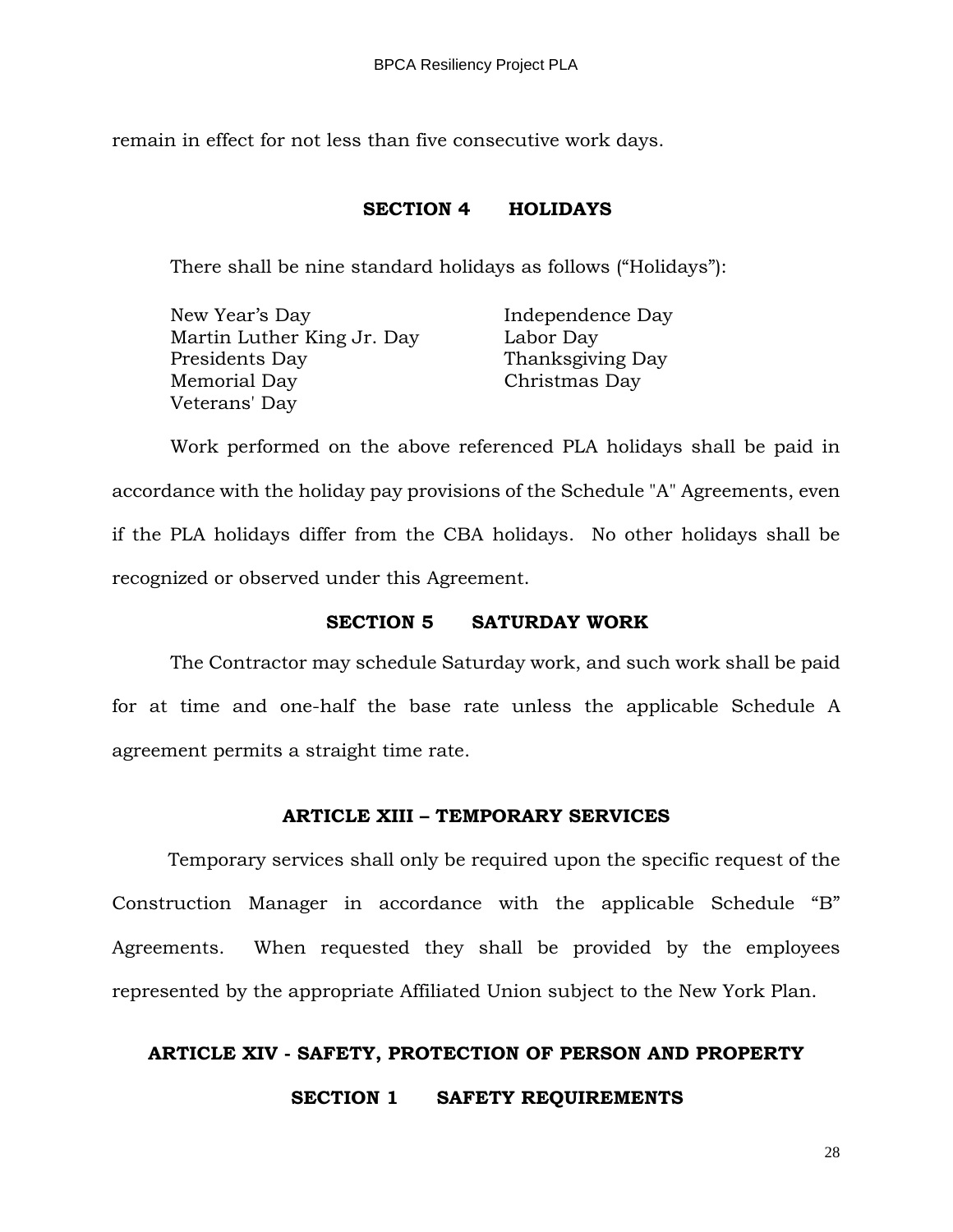Each Contractor will ensure that applicable OSHA and other safety requirements are at all times observed and maintained on the Project Work site, and the employees and Affiliated Unions agree to cooperate fully with these efforts consistent with their rights and obligations under the law. The parties will advocate for strict compliance with applicable safety standards, including but not limited to "Build Safe New York", a negotiated safety program between the BTEA and the Council and its affiliates.

#### **SECTION 2 CONTRACTOR RULES**

Employees covered by this Agreement shall at all times be bound by the reasonable safety and visitor rules as established by the Contractors and the Construction Manager for this Project Work. Such rules will be posted in conspicuous places throughout the Project Work site.

Any and all security measures, background checks or work clearance card programs must be negotiated with and approved by the Council and its Affiliated Unions.

# **ARTICLE XV - NO DISCRIMINATION SECTION 1 COOPERATIVE EFFORTS**

The Contractors and Affiliated Unions agree that they will not discriminate against any employee or applicant for employment because of race, color, religion, sex, sexual orientation, national origin, marital status, age or any other status protected by applicable law, in any manner prohibited by applicable law

29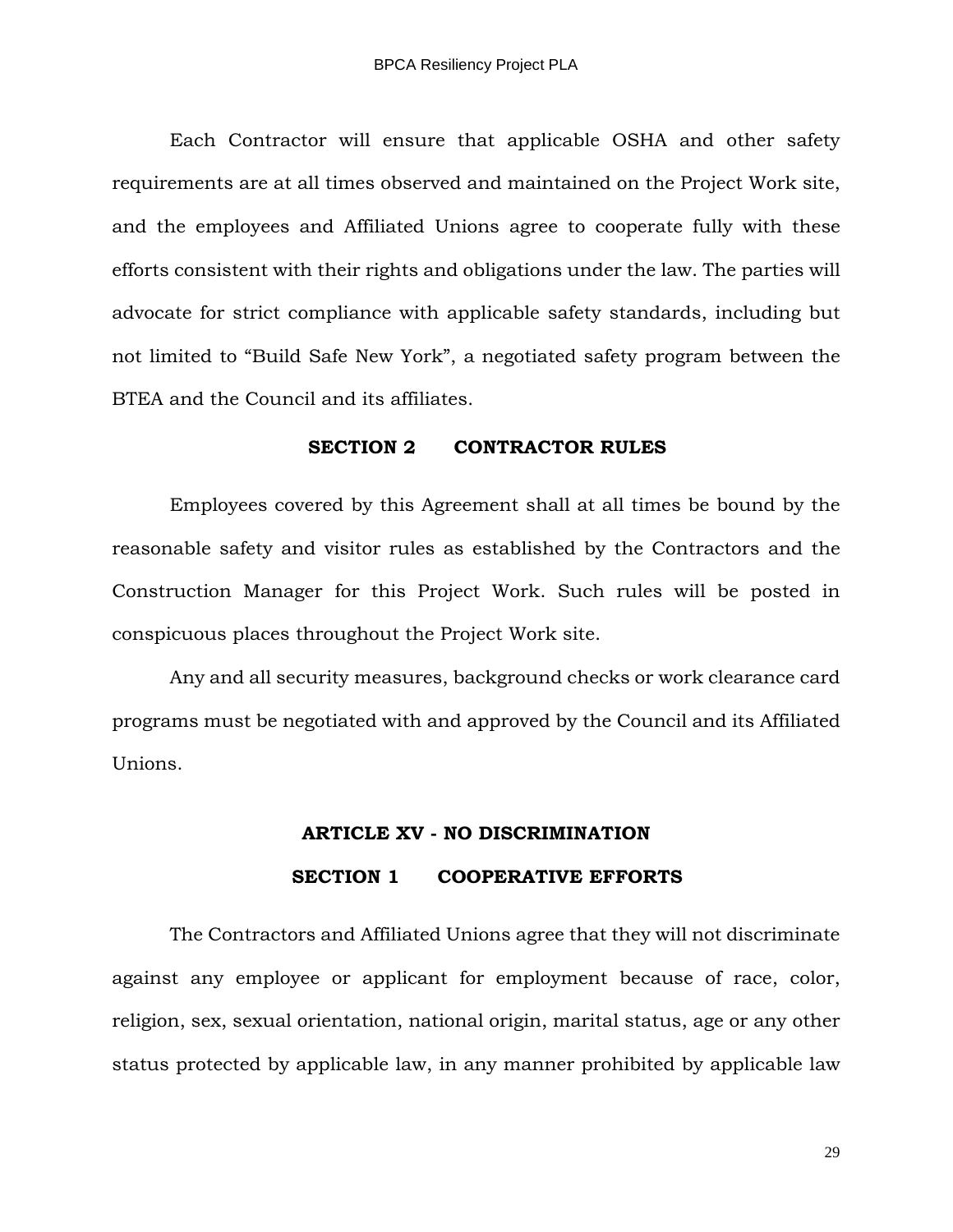or regulations.

#### **SECTION 2 LANGUAGE OF AGREEMENT**

The use of the masculine or feminine gender in this Agreement shall be construed as including both genders.

# **ARTICLE XVI - SAVINGS AND SEPARABILITY SECTION 1 THIS AGREEMENT**

In the event that the application of any provision of this Agreement is enjoined, on either an interlocutory or permanent basis, or is otherwise determined to be in violation of law, the provision involved (and/or its application to a particular part of the Project, as necessary) shall be rendered, temporarily or permanently, null and void, but where practicable the remainder of the Agreement shall remain in full force and effect to the extent allowed by law. In the event that a court of competent jurisdiction finds any portion of the Agreement to be invalid, the parties will immediately enter into negotiations concerning the substance affected by such decision for the purpose of achieving conformity with the court determination and the intent of the parties hereto for contracts to be let in the future.

#### **SECTION 2 NON-LIABILITY**

In the event of an occurrence referenced in Section 1 of this Article, neither the Authority, the Construction Manager, general contractors, any subcontractor, the Council nor any signatory Affiliated Union shall be liable,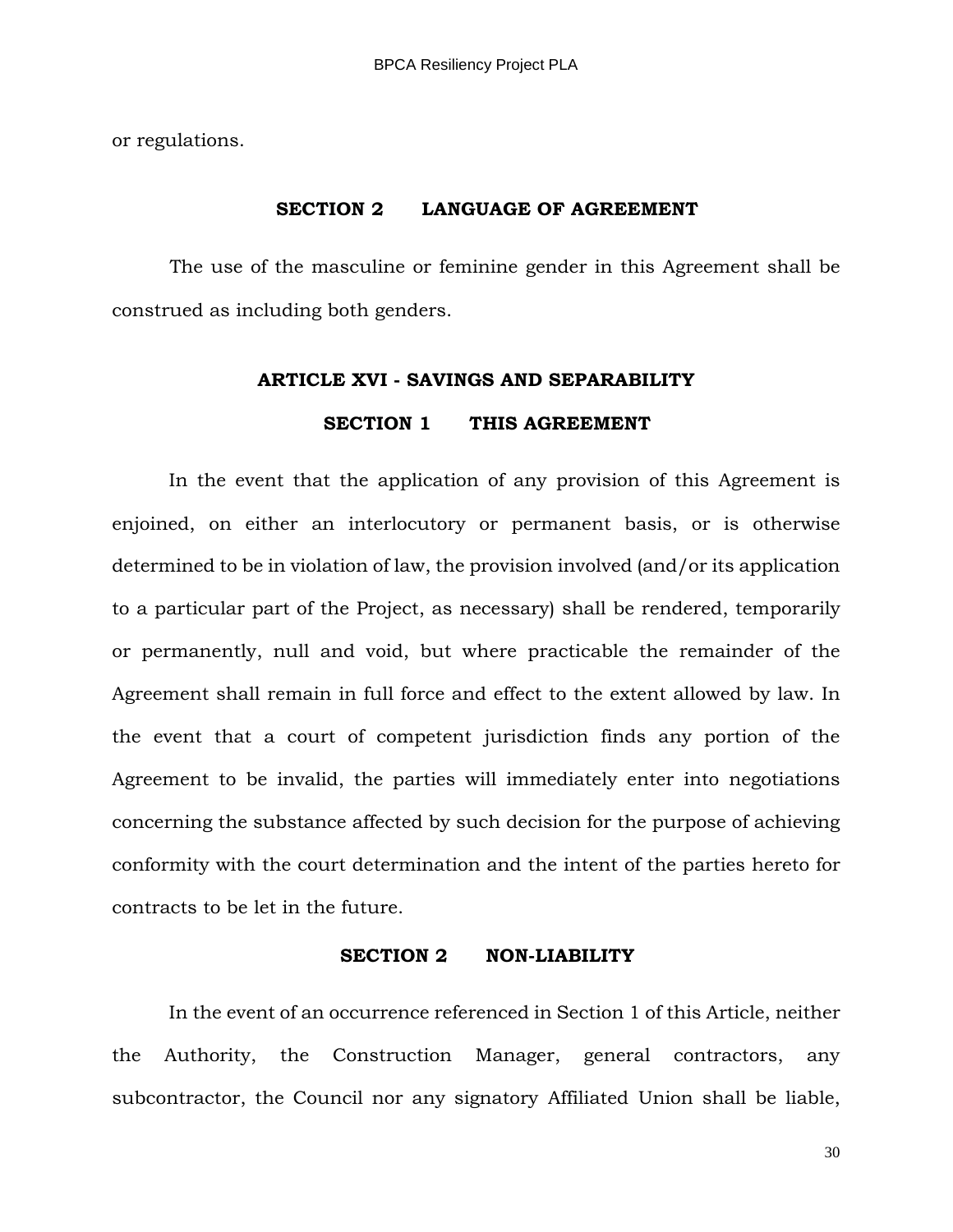directly or indirectly, for any action taken, or not taken, to comply with any court order or injunction or other court determination.

#### **SECTION 3 NON-WAIVER**

A. Nothing in this Agreement is intended to be or shall be construed as a waiver by any Affiliated Union(s) of any prevailing wage determination or schedule that is applicable to their trade for any public work that has been or may be performed in the future on any work outside the scope of this Agreement.

B. Nothing contained in this Agreement is intended to be or shall be construed as a waiver by any signatory Affiliated Union(s) of any more favorable term or condition of employment that may be contained in any collective bargaining agreement applicable to work outside the scope of this Agreement.

#### **ARTICLE XVII - DURATION**

### **SECTION 1 DURATION**

This PLA shall apply to Project Work in the event the Project mobilizes prior to  $\frac{1}{\sqrt{1-\frac{1}{\sqrt{1-\frac{1}{\sqrt{1-\frac{1}{\sqrt{1-\frac{1}{\sqrt{1-\frac{1}{\sqrt{1-\frac{1}{\sqrt{1-\frac{1}{\sqrt{1-\frac{1}{\sqrt{1-\frac{1}{\sqrt{1-\frac{1}{\sqrt{1-\frac{1}{\sqrt{1-\frac{1}{\sqrt{1-\frac{1}{\sqrt{1-\frac{1}{\sqrt{1-\frac{1}{\sqrt{1-\frac{1}{\sqrt{1-\frac{1}{\sqrt{1-\frac{1}{\sqrt{1-\frac{1}{\sqrt{1-\frac{1}{\sqrt{1-\frac{1}{\sqrt{1-\frac{1}{\sqrt{1-\frac{1$ the covered work performed on the Project.

### **SECTION 2 EXTENSION OF AREA CONTRACTS**

A. If there are any changes in the rate or other terms and conditions of employment that are negotiated in any area collective bargaining agreement after the start of the construction Project, such change shall be app1icab1e to work on this Project effective the date such change becomes effective in the area collective bargaining agreement.

B. There shall be no strikes or lockouts on this Project by reason of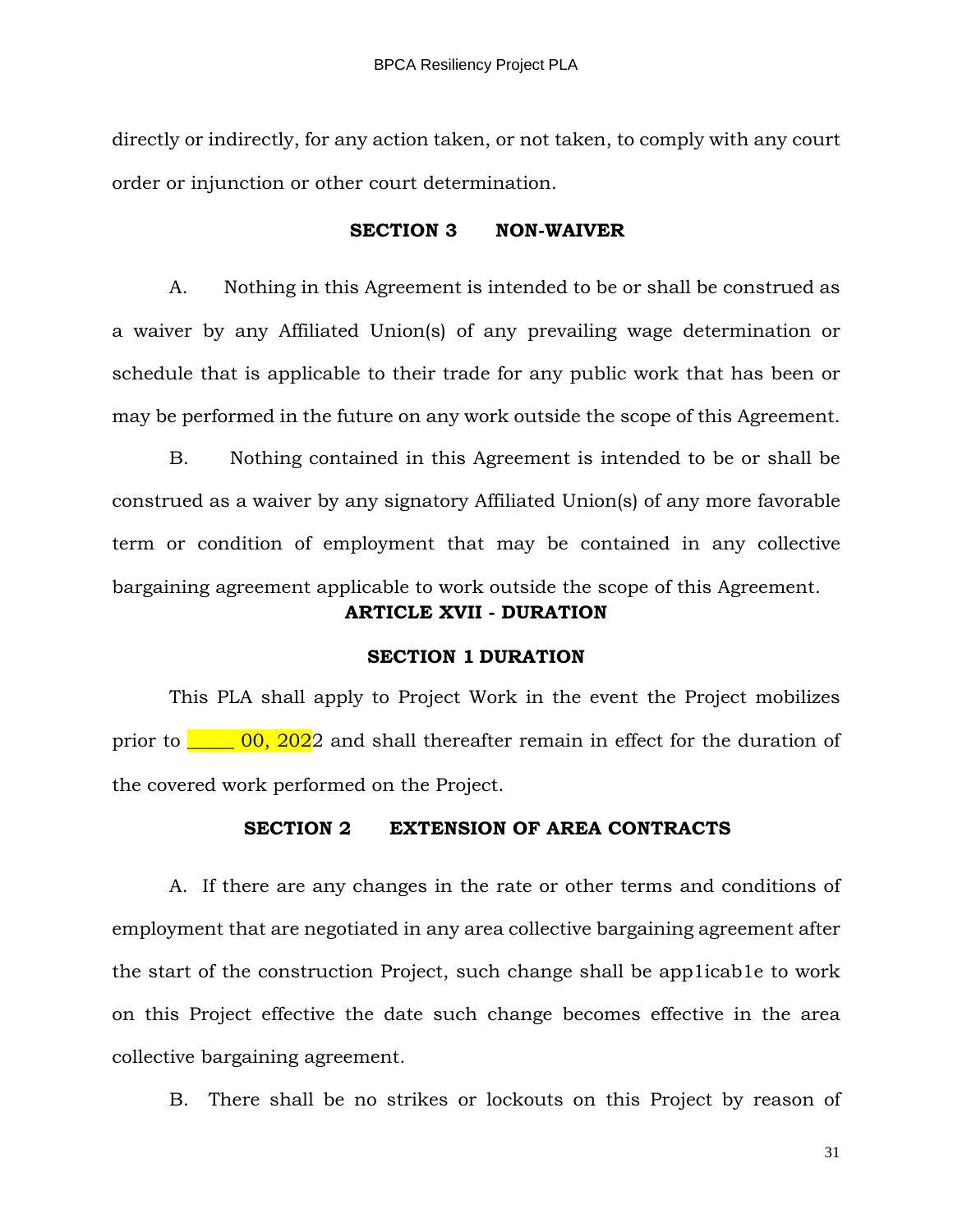disputes during negotiations for area collective bargaining agreements.

# **ARTICLE XVIII - HELMETS TO HARDHATS**

#### **SECTION 1**

The Contractors and the Unions recognize a desire to facilitate the entry into the building and construction trades of veterans who are interested in careers in the building and construction industry. The Contractors and Unions agree to utilize the services of the NY "Helmets to Hardhats" program to serve as a resource for preliminary orientation, assessment of construction aptitude, referral to apprenticeship programs or hiring halls, counseling and mentoring, support network, employment opportunities and other needs as identified by the parties.

#### **SECTION 2**

The Affiliated Unions and Contractors agree to coordinate with the NY Helmets to Hardhats to create and maintain an integrated database of veterans interested in working on this Project and of apprenticeship and employment opportunities for this Project. To the extent permitted by law, the Unions will give credit to such veterans for bona fide, provable past experience.

#### **FOR BUILDING AND CONSTRUCTION TRADES COUNCIL OF GREATER NEW YORK AND VICINITY**

BY: \_\_\_\_\_\_\_\_\_\_\_\_\_\_\_\_\_\_\_\_\_\_\_\_\_\_\_\_\_\_\_\_\_\_\_\_\_\_\_\_ Date:\_\_\_\_\_\_\_\_\_\_\_\_\_\_\_\_\_\_\_\_\_\_\_

Gary La Barbera, Executive Assistant

### **FOR BATTERY PARK CITY AUTHORITY**

BY: External problems of the second contract of the second contract  $\sim$  Date: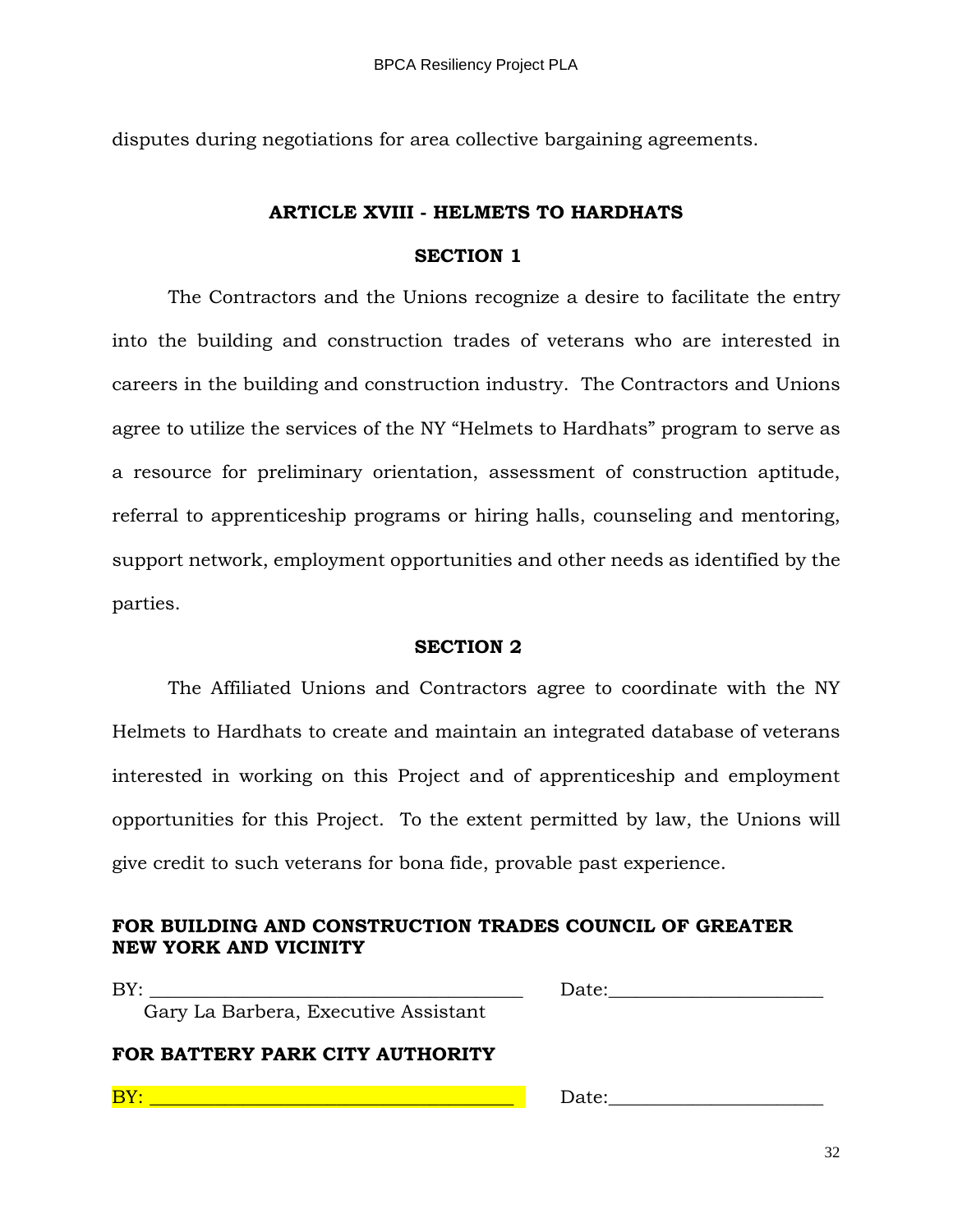# **AFFILIATES: See attached addendum for signatory affiliates**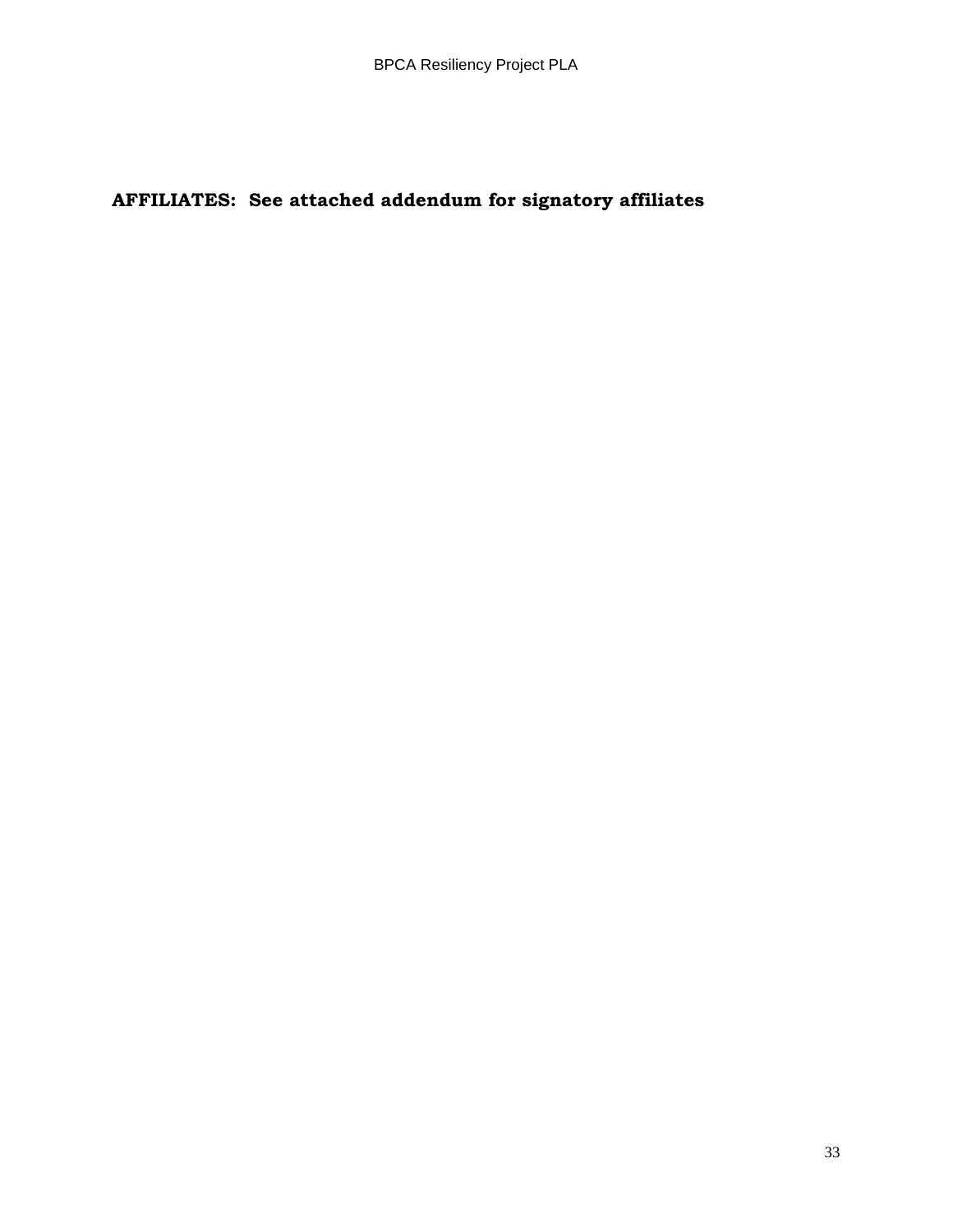#### **AFFILIATES:**

 **Boiler Makers Local No. 5** 

Date: Date: Date:

 **Cement and Concrete Workers No. 6-A**

 **Cement and Concrete Workers No. 20** 

Date: Date:

 **Concrete Workers District Council No. 16**

By: By: Date: Date:

By: By: By: Date: Date:

By: By: Date: Date: Date:

**Engineers No. 15, 15A, 15B** Engineers No. 94

By: By:\_\_\_\_\_\_\_\_\_\_\_\_\_\_\_\_\_\_\_\_\_\_\_\_ Date: Date:\_\_\_\_\_\_\_\_\_\_\_\_\_\_\_\_\_\_\_\_\_\_

Glaziers Local Union No. 1281 **Heat & Frost Insulators** 

| Bv:   |       |  |
|-------|-------|--|
| Date: | )ate: |  |

| <b>Carpenters District Council</b> |
|------------------------------------|
|------------------------------------|

By: By:

 **Cement and Concrete Workers No. 18-A**

By: By: Date: Date:

 **Cement Masons No. 780**

By: By:

 **Derrickmen and Riggers Local Union No. 197**

 **Drywall Tapers 1974 Electrical Local No. 3** 

### **Elevator Constructors No. 1** Engineers Local Union No. 14

 **Local Union No. 12**

**Heat & Frost Insulators** 

#### **Iron Workers District**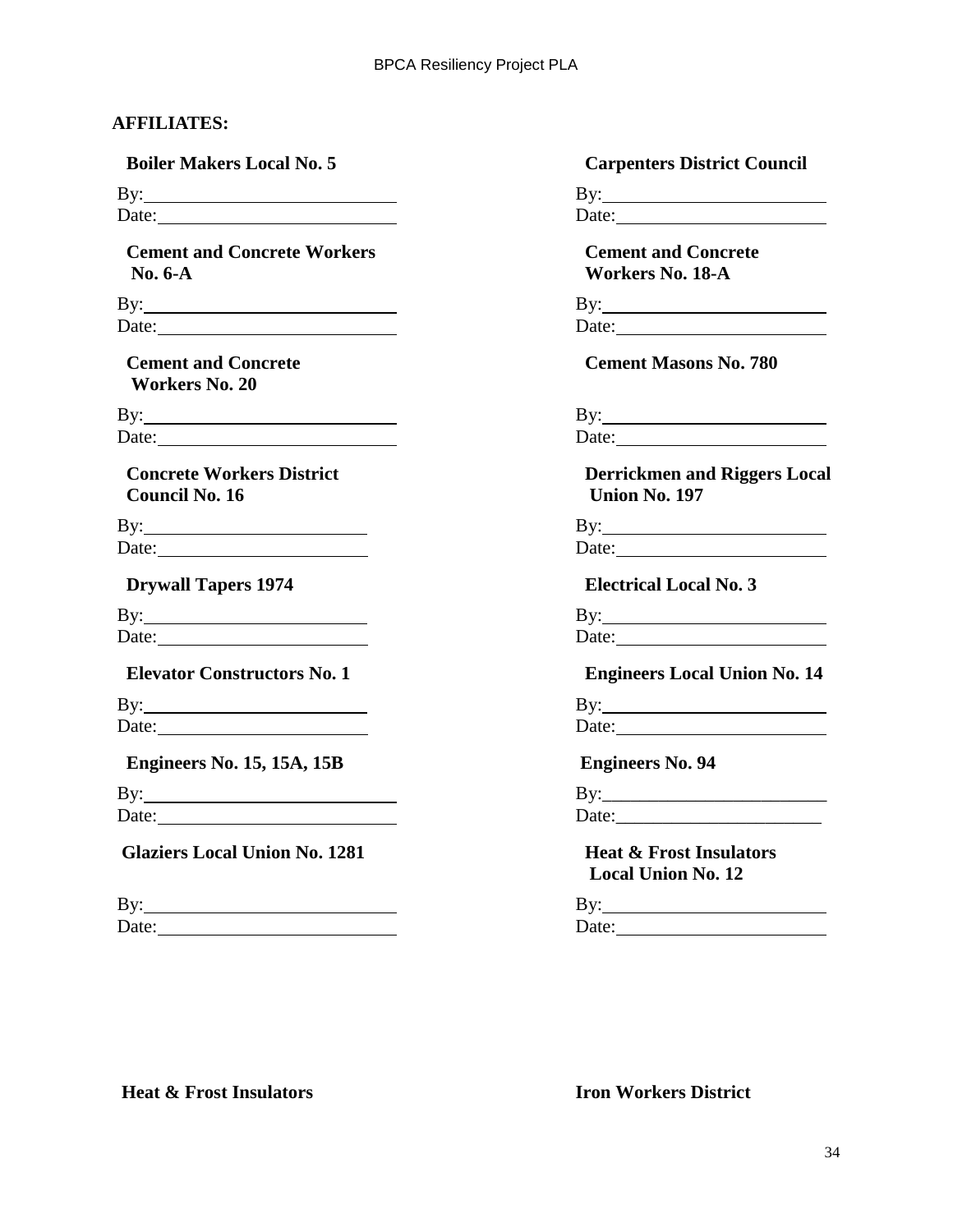#### BPCA Resiliency Project PLA

 **Local Union No. 12A** Council

By: By: Date: Date: Date:

 **Laborers Construction and General Building No. 79**

By: By: Date: Date: Date:

**Lathers Metallic Local No. 46 Mason Tenders District**  Mason Tenders District

By: By: Date: Date:

 $\mathbf{B} \mathbf{y}$ :  $\qquad \qquad \mathbf{By:}$ 

**Painters District Council # 9 Painters Structural Steel** 

By: By: Date: Date:

 **Pavers & Road Builders District Council No. 1**

By: By: Date: Date: Date:

 **Plumbers No. 1** 

| By:   |       |
|-------|-------|
| Date: | )ate: |

By: By: Date: Date: Date:

 **Iron Workers No. 40 Iron Workers No. 361** 

 **Laborers Local No. 78 Asbestos & Lead Abatement**

 **Council**

 **Metal Trades Division Ornamental Iron Workers No. 580**

Date: Date:

 **No. 806** 

 **Plasters Local Union No. 262** 

 **Private Sanitation Local No. 813**

**Roofers & Waterproofers Sheet Metal Workers Local**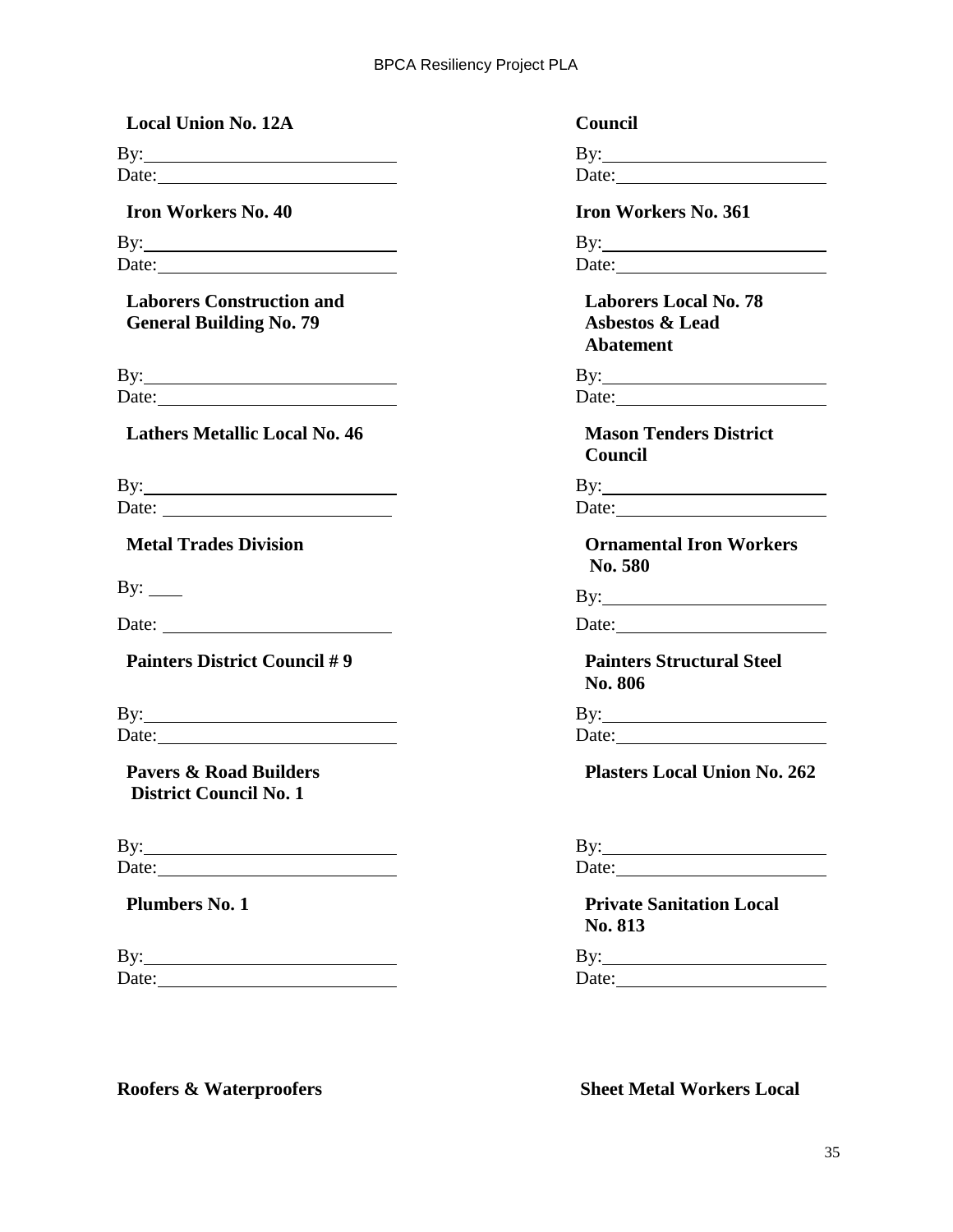# BPCA Resiliency Project PLA

| <b>No. 8</b>                                            | No. 137                                                    |
|---------------------------------------------------------|------------------------------------------------------------|
| $\mathbf{By:}\_\_\_\_\_\_\$                             | By: $\frac{1}{\sqrt{2\pi}}$                                |
|                                                         | Date:                                                      |
| <b>Sheet Metal Workers Local</b><br><b>No. 28</b>       | <b>Steamfitters Local Union</b><br>No. 638                 |
| By: $\qquad \qquad$                                     | $\mathbf{By:}\_\_\_\_\_\_\_\$                              |
| Date: $\qquad \qquad$                                   |                                                            |
| <b>Teamsters Local Union 282</b>                        | <b>Teamsters Local Union 813</b>                           |
|                                                         | By: $\frac{1}{\sqrt{2\pi}}$                                |
| Date: $\qquad \qquad$                                   | Date:                                                      |
| <b>Teamsters Local Union 814</b>                        | Tile, Marble & Terrazzo<br><b>B.A.C.</b> Local Union No. 7 |
| By: $\qquad \qquad$                                     | $\mathbf{By:}\_\_\_\_\_\_\$                                |
| Date: $\qquad \qquad$                                   | Date:                                                      |
| <b>Window Cleaners No. 2</b><br><b>S.E.I.U. 32B-32J</b> | <b>Timbermen Local Union</b><br>No. 1536                   |
| By: $\qquad \qquad$                                     | By: $\qquad \qquad$                                        |

Date: Date: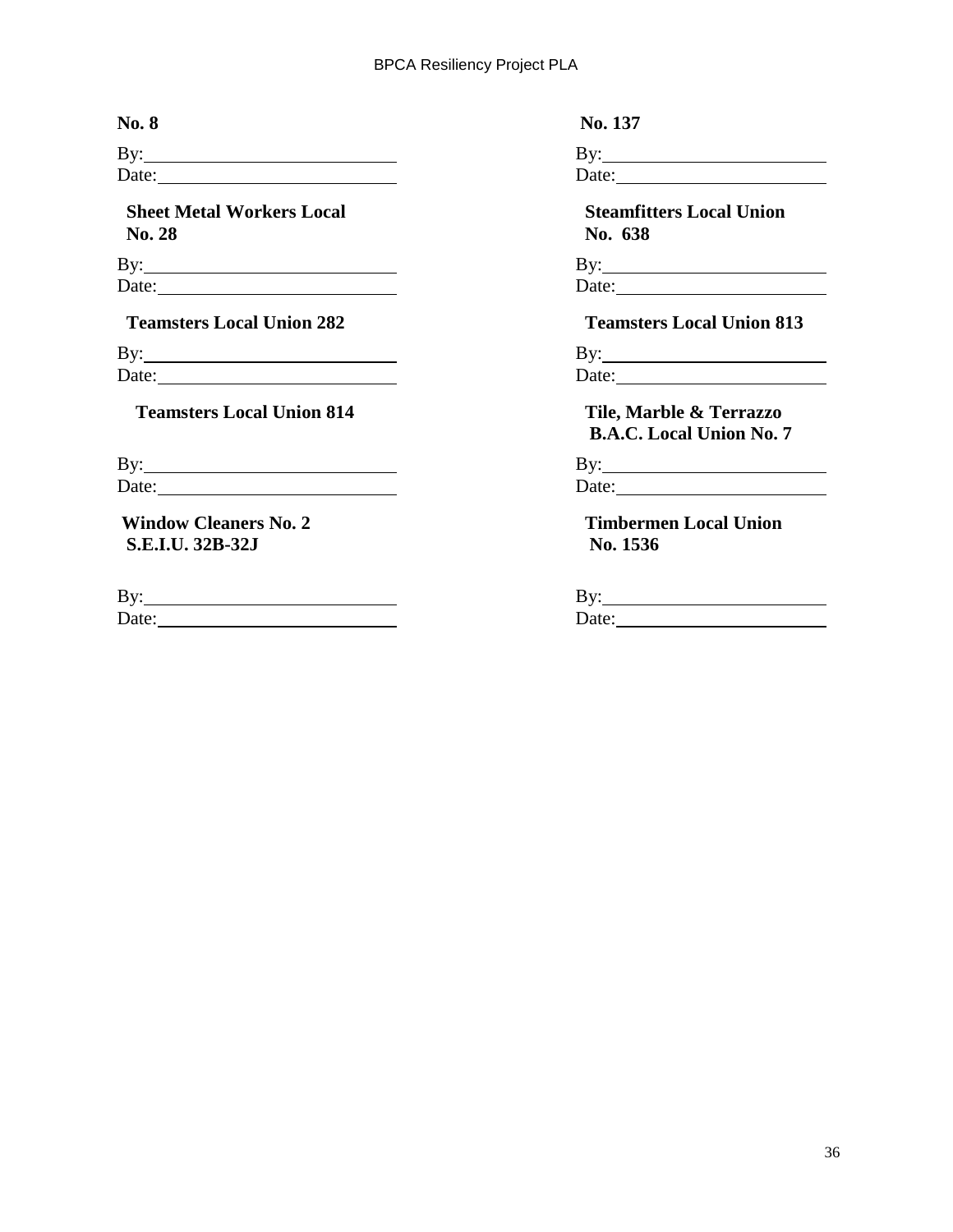# **SCHEDULE "B"**

The parties to this Project Labor Agreement agree that this Schedule B shall apply to this Project, and shall modify relevant provisions of the PLA and relevant provisions in the current collective bargaining agreements between the Affiliated Unions and the Construction Manager, general contractors, and/or any of their subcontractors for this project only due the special considerations set forth in the Preamble herein above and shall not constitute a reopener or waiver of the terms and conditions set forth in the collective bargaining agreements for any other purpose.

### **FOR BUILDING AND CONSTRUCTION TRADES COUNCIL OF GREATER NEW YORK AND VICINITY**

**By: \_\_\_\_\_\_\_\_\_\_\_\_\_\_\_\_\_\_\_\_\_\_\_\_\_\_\_\_\_ Date:\_\_\_\_\_\_\_\_\_\_\_\_\_\_\_\_\_\_\_\_\_\_\_**

**Gary La Barbera, President** 

# **FOR BATTETRY PARK CITY AUTHORITY**

 **Name (Managing Member)**

**By: \_\_\_\_\_\_\_\_\_\_\_\_\_\_\_\_\_\_\_\_\_\_\_\_\_\_\_\_\_\_ Date:\_\_\_\_\_\_\_\_\_\_\_\_\_\_\_\_\_\_\_\_\_\_\_\_**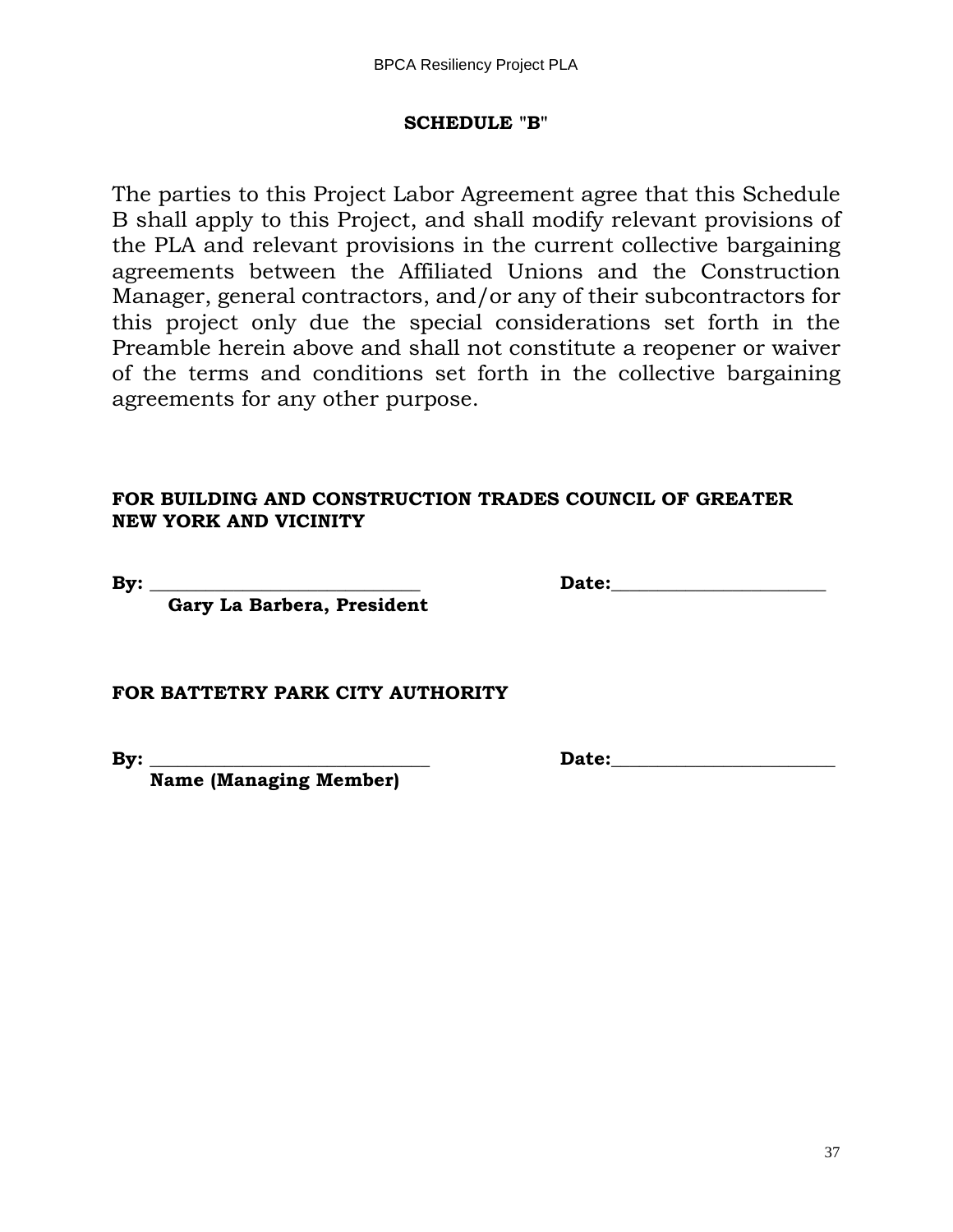#### **SCHEDULE "B"**

**The parties to this Project Labor Agreement agree that this Schedule "B" shall apply to this Project, and shall modify relevant provisions of the PLA and relevant provisions in the current collective bargaining agreements between the Affiliated Unions and the Authority, Construction Manager, general contractors, and/or any of their subcontractors for this Project only due the special considerations set forth in the Preamble to the PLA and shall not constitute a reopener or waiver of the terms and conditions set forth in the collective bargaining agreements for any other purpose.**

### **CARPENTERS DISTRICT COUNCIL**:

1. The Project Labor Agreement (the "PLA") between \_\_\_\_\_\_\_\_\_\_\_\_\_\_\_\_\_\_\_\_\_\_and the New York City Building and Construction Trades

Council of Greater New York and Vicinity ("Council") is modified and supplemented as to the Carpenters District Council's work on this Project to facilitate the building of the Project in this time of economic distress.

\*The New York City District Council of Carpenters shall have the right to accept or reject the Project Labor Agreement Rates on a case by case basis while agreeing to the terms and conditions of "The Core Economic Recovery Project Labor Agreement".

CARPENTERS DISTRICT COUNCIL

 $\rm Bv:$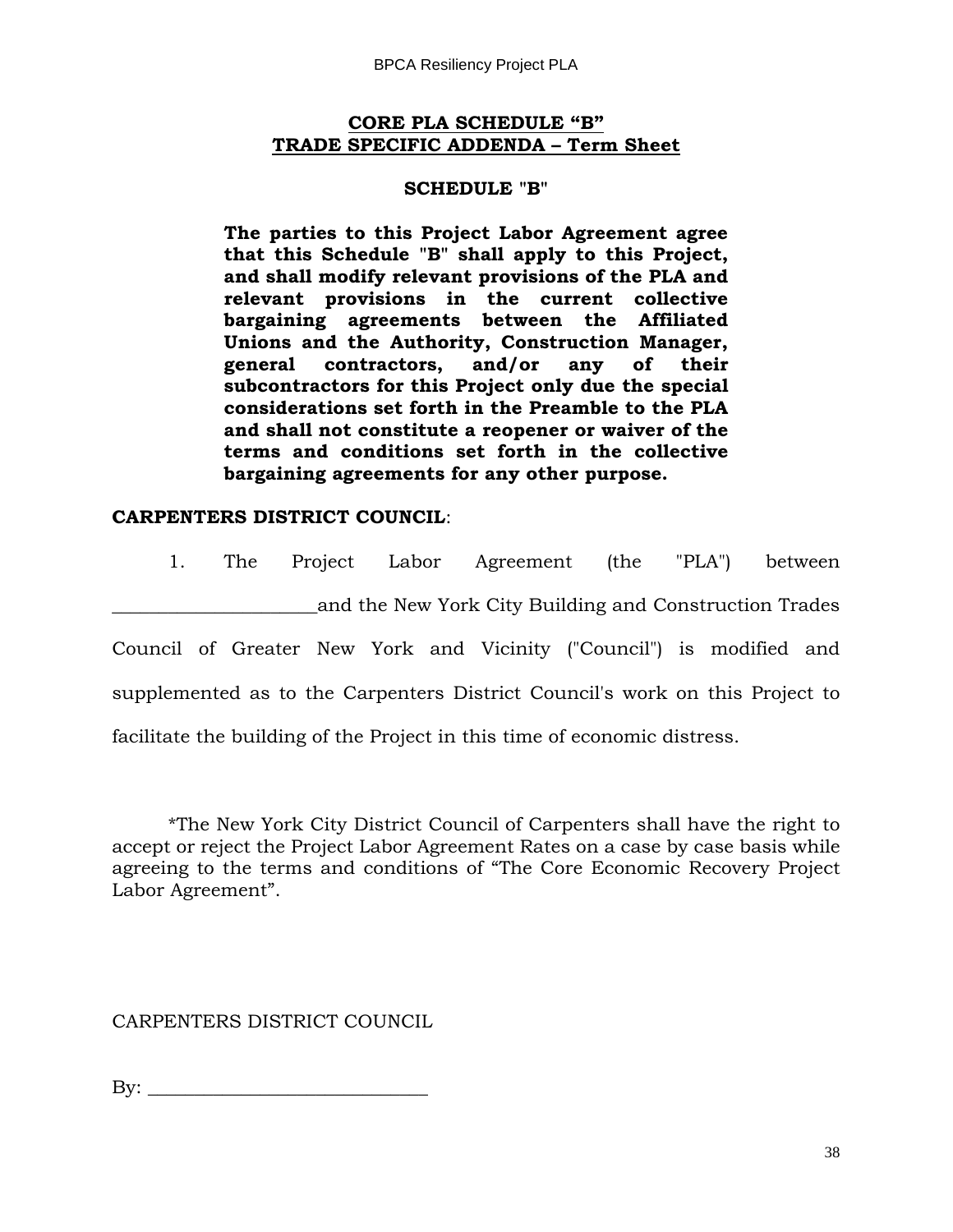# BPCA Resiliency Project PLA

Name and Title: \_\_\_\_\_\_\_\_\_\_\_\_\_\_\_\_\_\_\_\_

Dated: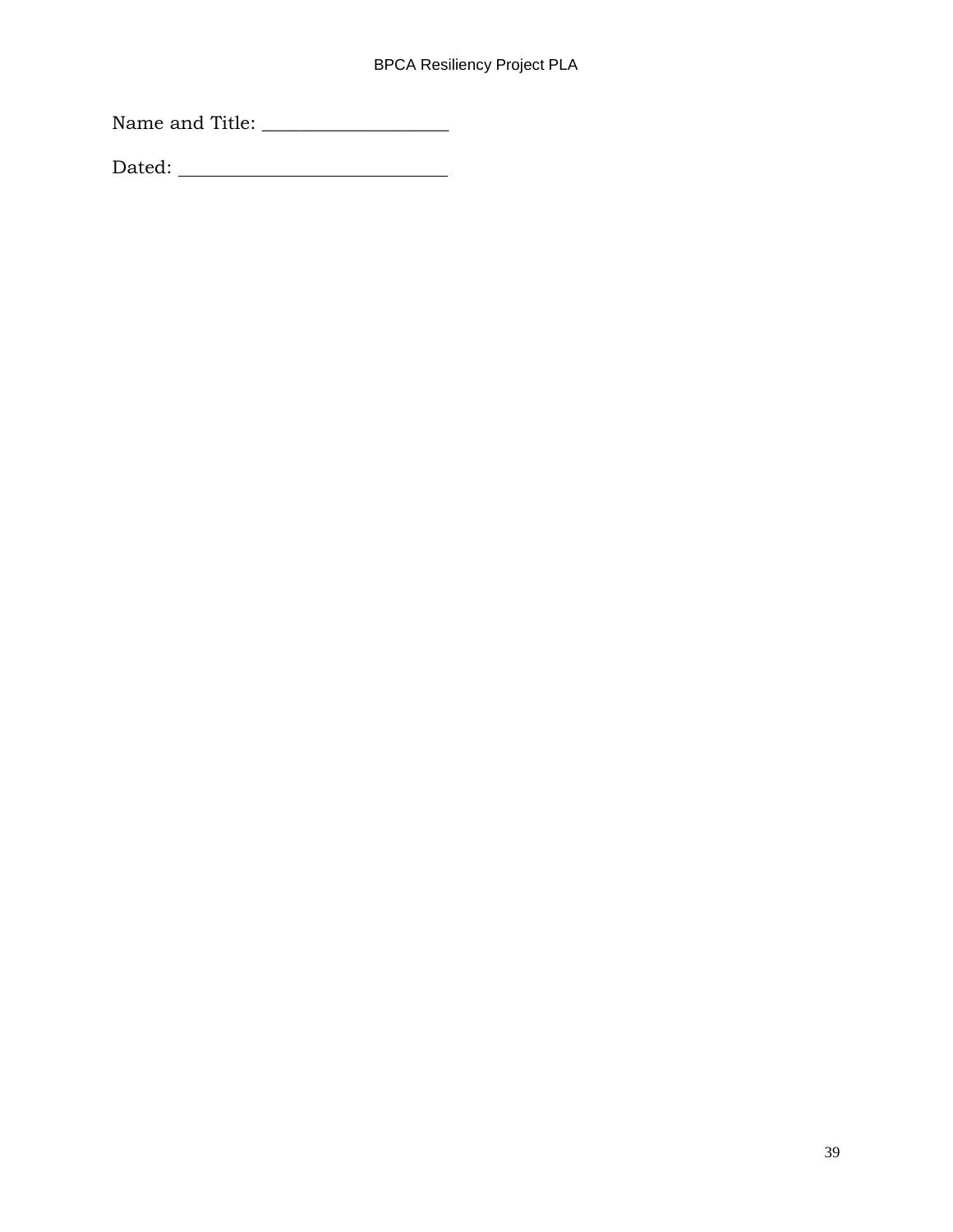#### **SCHEDULE "B"**

**The parties to this Project Labor Agreement agree that this Schedule "B" shall apply to this Project, and shall modify relevant provisions of the PLA and relevant provisions in the current collective bargaining agreements between the Affiliated Unions and the Authority, Construction Manager, general contractors, and/or any of their subcontractors for this Project only due the special considerations set forth in the Preamble to the PLA and shall not constitute a reopener or waiver of the terms and conditions set forth in the collective bargaining agreements for any other purpose.**

# **CEMENT MASONS LOCAL 780** ("Local 780"):

1. The Project Labor Agreement (the "PLA") between **Example 2018** and the New York City Building and Construction Trades Council of Greater New York and Vicinity ("Council") is modified and supplemented as to Local 780's work on this Project to facilitate the building of the Project in this time of economic distress.

CEMENT MASONS LOCAL 780

By:  $\_\_$ 

Name and Title: \_\_\_\_\_\_\_\_\_\_\_\_\_\_\_\_\_\_\_\_

Dated: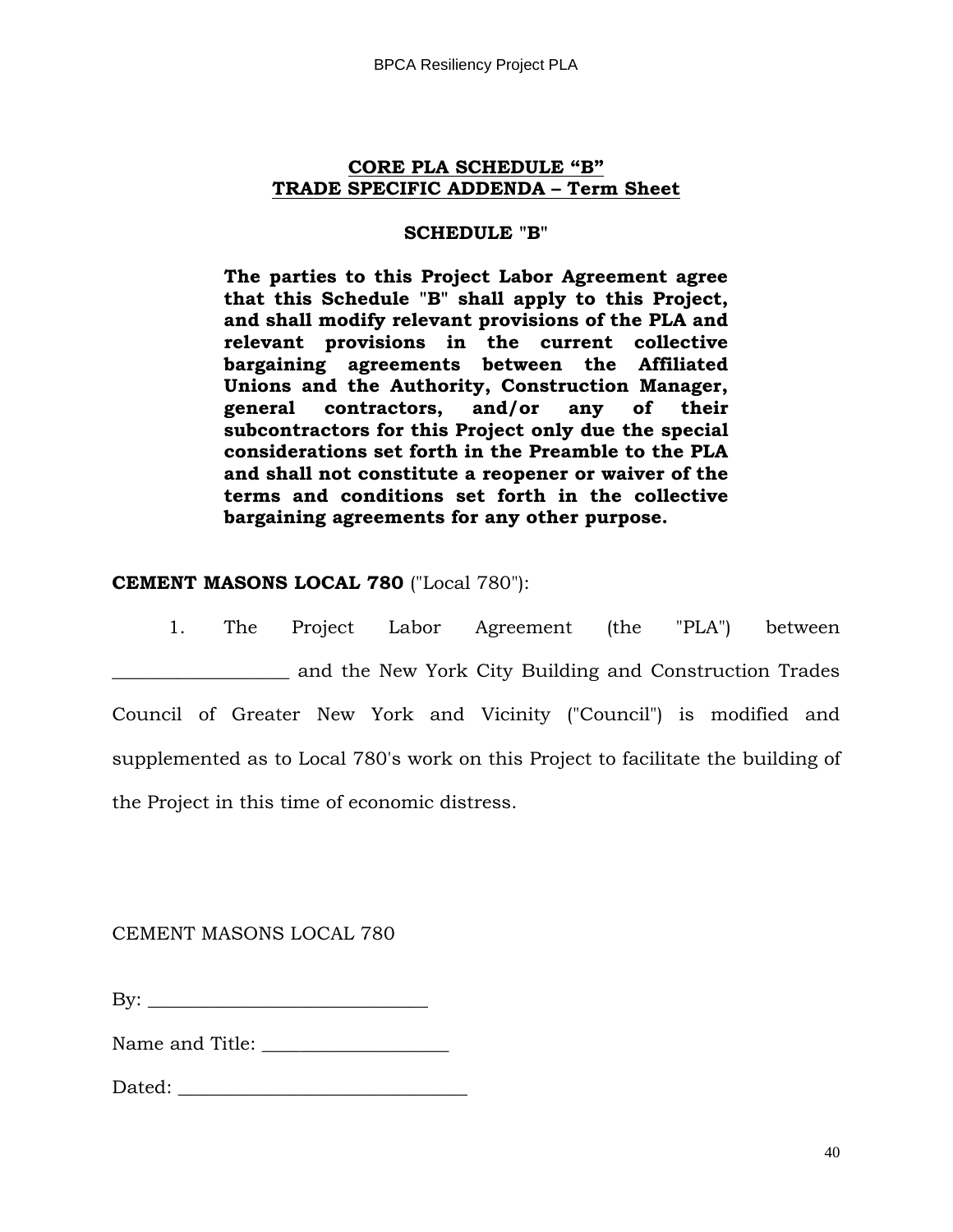#### **SCHEDULE "B"**

**The parties to this Project Labor Agreement agree that this Schedule "B" shall apply to this Project, and shall modify relevant provisions of the PLA and relevant provisions in the current collective bargaining agreements between the Affiliated Unions and the Authority, Construction Manager, general contractors, and/or any of their subcontractors for this Project only due the special considerations set forth in the Preamble to the PLA and shall not constitute a reopener or waiver of the terms and conditions set forth in the collective bargaining agreements for any other purpose.**

#### **CEMENT & CONCRETE WORKERS DISTRICT COUNCIL** as follows:

1. The Project Labor Agreement (the "PLA") between \_\_\_\_\_\_\_\_\_\_\_\_\_\_\_\_\_\_\_ and the New York City Building and Construction Trades Council of Greater New York and Vicinity ("Council") is modified and supplemented as to the Cement & Concrete Workers' work on this Project to facilitate the building of the Project in this time of economic distress.

CEMENT & CONCRETE WORKERS DISTRICT COUNCIL

 $\mathbf{B} \mathbf{y}$ :

Name and Title: \_\_\_\_\_\_\_\_\_\_\_\_\_\_\_\_\_\_\_\_

### **CORE PLA SCHEDULE "B"**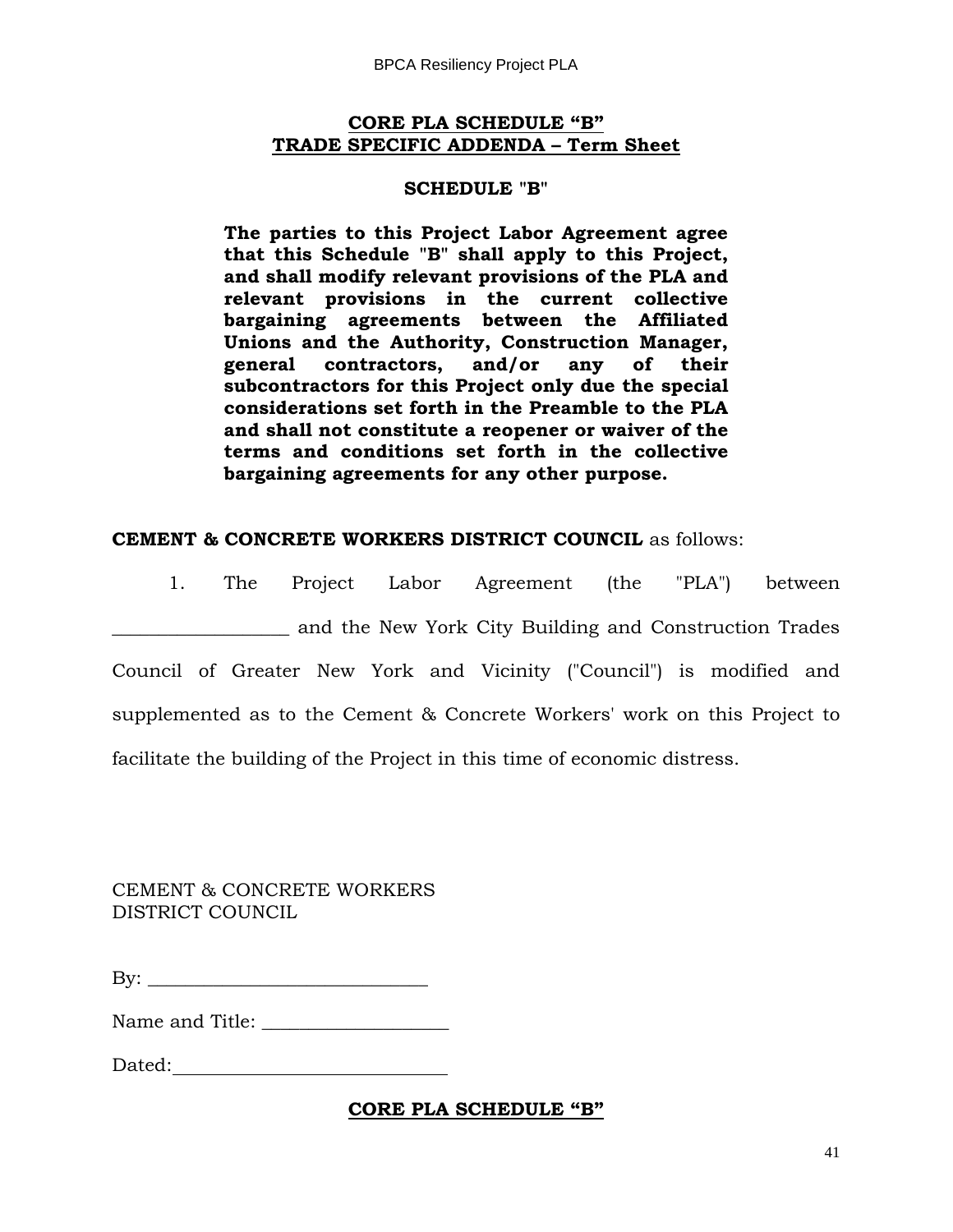#### **TRADE SPECIFIC ADDENDA – Term Sheet**

#### **SCHEDULE "B"**

**The parties to this Project Labor Agreement agree that this Schedule "B" shall apply to this Project, and shall modify relevant provisions of the PLA and relevant provisions in the current collective bargaining agreements between the Affiliated Unions and the Authority, Construction Manager, general contractors, and/or any of their subcontractors for this Project only due the special considerations set forth in the Preamble to the PLA and shall not constitute a reopener or waiver of the terms and conditions set forth in the collective bargaining agreements for any other purpose.**

### **STONE DERRICKMEN & RIGGERS** ("Local 197"):

1. The Project Labor Agreement (the "PLA") between

\_\_\_\_\_\_\_\_\_\_\_\_\_\_\_\_\_\_\_ and the New York City Building and Construction Trades

Council of Greater New York and Vicinity ("Council") is modified and supplemented as to Derrickmen Local 197's work on this Project to facilitate the building of the Project in this time of economic distress.

### DERRICKMEN LOCAL 197

| F<br>ப |  |  |  |
|--------|--|--|--|
|        |  |  |  |
|        |  |  |  |

| Name and Title: |  |
|-----------------|--|
|-----------------|--|

Dated: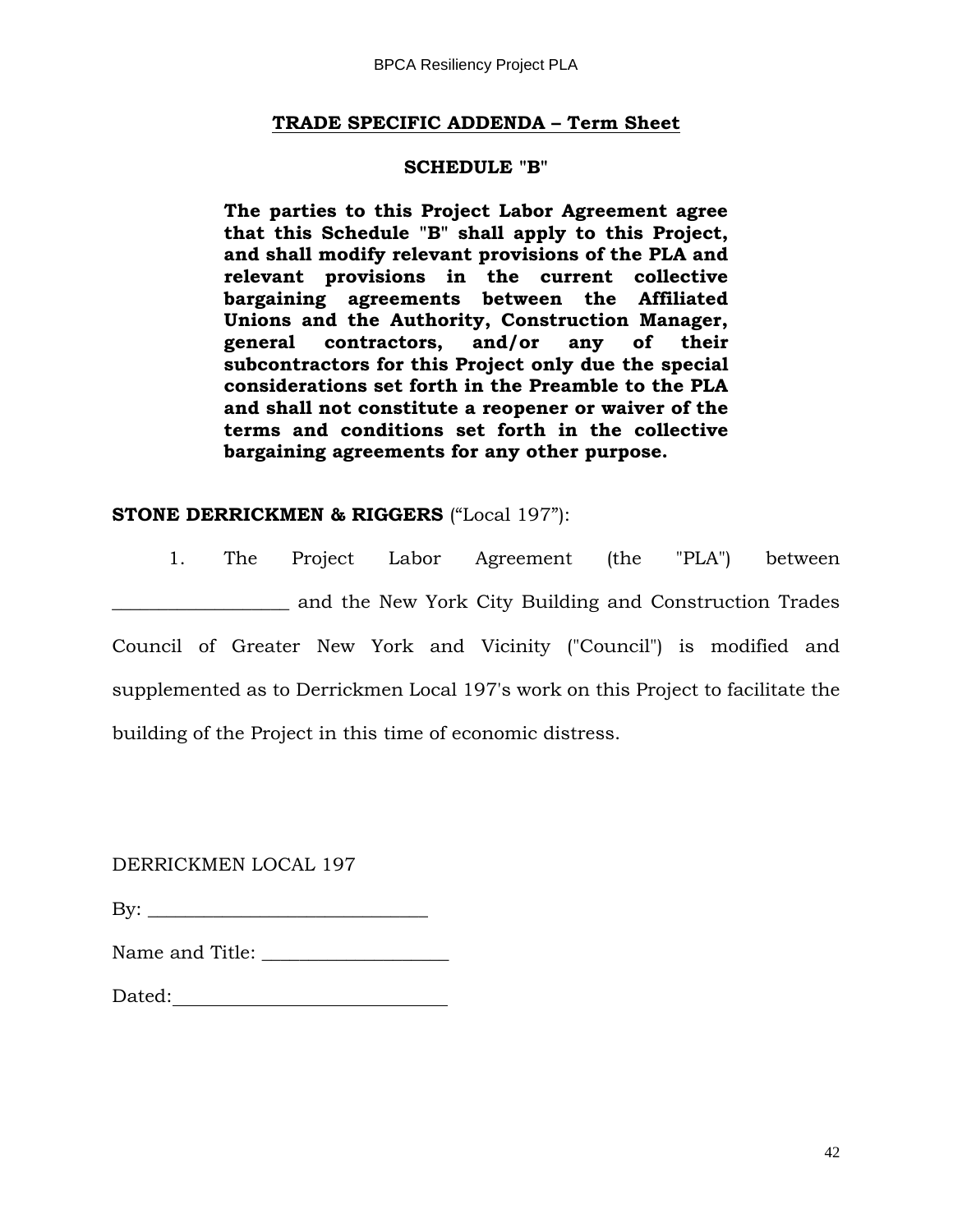#### **SCHEDULE "B"**

**The parties to this Project Labor Agreement agree that this Schedule "B" shall apply to this Project, and shall modify relevant provisions of the PLA and relevant provisions in the current collective bargaining agreements between the Affiliated Unions and the Authority, Construction Manager, general contractors, and/or any of their subcontractors for this Project only due the special considerations set forth in the Preamble to the PLA and shall not constitute a reopener or waiver of the terms and conditions set forth in the collective bargaining agreements for any other purpose.**

**IBEW LOCAL 3** ("Local 3"):

1. The Project Labor Agreement (the "PLA") between \_\_\_\_\_\_\_\_\_\_\_\_\_\_\_\_\_\_\_\_\_\_ and the New York City Building and Construction Trades

Council of Greater New York and Vicinity ("Council") is modified and supplemented as to Local 3's work on this Project to facilitate the building of the Project in this time of economic distress.

IBEW LOCAL 3

| $\mathbf{D}_{\tau}$<br>---<br>D'<br>- |  |
|---------------------------------------|--|
|                                       |  |

| Name and Title: |  |
|-----------------|--|
|                 |  |

| Dated: |  |
|--------|--|
|        |  |

### **CORE PLA SCHEDULE "B"**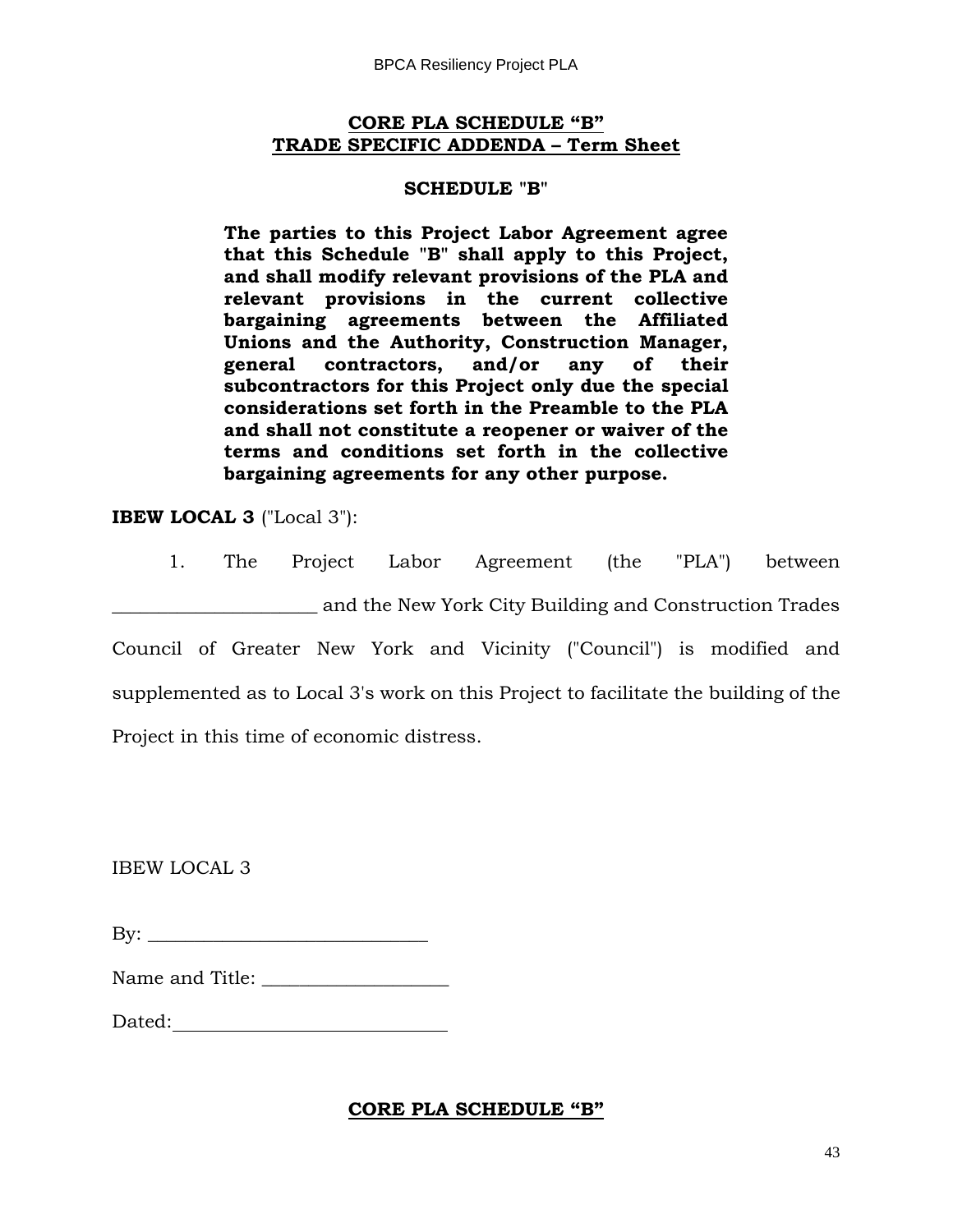#### **TRADE SPECIFIC ADDENDA – Term Sheet**

#### **SCHEDULE "B"**

**The parties to this Project Labor Agreement agree that this Schedule "B" shall apply to this Project, and shall modify relevant provisions of the PLA and relevant provisions in the current collective bargaining agreements between the Affiliated Unions and the Authority, Construction Manager, general contractors, and/or any of their subcontractors for this Project only due the special considerations set forth in the Preamble to the PLA and shall not constitute a reopener or waiver of the terms and conditions set forth in the collective bargaining agreements for any other purpose.**

### **ELEVATOR CONSTRUCTORS** ("Local 1"):

1. The Project Labor Agreement (the "PLA") between and the New York City Building and Construction Trades Council of Greater New York and Vicinity ("Council") is modified and supplemented as to Elevator Local 1's work on this Project to facilitate the building of the Project in this time of economic distress.

# ELEVATOR CONSTRUCTORS LOCAL 1

|--|

Dated: <u>Dated: All Dates of the Second Second Second Second Second Second Second Second Second Second Second Second Second Second Second Second Second Second Second Second Second Second Second Second Second Second Second S</u>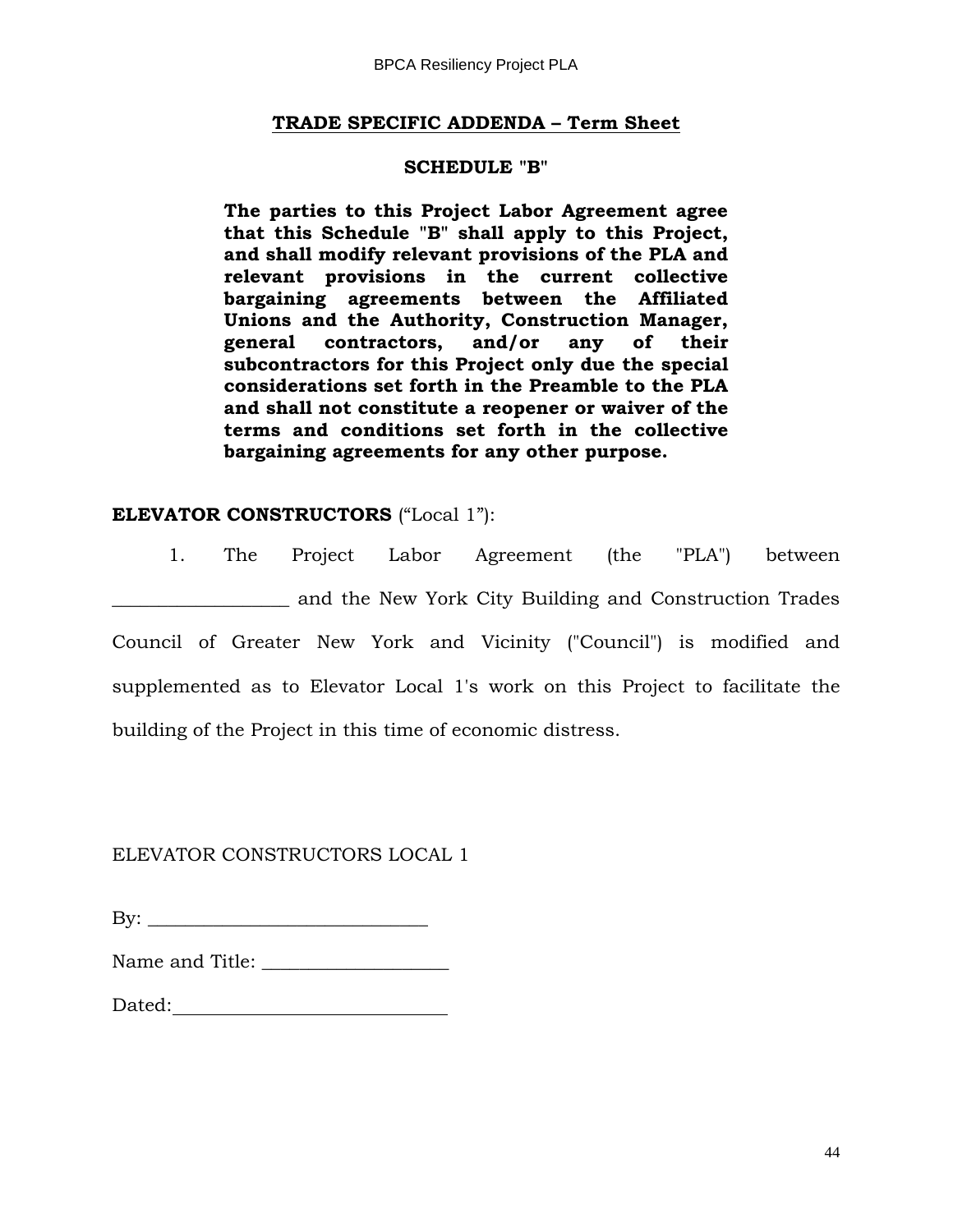#### **SCHEDULE "B"**

**The parties to this Project Labor Agreement agree that this Schedule "B" shall apply to this Project, and shall modify relevant provisions of the PLA and relevant provisions in the current collective bargaining agreements between the Affiliated Unions and the Authority, Construction Manager, general contractors, and/or any of their subcontractors for this Project only due the special considerations set forth in the Preamble to the PLA and shall not constitute a reopener or waiver of the terms and conditions set forth in the collective bargaining agreements for any other purpose.**

### **GLAZIERS, ARCHITECTURAL METAL GLASSWORKERS & ALLIED TRADES**

**LOCAL UNION 1281** ("Local 1281"):

1. The Project Labor Agreement (the "PLA") between \_\_\_\_\_\_\_\_\_\_\_\_\_\_\_\_\_\_\_\_\_\_ and the New York City Building and Construction Trades Council of Greater New York and Vicinity ("Council") is modified and supplemented as to Local 1281's work on this Project to facilitate the building of the Project in this time of economic distress.

GLAZIERS ARCHITECTURAL METAL GLASS WORKERS & ALLIED TRADES LOCAL UNION 1281

By:  $\_\_$ 

Name and Title: \_\_\_\_\_\_\_\_\_\_\_\_\_\_\_\_\_\_\_\_

Dated: when the contract of the contract of the contract of the contract of the contract of the contract of the contract of the contract of the contract of the contract of the contract of the contract of the contract of th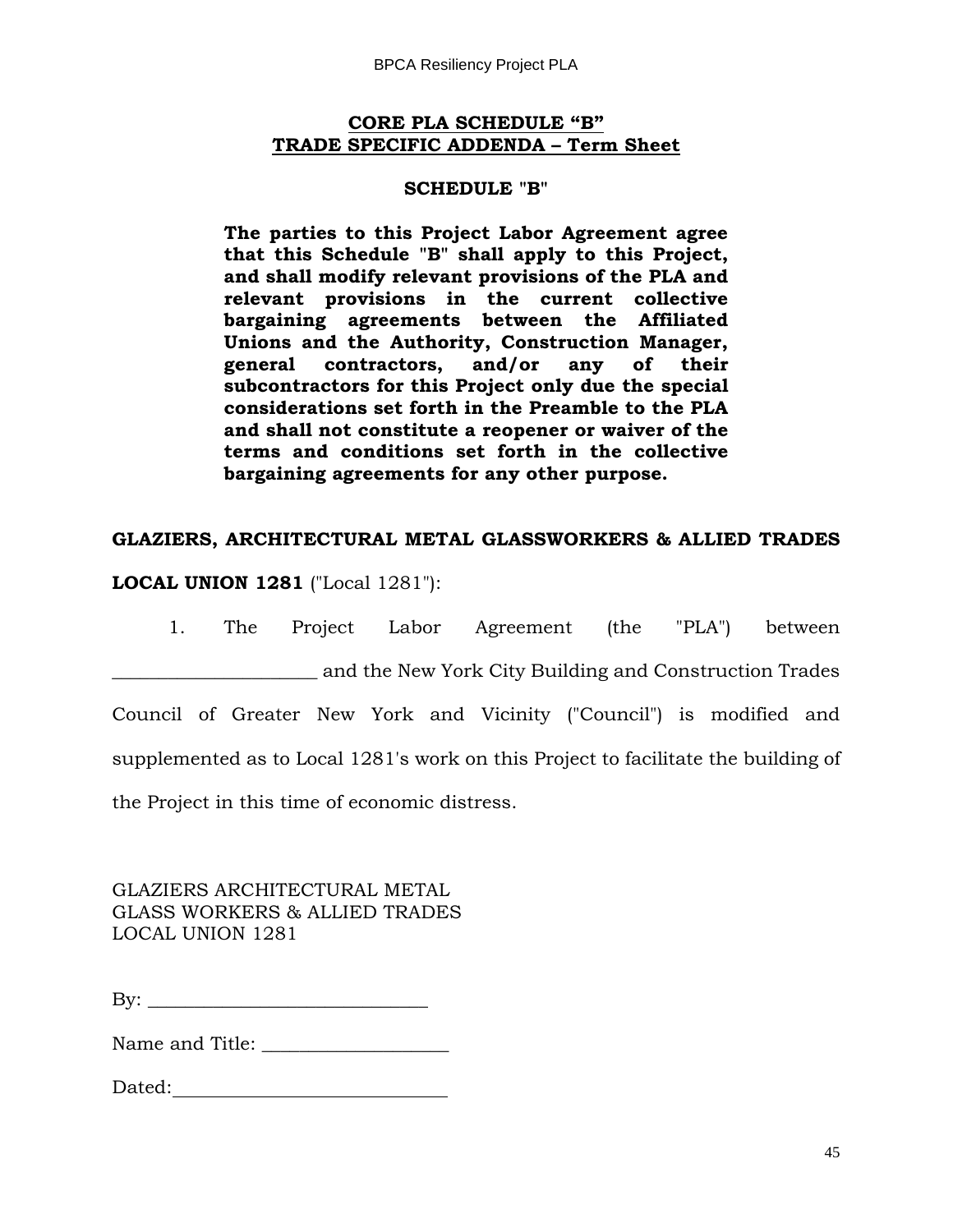#### **SCHEDULE "B"**

**The parties to this Project Labor Agreement agree that this Schedule "B" shall apply to this Project, and shall modify relevant provisions of the PLA and relevant provisions in the current collective bargaining agreements between the Affiliated Unions and the Authority, Construction Manager, general contractors, and/or any of their subcontractors for this Project only due the special considerations set forth in the Preamble to the PLA and shall not constitute a reopener or waiver of the terms and conditions set forth in the collective bargaining agreements for any other purpose.**

### **HEAT AND FROST INSULATORS LOCAL 12** ("Local 12"):

1. The Project Labor Agreement (the "PLA") between \_\_\_\_\_\_\_\_\_\_\_\_\_\_\_\_\_\_\_\_\_\_\_\_\_\_\_\_\_

and the New York City Building and Construction Trades Council of Greater New

York and Vicinity ("Council") is modified and supplemented as to Local 12's work

on this Project to facilitate the building of the Project in this time of economic distress.

# HEAT & FROST INSULATORS LOCAL 12

 $\mathbf{B} \mathbf{v}$ :

Name and Title: \_\_\_\_\_\_\_\_\_\_\_\_\_\_\_\_\_\_\_\_

Dated: when the contract of  $\mathcal{D}$  and  $\mathcal{D}$  and  $\mathcal{D}$  and  $\mathcal{D}$  are contract of  $\mathcal{D}$  and  $\mathcal{D}$  and  $\mathcal{D}$  and  $\mathcal{D}$  are contract of  $\mathcal{D}$  and  $\mathcal{D}$  are contract of  $\mathcal{D}$  and  $\mathcal{D}$  and  $\$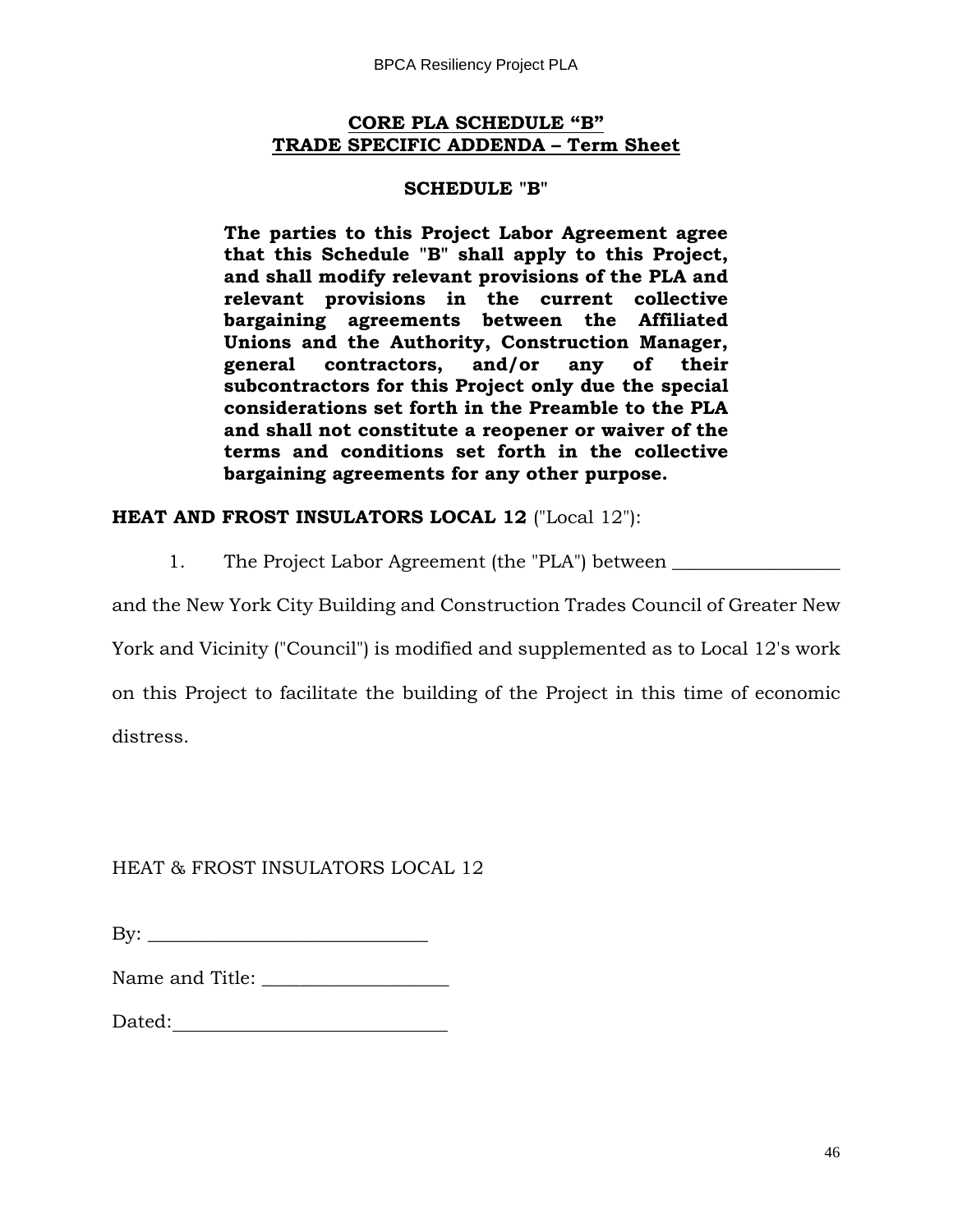#### **SCHEDULE "B"**

**The parties to this Project Labor Agreement agree that this Schedule "B" shall apply to this Project, and shall modify relevant provisions of the PLA and relevant provisions in the current collective bargaining agreements between the Affiliated Unions and the Authority, Construction Manager, general contractors, and/or any of their subcontractors for this Project only due the special considerations set forth in the Preamble to the PLA and shall not constitute a reopener or waiver of the terms and conditions set forth in the collective bargaining agreements for any other purpose.**

# **IRON WORKERS LOCAL UNIONS 40** ("Locals 40 "):

1. The Project Labor Agreement (the "PLA") between

\_\_\_\_\_\_\_\_\_\_\_\_\_\_\_\_\_\_\_\_\_ and the New York City Building and Construction Trades Council of Greater New York and Vicinity ("Council") is modified and supplemented as to Local 40's work on this Project to facilitate the building of the Project in this time of economic distress.

IRON WORKERS LOCAL UNION 40

By: \_\_\_\_\_\_\_\_\_\_\_\_\_\_\_\_\_\_\_\_\_\_\_\_\_\_\_\_\_\_

Name and Title: \_\_\_\_\_\_\_\_\_\_\_\_\_\_\_\_\_\_\_\_

Dated: when the contract of the contract of the contract of the contract of the contract of the contract of the contract of the contract of the contract of the contract of the contract of the contract of the contract of th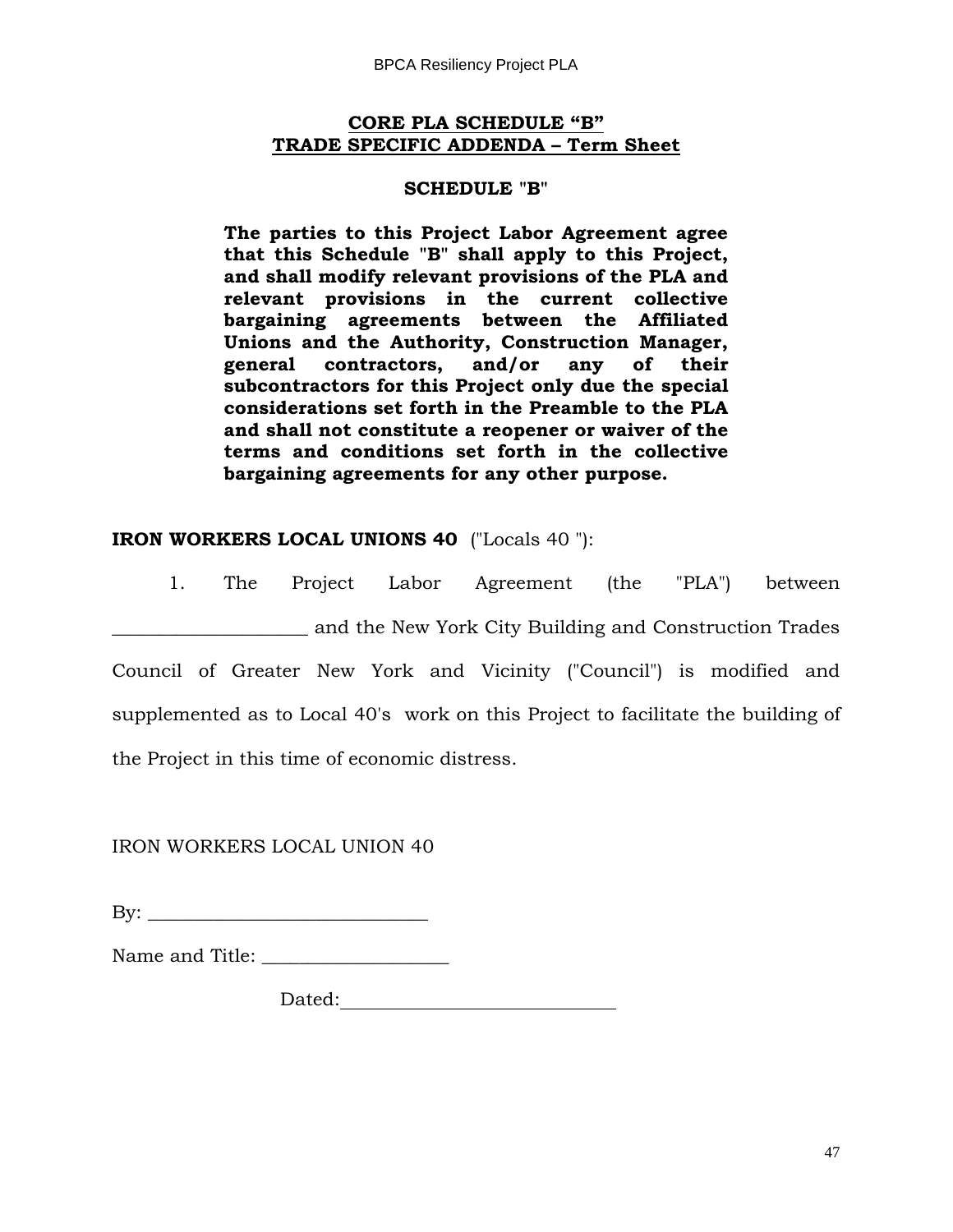### **SCHEDULE "B"**

**The parties to this Project Labor Agreement agree that this Schedule "B" shall apply to this Project, and shall modify relevant provisions of the PLA and relevant provisions in the current collective bargaining agreements between the Affiliated Unions and the Authority, Construction Manager, general contractors, and/or any of their subcontractors for this Project only due the special considerations set forth in the Preamble to the PLA and shall not constitute a reopener or waiver of the terms and conditions set forth in the collective bargaining agreements for any other purpose.**

# **LOCAL 580 OF THE INTERNATIONAL ASSOCIATION OF BRIDGE, STRUCTURAL, ORNAMENTAL AND REINFORCING IRON WORKERS** ("LOCAL 580"):

1. The Project Labor Agreement ("PLA") between \_\_\_\_\_\_\_\_\_\_\_\_\_\_\_\_\_\_\_\_\_\_\_\_\_\_\_\_\_\_\_\_\_

and the New York City Building and Construction Trades Council of Greater New York and Vicinity ("Council") is modified and supplemented as to Local 580's work on this Project to facilitate the building of the Project in this time of economic distress.

LOCAL 580 OF THE INTERNATIONAL ASSOCIATION OF BRIDGE, STRUCTURAL, ORNAMENTAL AND REINFORCING IRON WORKERS

By:  $\_\_$ 

Name and Title: \_\_\_\_\_\_\_\_\_\_\_\_\_\_\_\_\_\_\_\_

Dated: when the contract of the contract of the contract of the contract of the contract of the contract of the contract of the contract of the contract of the contract of the contract of the contract of the contract of th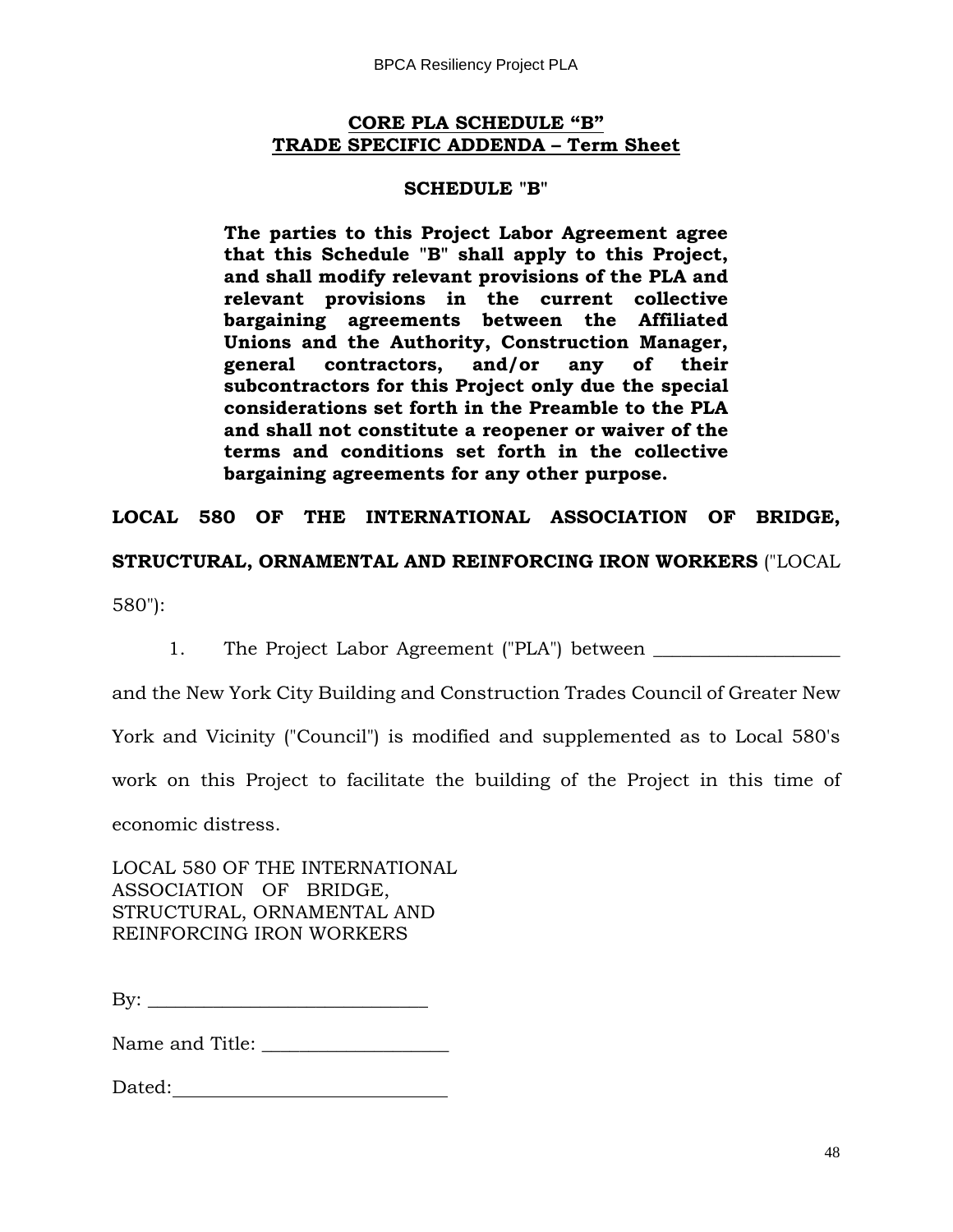#### **SCHEDULE "B"**

**The parties to this Project Labor Agreement agree that this Schedule "B" shall apply to this Project, and shall modify relevant provisions of the PLA and relevant provisions in the current collective bargaining agreements between the Affiliated Unions and the Authority, Construction Manager, general contractors, and/or any of their subcontractors for this Project only due the special considerations set forth in the Preamble to the PLA and shall not constitute a reopener or waiver of the terms and conditions set forth in the collective bargaining agreements for any other purpose.**

### **LOCAL 46 METALLIC LATHERS UNION AND REINFORCING IRONWORKERS**

("Local 46") as follows:

1. The Project Labor Agreement (the "PLA") between \_\_\_\_\_\_\_\_\_\_\_\_\_\_\_\_\_\_\_ and the New York City Building and Construction Trades Council of Greater New York and Vicinity ("Council") is modified and supplemented as to Local 46's work on this Project to facilitate the building of the Project in this time of economic distress.

LOCAL 46 METALLIC LATHERS UNION AND REINFORCING IRON **WORKERS** 

By: \_\_\_\_\_\_\_\_\_\_\_\_\_\_\_\_\_\_\_\_\_\_\_\_\_\_\_\_\_\_

Name and Title: \_\_\_\_\_\_\_\_\_\_\_\_\_\_\_\_\_\_\_\_

Dated: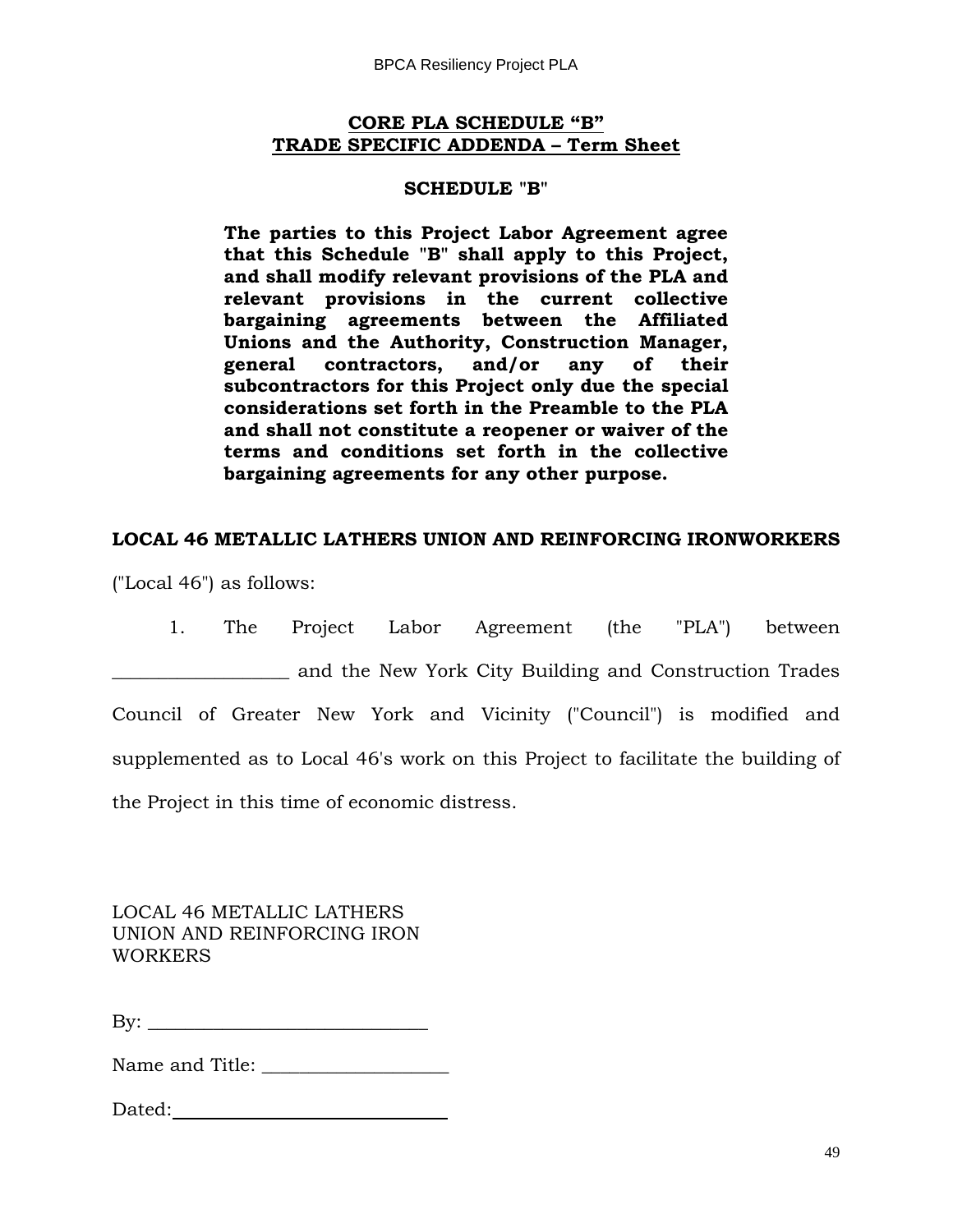BPCA Resiliency Project PLA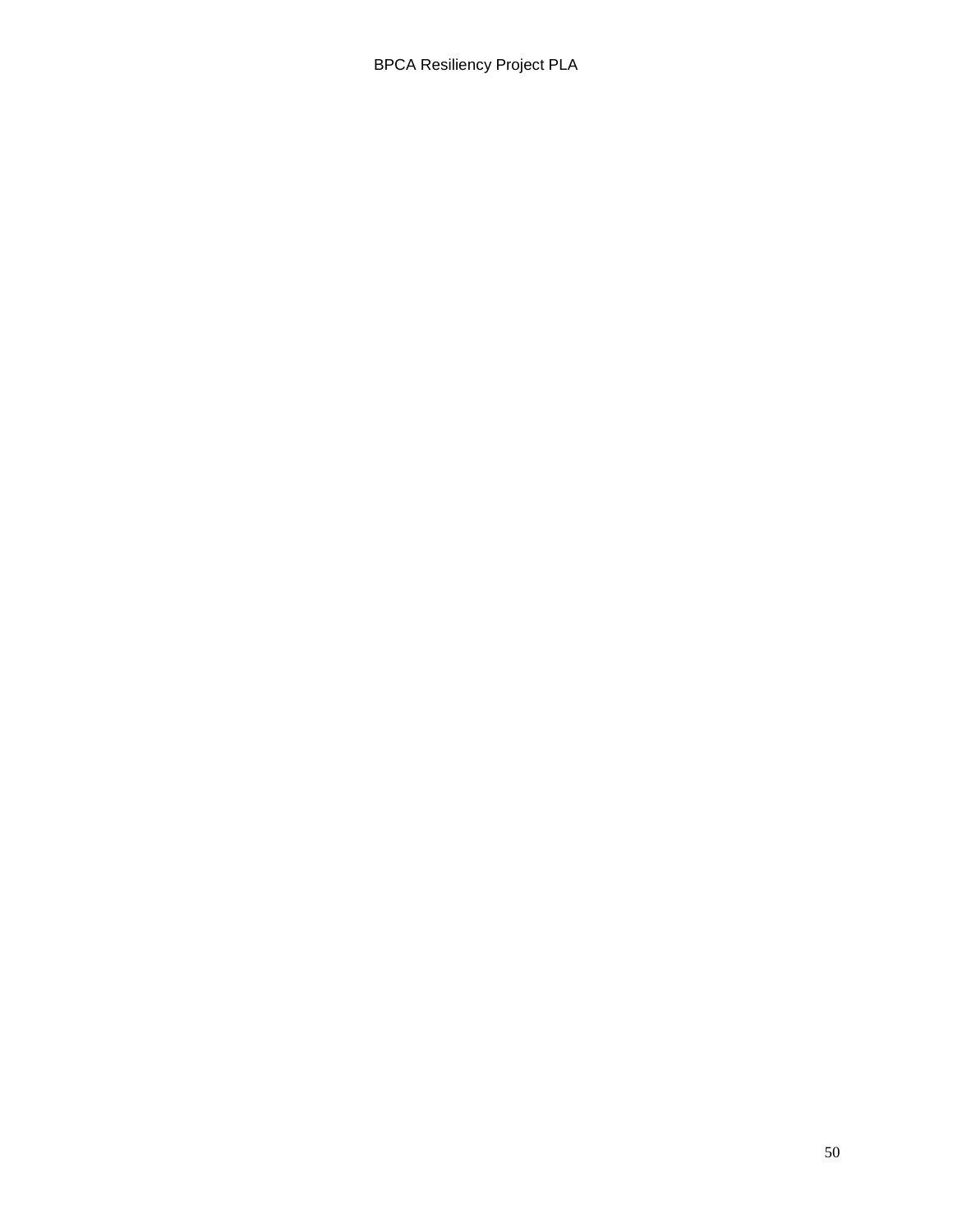### **SCHEDULE "B"**

**The parties to this Project Labor Agreement agree that this Schedule "B" shall apply to this Project, and shall modify relevant provisions of the PLA and relevant provisions in the current collective bargaining agreements between the Affiliated Unions and the Authority, Construction Manager, general contractors, and/or any of their subcontractors for this Project only due the special considerations set forth in the Preamble to the PLA and shall not constitute a reopener or waiver of the terms and conditions set forth in the collective bargaining agreements for any other purpose.**

# **PLUMBERS LOCAL UNION NO. 1** ("Local 1"):

1. The Project Labor Agreement (the "PLA") between

and the New York City Building and Construction Trades Council of Greater New

York and Vicinity ("Council") is modified and supplemented as to the Local 1's work on this Project to facilitate the building of the Project in this time of economic distress.

# PLUMBERS UNION LOCAL 1

Name and Title: \_\_\_\_\_\_\_\_\_\_\_\_\_\_\_\_\_\_\_\_

Dated: when the contract of the contract of  $\mathcal{D}$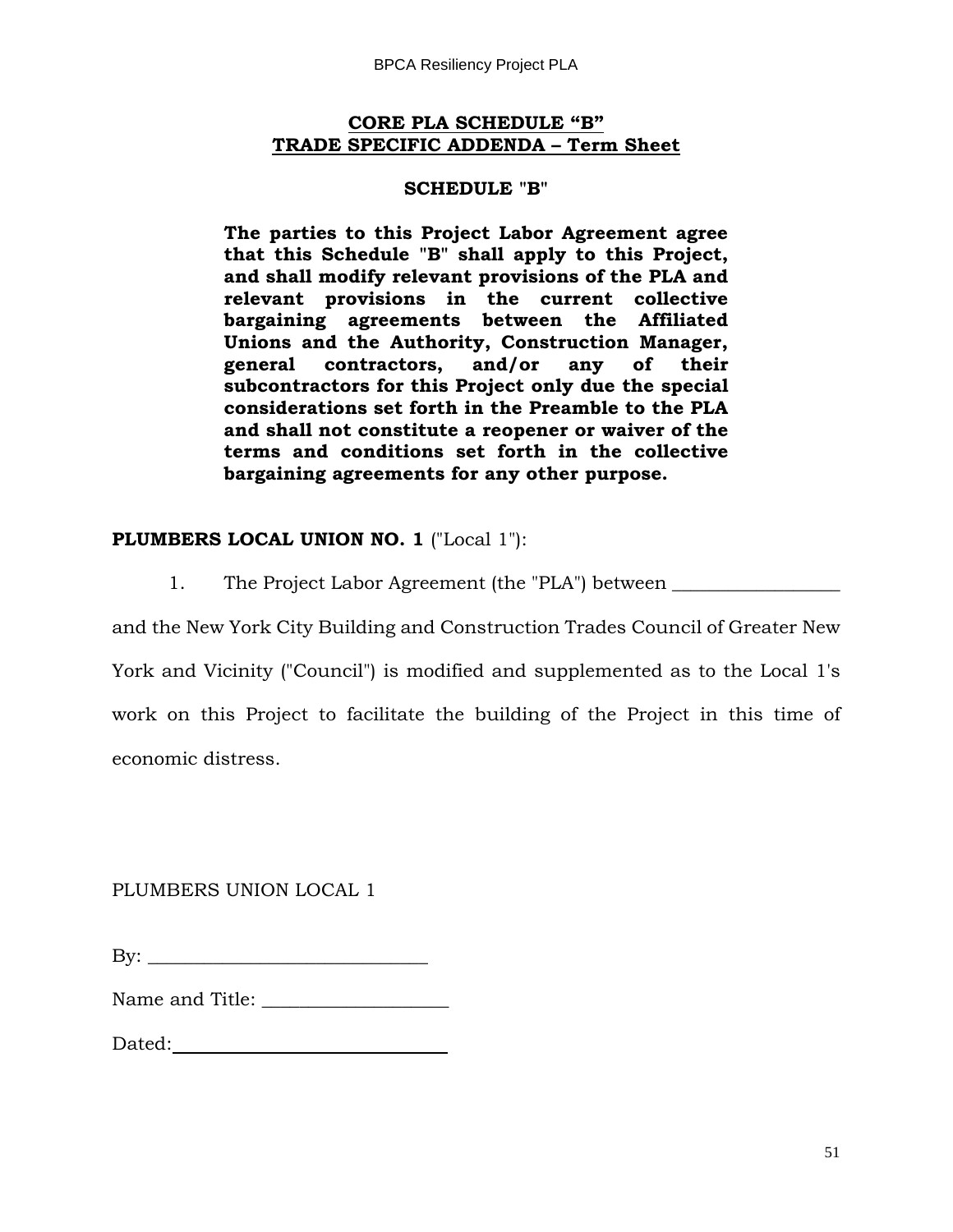#### **SCHEDULE "B"**

**The parties to this Project Labor Agreement agree that this Schedule "B" shall apply to this Project, and shall modify relevant provisions of the PLA and relevant provisions in the current collective bargaining agreements between the Affiliated Unions and the Authority, Construction Manager, general contractors, and/or any of their subcontractors for this Project only due the special considerations set forth in the Preamble to the PLA and shall not constitute a reopener or waiver of the terms and conditions set forth in the collective bargaining agreements for any other purpose.**

#### **SHEET METAL LOCAL 28** ("Local 28"):

1. The Project Labor Agreement (the "PLA") between \_\_\_\_\_\_\_\_\_\_\_\_\_\_\_\_\_\_\_ and the New York City Building and Construction Trades Council of Greater New York and Vicinity ("Council") is modified and supplemented as to Local 28's work on this Project to facilitate the building of the Project in this time of economic distress.

### SHEET METAL LOCAL 28

|--|

Name and Title: \_\_\_\_\_\_\_\_\_\_\_\_\_\_\_\_\_\_\_\_

Dated: when the contract of the contract of  $\mathcal{D}$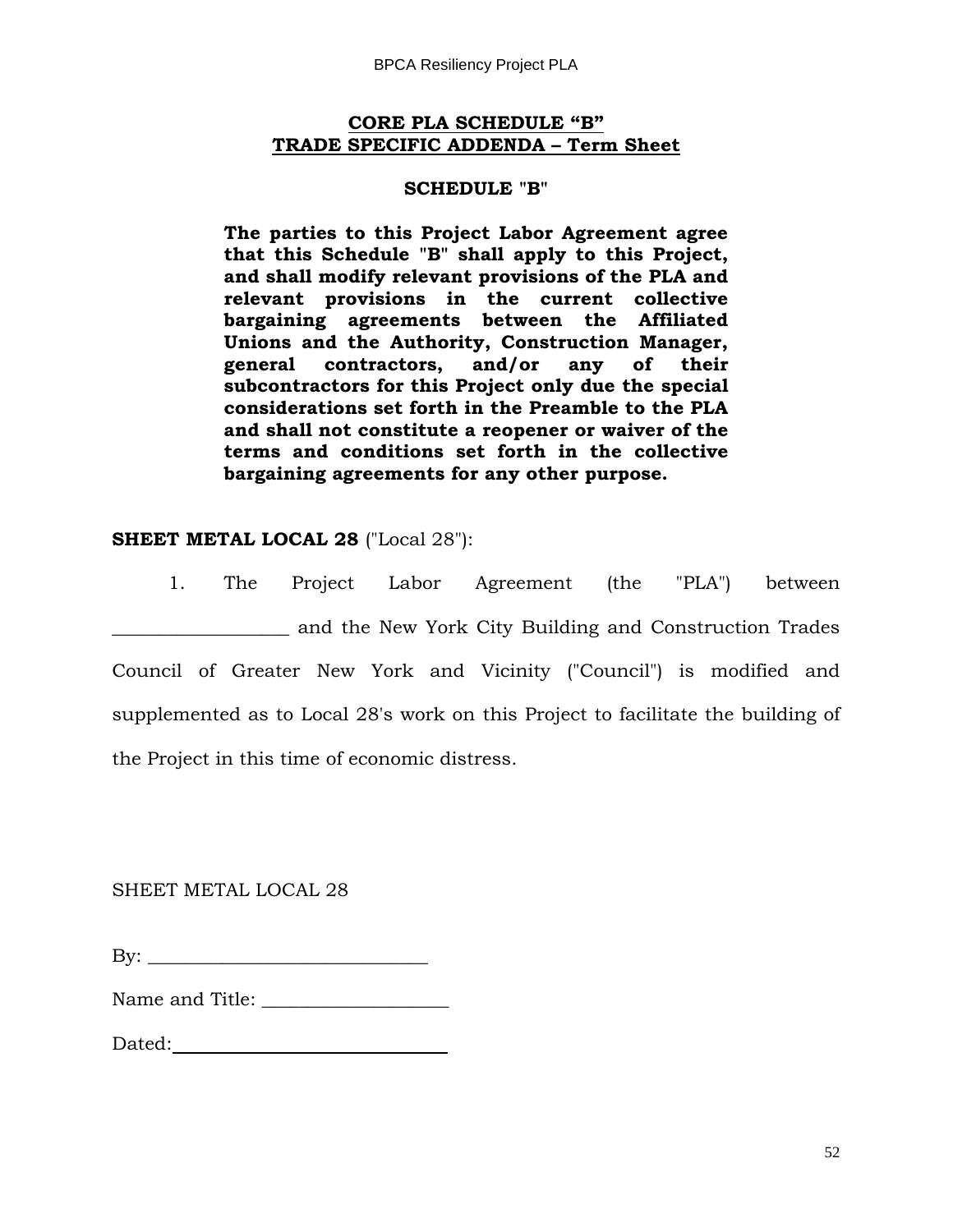#### **SCHEDULE "B"**

**The parties to this Project Labor Agreement agree that this Schedule "B" shall apply to this Project, and shall modify relevant provisions of the PLA and relevant provisions in the current collective bargaining agreements between the Affiliated Unions and the Authority, Construction Manager, general contractors, and/or any of their subcontractors for this Project only due the special considerations set forth in the Preamble to the PLA and shall not constitute a reopener or waiver of the terms and conditions set forth in the collective bargaining agreements for any other purpose.**

**ENTERPRISE ASSOCIATION, STEAMFITTERS LOCAL 638** ("Local 638") as follows:

1. The Project Labor Agreement (the "PLA") between

and the New York City Building and Construction Trades Council ("Council") on this project to facilitate the building of the Project in this time of economic distress.

ENTERPRISE ASSOCIATION, STEAMFITTERS LOCAL 638

By:  $\_\_$ 

Name and Title: \_\_\_\_\_\_\_\_\_\_\_\_\_\_\_\_\_\_\_\_

Dated: when the contract of the contract of the contract of the contract of the contract of the contract of the contract of the contract of the contract of the contract of the contract of the contract of the contract of th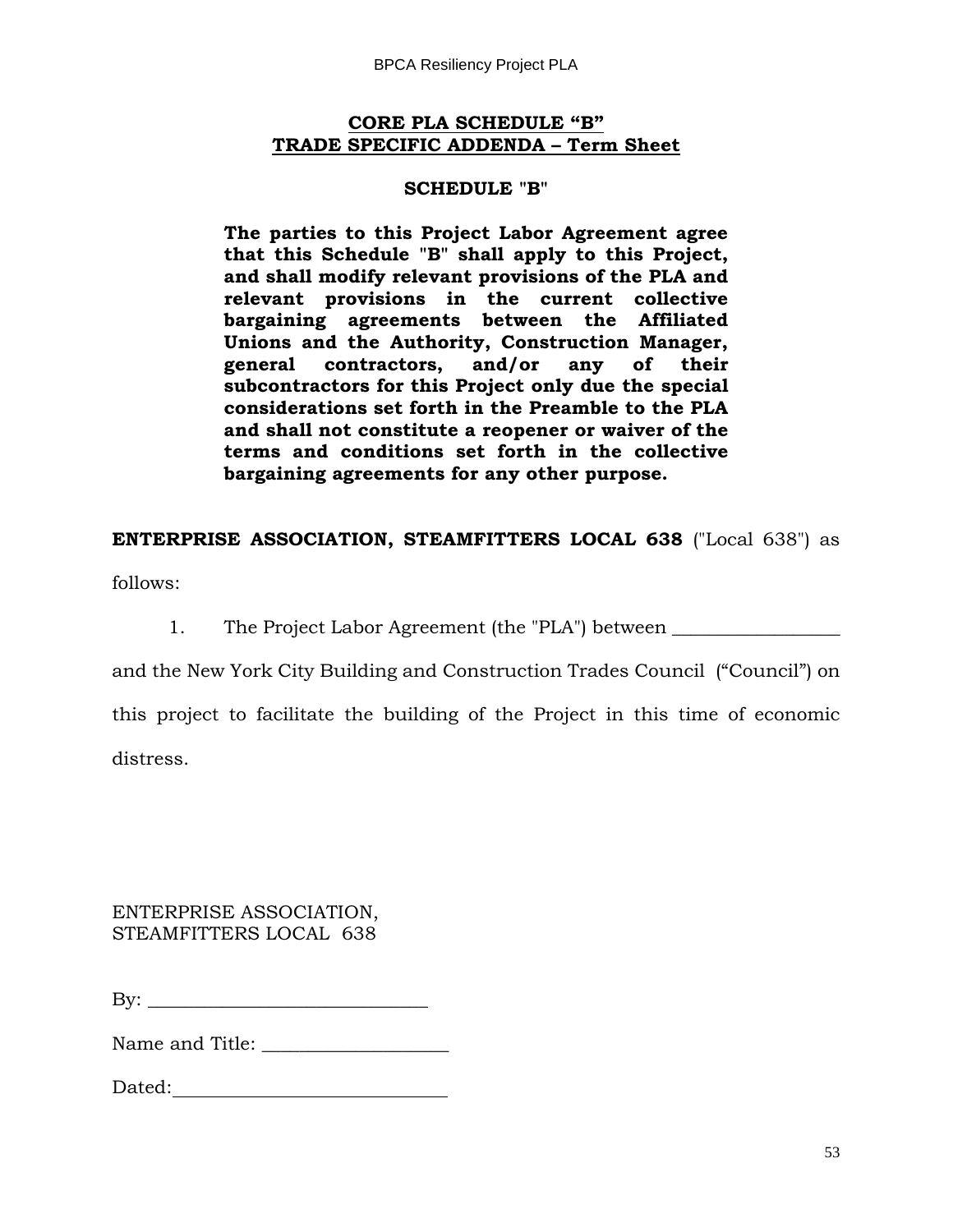#### **SCHEDULE "B"**

**The parties to this Project Labor Agreement agree that this Schedule "B" shall apply to this Project, and shall modify relevant provisions of the PLA and relevant provisions in the current collective bargaining agreements between the Affiliated Unions and the Authority, Construction Manager, general contractors, and/or any of their subcontractors for this Project only due the special considerations set forth in the Preamble to the PLA and shall not constitute a reopener or waiver of the terms and conditions set forth in the collective bargaining agreements for any other purpose.**

### **LOCAL 7 TILE MARBLE AND TERRAZZO** ("Local 7"):

1. The Project Labor Agreement (the "PLA") between \_\_\_\_\_\_\_\_\_\_\_\_\_\_\_\_\_\_\_ and the New York City Building and Construction Trades Council of Greater New York and Vicinity ("Council") is modified and supplemented as to Local 7's work on this Project to facilitate the building of the Project in this time of economic distress.

LOCAL 7 TILE MARBLE AND TERRAZZO

By: \_\_\_\_\_\_\_\_\_\_\_\_\_\_\_\_\_\_\_\_\_\_\_\_\_\_\_\_\_\_

Name and Title: \_\_\_\_\_\_\_\_\_\_\_\_\_\_\_\_\_\_\_\_

Dated: <u>Dated: Equation of the Second Second Second Second Second Second Second Second Second Second Second Second Second Second Second Second Second Second Second Second Second Second Second Second Second Second Second Se</u>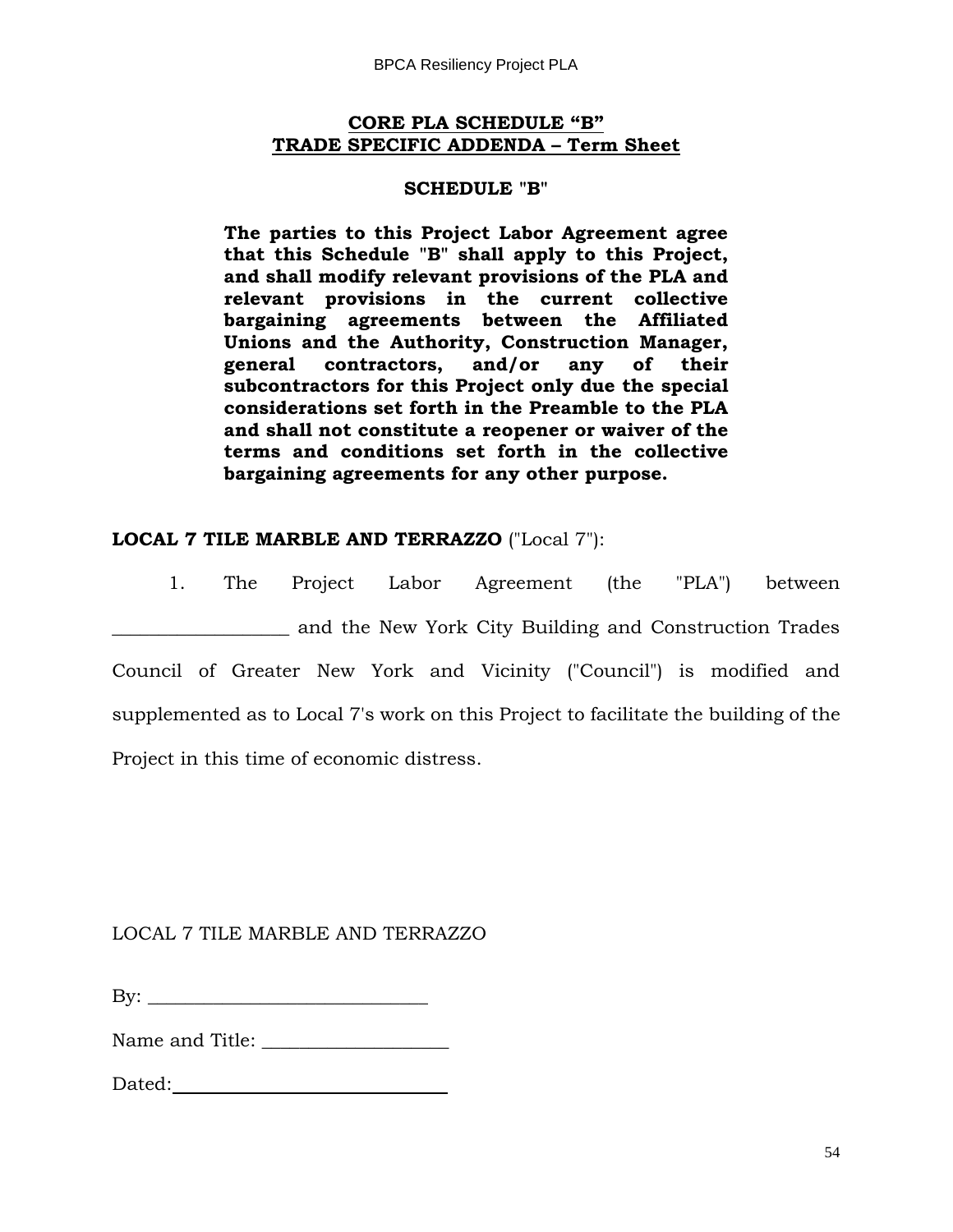# **SCHEDULE "C"**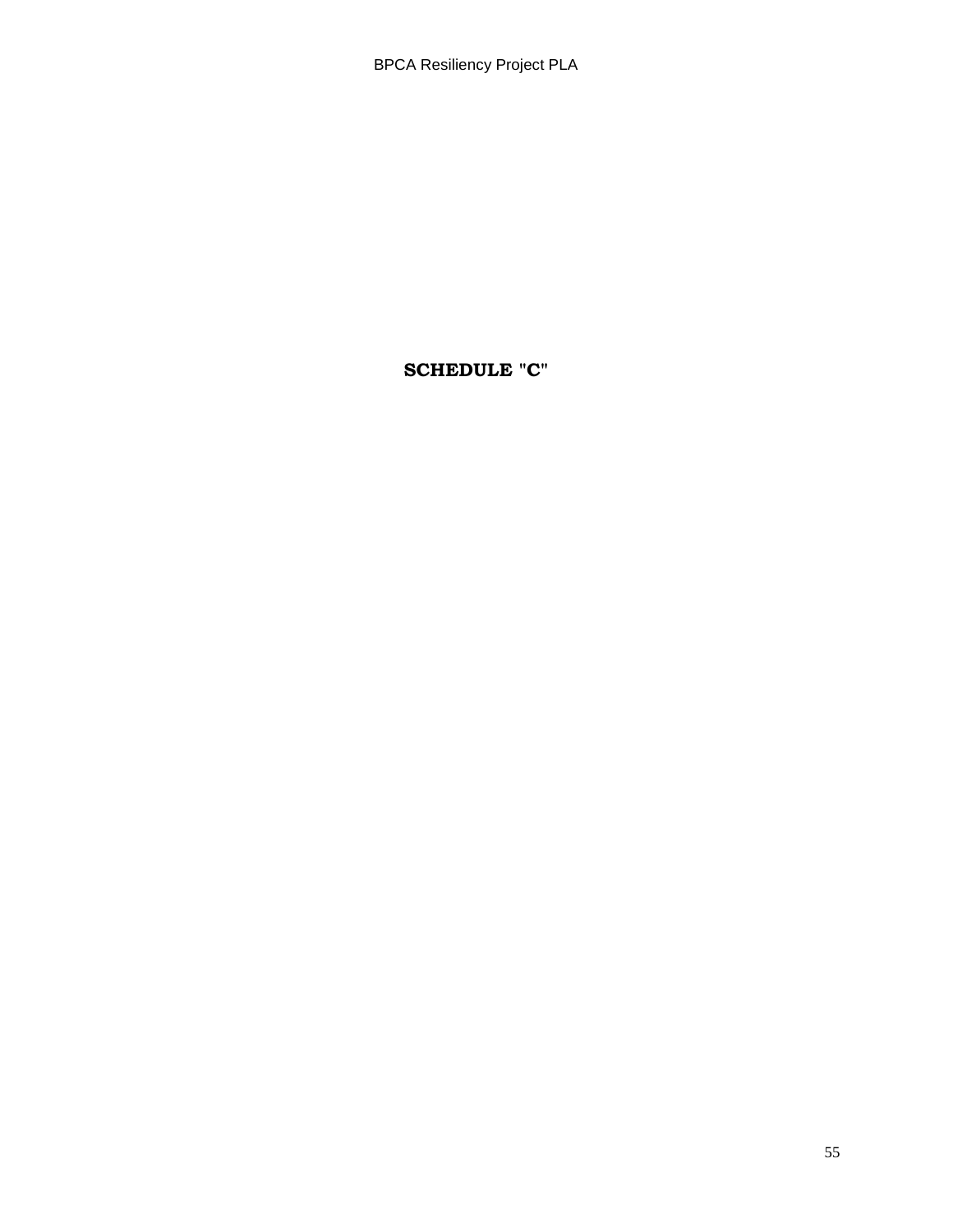#### **Project Labor Agreement - - Letter of Assent**

Dear \_\_\_\_\_\_\_\_\_\_\_\_\_\_\_\_\_\_\_\_\_\_\_\_\_\_\_\_\_\_\_\_\_\_\_\_\_\_\_\_\_\_\_\_\_\_: Construction Manager

The undersigned party confirms that it agrees to be a party to and be bound by the South Battery Park City Resiliency Project Project Labor Agreement as such Agreement may, from time to time, be amended by the parties or interpreted pursuant to its terms. The terms of the Project Labor Agreement, its Schedules, Addenda and Exhibits are hereby incorporated by reference herein.

The undersigned, as a Contractor or Subcontractor (hereinafter Contractor) on the Project known as the South Battery Park City Resiliency Project and located at Battery Park, New York City, New York (hereinafter PROJECT), for and in consideration of the award to it of a contract to perform work on said PROJECT, and in further consideration of the mutual promises made in the Project Labor Agreement, a copy of which was received and is acknowledged, hereby:

- (1) Accepts and agrees to be bound by the terms and conditions of the Agreement, together with any and all schedules; amendments and supplements now existing or which are later made thereto:
- (2) Agrees to be bound by the legally established collective bargaining agreements and local trust agreements as set forth in the Project Labor Agreement and this Agreement.
- (3) Authorizes the parties to such local trust agreements to appoint trustees and successor trustees to administer the trust funds and hereby ratifies and accepts the trustees so appointed as if made by the Contractor;
- (4) Certifies that it has no commitments or agreements that would preclude its full and complete compliance with the terms and conditions of said Agreement. The Contractor agrees to employ labor that can work in harmony with all other labor on the Project and shall require labor harmony from every lower tier subcontractor it engaged to work on the Project. Labor harmony disputes/issues shall be subject to the Labor Management Committee's Pre-Job conference provisions.
- (5) Agrees to secure from any Contractor(s) (as defined in said Agreement) which is or becomes a Subcontractor (of any tier), to it, a duly executed Agreement to be Bound in from identical to this document.
- (6) Agrees that it will not invoke the Most Favored Nations Clause that may be contained in any of its Collective Bargaining Agreements with affiliated unions as a result of the application of this Economic Recovery PLA to a project.

Dated:  $\Box$ 

(Name of Contractor or subcontractor)

\_\_\_\_\_\_\_\_\_\_\_\_\_\_\_\_\_\_\_\_\_\_\_\_\_\_\_\_\_\_\_

(Name of CM; GC; Contractor or (Authorized Officer & Title) Higher Level Subcontractor)

(Address)

\_\_\_\_\_\_\_\_\_\_\_\_\_\_\_\_\_\_\_\_\_\_\_\_\_\_\_\_\_\_\_\_ \_\_\_\_\_\_\_\_\_\_\_\_\_\_\_\_\_\_\_\_\_\_\_\_\_\_\_\_\_\_

\_\_\_\_\_\_\_\_\_\_\_\_\_\_\_\_\_\_\_\_\_\_\_\_\_\_\_\_\_\_\_ (Phone) (Fax)

Contractor's State License #\_\_\_\_\_\_\_\_\_\_\_\_\_\_\_\_\_\_\_\_\_\_\_\_\_\_\_\_\_\_

Sworn to before me this \_\_\_\_ day of \_\_\_\_\_\_\_\_\_\_\_\_\_\_, 2009

\_\_\_\_\_\_\_\_\_\_\_\_\_\_\_\_\_\_\_\_\_\_\_\_

Notary Public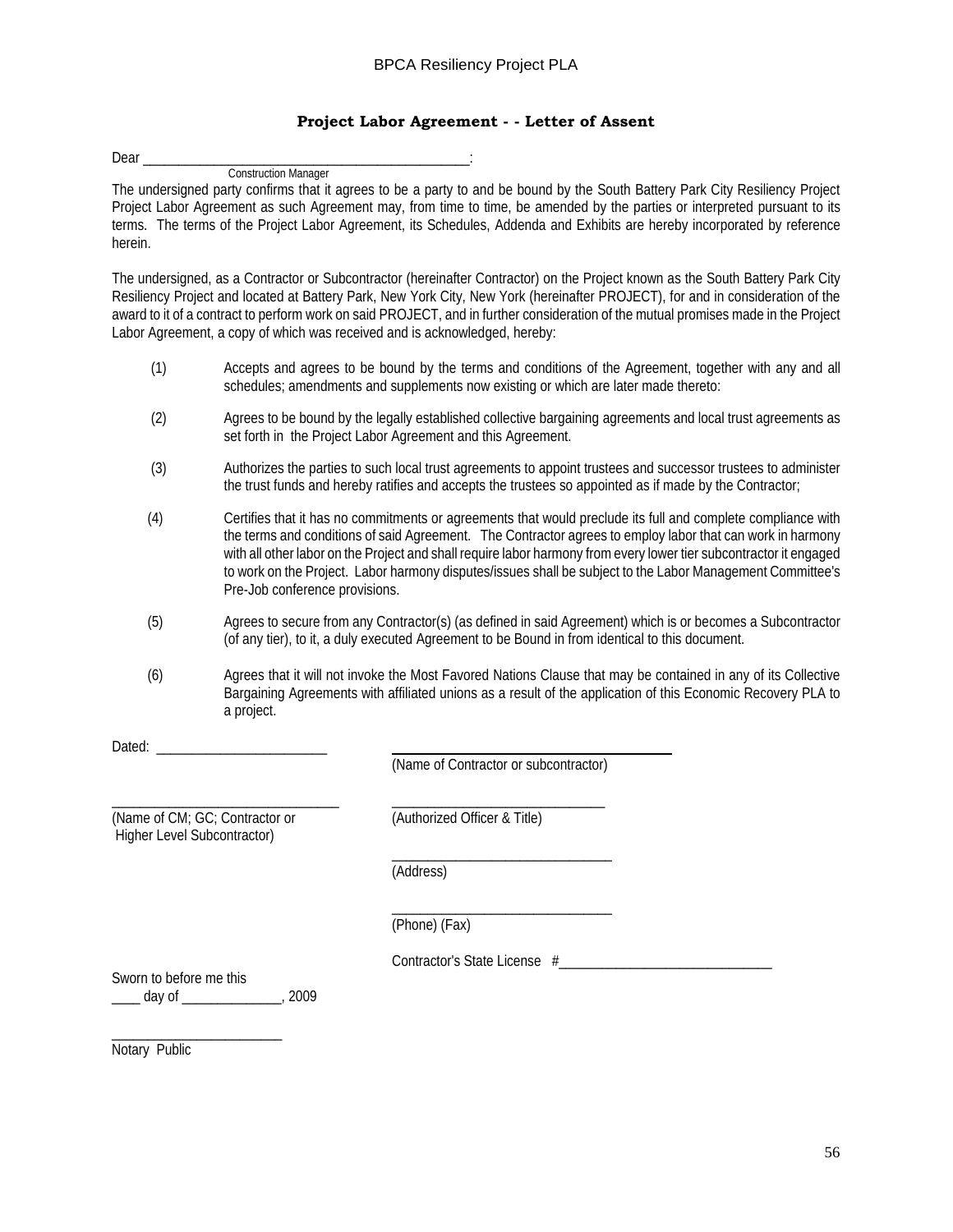# **SCHEDULE "D"**